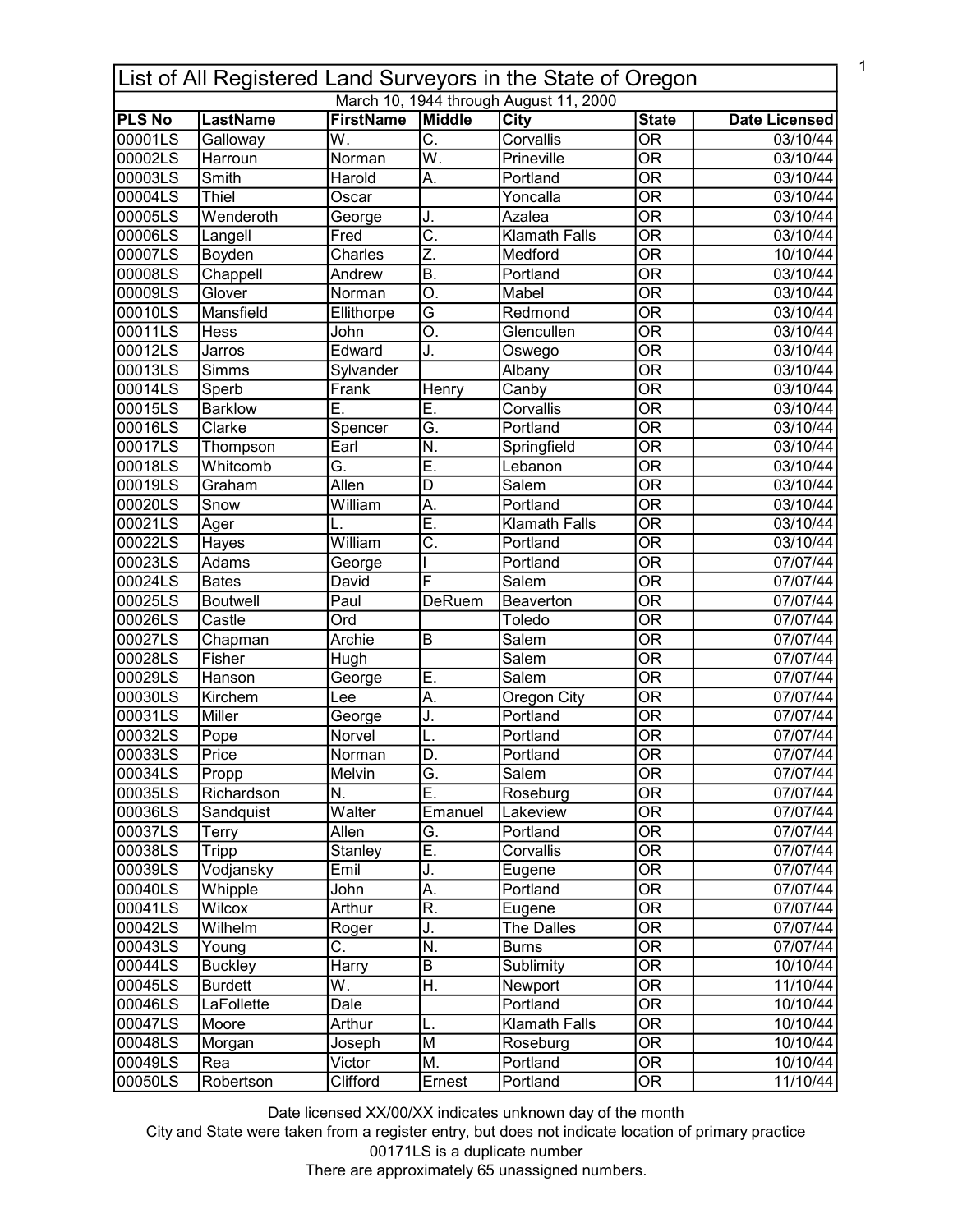| List of All Registered Land Surveyors in the State of Oregon |                                  |                               |                                 |                                        |                                        |                                  |  |
|--------------------------------------------------------------|----------------------------------|-------------------------------|---------------------------------|----------------------------------------|----------------------------------------|----------------------------------|--|
|                                                              |                                  |                               |                                 | March 10, 1944 through August 11, 2000 |                                        |                                  |  |
| <b>PLS No</b><br>00051LS                                     | LastName                         | <b>FirstName</b><br>Demster   | Middle<br>Darel                 | <b>City</b><br><b>Jordon Valley</b>    | <b>State</b><br>$\overline{\text{OR}}$ | <b>Date Licensed</b><br>10/10/44 |  |
| 00052LS                                                      | Rohrbough<br>Simonton            | W.                            | E.                              |                                        | $\overline{\text{OR}}$                 | 11/10/44                         |  |
| 00053LS                                                      | <b>Stearns</b>                   | Ē.                            | E.                              | Oswego<br>Ashland                      | $\overline{\overline{\rm OR}}$         | 11/10/44                         |  |
| 00054LS                                                      | Aldrich                          | Kenneth                       | Burlingham Phoenix              |                                        | $\overline{AZ}$                        | 01/01/45                         |  |
| 00055LS                                                      | <b>Barbee</b>                    | D.                            |                                 | Portland                               | $\overline{\mathsf{OR}}$               | 01/01/45                         |  |
| 00056LS                                                      | <b>Barrows</b>                   | H.                            | J.<br>$\overline{\mathsf{P}}$ . | Hillsboro                              | $\overline{\mathsf{OR}}$               | 01/01/45                         |  |
| 00057LS                                                      | <b>Black</b>                     | Charles                       | Willis                          | Portland                               | $\overline{\overline{\rm OR}}$         | 01/01/45                         |  |
| 00058LS                                                      | Cameron                          | Charles                       | Donald                          | <b>Grants Pass</b>                     | $\overline{OR}$                        | 01/01/45                         |  |
| 00059LS                                                      | Caufield                         | Wallace                       | B.                              | Portland                               | $\overline{OR}$                        | 01/01/45                         |  |
| 00060LS                                                      | Crawford                         | Percy                         | Η                               | Portland                               | $\overline{OR}$                        | 01/01/45                         |  |
| 00061LS                                                      | Gurnee                           | D.                            | $\overline{\mathsf{H}}$ .       | Portland                               | $\overline{OR}$                        | 01/01/45                         |  |
| 00062LS                                                      | Holmes                           | Lee                           |                                 | Portland                               | $\overline{OR}$                        | 01/01/45                         |  |
| 00063LS                                                      | <b>Jeffers</b>                   | Wildon                        | $\overline{\mathsf{S}}$ .       | Portland                               | $\overline{\text{OR}}$                 | 01/01/45                         |  |
| 00064LS                                                      | McKee                            | William                       |                                 | Portland                               | $\overline{\overline{\rm OR}}$         | 01/01/45                         |  |
| 00065LS                                                      | Mann                             | Norman                        | Α.                              | Milwaukie                              | $\overline{\mathsf{OR}}$               | 01/01/45                         |  |
| 00066LS                                                      | <b>Neff</b>                      | Louis                         | A                               | Portland                               | $\overline{\text{OR}}$                 | 01/01/45                         |  |
| 00067LS                                                      | Opedal                           | Tom                           |                                 | Portland                               | $\overline{\mathsf{OR}}$               | 01/01/45                         |  |
| 00068LS                                                      | Pabst                            | $\overline{\mathsf{V}}$ ictor | Η.                              | Portland                               | $\overline{\mathsf{OR}}$               | 01/01/45                         |  |
| 00069LS                                                      | Risen                            | Edward                        |                                 | Bend                                   | $\overline{\overline{\rm OR}}$         | 01/01/45                         |  |
| 00070LS                                                      | Ruhmann                          | William                       |                                 | Portland                               | $\overline{\mathsf{OR}}$               | 01/01/45                         |  |
| 00071LS                                                      | Shull                            |                               | Τ.                              | Portland                               | $\overline{\mathsf{OR}}$               | 01/01/45                         |  |
| 00072LS                                                      | Swan                             | Harry                         | T.                              | <b>Baker</b>                           | $\overline{\mathsf{OR}}$               | 01/01/45                         |  |
| 00073LS                                                      | Wagner                           | Clarence                      | $\overline{\mathsf{R}}$ .       | Portland                               | $\overline{\text{OR}}$                 | 01/01/45                         |  |
| 00074LS                                                      | <b>Widdows</b>                   | Abraham                       | $\overline{\mathsf{B}}$ .       | Redmond                                | $\overline{\text{OR}}$                 | 01/01/45                         |  |
| 00075LS                                                      | Wilson                           | Charles                       | Ğ.                              | Portland                               | $\overline{\text{OR}}$                 | 01/01/45                         |  |
| 00076LS                                                      |                                  | Lewis                         |                                 | Portland                               | $\overline{OR}$                        | 01/01/45                         |  |
| 00077LS                                                      | Angelo<br><b>Baker</b>           |                               | $\overline{\mathtt{C}}$ .       | Canyonville                            | $\overline{OR}$                        | 01/01/45                         |  |
| 00078LS                                                      | <b>Bates</b>                     | George<br>Fred                | Ē.                              | Salem                                  | $\overline{OR}$                        | 01/01/45                         |  |
| 00079LS                                                      |                                  | R.                            | $\overline{\mathsf{C}}$ .       | Portland                               | $\overline{OR}$                        | 01/01/45                         |  |
| 00080LS                                                      | <b>Baysinger</b><br><b>Booth</b> | Harold                        | $\overline{\text{C}}$           | Portland                               | $\overline{OR}$                        | 01/01/45                         |  |
| 00081LS                                                      | Bellinger                        | John                          | F.                              |                                        | $\overline{OR}$                        | 01/01/45                         |  |
| 00082LS                                                      | <b>Bosworth</b>                  | Douglas                       | Ē.                              | Oswego<br>Glenwood                     | $\overline{OR}$                        | 01/01/45                         |  |
| 00083LS                                                      | <b>Bursell</b>                   | Homer                         | G.                              | Portland                               | $\overline{OR}$                        | 01/01/45                         |  |
| 00084LS                                                      | Carr                             |                               | L.                              | Portland                               | <b>OR</b>                              | 01/01/45                         |  |
| 00085LS                                                      | Conway                           | George<br>Harry               | E.                              | Portland                               | $\overline{\text{OR}}$                 | 01/01/45                         |  |
| 00086LS                                                      | Cox                              | Harold                        | $\overline{E}$                  | Beaverton                              | $\overline{\text{OR}}$                 | 01/01/45                         |  |
| 00087LS                                                      | Echols                           | Charles                       | T.M.                            | <b>Brookings</b>                       | $\overline{\overline{\text{OR}}}$      | 01/01/45                         |  |
| 00088LS                                                      | Elliott                          | Thomas                        | Η.                              | Portland                               | $\overline{\overline{\text{OR}}}$      | 01/01/45                         |  |
| 00089LS                                                      |                                  | Stanley                       |                                 | Vancouver                              | <b>WA</b>                              | 01/01/45                         |  |
| 00090LS                                                      | Fargher<br>Ford                  | James                         | W.                              | Gardiner                               | $\overline{\overline{\text{OR}}}$      | 01/01/45                         |  |
|                                                              | Forrest                          |                               |                                 | Manzanita                              | $\overline{OR}$                        |                                  |  |
| 00091LS<br>00092LS                                           |                                  | Russel<br>D.                  | Α.<br>K.                        | Salem                                  | $\overline{\text{OR}}$                 | 01/01/45<br>01/01/45             |  |
|                                                              | Gemunder<br>Gilbert              | Merle                         |                                 |                                        | OR                                     |                                  |  |
| 00093LS<br>00094LS                                           | Goller                           | Fred                          | D                               | Beavercreek                            | $\overline{\text{OR}}$                 | 01/01/45                         |  |
|                                                              |                                  |                               | L.                              | <b>Klamath Falls</b>                   |                                        | 01/01/45                         |  |
| 00095LS                                                      | Grondahl                         | Η.<br>D.                      | B.                              | Portland                               | OR<br>$\overline{OR}$                  | 01/01/45                         |  |
| 00096LS<br>00097LS                                           | Hilliard                         | R.                            | H.<br>T.                        | Longview                               | $\overline{OR}$                        | 01/01/45                         |  |
|                                                              | Johnson                          | Richard                       | A.                              | Salem                                  | $\overline{OR}$                        | 01/01/45                         |  |
| 00098LS                                                      | King                             | William                       | D.                              | Maupin                                 | $\overline{OR}$                        | 01/01/45                         |  |
| 00099LS                                                      | Leaman                           |                               |                                 | Portland                               |                                        | 01/01/45                         |  |
| 00100LS                                                      | LeGault                          | Arthur                        | J.                              | Portland                               | $\overline{OR}$                        | 01/01/45                         |  |

City and State were taken from a register entry, but does not indicate location of primary practice 00171LS is a duplicate number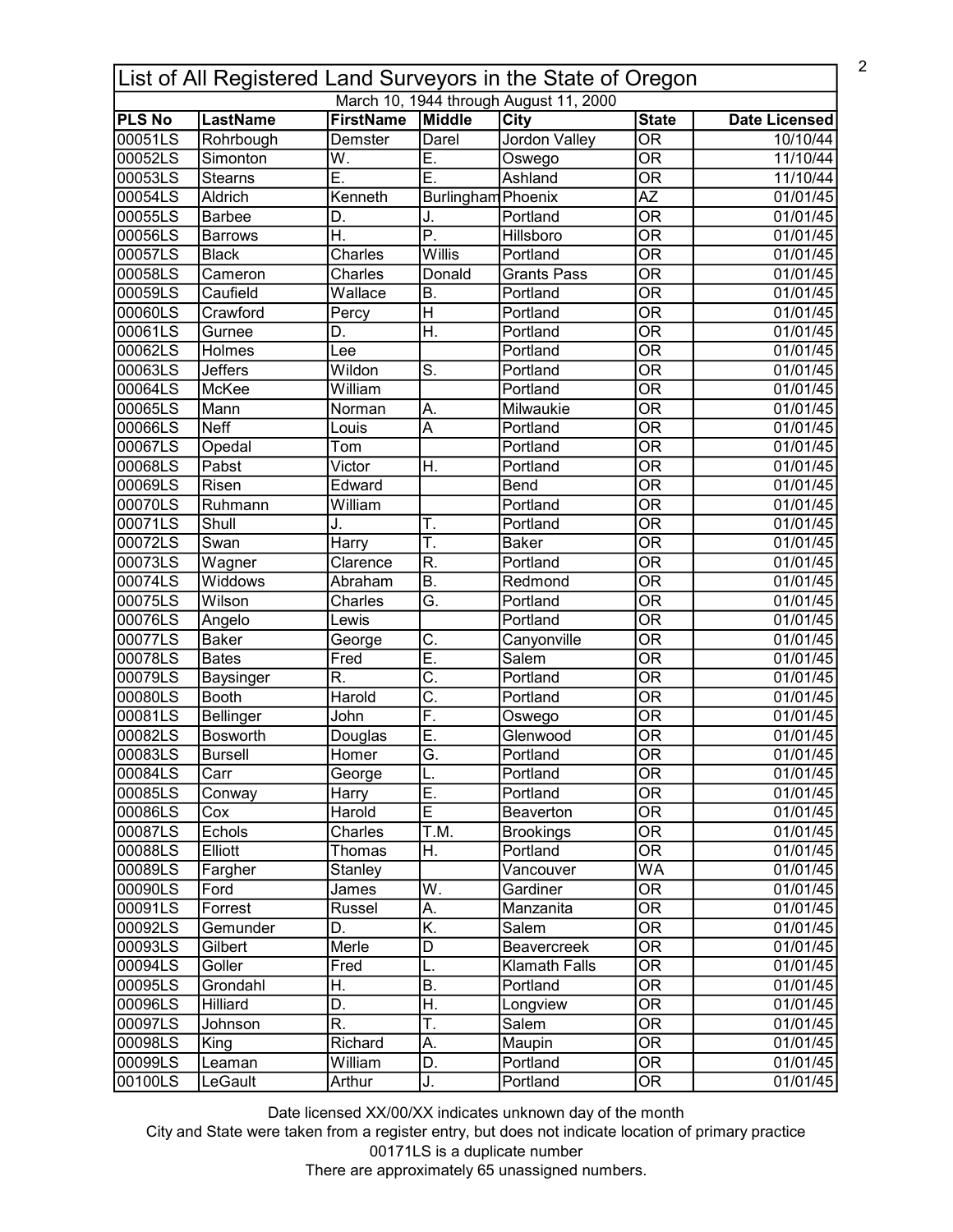|               |                                        |                           |                           | List of All Registered Land Surveyors in the State of Oregon |                                |                      |  |  |  |
|---------------|----------------------------------------|---------------------------|---------------------------|--------------------------------------------------------------|--------------------------------|----------------------|--|--|--|
|               | March 10, 1944 through August 11, 2000 |                           |                           |                                                              |                                |                      |  |  |  |
| <b>PLS No</b> | LastName                               | <b>FirstName</b>          | Middle                    | <b>City</b>                                                  | <b>State</b>                   | <b>Date Licensed</b> |  |  |  |
| 00101LS       | McGeorge                               | William                   | L.                        | Portland                                                     | $\overline{\mathsf{OR}}$       | 01/01/46             |  |  |  |
| 00102LS       | McKinney                               | $\overline{\text{C}}$ .   | $\overline{\mathsf{C}}$ . | Eugene                                                       | $\overline{\mathsf{OR}}$       | 01/01/45             |  |  |  |
| 00103LS       | <b>Mathews</b>                         | John                      | Freeman                   | Portland                                                     | $\overline{\mathsf{OR}}$       | 01/01/45             |  |  |  |
| 00104LS       | Matson                                 | Julius                    | А.                        | Eugene                                                       | $\overline{\mathsf{OR}}$       | 01/01/45             |  |  |  |
| 00105LS       | Merrill                                | Walter                    | B.                        | Eugene                                                       | $\overline{\mathsf{OR}}$       | 01/01/45             |  |  |  |
| 00106LS       | Naderman                               | George                    | V.                        | Salem                                                        | $\overline{\mathsf{OR}}$       | 01/01/45             |  |  |  |
| 00107LS       | Nelson                                 | G.                        | Vernon                    | Portland                                                     | $\overline{\mathsf{OR}}$       | 01/01/45             |  |  |  |
| 00108LS       | Parks                                  | Richard                   | N.                        | Vanport                                                      | $\overline{\mathsf{OR}}$       | 01/01/45             |  |  |  |
| 00109LS       | Ping                                   | Hugh                      | O.                        | Portland                                                     | $\overline{\mathsf{OR}}$       | 01/01/45             |  |  |  |
| 00110LS       | Ralph                                  | Η.                        | H.                        | Maupin                                                       | $\overline{\mathsf{OR}}$       | 01/01/45             |  |  |  |
| 00111LS       | Rigby                                  | George                    | F.                        | Portland                                                     | $\overline{\mathsf{OR}}$       | 01/01/45             |  |  |  |
| 00112LS       | Ryan                                   | O.                        | W.                        | Portland                                                     | $\overline{\mathsf{OR}}$       | 01/01/45             |  |  |  |
| 00113LS       | Schaefer                               | Charles                   | $\overline{\mathsf{R}}$ . | Portland                                                     | $\overline{\mathsf{OR}}$       | 01/01/45             |  |  |  |
| 00114LS       | Schminky                               | H.                        | <b>Bruce</b>              | Portland                                                     | $\overline{\mathsf{OR}}$       | 01/01/45             |  |  |  |
| 00115LS       | Scott                                  | Carric                    | Alfred                    | Portland                                                     | $\overline{\mathsf{OR}}$       | 01/01/45             |  |  |  |
| 00116LS       | Sedgwick                               | Theron                    | Ē.                        | Portland                                                     | $\overline{\mathsf{OR}}$       | 01/01/45             |  |  |  |
| 00117LS       | Stanbrough                             | George                    | $\overline{\mathsf{K}}$   | <b>Grants Pass</b>                                           | $\overline{\mathsf{OR}}$       | 01/01/45             |  |  |  |
| 00118LS       | Thomas                                 | Charles                   | Η.                        | Siletz                                                       | $\overline{\mathsf{OR}}$       | 01/01/45             |  |  |  |
| 00119LS       | Wilson                                 | Jesse                     | Ē                         | The Dalles                                                   | $\overline{\mathsf{OR}}$       | 01/01/45             |  |  |  |
| 00120LS       | <b>Barnhart</b>                        | G.                        | A.                        | Roseburg                                                     | $\overline{\mathsf{OR}}$       | 01/01/45             |  |  |  |
| 00121LS       | <b>Benbow</b>                          | Ē.                        | Ē.                        | Medford                                                      | $\overline{\mathsf{OR}}$       | 01/01/45             |  |  |  |
| 00122LS       | Berven                                 | Ē.                        | $\overline{\mathsf{s}}$ . | Portland                                                     | $\overline{\mathsf{OR}}$       | 01/01/45             |  |  |  |
| 00123LS       | <b>Bevans</b>                          | George                    | $\overline{\mathsf{R}}$ . | Eugene                                                       | $\overline{\mathsf{OR}}$       | 01/01/45             |  |  |  |
| 00124LS       | <b>Brown</b>                           | Anthony                   | N.                        | Portland                                                     | $\overline{\mathsf{OR}}$       | 01/01/45             |  |  |  |
| 00125LS       | Chellquist                             | Clarence                  | $\overline{\mathsf{W}}$ . | Oregon City                                                  | $\overline{\mathsf{OR}}$       | 01/01/45             |  |  |  |
| 00126LS       | Cleary                                 | Howard                    | $\overline{\mathsf{R}}$   | Portland                                                     | $\overline{\mathsf{OR}}$       | 01/01/45             |  |  |  |
| 00127LS       | Dodge                                  | Charles                   | A.                        | Portland                                                     | $\overline{\mathsf{OR}}$       | 01/01/45             |  |  |  |
| 00128LS       | Ford                                   | Stephen                   | H.                        | Eugene                                                       | $\overline{\mathsf{OR}}$       | 01/01/45             |  |  |  |
| 00129LS       | Gardner                                | Oliver                    | $\overline{\text{c}}$     | Nelscott                                                     | $\overline{\mathsf{OR}}$       | 01/01/45             |  |  |  |
| 00130LS       | Gress                                  | Lee                       |                           | Portland                                                     | $\overline{\mathsf{OR}}$       | 01/01/45             |  |  |  |
| 00131LS       | Hayden                                 | $\overline{\mathsf{C}}$ . | C.                        | Elmira                                                       | $\overline{\mathsf{OR}}$       | 01/01/45             |  |  |  |
| 00132LS       | Henderson                              | Charles                   | $\overline{\text{C}}$     | Portland                                                     | OR                             | 01/01/45             |  |  |  |
| 00133LS       | <b>Hyatt</b>                           | John                      | Curtis                    | LaGrande                                                     | $\overline{\overline{\rm OR}}$ | 01/01/45             |  |  |  |
| 00134LS       | Hilscher                               | F.                        | Schuyler                  | Portland                                                     | OR                             | 01/01/45             |  |  |  |
| 00135LS       | Howe                                   | Ralph                     | $\overline{\mathsf{P}}$   | Dallas                                                       | $\overline{\mathsf{OR}}$       | 01/01/45             |  |  |  |
| 00136LS       | McShatko                               | Harold                    | F.                        | Portland                                                     | $\overline{\mathsf{OR}}$       | 01/01/45             |  |  |  |
| 00137LS       | Mathews                                | Leonard                   | N.                        | Goshen                                                       | $\overline{\overline{\rm OR}}$ | 01/01/45             |  |  |  |
| 00138LS       | Meldrum                                | David                     | Η.                        | Portland                                                     | $\overline{\overline{\rm OR}}$ | 01/01/45             |  |  |  |
| 00139LS       | Moore                                  | Gerald                    | Ē.                        | Portland                                                     | $\overline{\overline{\rm OR}}$ | 01/01/45             |  |  |  |
| 00140LS       | Peat                                   | John                      | Ŧ.                        | Portland                                                     | $\overline{\text{OR}}$         | 01/01/45             |  |  |  |
| 00141LS       | Pierce                                 | William                   | T.                        | Portland                                                     | $\overline{\overline{\rm OR}}$ | 01/01/45             |  |  |  |
| 00142LS       | Robertson                              | Walter                    | M.                        | Tillamook                                                    | $\overline{\text{OR}}$         | 01/01/45             |  |  |  |
| 00143LS       |                                        |                           |                           |                                                              |                                |                      |  |  |  |
| 00144LS       | Scofield                               | Willard                   | J                         | Hillsboro                                                    | $\overline{\mathsf{OR}}$       | 01/01/45             |  |  |  |
| 00145LS       | Signor                                 | Elbe                      | L.                        | Portland                                                     | $\overline{\text{OR}}$         | 01/01/45             |  |  |  |
| 00146LS       | Storgard                               | Α.                        | Ē.                        | Portland                                                     | $\overline{\text{OR}}$         | 01/01/45             |  |  |  |
| 00147LS       | Umphlette                              | Ē.                        | Ē.                        | Eugene                                                       | $\overline{\text{OR}}$         | 01/01/45             |  |  |  |
| 00148LS       | Vincent                                | Anthony                   | $\overline{\text{c}}$     | Portland                                                     | $\overline{\text{OR}}$         | 01/01/45             |  |  |  |
| 00149LS       | Waggoner                               | Francis                   | Ernest                    | Eugene                                                       | $\overline{\text{OR}}$         | 01/01/45             |  |  |  |
| 00150LS       | Walker                                 | Robert                    | H.                        | Portland                                                     | $\overline{\text{OR}}$         | 01/01/45             |  |  |  |

City and State were taken from a register entry, but does not indicate location of primary practice 00171LS is a duplicate number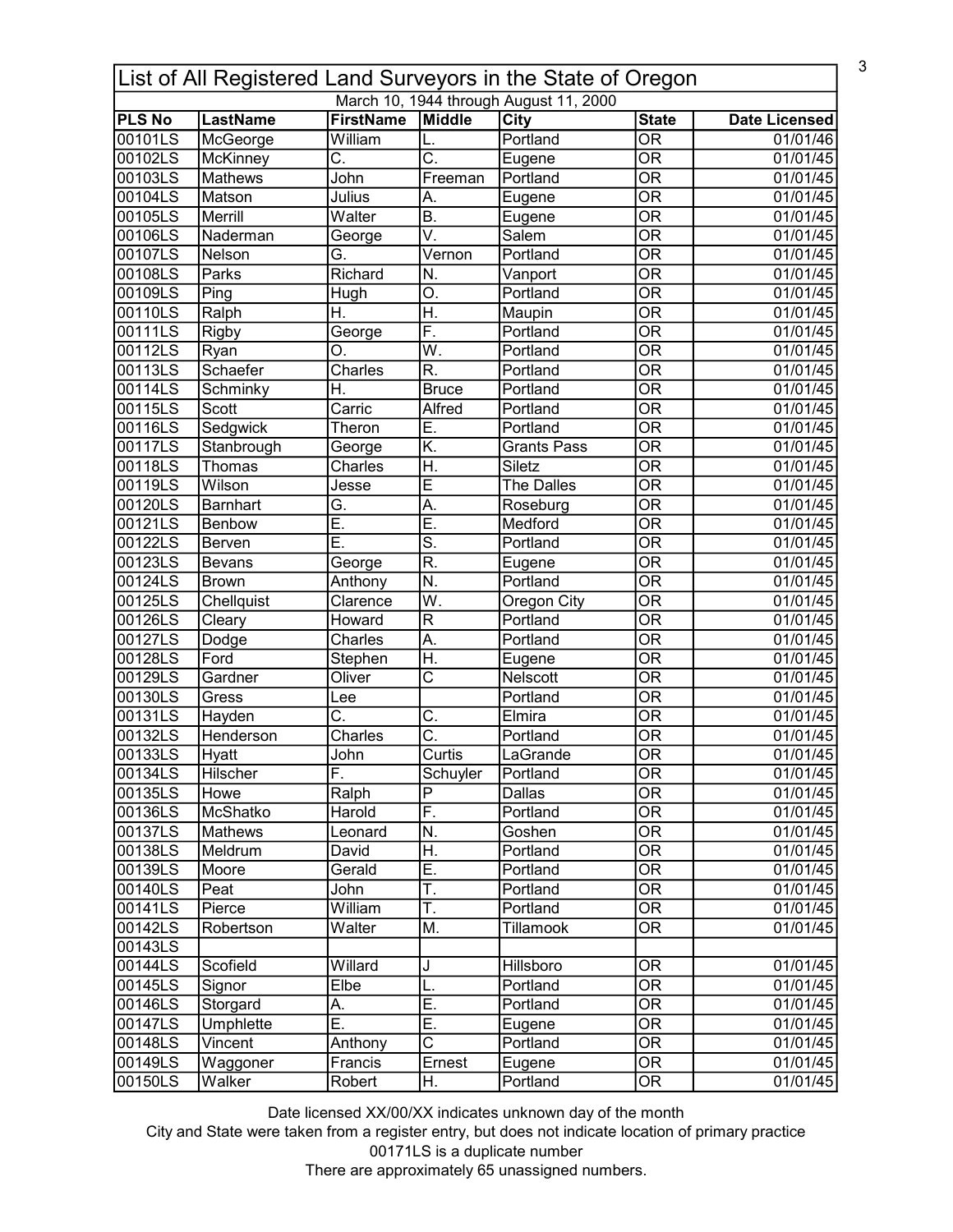|               | List of All Registered Land Surveyors in the State of Oregon<br>March 10, 1944 through August 11, 2000 |                  |                           |                      |                                   |                      |  |  |  |
|---------------|--------------------------------------------------------------------------------------------------------|------------------|---------------------------|----------------------|-----------------------------------|----------------------|--|--|--|
| <b>PLS No</b> | <b>LastName</b>                                                                                        | <b>FirstName</b> | Middle                    | City                 | <b>State</b>                      | <b>Date Licensed</b> |  |  |  |
| 00151LS       | White                                                                                                  | Ernest           | $\overline{\mathsf{C}}$ . | Oswego               | $\overline{\text{OR}}$            | 01/01/45             |  |  |  |
| 00152LS       | Wright                                                                                                 | Elmo             | $\overline{\mathsf{O}}$ . | Portland             | $\overline{\text{OR}}$            | 01/01/45             |  |  |  |
| 00153LS       | Jones                                                                                                  | Velta            | $\overline{B}$ .          | Hillsboro            | $\overline{\text{OR}}$            | 01/01/45             |  |  |  |
| 00154LS       | Moy                                                                                                    | Harland          | $\overline{\mathsf{F}}$   | Portland             | $\overline{\mathsf{OR}}$          | 01/01/45             |  |  |  |
| 00155LS       | Coopey                                                                                                 | Martin           | $\overline{P}$            | Corvallis            | $\overline{\mathsf{OR}}$          | 03/09/45             |  |  |  |
| 00156LS       | Borland                                                                                                | Robert           | Ē.                        | Silverton            | $\overline{\overline{\rm OR}}$    | 07/06/45             |  |  |  |
| 00157LS       | Kowolowshi                                                                                             | Louis            |                           | Madras               | $\overline{\text{OR}}$            | 01/01/45             |  |  |  |
| 00158LS       | Ecker                                                                                                  | Richard          | R.                        | Roseburg             | $\overline{\mathsf{OR}}$          | 11/09/45             |  |  |  |
| 00159LS       | Robnett                                                                                                | Elmo             | Ē.                        | Milton               | $\overline{OR}$                   | 03/08/46             |  |  |  |
| 00160LS       | Larney                                                                                                 | James            | $\overline{P}$            | Portland             | $\overline{OR}$                   | 11/09/45             |  |  |  |
| 00161LS       | Hanson                                                                                                 | Curtis           | $\overline{\text{C}}$ .   | Corvallis            | $\overline{OR}$                   | 11/09/45             |  |  |  |
| 00162LS       | Bean                                                                                                   |                  | Alexander                 | Madras               | $\overline{\overline{\rm OR}}$    | 01/11/46             |  |  |  |
| 00163LS       | Smith                                                                                                  | John             | Carey                     | Medford              | $\overline{\overline{\rm OR}}$    | 01/11/46             |  |  |  |
| 00164LS       | $\overline{\text{War}}$ ren                                                                            | Vernon           |                           | Dundee               | $\overline{\mathsf{OR}}$          | 01/11/46             |  |  |  |
| 00165LS       | <b>Booth</b>                                                                                           | Herbert          | $\overline{\mathsf{s}}$ . | Sacramento           | $\overline{CA}$                   | 03/08/46             |  |  |  |
| 00166LS       | Cox                                                                                                    | Howard           | $\overline{\mathsf{s}}$ . | Bend                 | $\overline{\mathsf{OR}}$          | 03/08/46             |  |  |  |
| 00167LS       | Ewing                                                                                                  | Donald           |                           | Portland             | $\overline{\overline{\rm OR}}$    | 03/08/46             |  |  |  |
| 00168LS       | Leekey                                                                                                 | William          | D                         | Medford              | $\overline{\mathsf{OR}}$          | 03/08/46             |  |  |  |
| 00169LS       | Riley                                                                                                  | Thomas           | $\overline{\mathsf{E}}$   | Portola Valley       | $\overline{\mathsf{CA}}$          | 07/05/46             |  |  |  |
| 00170LS       | Young                                                                                                  |                  | Hilbert                   | Roseburg             | $\overline{\mathsf{OR}}$          | 03/08/46             |  |  |  |
| 00171LS       | <b>Moorhead</b>                                                                                        | <b>Bishop</b>    |                           | <b>Portland</b>      | $\overline{\text{OR}}$            | 05/10/46             |  |  |  |
| 00171LS       | <b>Chandler</b>                                                                                        | Grant            |                           | <b>Hillsboro</b>     | <b>OR</b>                         | 05/10/46             |  |  |  |
| 00172LS       | <b>Bowles</b>                                                                                          | Ross             | J                         | Toledo               | <b>OR</b>                         | 05/10/46             |  |  |  |
| 00173LS       |                                                                                                        |                  |                           |                      |                                   |                      |  |  |  |
| 00174LS       | Thomson                                                                                                | William          | $\overline{\mathsf{C}}$ . | Creswell             | $\overline{OR}$                   | 05/10/46             |  |  |  |
| 00175LS       | Welch                                                                                                  | Arthur           | Ē.                        | Portland             | $\overline{\text{OR}}$            | 05/10/46             |  |  |  |
| 00176LS       | Collins                                                                                                | <b>Charles</b>   | $\overline{\mathsf{S}}$ . | Roseburg             | $\overline{\text{OR}}$            | 07/05/46             |  |  |  |
| 00177LS       | Lambertson                                                                                             | Ray              | Ē.                        | Portland             | $\overline{OR}$                   | 07/05/46             |  |  |  |
| 00178LS       | Lewis                                                                                                  | Paul             | J.                        | Portland             | $\overline{OR}$                   | 07/05/46             |  |  |  |
| 00179LS       | Riley                                                                                                  | Thomas           | E                         | Portola Valley       | $\overline{CA}$                   | 07/05/46             |  |  |  |
| 00180LS       | Sheppard                                                                                               | Jack             | Ĺ.                        | Tillamook            | $\overline{OR}$                   | 07/05/46             |  |  |  |
| 00181LS       | Spaur                                                                                                  | George           |                           | Salem                | $\overline{\overline{\rm OR}}$    | 07/05/46             |  |  |  |
| 00182LS       | Starkwether                                                                                            | Frederic         | K.                        | Eugene               | $\overline{OR}$                   | 07/05/46             |  |  |  |
| 00183LS       | Fraley                                                                                                 | Verle            | R.                        | The Dalles           | <b>OR</b>                         | 09/06/46             |  |  |  |
| 00184LS       | Gibson                                                                                                 | Paul             | Rodney                    | <b>Crescent City</b> | $\overline{\mathsf{CA}}$          | 09/06/46             |  |  |  |
| 00185LS       | Hicok                                                                                                  | Francis          | L.                        | Portland             | $\overline{\mathsf{OR}}$          | 09/06/46             |  |  |  |
| 00186LS       | Hugill                                                                                                 | Harry            | $\overline{\mathsf{S}}$ . | <b>Brooks</b>        | $\overline{\text{OR}}$            | 09/06/46             |  |  |  |
| 00187LS       | Kelso                                                                                                  | Clyde            | $\overline{\mathsf{W}}$ . | Yoncalla             | $\overline{OR}$                   | 09/06/46             |  |  |  |
| 00188LS       | McIntosh                                                                                               | James            | Β.                        | Molalla              | $\overline{\text{OR}}$            | 09/06/46             |  |  |  |
| 00189LS       | Siegmund                                                                                               | Floyd            | L                         | Salem                | <b>OR</b>                         | 09/06/46             |  |  |  |
| 00190LS       | <b>Travis</b>                                                                                          | Lee              | M.                        | Portland             | $\overline{\text{OR}}$            | 09/06/46             |  |  |  |
| 00191LS       | Harpster                                                                                               | Robert           | A.                        | Clackamas            | $\overline{\overline{\text{OR}}}$ | 11/08/46             |  |  |  |
| 00192LS       | Pfeifer                                                                                                | Richard          | $\overline{\mathsf{R}}$ . | Portland             | $\overline{\text{OR}}$            | 11/03/46             |  |  |  |
| 00193LS       | Ausland                                                                                                | Warren           | W.                        | Corvallis            | $\overline{\overline{\text{OR}}}$ | 11/08/46             |  |  |  |
| 00194LS       | Floyd                                                                                                  | Benjamin         | F                         | Eugene               | $\overline{\overline{\rm OR}}$    | 11/08/46             |  |  |  |
| 00195LS       | <b>McGirk</b>                                                                                          | Lon              | $\overline{\mathsf{s}}$ . | Portland             | $\overline{\overline{\text{OR}}}$ | 11/08/46             |  |  |  |
| 00196LS       | Reade                                                                                                  | A.               | $\overline{\mathsf{C}}$ . | Eugene               | $\overline{\text{OR}}$            | 11/08/46             |  |  |  |
| 00197LS       | Robertson                                                                                              | James            | G.                        | Portland             | $\overline{OR}$                   | 11/08/46             |  |  |  |
| 00198LS       | Rohweder                                                                                               | Robert           | H.                        | <b>Idaho Falls</b>   | $\overline{1}$                    | 11/03/46             |  |  |  |
| 00199LS       | <b>Beyers</b>                                                                                          | Lyle             | Ē.                        | Independence         | $\overline{\text{OR}}$            | 01/01/47             |  |  |  |
|               |                                                                                                        |                  |                           |                      |                                   |                      |  |  |  |

City and State were taken from a register entry, but does not indicate location of primary practice 00171LS is a duplicate number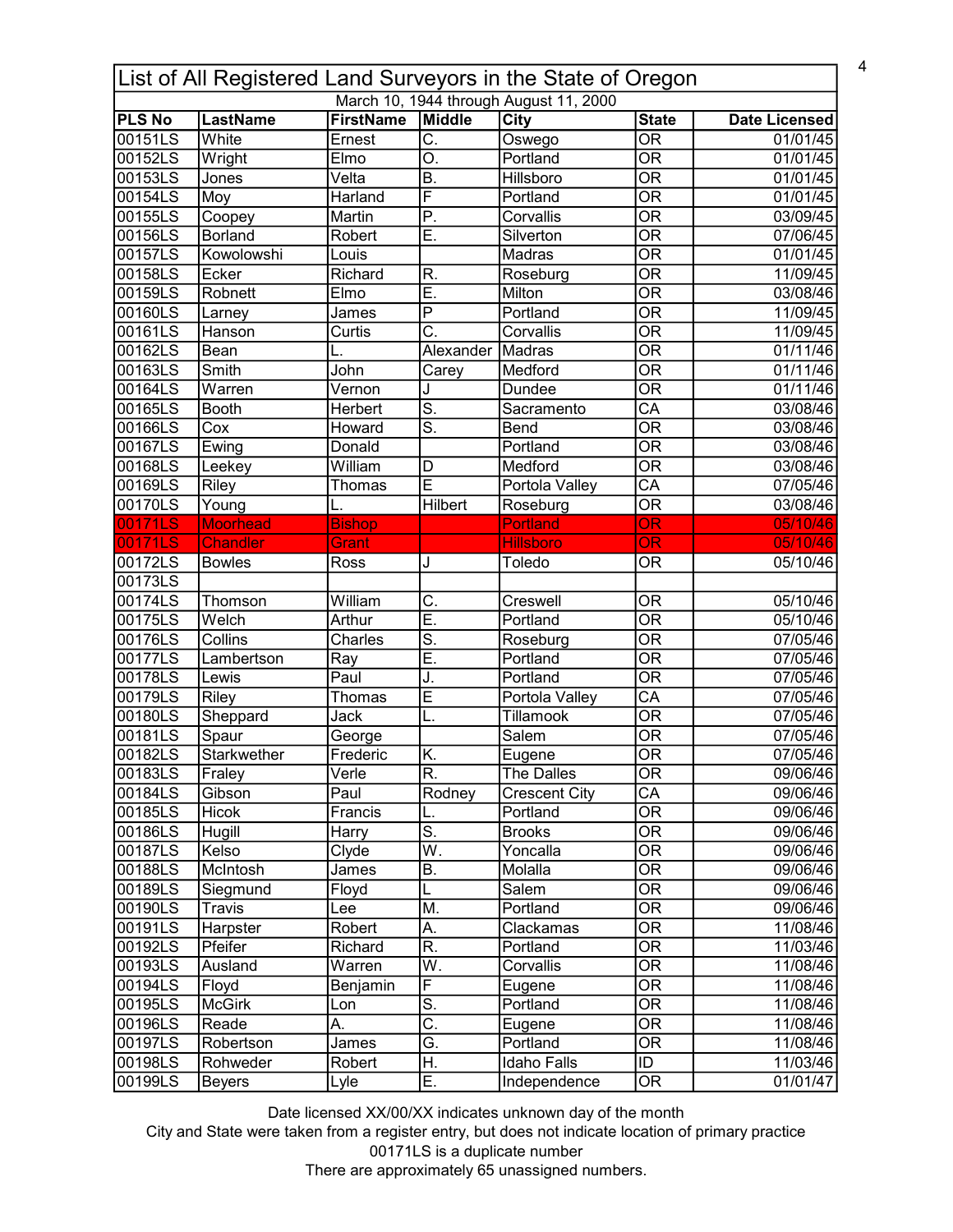| List of All Registered Land Surveyors in the State of Oregon |                         |                       |                                            |                                        |                                                      |                      |  |  |
|--------------------------------------------------------------|-------------------------|-----------------------|--------------------------------------------|----------------------------------------|------------------------------------------------------|----------------------|--|--|
|                                                              |                         |                       |                                            | March 10, 1944 through August 11, 2000 |                                                      |                      |  |  |
| <b>PLS No</b>                                                | <b>LastName</b>         | <b>FirstName</b>      | Middle                                     | <b>City</b>                            | <b>State</b>                                         | <b>Date Licensed</b> |  |  |
| 00200LS                                                      | Duffy                   | Arthur                |                                            | Salem                                  | $\overline{\text{OR}}$                               | 01/01/47             |  |  |
| 00201LS                                                      | Gredvig                 | Walter                | $\overline{\mathsf{v}}$                    | Sacramento                             | $\overline{CA}$                                      | 01/01/47             |  |  |
| 00202LS                                                      | Eggen                   | Orville               | $\overline{\mathsf{N}}$                    | Eugene                                 | $\overline{\mathsf{OR}}$                             | 01/01/47             |  |  |
| 00203LS                                                      | King                    | <b>Dustin</b>         | $\overline{\text{c}}$                      | Warrenton                              | $\overline{\text{OR}}$                               | 01/01/47             |  |  |
| 00204LS                                                      | Powers                  | Fred                  | A.                                         | <b>Twin Falls</b>                      | ID                                                   | 03/04/47             |  |  |
| 00205LS                                                      | Randall                 | Clyde                 | $\overline{\mathsf{A}}$                    | Springfield                            | <b>OR</b><br><b>WA</b>                               | 03/07/47             |  |  |
| 00206LS                                                      | Smith                   | Oliver<br>W.          | A.<br>$\overline{\mathsf{R}}$              | Walla Walla<br>Portland                | $\overline{\overline{\rm OR}}$                       | 03/07/47             |  |  |
| 00207LS<br>00208LS                                           | Wittenberg<br>Pettijohn | Elzo                  |                                            | Portland                               | $\overline{OR}$                                      | 03/07/47             |  |  |
|                                                              | Hoehl                   |                       |                                            |                                        | $\overline{OR}$                                      | 03/07/47             |  |  |
| 00209LS                                                      | Lebo                    | John                  | J                                          | <b>Grants Pass</b><br>Oroville         | $\overline{CA}$                                      | 03/07/47             |  |  |
| 00210LS                                                      | Smith                   | Joe                   | M                                          |                                        | $\overline{OR}$                                      | 05/01/47             |  |  |
| 00211LS                                                      |                         | Owen<br>H             | $\overline{E}$<br>F                        | Estacada                               |                                                      | 05/01/47             |  |  |
| 00212LS                                                      | <b>Bowers</b>           |                       |                                            | Portland                               | $\overline{\overline{\rm OR}}$                       | 05/01/47             |  |  |
| 00213LS                                                      | Carnegie                | Orris                 | $\overline{A}$<br>$\overline{\mathsf{V}}.$ | Albany                                 | $\overline{OR}$<br>$\overline{\mathsf{OR}}$          | 05/01/47             |  |  |
| 00214LS                                                      | Fryberger               | Jacob                 |                                            | Portland                               | <b>WA</b>                                            | 07/01/47             |  |  |
| 00215LS                                                      | Greenwood               | Irven                 |                                            | Vancouver                              |                                                      | 07/01/47             |  |  |
| 00216LS                                                      | Sharpe                  | William               | D                                          | Seattle                                | <b>WA</b>                                            | 07/01/47             |  |  |
| 00217LS                                                      | <b>Boweer</b>           | Morris                | $\overline{\text{c}}$                      | Roseburg                               | $\overline{\text{OR}}$                               | 09/05/47             |  |  |
| 00218LS                                                      | Owens                   | Thomas                | $\overline{\mathsf{s}}$                    | Corvallis                              | $\overline{\mathsf{OR}}$                             | 09/05/47             |  |  |
| 00219LS                                                      | Anderberg               | Albert                | L                                          | Springfield                            | $\overline{\mathsf{OR}}$                             | 09/05/47             |  |  |
| 00220LS                                                      | <b>Buwar</b>            | Clyde                 | $\overline{\mathsf{E}}$                    | Troutdale                              | $\overline{\mathsf{OR}}$<br>$\overline{\mathsf{OR}}$ | 11/01/47             |  |  |
| 00221LS                                                      | <b>Essler</b>           | Carl                  |                                            | Portland                               |                                                      | 11/01/47             |  |  |
| 00222LS                                                      | Hoffbur                 | John                  | A                                          | Medford                                | $\overline{\text{OR}}$                               | 11/01/47             |  |  |
| 00223LS<br>00224LS                                           | <b>Button</b><br>Peters | Douglas<br>Otto       | $\overline{\mathsf{A}}$<br>F.              | <b>Hood River</b>                      | $\overline{OR}$<br>$\overline{CA}$                   | 05/07/48<br>11/07/47 |  |  |
|                                                              |                         | William               | $\overline{\mathsf{s}}$                    | Eureka<br>Salem                        | $\overline{\mathsf{OR}}$                             |                      |  |  |
| 00225LS                                                      | Phelps                  | Harl                  | $\overline{\mathsf{v}}$                    | San Francisco                          | $\overline{CA}$                                      | 11/07/47<br>11/07/47 |  |  |
| 00226LS<br>00227LS                                           | Pugh<br>Short           | Donald                | $\overline{\mathsf{R}}$                    |                                        | $\overline{\text{OR}}$                               | 11/07/47             |  |  |
| 00228LS                                                      | Sorenson                | William               |                                            | Albany<br><b>Sand Point</b>            | $\overline{ID}$                                      | 11/07/47             |  |  |
| 00229LS                                                      | Walker                  | John                  | A<br>$\overline{\mathsf{H}}$               | Salem                                  | $\overline{OR}$                                      | 11/07/47             |  |  |
| 00230LS                                                      | West                    | Theo                  | $\overline{\mathsf{w}}$                    | Salem                                  | $\overline{OR}$                                      | 11/07/47             |  |  |
| 00231LS                                                      | Babcock                 | Frank                 | $\overline{\mathsf{E}}$                    | Cloverdale                             | $\overline{\overline{\rm OR}}$                       | 03/05/48             |  |  |
| 00232LS                                                      | Darr                    | $\overline{\text{c}}$ | L                                          | Astoria                                | $\overline{OR}$                                      | 03/05/48             |  |  |
| 00233LS                                                      | <b>Button</b>           | Douglas               | A.                                         | Montesand                              | <b>WA</b>                                            | 05/01/48             |  |  |
| 00234LS                                                      | Ferguson                | Paul                  | J                                          | Salem                                  | $\overline{OR}$                                      | 05/01/48             |  |  |
| 00235LS                                                      | Jess                    | Arthur                | L.                                         | Anchorage                              | AK                                                   | 05/01/48             |  |  |
| 00236LS                                                      | New                     | Lawrence              | O.                                         | Beaverton                              | $\overline{\overline{\rm OR}}$                       | 05/01/48             |  |  |
| 00237LS                                                      | Osborne                 | Philip                | J.                                         | Stockton                               | CA                                                   | 05/01/48             |  |  |
| 00238LS                                                      | Stephens                | Clifford              | A                                          | North Bend                             | $\overline{\overline{\text{OR}}}$                    | 05/01/48             |  |  |
| 00239LS                                                      | Haines                  | Wilford               | N                                          | Drain                                  | $\overline{\overline{\rm OR}}$                       | 05/01/48             |  |  |
| 00240LS                                                      | Catton                  | Jack                  | $\overline{\text{c}}$                      | Portland                               | $\overline{\overline{\text{OR}}}$                    | 05/01/48             |  |  |
| 00241LS                                                      | Clark                   | Allen                 | $\overline{\text{c}}$                      | Portland                               | $\overline{OR}$                                      | 11/05/48             |  |  |
| 00242LS                                                      | Catton                  | Jack                  | $\overline{\text{c}}$                      | Portland                               | $\overline{OR}$                                      | 11/05/48             |  |  |
| 00243LS                                                      | Hale                    | Marion                | D.                                         | Eugene                                 | $\overline{\text{OR}}$                               | 11/01/48             |  |  |
| 00244LS                                                      |                         |                       | E                                          | Seaside                                | $\overline{OR}$                                      | 11/01/48             |  |  |
| 00245LS                                                      | Jarvi<br>Milne          | Arne<br>Dexter        | $\overline{\mathsf{E}}$                    | Oregon City                            | $\overline{\text{OR}}$                               | 11/01/48             |  |  |
| 00246LS                                                      | Bergeson                | Kenneth               |                                            | Medford                                | $\overline{\text{OR}}$                               | 11/01/48             |  |  |
| 00247LS                                                      | Beyerlein               | Martin                | L                                          | Philomath                              | $\overline{\text{OR}}$                               | 11/01/48             |  |  |
| 00248LS                                                      | Parker                  | Jess                  | $\overline{\mathsf{M}}$                    | Salem                                  | $\overline{OR}$                                      | 11/01/48             |  |  |
| 00249LS                                                      |                         | <b>Bertell</b>        | $\overline{\mathsf{J}\mathsf{G}}$          | <b>Tigard</b>                          | $\overline{OR}$                                      | 11/01/48             |  |  |
|                                                              | Tousey                  |                       |                                            |                                        |                                                      |                      |  |  |

City and State were taken from a register entry, but does not indicate location of primary practice 00171LS is a duplicate number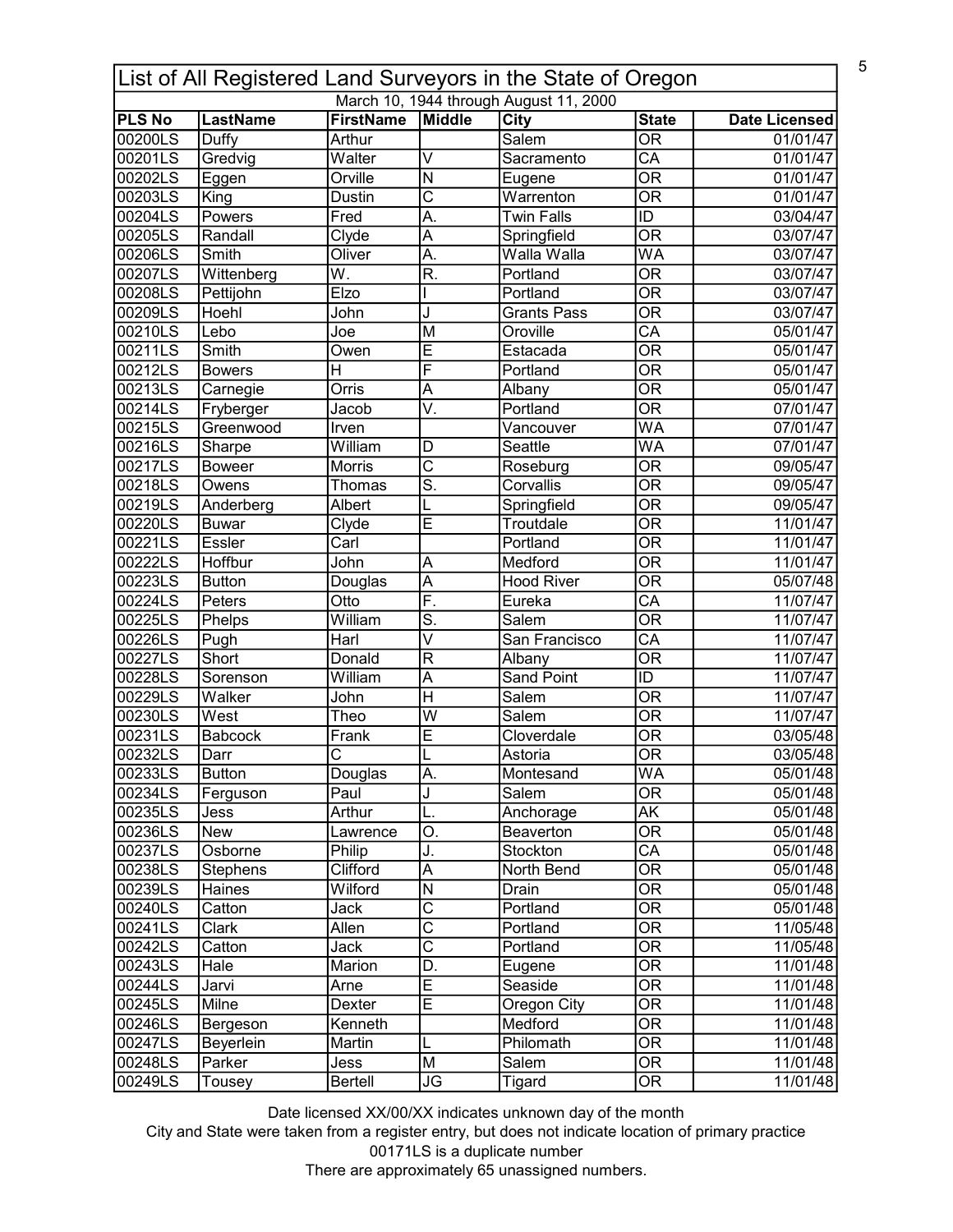|               |                 |                         |                           | List of All Registered Land Surveyors in the State of Oregon |                                |                      |
|---------------|-----------------|-------------------------|---------------------------|--------------------------------------------------------------|--------------------------------|----------------------|
|               |                 |                         |                           | March 10, 1944 through August 11, 2000                       |                                |                      |
| <b>PLS No</b> | LastName        | <b>FirstName</b>        | Middle                    | $\overline{C}$ ity                                           | <b>State</b>                   | <b>Date Licensed</b> |
| 00250LS       | Tyler           | Glenn                   | Ē                         | Lakeview                                                     | $\overline{\mathsf{OR}}$       | 11/01/48             |
| 00251LS       | Dow             |                         | $\overline{\mathsf{N}}$   | Medford                                                      | $\overline{\mathsf{OR}}$       | 05/06/49             |
| 00252LS       | Eaton           | John                    | $\overline{H}$            | Bend                                                         | $\overline{\mathsf{OR}}$       | 05/06/49             |
| 00253LS       | Hosford         | Vernon                  | $\overline{\mathsf{w}}$   | Roseburg                                                     | $\overline{\mathsf{OR}}$       | 05/06/49             |
| 00254LS       | Smith           | Lester                  | Ē                         | Medford                                                      | $\overline{\mathsf{OR}}$       | 05/06/49             |
| 00255LS       | Newbill         | George                  | M                         | Walla Walla                                                  | $\overline{\mathsf{OR}}$       | 05/06/49             |
| 00256LS       | Kindler         | Ray                     | $\overline{\overline{H}}$ | <b>Courd 'Elane</b>                                          | ID                             | 05/06/49             |
| 00257LS       | McKiddy         | Paul                    |                           | Hammond                                                      | WA                             | 09/09/49             |
| 00258LS       | Angelo          | Lewis                   |                           | Portland                                                     | $\overline{\mathsf{OR}}$       | 09/09/49             |
| 00259LS       | Cross           | Garth                   | W                         | Kerman                                                       | $\overline{\mathsf{CA}}$       | 11/18/49             |
| 00260LS       | Cushing         | <b>Bernard</b>          | F                         | Salem                                                        | $\overline{\mathsf{OR}}$       | 11/18/49             |
| 00261LS       | Costello        | W                       | A                         | Charleston                                                   | $\overline{\mathsf{OR}}$       | 11/18/49             |
| 00262LS       | Lovejoy         | Leland                  | $\overline{\mathsf{P}}$   | Medford                                                      | $\overline{\mathsf{OR}}$       | 11/18/49             |
| 00263LS       | <b>Barnes</b>   | Ralph                   | $\overline{\mathsf{G}}$   | Salem                                                        | $\overline{\mathsf{OR}}$       | 05/05/50             |
| 00265LS       | <b>Black</b>    | T                       | T                         | <b>Grants Pass</b>                                           | $\overline{\mathsf{OR}}$       | 05/05/50             |
| 00266LS       | Herrington      | $\overline{\mathsf{R}}$ | J                         | Corvallis                                                    | $\overline{\mathsf{OR}}$       | 05/05/50             |
| 00266LS       | O'Donnell       | David                   | M                         | Artesia                                                      | $\overline{\text{NM}}$         | 05/01/50             |
| 00267LS       | <b>Miller</b>   | Olin                    | $\overline{\mathsf{R}}$   | Longview                                                     | WA                             | 05/01/50             |
| 00268LS       | Eslinger        | Thomasr                 |                           | Portland                                                     | $\overline{\mathsf{OR}}$       | 11/01/50             |
| 00269LS       | McGeorge        | William                 | W                         | Portland                                                     | $\overline{\mathsf{OR}}$       | 11/01/50             |
| 00270LS       | Scull           | William                 | $\overline{\text{c}}$     | Portland                                                     | $\overline{\mathsf{OR}}$       | 11/01/50             |
| 00271LS       | Epley           | Forrest                 | L                         | LaGrande                                                     | $\overline{\mathsf{OR}}$       | 11/01/50             |
| 00272LS       | Kindorf         | Raymond                 | L                         | Portland                                                     | $\overline{\mathsf{OR}}$       | 11/01/50             |
| 00273LS       | Williams        | Е                       | L                         | Springfield                                                  | $\overline{\mathsf{OR}}$       | 05/11/51             |
| 00274LS       | Kennedy         | Robert                  | $\overline{B}$            | <b>Klamath Falls</b>                                         | $\overline{\mathsf{OR}}$       | 07/01/51             |
| 00274LS       | McLaughlin      | William                 |                           | Roseburg                                                     | $\overline{\mathsf{OR}}$       | 07/01/51             |
| 00276LS       | Gardner         | Gilbert                 | A                         | Sacramento                                                   | $\overline{\text{CA}}$         | 11/09/51             |
| 00277LS       | McReynolds      | Kenneth                 | $\overline{\mathsf{P}}$   | Portland                                                     | $\overline{\mathsf{OR}}$       | 11/09/51             |
| 00278LS       | Venator         | John                    | $\overline{D}$            | Eugene                                                       | $\overline{\mathsf{OR}}$       | 11/09/51             |
| 00279LS       | Payne           | Jesse                   | $\overline{\text{c}}$     | Pendleton                                                    | $\overline{\mathsf{OR}}$       | 11/09/51             |
| 00280LS       | Shaw            | John                    | $\overline{\mathsf{E}}$   | Scottsdale                                                   | $\overline{AZ}$                | 11/09/51             |
| 00281LS       | Boyden          | Mark                    | $\overline{\sf{E}}$       | Medford                                                      | $\overline{\mathsf{OR}}$       | 11/09/51             |
| 00282LS       | Howe            | Milton                  |                           | Portland                                                     | $\overline{\overline{\rm OR}}$ | 11/09/51             |
| 00283LS       | Bragington      | Leland                  | $\sf P$                   | Waldport                                                     | ΟR                             | 11/09/51             |
| 00284LS       | Allan           | Donald                  | $\overline{\mathsf{R}}$   | Menlo Park                                                   | $\overline{\text{CA}}$         | 05/09/52             |
| 00285LS       | Berning         | John                    | $\overline{H}$            | Redmond                                                      | $\overline{\text{OR}}$         | 05/09/52             |
| 00286LS       | <b>Bushnell</b> | Donald                  | E                         | Garberville                                                  | $\overline{\mathsf{CA}}$       | 05/09/52             |
| 00287LS       | Carlich         | John                    | L                         | Tillamook                                                    | $\overline{\mathsf{OR}}$       | 05/09/52             |
| 00288LS       | Davis           | Howard                  | L                         | Klamath Falls                                                | $\overline{\mathsf{OR}}$       | 05/09/52             |
| 00289LS       | Paris Jr        | Andrew                  | J                         | Lake Oswego                                                  | $\overline{\mathsf{OR}}$       | 05/09/52             |
| 00290LS       | Smith           | Lyle                    | $\overline{\text{c}}$     | Klamath Falls                                                | $\overline{\mathsf{OR}}$       | 05/09/52             |
| 00291LS       | Stephenson      | George                  | $\overline{\mathsf{R}}$   | McClean                                                      | WA                             | 05/09/52             |
| 00292LS       |                 |                         |                           |                                                              |                                |                      |
| 00293LS       | Denison         | James                   | M.                        | Toledo                                                       | 0R                             | 11/07/52             |
| 00394LS       | Douglas         | Quentin                 | $\sf B$                   | Portland                                                     | $\overline{\mathsf{OR}}$       | 11/07/52             |
| 00295LS       | Flanagan        | Francis                 | $ \mathsf{R} $            | Coos Bay                                                     | $\overline{\mathsf{OR}}$       | 11/07/52             |
| 00296LS       | Griffin         | George                  | L                         | Springfield                                                  | $\overline{\mathsf{OR}}$       | 11/07/52             |
| 00296LS       | Noyes           | Edward                  | Ē                         | Portland                                                     | $\overline{\mathsf{OR}}$       | 11/07/52             |
| 00297LS       | Warner          | Fredrick                | Ē                         | <b>Grants Pass</b>                                           | $\overline{\text{OR}}$         | 11/07/52             |
| 00299LS       | Karlson         | Harold                  | $\overline{E}$            | Seaside                                                      | $\overline{\mathsf{CA}}$       | 05/08/53             |

City and State were taken from a register entry, but does not indicate location of primary practice 00171LS is a duplicate number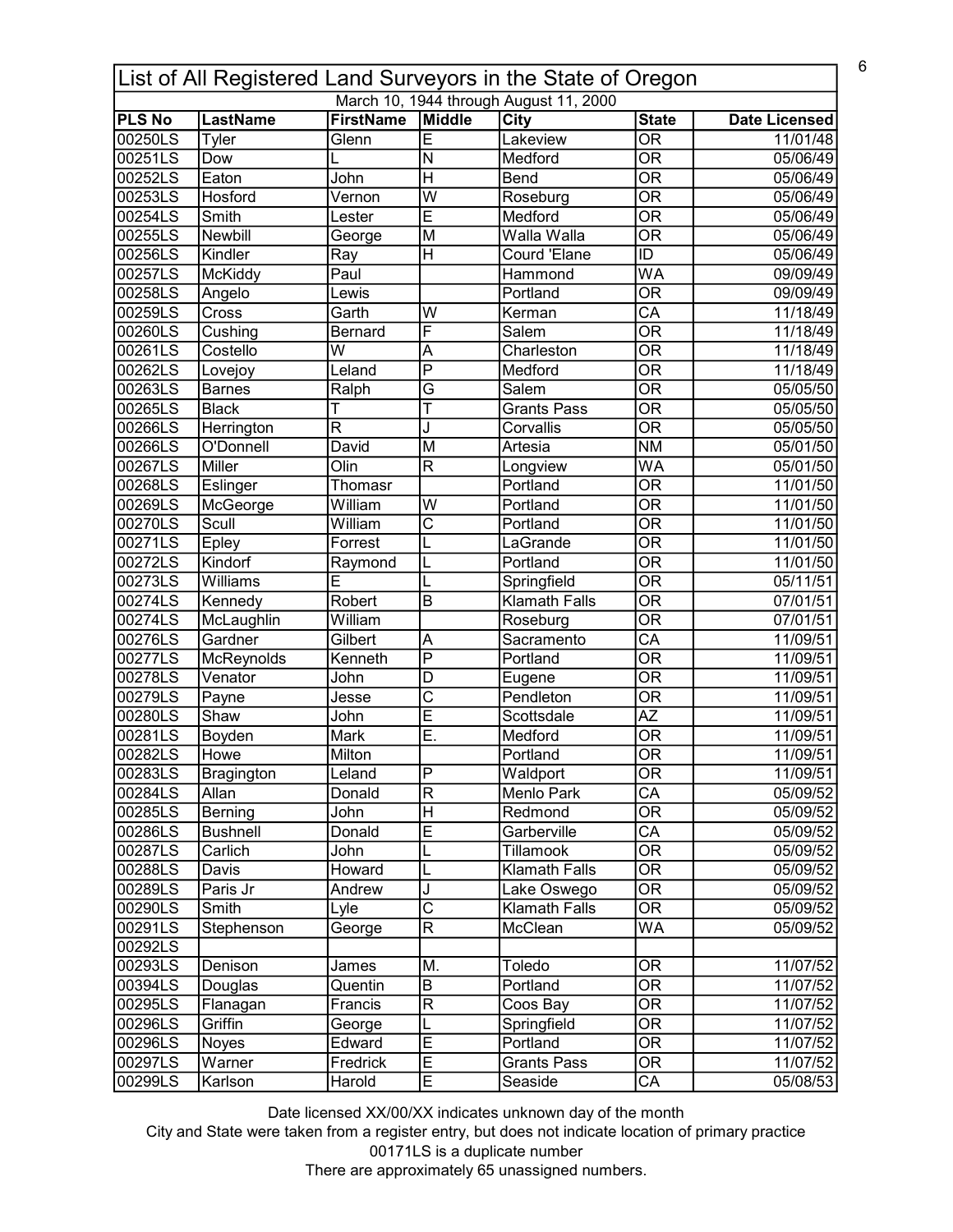| March 10, 1944 through August 11, 2000<br>Middle<br><b>PLS No</b><br>LastName<br><b>FirstName</b><br><b>City</b><br><b>State</b><br>Date Licensed<br>$\overline{\mathsf{s}}$<br>$\overline{OR}$<br>00300LS<br>Senkovich<br>Steven<br>Eugene<br>05/08/53<br>$\overline{\mathsf{OR}}$<br>Edward<br>Medford<br>07/10/53<br>00301LS<br><b>McGinty</b><br>A<br>$\overline{CA}$<br>G<br>00302LS<br>William<br><b>Meek</b><br>09/11/53<br>Las Angeles<br>$\overline{\mathsf{OR}}$<br>$\overline{\mathsf{W}}$<br>00303LS<br><b>Byron</b><br>Roseburg<br>11/01/53<br>James<br>$\overline{\text{OR}}$<br>$\overline{\mathsf{H}}$<br>00304LS<br>Easton<br>Tillamook<br>Milton<br>11/01/53<br>$\overline{\mathsf{OR}}$<br>00305LS<br>Wilbur<br>Martin<br>Portland<br>Eddlemon<br>11/01/53<br>$\overline{OR}$<br>00306LS<br>$\overline{\mathsf{W}}$ .<br>Seal Rock<br>11/01/53<br>Hanna<br>John<br>$\overline{\overline{\rm OR}}$<br>00307LS<br>Phillips<br>$\overline{M}$<br>John<br>07/10/53<br>Eugene<br>$\overline{OR}$<br>00308LS<br>B<br>07/10/53<br>Prahar<br>Bandon<br>Louis<br>00309LS<br>00310LS<br>Corvallis<br><b>OR</b><br>07/10/53<br><b>Starker</b><br><b>Bruce</b><br>$\overline{CA}$<br>00311LS<br><b>Tallett</b><br>Edward<br>Danville<br>11/06/53<br>Levi<br>$\overline{\mathsf{OR}}$<br>$\overline{\mathsf{w}}$<br>$\overline{\overline{H}}$<br>Salem<br>00312LS<br>Tebeau<br>11/06/53<br>ड<br>$\overline{\mathsf{OR}}$<br>00313LS<br>Williams<br>Vern<br>Beaverton<br>11/06/53<br><b>WA</b><br>Robert<br>00314LS<br>Sorbel<br>A<br><b>White Salmon</b><br>11/06/53<br>$\overline{\mathsf{OR}}$<br>$\overline{\mathsf{P}}$<br>Don<br>00315LS<br>07/10/53<br>Jones<br>Las Angeles<br>$\overline{W}$<br>WY<br>00316LS<br><b>Green River</b><br>05/07/54<br>Bergmann<br>Ray<br>$\overline{\overline{\rm OR}}$<br>Conrad<br>O<br><b>Klamath Falls</b><br>00317LS<br><b>Borsting</b><br>05/07/54<br>$\overline{\overline{\rm OR}}$<br>00318LS<br>Morris<br>J<br>Portland<br>05/07/54<br>Boyd<br>$\overline{CA}$<br>$\overline{\mathsf{A}}$<br>00319LS<br><b>Brush</b><br>Webster<br>Wittier<br>05/07/54<br>$\overline{\text{CA}}$<br>00320LS<br>M<br>Alameda<br>Darby<br>Fred<br>05/07/54<br>$\overline{\text{OR}}$<br>00321LS<br>$\overline{\text{c}}$<br>Robert<br>Portland<br>05/07/54<br>Keeney<br>$\overline{\text{OR}}$<br>Mason Jr<br><b>Bertell</b><br>00322LS<br>05/07/54<br>Oregon City<br>$\overline{\text{OR}}$<br>00323LS<br>$\overline{Orr}$<br>Thomas<br><b>Klamath Falls</b><br>05/07/54<br>IJ<br>$\overline{\text{OR}}$<br>$\overline{W}$<br>00324LS<br>John<br>Sagen<br>Eugene<br>05/07/54<br>$\overline{\text{NM}}$<br>$\overline{\mathsf{W}}$<br>00325LS<br>Kenneth<br>Albuquerque<br>05/07/54<br>Sweeton<br>$\overline{H}$<br>$\overline{OR}$<br>00326LS<br>William<br>Salem<br>05/07/54<br>Tebeau<br>$\overline{OR}$<br>00327LS<br>$\overline{B}$<br>Salem<br>10/22/54<br>Boyd<br>Jay<br>Corzatt<br>$\overline{\mathsf{TX}}$<br>00328LS<br>Archie<br>D<br>10/22/54<br>Austin<br>$\overline{s}$<br>$\overline{\text{OR}}$<br>00329LS<br>Ellingsen<br>North Bend<br>10/22/54<br>Theodore<br>$\overline{\mathsf{OR}}$<br>$\overline{B}$<br>00330LS<br>Jackson<br>10/22/54<br>Thomas<br>Albany<br>$\overline{\mathsf{s}}$<br>$\overline{OR}$<br>Knowles<br>Redmond<br>00331LS<br>10/22/54<br>Donald<br>Ē<br>$\overline{\text{OR}}$<br>00332LS<br>Marx<br>Tillamook<br>10/22/54<br>Donald<br>00333LS<br>George<br>C<br>Portland<br><b>OR</b><br>McAdams<br>10/22/54<br>$\overline{\mathsf{E}}$<br>$\overline{\text{OR}}$<br>Charles<br>00334LS<br>Reynolds<br>Portland<br>10/22/54<br>CA<br>Skelton II<br>Hamilton<br>00335LS<br>Canoga Park<br>10/22/54<br>Ray<br>$\overline{\text{NV}}$<br>00336LS<br>Smith<br>Las Vegas<br>10/22/54<br>Burl<br>$\overline{\overline{\text{OR}}}$<br>00337LS<br>Martin<br>Roger<br>Ashland<br>A<br>10/22/54<br>$\overline{\text{c}}$<br><b>WA</b><br>00338LS<br>Seattle<br>Harrigan<br>Wayne<br>10/22/54<br>$\overline{\mathsf{G}}$<br>$\overline{\text{NV}}$<br>00339LS<br>Winnemucca<br>Huntington<br>03/18/55<br>John<br>$\overline{\mathsf{CA}}$<br>$\overline{\mathsf{R}}$<br>00340LS<br>Dennis<br>05/06/55<br>Redding<br><b>Bailey</b><br>$\overline{W}$<br>$\overline{OR}$<br>Oregon City<br>00341LS<br><b>Burke</b><br>August<br>05/06/55<br>$\overline{E}$<br>$\overline{\text{OR}}$<br>Portland<br>00342LS<br>05/06/55<br>Duncan<br>Lawrence<br>$\overline{OR}$<br>00343LS<br>Vernalle<br>Portland<br>05/06/55<br>Dupuy<br>$\overline{OR}$<br>Gillespie<br>E<br>$\overline{\mathsf{V}}$ ale<br>00344LS<br>Walter<br>05/06/55<br>$\overline{\text{c}}$<br>OR<br>Portland<br>00345LS<br>Alan<br>05/06/55<br>Givens<br>$\overline{\text{OR}}$<br>$\overline{\circ}$<br>00346LS<br>Wayne<br>05/06/55<br>Harris<br>Pendleton<br>F<br>$\overline{\text{OR}}$<br>Hayford<br>00347LS<br>Fred<br><b>Klamath Falls</b><br>05/06/55<br>$\overline{\text{OR}}$<br>$\overline{\mathsf{H}}$<br>$\overline{\mathsf{A}}$<br>Hermiston<br>05/06/55<br>00348LS<br>O'Bryant<br>$\overline{OR}$<br>00349LS<br><b>Hubert</b><br>J<br>Oliver<br>Albany<br>05/06/55 | List of All Registered Land Surveyors in the State of Oregon |  |  |  |  |  |  |  |
|-------------------------------------------------------------------------------------------------------------------------------------------------------------------------------------------------------------------------------------------------------------------------------------------------------------------------------------------------------------------------------------------------------------------------------------------------------------------------------------------------------------------------------------------------------------------------------------------------------------------------------------------------------------------------------------------------------------------------------------------------------------------------------------------------------------------------------------------------------------------------------------------------------------------------------------------------------------------------------------------------------------------------------------------------------------------------------------------------------------------------------------------------------------------------------------------------------------------------------------------------------------------------------------------------------------------------------------------------------------------------------------------------------------------------------------------------------------------------------------------------------------------------------------------------------------------------------------------------------------------------------------------------------------------------------------------------------------------------------------------------------------------------------------------------------------------------------------------------------------------------------------------------------------------------------------------------------------------------------------------------------------------------------------------------------------------------------------------------------------------------------------------------------------------------------------------------------------------------------------------------------------------------------------------------------------------------------------------------------------------------------------------------------------------------------------------------------------------------------------------------------------------------------------------------------------------------------------------------------------------------------------------------------------------------------------------------------------------------------------------------------------------------------------------------------------------------------------------------------------------------------------------------------------------------------------------------------------------------------------------------------------------------------------------------------------------------------------------------------------------------------------------------------------------------------------------------------------------------------------------------------------------------------------------------------------------------------------------------------------------------------------------------------------------------------------------------------------------------------------------------------------------------------------------------------------------------------------------------------------------------------------------------------------------------------------------------------------------------------------------------------------------------------------------------------------------------------------------------------------------------------------------------------------------------------------------------------------------------------------------------------------------------------------------------------------------------------------------------------------------------------------------------------------------------------------------------------------------------------------------------------------------------------------------------------------------------------------------------------------------------------------------------------------------------------------------------------------------------------------------------------------------------------------------------------------------------------------------------------------------------------------------------------------------------------------------------------------------------------------------------------------------------------------------------------------------------------------------------------------------------------------------------------------------------------------------------------------------------------------------------------------------------------------------------------------------------------------------------------------|--------------------------------------------------------------|--|--|--|--|--|--|--|
|                                                                                                                                                                                                                                                                                                                                                                                                                                                                                                                                                                                                                                                                                                                                                                                                                                                                                                                                                                                                                                                                                                                                                                                                                                                                                                                                                                                                                                                                                                                                                                                                                                                                                                                                                                                                                                                                                                                                                                                                                                                                                                                                                                                                                                                                                                                                                                                                                                                                                                                                                                                                                                                                                                                                                                                                                                                                                                                                                                                                                                                                                                                                                                                                                                                                                                                                                                                                                                                                                                                                                                                                                                                                                                                                                                                                                                                                                                                                                                                                                                                                                                                                                                                                                                                                                                                                                                                                                                                                                                                                                                                                                                                                                                                                                                                                                                                                                                                                                                                                                                                                                                             |                                                              |  |  |  |  |  |  |  |
|                                                                                                                                                                                                                                                                                                                                                                                                                                                                                                                                                                                                                                                                                                                                                                                                                                                                                                                                                                                                                                                                                                                                                                                                                                                                                                                                                                                                                                                                                                                                                                                                                                                                                                                                                                                                                                                                                                                                                                                                                                                                                                                                                                                                                                                                                                                                                                                                                                                                                                                                                                                                                                                                                                                                                                                                                                                                                                                                                                                                                                                                                                                                                                                                                                                                                                                                                                                                                                                                                                                                                                                                                                                                                                                                                                                                                                                                                                                                                                                                                                                                                                                                                                                                                                                                                                                                                                                                                                                                                                                                                                                                                                                                                                                                                                                                                                                                                                                                                                                                                                                                                                             |                                                              |  |  |  |  |  |  |  |
|                                                                                                                                                                                                                                                                                                                                                                                                                                                                                                                                                                                                                                                                                                                                                                                                                                                                                                                                                                                                                                                                                                                                                                                                                                                                                                                                                                                                                                                                                                                                                                                                                                                                                                                                                                                                                                                                                                                                                                                                                                                                                                                                                                                                                                                                                                                                                                                                                                                                                                                                                                                                                                                                                                                                                                                                                                                                                                                                                                                                                                                                                                                                                                                                                                                                                                                                                                                                                                                                                                                                                                                                                                                                                                                                                                                                                                                                                                                                                                                                                                                                                                                                                                                                                                                                                                                                                                                                                                                                                                                                                                                                                                                                                                                                                                                                                                                                                                                                                                                                                                                                                                             |                                                              |  |  |  |  |  |  |  |
|                                                                                                                                                                                                                                                                                                                                                                                                                                                                                                                                                                                                                                                                                                                                                                                                                                                                                                                                                                                                                                                                                                                                                                                                                                                                                                                                                                                                                                                                                                                                                                                                                                                                                                                                                                                                                                                                                                                                                                                                                                                                                                                                                                                                                                                                                                                                                                                                                                                                                                                                                                                                                                                                                                                                                                                                                                                                                                                                                                                                                                                                                                                                                                                                                                                                                                                                                                                                                                                                                                                                                                                                                                                                                                                                                                                                                                                                                                                                                                                                                                                                                                                                                                                                                                                                                                                                                                                                                                                                                                                                                                                                                                                                                                                                                                                                                                                                                                                                                                                                                                                                                                             |                                                              |  |  |  |  |  |  |  |
|                                                                                                                                                                                                                                                                                                                                                                                                                                                                                                                                                                                                                                                                                                                                                                                                                                                                                                                                                                                                                                                                                                                                                                                                                                                                                                                                                                                                                                                                                                                                                                                                                                                                                                                                                                                                                                                                                                                                                                                                                                                                                                                                                                                                                                                                                                                                                                                                                                                                                                                                                                                                                                                                                                                                                                                                                                                                                                                                                                                                                                                                                                                                                                                                                                                                                                                                                                                                                                                                                                                                                                                                                                                                                                                                                                                                                                                                                                                                                                                                                                                                                                                                                                                                                                                                                                                                                                                                                                                                                                                                                                                                                                                                                                                                                                                                                                                                                                                                                                                                                                                                                                             |                                                              |  |  |  |  |  |  |  |
|                                                                                                                                                                                                                                                                                                                                                                                                                                                                                                                                                                                                                                                                                                                                                                                                                                                                                                                                                                                                                                                                                                                                                                                                                                                                                                                                                                                                                                                                                                                                                                                                                                                                                                                                                                                                                                                                                                                                                                                                                                                                                                                                                                                                                                                                                                                                                                                                                                                                                                                                                                                                                                                                                                                                                                                                                                                                                                                                                                                                                                                                                                                                                                                                                                                                                                                                                                                                                                                                                                                                                                                                                                                                                                                                                                                                                                                                                                                                                                                                                                                                                                                                                                                                                                                                                                                                                                                                                                                                                                                                                                                                                                                                                                                                                                                                                                                                                                                                                                                                                                                                                                             |                                                              |  |  |  |  |  |  |  |
|                                                                                                                                                                                                                                                                                                                                                                                                                                                                                                                                                                                                                                                                                                                                                                                                                                                                                                                                                                                                                                                                                                                                                                                                                                                                                                                                                                                                                                                                                                                                                                                                                                                                                                                                                                                                                                                                                                                                                                                                                                                                                                                                                                                                                                                                                                                                                                                                                                                                                                                                                                                                                                                                                                                                                                                                                                                                                                                                                                                                                                                                                                                                                                                                                                                                                                                                                                                                                                                                                                                                                                                                                                                                                                                                                                                                                                                                                                                                                                                                                                                                                                                                                                                                                                                                                                                                                                                                                                                                                                                                                                                                                                                                                                                                                                                                                                                                                                                                                                                                                                                                                                             |                                                              |  |  |  |  |  |  |  |
|                                                                                                                                                                                                                                                                                                                                                                                                                                                                                                                                                                                                                                                                                                                                                                                                                                                                                                                                                                                                                                                                                                                                                                                                                                                                                                                                                                                                                                                                                                                                                                                                                                                                                                                                                                                                                                                                                                                                                                                                                                                                                                                                                                                                                                                                                                                                                                                                                                                                                                                                                                                                                                                                                                                                                                                                                                                                                                                                                                                                                                                                                                                                                                                                                                                                                                                                                                                                                                                                                                                                                                                                                                                                                                                                                                                                                                                                                                                                                                                                                                                                                                                                                                                                                                                                                                                                                                                                                                                                                                                                                                                                                                                                                                                                                                                                                                                                                                                                                                                                                                                                                                             |                                                              |  |  |  |  |  |  |  |
|                                                                                                                                                                                                                                                                                                                                                                                                                                                                                                                                                                                                                                                                                                                                                                                                                                                                                                                                                                                                                                                                                                                                                                                                                                                                                                                                                                                                                                                                                                                                                                                                                                                                                                                                                                                                                                                                                                                                                                                                                                                                                                                                                                                                                                                                                                                                                                                                                                                                                                                                                                                                                                                                                                                                                                                                                                                                                                                                                                                                                                                                                                                                                                                                                                                                                                                                                                                                                                                                                                                                                                                                                                                                                                                                                                                                                                                                                                                                                                                                                                                                                                                                                                                                                                                                                                                                                                                                                                                                                                                                                                                                                                                                                                                                                                                                                                                                                                                                                                                                                                                                                                             |                                                              |  |  |  |  |  |  |  |
|                                                                                                                                                                                                                                                                                                                                                                                                                                                                                                                                                                                                                                                                                                                                                                                                                                                                                                                                                                                                                                                                                                                                                                                                                                                                                                                                                                                                                                                                                                                                                                                                                                                                                                                                                                                                                                                                                                                                                                                                                                                                                                                                                                                                                                                                                                                                                                                                                                                                                                                                                                                                                                                                                                                                                                                                                                                                                                                                                                                                                                                                                                                                                                                                                                                                                                                                                                                                                                                                                                                                                                                                                                                                                                                                                                                                                                                                                                                                                                                                                                                                                                                                                                                                                                                                                                                                                                                                                                                                                                                                                                                                                                                                                                                                                                                                                                                                                                                                                                                                                                                                                                             |                                                              |  |  |  |  |  |  |  |
|                                                                                                                                                                                                                                                                                                                                                                                                                                                                                                                                                                                                                                                                                                                                                                                                                                                                                                                                                                                                                                                                                                                                                                                                                                                                                                                                                                                                                                                                                                                                                                                                                                                                                                                                                                                                                                                                                                                                                                                                                                                                                                                                                                                                                                                                                                                                                                                                                                                                                                                                                                                                                                                                                                                                                                                                                                                                                                                                                                                                                                                                                                                                                                                                                                                                                                                                                                                                                                                                                                                                                                                                                                                                                                                                                                                                                                                                                                                                                                                                                                                                                                                                                                                                                                                                                                                                                                                                                                                                                                                                                                                                                                                                                                                                                                                                                                                                                                                                                                                                                                                                                                             |                                                              |  |  |  |  |  |  |  |
|                                                                                                                                                                                                                                                                                                                                                                                                                                                                                                                                                                                                                                                                                                                                                                                                                                                                                                                                                                                                                                                                                                                                                                                                                                                                                                                                                                                                                                                                                                                                                                                                                                                                                                                                                                                                                                                                                                                                                                                                                                                                                                                                                                                                                                                                                                                                                                                                                                                                                                                                                                                                                                                                                                                                                                                                                                                                                                                                                                                                                                                                                                                                                                                                                                                                                                                                                                                                                                                                                                                                                                                                                                                                                                                                                                                                                                                                                                                                                                                                                                                                                                                                                                                                                                                                                                                                                                                                                                                                                                                                                                                                                                                                                                                                                                                                                                                                                                                                                                                                                                                                                                             |                                                              |  |  |  |  |  |  |  |
|                                                                                                                                                                                                                                                                                                                                                                                                                                                                                                                                                                                                                                                                                                                                                                                                                                                                                                                                                                                                                                                                                                                                                                                                                                                                                                                                                                                                                                                                                                                                                                                                                                                                                                                                                                                                                                                                                                                                                                                                                                                                                                                                                                                                                                                                                                                                                                                                                                                                                                                                                                                                                                                                                                                                                                                                                                                                                                                                                                                                                                                                                                                                                                                                                                                                                                                                                                                                                                                                                                                                                                                                                                                                                                                                                                                                                                                                                                                                                                                                                                                                                                                                                                                                                                                                                                                                                                                                                                                                                                                                                                                                                                                                                                                                                                                                                                                                                                                                                                                                                                                                                                             |                                                              |  |  |  |  |  |  |  |
|                                                                                                                                                                                                                                                                                                                                                                                                                                                                                                                                                                                                                                                                                                                                                                                                                                                                                                                                                                                                                                                                                                                                                                                                                                                                                                                                                                                                                                                                                                                                                                                                                                                                                                                                                                                                                                                                                                                                                                                                                                                                                                                                                                                                                                                                                                                                                                                                                                                                                                                                                                                                                                                                                                                                                                                                                                                                                                                                                                                                                                                                                                                                                                                                                                                                                                                                                                                                                                                                                                                                                                                                                                                                                                                                                                                                                                                                                                                                                                                                                                                                                                                                                                                                                                                                                                                                                                                                                                                                                                                                                                                                                                                                                                                                                                                                                                                                                                                                                                                                                                                                                                             |                                                              |  |  |  |  |  |  |  |
|                                                                                                                                                                                                                                                                                                                                                                                                                                                                                                                                                                                                                                                                                                                                                                                                                                                                                                                                                                                                                                                                                                                                                                                                                                                                                                                                                                                                                                                                                                                                                                                                                                                                                                                                                                                                                                                                                                                                                                                                                                                                                                                                                                                                                                                                                                                                                                                                                                                                                                                                                                                                                                                                                                                                                                                                                                                                                                                                                                                                                                                                                                                                                                                                                                                                                                                                                                                                                                                                                                                                                                                                                                                                                                                                                                                                                                                                                                                                                                                                                                                                                                                                                                                                                                                                                                                                                                                                                                                                                                                                                                                                                                                                                                                                                                                                                                                                                                                                                                                                                                                                                                             |                                                              |  |  |  |  |  |  |  |
|                                                                                                                                                                                                                                                                                                                                                                                                                                                                                                                                                                                                                                                                                                                                                                                                                                                                                                                                                                                                                                                                                                                                                                                                                                                                                                                                                                                                                                                                                                                                                                                                                                                                                                                                                                                                                                                                                                                                                                                                                                                                                                                                                                                                                                                                                                                                                                                                                                                                                                                                                                                                                                                                                                                                                                                                                                                                                                                                                                                                                                                                                                                                                                                                                                                                                                                                                                                                                                                                                                                                                                                                                                                                                                                                                                                                                                                                                                                                                                                                                                                                                                                                                                                                                                                                                                                                                                                                                                                                                                                                                                                                                                                                                                                                                                                                                                                                                                                                                                                                                                                                                                             |                                                              |  |  |  |  |  |  |  |
|                                                                                                                                                                                                                                                                                                                                                                                                                                                                                                                                                                                                                                                                                                                                                                                                                                                                                                                                                                                                                                                                                                                                                                                                                                                                                                                                                                                                                                                                                                                                                                                                                                                                                                                                                                                                                                                                                                                                                                                                                                                                                                                                                                                                                                                                                                                                                                                                                                                                                                                                                                                                                                                                                                                                                                                                                                                                                                                                                                                                                                                                                                                                                                                                                                                                                                                                                                                                                                                                                                                                                                                                                                                                                                                                                                                                                                                                                                                                                                                                                                                                                                                                                                                                                                                                                                                                                                                                                                                                                                                                                                                                                                                                                                                                                                                                                                                                                                                                                                                                                                                                                                             |                                                              |  |  |  |  |  |  |  |
|                                                                                                                                                                                                                                                                                                                                                                                                                                                                                                                                                                                                                                                                                                                                                                                                                                                                                                                                                                                                                                                                                                                                                                                                                                                                                                                                                                                                                                                                                                                                                                                                                                                                                                                                                                                                                                                                                                                                                                                                                                                                                                                                                                                                                                                                                                                                                                                                                                                                                                                                                                                                                                                                                                                                                                                                                                                                                                                                                                                                                                                                                                                                                                                                                                                                                                                                                                                                                                                                                                                                                                                                                                                                                                                                                                                                                                                                                                                                                                                                                                                                                                                                                                                                                                                                                                                                                                                                                                                                                                                                                                                                                                                                                                                                                                                                                                                                                                                                                                                                                                                                                                             |                                                              |  |  |  |  |  |  |  |
|                                                                                                                                                                                                                                                                                                                                                                                                                                                                                                                                                                                                                                                                                                                                                                                                                                                                                                                                                                                                                                                                                                                                                                                                                                                                                                                                                                                                                                                                                                                                                                                                                                                                                                                                                                                                                                                                                                                                                                                                                                                                                                                                                                                                                                                                                                                                                                                                                                                                                                                                                                                                                                                                                                                                                                                                                                                                                                                                                                                                                                                                                                                                                                                                                                                                                                                                                                                                                                                                                                                                                                                                                                                                                                                                                                                                                                                                                                                                                                                                                                                                                                                                                                                                                                                                                                                                                                                                                                                                                                                                                                                                                                                                                                                                                                                                                                                                                                                                                                                                                                                                                                             |                                                              |  |  |  |  |  |  |  |
|                                                                                                                                                                                                                                                                                                                                                                                                                                                                                                                                                                                                                                                                                                                                                                                                                                                                                                                                                                                                                                                                                                                                                                                                                                                                                                                                                                                                                                                                                                                                                                                                                                                                                                                                                                                                                                                                                                                                                                                                                                                                                                                                                                                                                                                                                                                                                                                                                                                                                                                                                                                                                                                                                                                                                                                                                                                                                                                                                                                                                                                                                                                                                                                                                                                                                                                                                                                                                                                                                                                                                                                                                                                                                                                                                                                                                                                                                                                                                                                                                                                                                                                                                                                                                                                                                                                                                                                                                                                                                                                                                                                                                                                                                                                                                                                                                                                                                                                                                                                                                                                                                                             |                                                              |  |  |  |  |  |  |  |
|                                                                                                                                                                                                                                                                                                                                                                                                                                                                                                                                                                                                                                                                                                                                                                                                                                                                                                                                                                                                                                                                                                                                                                                                                                                                                                                                                                                                                                                                                                                                                                                                                                                                                                                                                                                                                                                                                                                                                                                                                                                                                                                                                                                                                                                                                                                                                                                                                                                                                                                                                                                                                                                                                                                                                                                                                                                                                                                                                                                                                                                                                                                                                                                                                                                                                                                                                                                                                                                                                                                                                                                                                                                                                                                                                                                                                                                                                                                                                                                                                                                                                                                                                                                                                                                                                                                                                                                                                                                                                                                                                                                                                                                                                                                                                                                                                                                                                                                                                                                                                                                                                                             |                                                              |  |  |  |  |  |  |  |
|                                                                                                                                                                                                                                                                                                                                                                                                                                                                                                                                                                                                                                                                                                                                                                                                                                                                                                                                                                                                                                                                                                                                                                                                                                                                                                                                                                                                                                                                                                                                                                                                                                                                                                                                                                                                                                                                                                                                                                                                                                                                                                                                                                                                                                                                                                                                                                                                                                                                                                                                                                                                                                                                                                                                                                                                                                                                                                                                                                                                                                                                                                                                                                                                                                                                                                                                                                                                                                                                                                                                                                                                                                                                                                                                                                                                                                                                                                                                                                                                                                                                                                                                                                                                                                                                                                                                                                                                                                                                                                                                                                                                                                                                                                                                                                                                                                                                                                                                                                                                                                                                                                             |                                                              |  |  |  |  |  |  |  |
|                                                                                                                                                                                                                                                                                                                                                                                                                                                                                                                                                                                                                                                                                                                                                                                                                                                                                                                                                                                                                                                                                                                                                                                                                                                                                                                                                                                                                                                                                                                                                                                                                                                                                                                                                                                                                                                                                                                                                                                                                                                                                                                                                                                                                                                                                                                                                                                                                                                                                                                                                                                                                                                                                                                                                                                                                                                                                                                                                                                                                                                                                                                                                                                                                                                                                                                                                                                                                                                                                                                                                                                                                                                                                                                                                                                                                                                                                                                                                                                                                                                                                                                                                                                                                                                                                                                                                                                                                                                                                                                                                                                                                                                                                                                                                                                                                                                                                                                                                                                                                                                                                                             |                                                              |  |  |  |  |  |  |  |
|                                                                                                                                                                                                                                                                                                                                                                                                                                                                                                                                                                                                                                                                                                                                                                                                                                                                                                                                                                                                                                                                                                                                                                                                                                                                                                                                                                                                                                                                                                                                                                                                                                                                                                                                                                                                                                                                                                                                                                                                                                                                                                                                                                                                                                                                                                                                                                                                                                                                                                                                                                                                                                                                                                                                                                                                                                                                                                                                                                                                                                                                                                                                                                                                                                                                                                                                                                                                                                                                                                                                                                                                                                                                                                                                                                                                                                                                                                                                                                                                                                                                                                                                                                                                                                                                                                                                                                                                                                                                                                                                                                                                                                                                                                                                                                                                                                                                                                                                                                                                                                                                                                             |                                                              |  |  |  |  |  |  |  |
|                                                                                                                                                                                                                                                                                                                                                                                                                                                                                                                                                                                                                                                                                                                                                                                                                                                                                                                                                                                                                                                                                                                                                                                                                                                                                                                                                                                                                                                                                                                                                                                                                                                                                                                                                                                                                                                                                                                                                                                                                                                                                                                                                                                                                                                                                                                                                                                                                                                                                                                                                                                                                                                                                                                                                                                                                                                                                                                                                                                                                                                                                                                                                                                                                                                                                                                                                                                                                                                                                                                                                                                                                                                                                                                                                                                                                                                                                                                                                                                                                                                                                                                                                                                                                                                                                                                                                                                                                                                                                                                                                                                                                                                                                                                                                                                                                                                                                                                                                                                                                                                                                                             |                                                              |  |  |  |  |  |  |  |
|                                                                                                                                                                                                                                                                                                                                                                                                                                                                                                                                                                                                                                                                                                                                                                                                                                                                                                                                                                                                                                                                                                                                                                                                                                                                                                                                                                                                                                                                                                                                                                                                                                                                                                                                                                                                                                                                                                                                                                                                                                                                                                                                                                                                                                                                                                                                                                                                                                                                                                                                                                                                                                                                                                                                                                                                                                                                                                                                                                                                                                                                                                                                                                                                                                                                                                                                                                                                                                                                                                                                                                                                                                                                                                                                                                                                                                                                                                                                                                                                                                                                                                                                                                                                                                                                                                                                                                                                                                                                                                                                                                                                                                                                                                                                                                                                                                                                                                                                                                                                                                                                                                             |                                                              |  |  |  |  |  |  |  |
|                                                                                                                                                                                                                                                                                                                                                                                                                                                                                                                                                                                                                                                                                                                                                                                                                                                                                                                                                                                                                                                                                                                                                                                                                                                                                                                                                                                                                                                                                                                                                                                                                                                                                                                                                                                                                                                                                                                                                                                                                                                                                                                                                                                                                                                                                                                                                                                                                                                                                                                                                                                                                                                                                                                                                                                                                                                                                                                                                                                                                                                                                                                                                                                                                                                                                                                                                                                                                                                                                                                                                                                                                                                                                                                                                                                                                                                                                                                                                                                                                                                                                                                                                                                                                                                                                                                                                                                                                                                                                                                                                                                                                                                                                                                                                                                                                                                                                                                                                                                                                                                                                                             |                                                              |  |  |  |  |  |  |  |
|                                                                                                                                                                                                                                                                                                                                                                                                                                                                                                                                                                                                                                                                                                                                                                                                                                                                                                                                                                                                                                                                                                                                                                                                                                                                                                                                                                                                                                                                                                                                                                                                                                                                                                                                                                                                                                                                                                                                                                                                                                                                                                                                                                                                                                                                                                                                                                                                                                                                                                                                                                                                                                                                                                                                                                                                                                                                                                                                                                                                                                                                                                                                                                                                                                                                                                                                                                                                                                                                                                                                                                                                                                                                                                                                                                                                                                                                                                                                                                                                                                                                                                                                                                                                                                                                                                                                                                                                                                                                                                                                                                                                                                                                                                                                                                                                                                                                                                                                                                                                                                                                                                             |                                                              |  |  |  |  |  |  |  |
|                                                                                                                                                                                                                                                                                                                                                                                                                                                                                                                                                                                                                                                                                                                                                                                                                                                                                                                                                                                                                                                                                                                                                                                                                                                                                                                                                                                                                                                                                                                                                                                                                                                                                                                                                                                                                                                                                                                                                                                                                                                                                                                                                                                                                                                                                                                                                                                                                                                                                                                                                                                                                                                                                                                                                                                                                                                                                                                                                                                                                                                                                                                                                                                                                                                                                                                                                                                                                                                                                                                                                                                                                                                                                                                                                                                                                                                                                                                                                                                                                                                                                                                                                                                                                                                                                                                                                                                                                                                                                                                                                                                                                                                                                                                                                                                                                                                                                                                                                                                                                                                                                                             |                                                              |  |  |  |  |  |  |  |
|                                                                                                                                                                                                                                                                                                                                                                                                                                                                                                                                                                                                                                                                                                                                                                                                                                                                                                                                                                                                                                                                                                                                                                                                                                                                                                                                                                                                                                                                                                                                                                                                                                                                                                                                                                                                                                                                                                                                                                                                                                                                                                                                                                                                                                                                                                                                                                                                                                                                                                                                                                                                                                                                                                                                                                                                                                                                                                                                                                                                                                                                                                                                                                                                                                                                                                                                                                                                                                                                                                                                                                                                                                                                                                                                                                                                                                                                                                                                                                                                                                                                                                                                                                                                                                                                                                                                                                                                                                                                                                                                                                                                                                                                                                                                                                                                                                                                                                                                                                                                                                                                                                             |                                                              |  |  |  |  |  |  |  |
|                                                                                                                                                                                                                                                                                                                                                                                                                                                                                                                                                                                                                                                                                                                                                                                                                                                                                                                                                                                                                                                                                                                                                                                                                                                                                                                                                                                                                                                                                                                                                                                                                                                                                                                                                                                                                                                                                                                                                                                                                                                                                                                                                                                                                                                                                                                                                                                                                                                                                                                                                                                                                                                                                                                                                                                                                                                                                                                                                                                                                                                                                                                                                                                                                                                                                                                                                                                                                                                                                                                                                                                                                                                                                                                                                                                                                                                                                                                                                                                                                                                                                                                                                                                                                                                                                                                                                                                                                                                                                                                                                                                                                                                                                                                                                                                                                                                                                                                                                                                                                                                                                                             |                                                              |  |  |  |  |  |  |  |
|                                                                                                                                                                                                                                                                                                                                                                                                                                                                                                                                                                                                                                                                                                                                                                                                                                                                                                                                                                                                                                                                                                                                                                                                                                                                                                                                                                                                                                                                                                                                                                                                                                                                                                                                                                                                                                                                                                                                                                                                                                                                                                                                                                                                                                                                                                                                                                                                                                                                                                                                                                                                                                                                                                                                                                                                                                                                                                                                                                                                                                                                                                                                                                                                                                                                                                                                                                                                                                                                                                                                                                                                                                                                                                                                                                                                                                                                                                                                                                                                                                                                                                                                                                                                                                                                                                                                                                                                                                                                                                                                                                                                                                                                                                                                                                                                                                                                                                                                                                                                                                                                                                             |                                                              |  |  |  |  |  |  |  |
|                                                                                                                                                                                                                                                                                                                                                                                                                                                                                                                                                                                                                                                                                                                                                                                                                                                                                                                                                                                                                                                                                                                                                                                                                                                                                                                                                                                                                                                                                                                                                                                                                                                                                                                                                                                                                                                                                                                                                                                                                                                                                                                                                                                                                                                                                                                                                                                                                                                                                                                                                                                                                                                                                                                                                                                                                                                                                                                                                                                                                                                                                                                                                                                                                                                                                                                                                                                                                                                                                                                                                                                                                                                                                                                                                                                                                                                                                                                                                                                                                                                                                                                                                                                                                                                                                                                                                                                                                                                                                                                                                                                                                                                                                                                                                                                                                                                                                                                                                                                                                                                                                                             |                                                              |  |  |  |  |  |  |  |
|                                                                                                                                                                                                                                                                                                                                                                                                                                                                                                                                                                                                                                                                                                                                                                                                                                                                                                                                                                                                                                                                                                                                                                                                                                                                                                                                                                                                                                                                                                                                                                                                                                                                                                                                                                                                                                                                                                                                                                                                                                                                                                                                                                                                                                                                                                                                                                                                                                                                                                                                                                                                                                                                                                                                                                                                                                                                                                                                                                                                                                                                                                                                                                                                                                                                                                                                                                                                                                                                                                                                                                                                                                                                                                                                                                                                                                                                                                                                                                                                                                                                                                                                                                                                                                                                                                                                                                                                                                                                                                                                                                                                                                                                                                                                                                                                                                                                                                                                                                                                                                                                                                             |                                                              |  |  |  |  |  |  |  |
|                                                                                                                                                                                                                                                                                                                                                                                                                                                                                                                                                                                                                                                                                                                                                                                                                                                                                                                                                                                                                                                                                                                                                                                                                                                                                                                                                                                                                                                                                                                                                                                                                                                                                                                                                                                                                                                                                                                                                                                                                                                                                                                                                                                                                                                                                                                                                                                                                                                                                                                                                                                                                                                                                                                                                                                                                                                                                                                                                                                                                                                                                                                                                                                                                                                                                                                                                                                                                                                                                                                                                                                                                                                                                                                                                                                                                                                                                                                                                                                                                                                                                                                                                                                                                                                                                                                                                                                                                                                                                                                                                                                                                                                                                                                                                                                                                                                                                                                                                                                                                                                                                                             |                                                              |  |  |  |  |  |  |  |
|                                                                                                                                                                                                                                                                                                                                                                                                                                                                                                                                                                                                                                                                                                                                                                                                                                                                                                                                                                                                                                                                                                                                                                                                                                                                                                                                                                                                                                                                                                                                                                                                                                                                                                                                                                                                                                                                                                                                                                                                                                                                                                                                                                                                                                                                                                                                                                                                                                                                                                                                                                                                                                                                                                                                                                                                                                                                                                                                                                                                                                                                                                                                                                                                                                                                                                                                                                                                                                                                                                                                                                                                                                                                                                                                                                                                                                                                                                                                                                                                                                                                                                                                                                                                                                                                                                                                                                                                                                                                                                                                                                                                                                                                                                                                                                                                                                                                                                                                                                                                                                                                                                             |                                                              |  |  |  |  |  |  |  |
|                                                                                                                                                                                                                                                                                                                                                                                                                                                                                                                                                                                                                                                                                                                                                                                                                                                                                                                                                                                                                                                                                                                                                                                                                                                                                                                                                                                                                                                                                                                                                                                                                                                                                                                                                                                                                                                                                                                                                                                                                                                                                                                                                                                                                                                                                                                                                                                                                                                                                                                                                                                                                                                                                                                                                                                                                                                                                                                                                                                                                                                                                                                                                                                                                                                                                                                                                                                                                                                                                                                                                                                                                                                                                                                                                                                                                                                                                                                                                                                                                                                                                                                                                                                                                                                                                                                                                                                                                                                                                                                                                                                                                                                                                                                                                                                                                                                                                                                                                                                                                                                                                                             |                                                              |  |  |  |  |  |  |  |
|                                                                                                                                                                                                                                                                                                                                                                                                                                                                                                                                                                                                                                                                                                                                                                                                                                                                                                                                                                                                                                                                                                                                                                                                                                                                                                                                                                                                                                                                                                                                                                                                                                                                                                                                                                                                                                                                                                                                                                                                                                                                                                                                                                                                                                                                                                                                                                                                                                                                                                                                                                                                                                                                                                                                                                                                                                                                                                                                                                                                                                                                                                                                                                                                                                                                                                                                                                                                                                                                                                                                                                                                                                                                                                                                                                                                                                                                                                                                                                                                                                                                                                                                                                                                                                                                                                                                                                                                                                                                                                                                                                                                                                                                                                                                                                                                                                                                                                                                                                                                                                                                                                             |                                                              |  |  |  |  |  |  |  |
|                                                                                                                                                                                                                                                                                                                                                                                                                                                                                                                                                                                                                                                                                                                                                                                                                                                                                                                                                                                                                                                                                                                                                                                                                                                                                                                                                                                                                                                                                                                                                                                                                                                                                                                                                                                                                                                                                                                                                                                                                                                                                                                                                                                                                                                                                                                                                                                                                                                                                                                                                                                                                                                                                                                                                                                                                                                                                                                                                                                                                                                                                                                                                                                                                                                                                                                                                                                                                                                                                                                                                                                                                                                                                                                                                                                                                                                                                                                                                                                                                                                                                                                                                                                                                                                                                                                                                                                                                                                                                                                                                                                                                                                                                                                                                                                                                                                                                                                                                                                                                                                                                                             |                                                              |  |  |  |  |  |  |  |
|                                                                                                                                                                                                                                                                                                                                                                                                                                                                                                                                                                                                                                                                                                                                                                                                                                                                                                                                                                                                                                                                                                                                                                                                                                                                                                                                                                                                                                                                                                                                                                                                                                                                                                                                                                                                                                                                                                                                                                                                                                                                                                                                                                                                                                                                                                                                                                                                                                                                                                                                                                                                                                                                                                                                                                                                                                                                                                                                                                                                                                                                                                                                                                                                                                                                                                                                                                                                                                                                                                                                                                                                                                                                                                                                                                                                                                                                                                                                                                                                                                                                                                                                                                                                                                                                                                                                                                                                                                                                                                                                                                                                                                                                                                                                                                                                                                                                                                                                                                                                                                                                                                             |                                                              |  |  |  |  |  |  |  |
|                                                                                                                                                                                                                                                                                                                                                                                                                                                                                                                                                                                                                                                                                                                                                                                                                                                                                                                                                                                                                                                                                                                                                                                                                                                                                                                                                                                                                                                                                                                                                                                                                                                                                                                                                                                                                                                                                                                                                                                                                                                                                                                                                                                                                                                                                                                                                                                                                                                                                                                                                                                                                                                                                                                                                                                                                                                                                                                                                                                                                                                                                                                                                                                                                                                                                                                                                                                                                                                                                                                                                                                                                                                                                                                                                                                                                                                                                                                                                                                                                                                                                                                                                                                                                                                                                                                                                                                                                                                                                                                                                                                                                                                                                                                                                                                                                                                                                                                                                                                                                                                                                                             |                                                              |  |  |  |  |  |  |  |
|                                                                                                                                                                                                                                                                                                                                                                                                                                                                                                                                                                                                                                                                                                                                                                                                                                                                                                                                                                                                                                                                                                                                                                                                                                                                                                                                                                                                                                                                                                                                                                                                                                                                                                                                                                                                                                                                                                                                                                                                                                                                                                                                                                                                                                                                                                                                                                                                                                                                                                                                                                                                                                                                                                                                                                                                                                                                                                                                                                                                                                                                                                                                                                                                                                                                                                                                                                                                                                                                                                                                                                                                                                                                                                                                                                                                                                                                                                                                                                                                                                                                                                                                                                                                                                                                                                                                                                                                                                                                                                                                                                                                                                                                                                                                                                                                                                                                                                                                                                                                                                                                                                             |                                                              |  |  |  |  |  |  |  |
|                                                                                                                                                                                                                                                                                                                                                                                                                                                                                                                                                                                                                                                                                                                                                                                                                                                                                                                                                                                                                                                                                                                                                                                                                                                                                                                                                                                                                                                                                                                                                                                                                                                                                                                                                                                                                                                                                                                                                                                                                                                                                                                                                                                                                                                                                                                                                                                                                                                                                                                                                                                                                                                                                                                                                                                                                                                                                                                                                                                                                                                                                                                                                                                                                                                                                                                                                                                                                                                                                                                                                                                                                                                                                                                                                                                                                                                                                                                                                                                                                                                                                                                                                                                                                                                                                                                                                                                                                                                                                                                                                                                                                                                                                                                                                                                                                                                                                                                                                                                                                                                                                                             |                                                              |  |  |  |  |  |  |  |
|                                                                                                                                                                                                                                                                                                                                                                                                                                                                                                                                                                                                                                                                                                                                                                                                                                                                                                                                                                                                                                                                                                                                                                                                                                                                                                                                                                                                                                                                                                                                                                                                                                                                                                                                                                                                                                                                                                                                                                                                                                                                                                                                                                                                                                                                                                                                                                                                                                                                                                                                                                                                                                                                                                                                                                                                                                                                                                                                                                                                                                                                                                                                                                                                                                                                                                                                                                                                                                                                                                                                                                                                                                                                                                                                                                                                                                                                                                                                                                                                                                                                                                                                                                                                                                                                                                                                                                                                                                                                                                                                                                                                                                                                                                                                                                                                                                                                                                                                                                                                                                                                                                             |                                                              |  |  |  |  |  |  |  |
|                                                                                                                                                                                                                                                                                                                                                                                                                                                                                                                                                                                                                                                                                                                                                                                                                                                                                                                                                                                                                                                                                                                                                                                                                                                                                                                                                                                                                                                                                                                                                                                                                                                                                                                                                                                                                                                                                                                                                                                                                                                                                                                                                                                                                                                                                                                                                                                                                                                                                                                                                                                                                                                                                                                                                                                                                                                                                                                                                                                                                                                                                                                                                                                                                                                                                                                                                                                                                                                                                                                                                                                                                                                                                                                                                                                                                                                                                                                                                                                                                                                                                                                                                                                                                                                                                                                                                                                                                                                                                                                                                                                                                                                                                                                                                                                                                                                                                                                                                                                                                                                                                                             |                                                              |  |  |  |  |  |  |  |
|                                                                                                                                                                                                                                                                                                                                                                                                                                                                                                                                                                                                                                                                                                                                                                                                                                                                                                                                                                                                                                                                                                                                                                                                                                                                                                                                                                                                                                                                                                                                                                                                                                                                                                                                                                                                                                                                                                                                                                                                                                                                                                                                                                                                                                                                                                                                                                                                                                                                                                                                                                                                                                                                                                                                                                                                                                                                                                                                                                                                                                                                                                                                                                                                                                                                                                                                                                                                                                                                                                                                                                                                                                                                                                                                                                                                                                                                                                                                                                                                                                                                                                                                                                                                                                                                                                                                                                                                                                                                                                                                                                                                                                                                                                                                                                                                                                                                                                                                                                                                                                                                                                             |                                                              |  |  |  |  |  |  |  |
|                                                                                                                                                                                                                                                                                                                                                                                                                                                                                                                                                                                                                                                                                                                                                                                                                                                                                                                                                                                                                                                                                                                                                                                                                                                                                                                                                                                                                                                                                                                                                                                                                                                                                                                                                                                                                                                                                                                                                                                                                                                                                                                                                                                                                                                                                                                                                                                                                                                                                                                                                                                                                                                                                                                                                                                                                                                                                                                                                                                                                                                                                                                                                                                                                                                                                                                                                                                                                                                                                                                                                                                                                                                                                                                                                                                                                                                                                                                                                                                                                                                                                                                                                                                                                                                                                                                                                                                                                                                                                                                                                                                                                                                                                                                                                                                                                                                                                                                                                                                                                                                                                                             |                                                              |  |  |  |  |  |  |  |
|                                                                                                                                                                                                                                                                                                                                                                                                                                                                                                                                                                                                                                                                                                                                                                                                                                                                                                                                                                                                                                                                                                                                                                                                                                                                                                                                                                                                                                                                                                                                                                                                                                                                                                                                                                                                                                                                                                                                                                                                                                                                                                                                                                                                                                                                                                                                                                                                                                                                                                                                                                                                                                                                                                                                                                                                                                                                                                                                                                                                                                                                                                                                                                                                                                                                                                                                                                                                                                                                                                                                                                                                                                                                                                                                                                                                                                                                                                                                                                                                                                                                                                                                                                                                                                                                                                                                                                                                                                                                                                                                                                                                                                                                                                                                                                                                                                                                                                                                                                                                                                                                                                             |                                                              |  |  |  |  |  |  |  |
|                                                                                                                                                                                                                                                                                                                                                                                                                                                                                                                                                                                                                                                                                                                                                                                                                                                                                                                                                                                                                                                                                                                                                                                                                                                                                                                                                                                                                                                                                                                                                                                                                                                                                                                                                                                                                                                                                                                                                                                                                                                                                                                                                                                                                                                                                                                                                                                                                                                                                                                                                                                                                                                                                                                                                                                                                                                                                                                                                                                                                                                                                                                                                                                                                                                                                                                                                                                                                                                                                                                                                                                                                                                                                                                                                                                                                                                                                                                                                                                                                                                                                                                                                                                                                                                                                                                                                                                                                                                                                                                                                                                                                                                                                                                                                                                                                                                                                                                                                                                                                                                                                                             |                                                              |  |  |  |  |  |  |  |
|                                                                                                                                                                                                                                                                                                                                                                                                                                                                                                                                                                                                                                                                                                                                                                                                                                                                                                                                                                                                                                                                                                                                                                                                                                                                                                                                                                                                                                                                                                                                                                                                                                                                                                                                                                                                                                                                                                                                                                                                                                                                                                                                                                                                                                                                                                                                                                                                                                                                                                                                                                                                                                                                                                                                                                                                                                                                                                                                                                                                                                                                                                                                                                                                                                                                                                                                                                                                                                                                                                                                                                                                                                                                                                                                                                                                                                                                                                                                                                                                                                                                                                                                                                                                                                                                                                                                                                                                                                                                                                                                                                                                                                                                                                                                                                                                                                                                                                                                                                                                                                                                                                             |                                                              |  |  |  |  |  |  |  |
|                                                                                                                                                                                                                                                                                                                                                                                                                                                                                                                                                                                                                                                                                                                                                                                                                                                                                                                                                                                                                                                                                                                                                                                                                                                                                                                                                                                                                                                                                                                                                                                                                                                                                                                                                                                                                                                                                                                                                                                                                                                                                                                                                                                                                                                                                                                                                                                                                                                                                                                                                                                                                                                                                                                                                                                                                                                                                                                                                                                                                                                                                                                                                                                                                                                                                                                                                                                                                                                                                                                                                                                                                                                                                                                                                                                                                                                                                                                                                                                                                                                                                                                                                                                                                                                                                                                                                                                                                                                                                                                                                                                                                                                                                                                                                                                                                                                                                                                                                                                                                                                                                                             |                                                              |  |  |  |  |  |  |  |

City and State were taken from a register entry, but does not indicate location of primary practice 00171LS is a duplicate number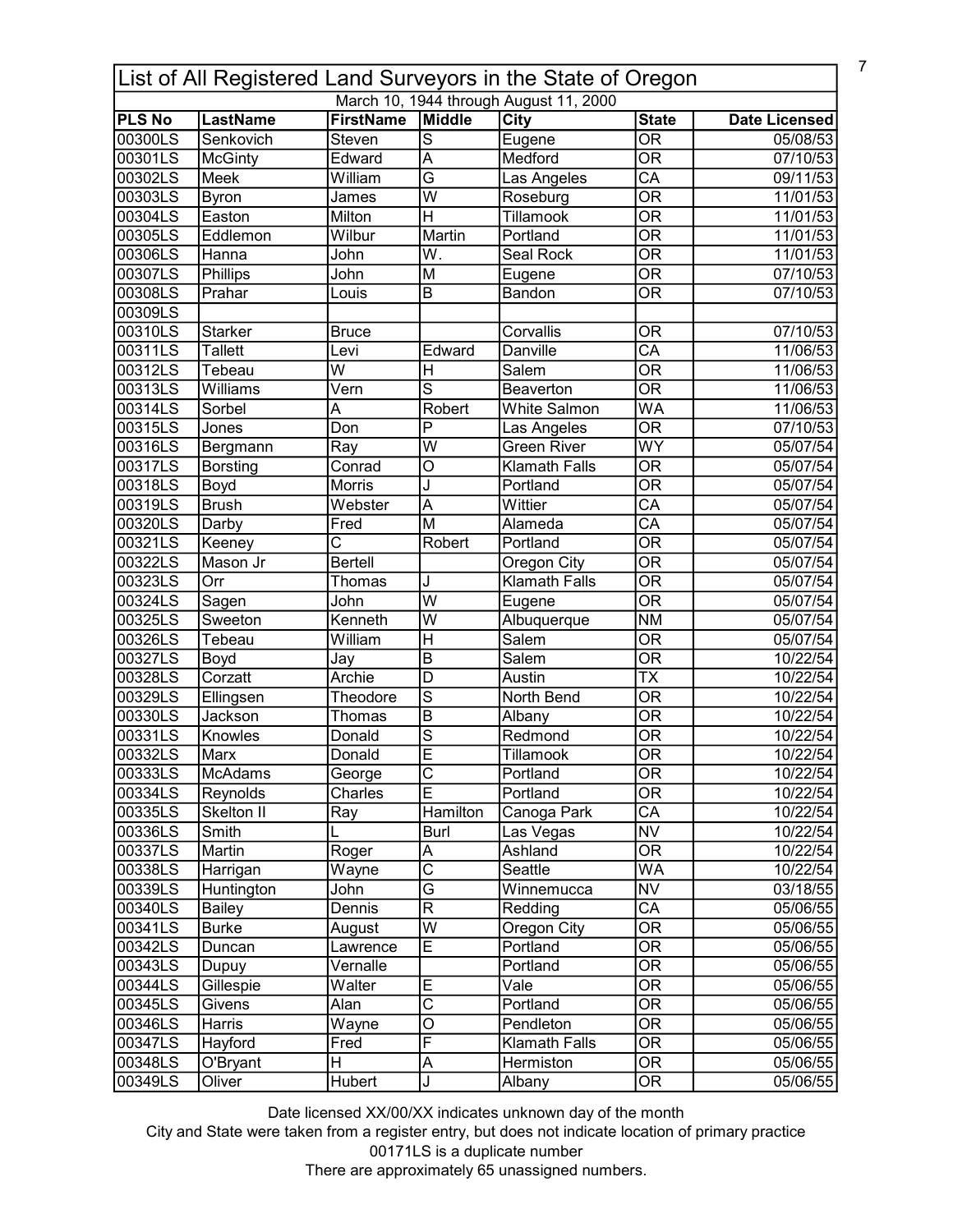|                    | List of All Registered Land Surveyors in the State of Oregon |                         |                                           |                                         |                                                    |                      |  |  |
|--------------------|--------------------------------------------------------------|-------------------------|-------------------------------------------|-----------------------------------------|----------------------------------------------------|----------------------|--|--|
|                    |                                                              |                         |                                           | March 10, 1944 through August 11, 2000  |                                                    |                      |  |  |
| <b>PLS No</b>      | <b>LastName</b>                                              | <b>FirstName</b>        | Middle                                    | <b>City</b>                             | <b>State</b>                                       | Date Licensed        |  |  |
| 00350LS            | Palmer                                                       | <b>Marcellus</b>        | A                                         | <b>Burns</b>                            | $\overline{OR}$<br>$\overline{\mathsf{OR}}$        | 05/06/55             |  |  |
| 00351LS<br>00352LS | Robinson                                                     | Lloyd                   | A                                         | Oregon City<br>Portland                 | $\overline{\text{OR}}$                             | 05/06/55             |  |  |
|                    | Strylewicz                                                   | Stephen                 |                                           |                                         |                                                    | 05/06/55             |  |  |
| 00353LS            | Swaim                                                        | Howard                  | F                                         | Bend                                    | $\overline{\text{OR}}$                             | 05/06/55             |  |  |
| 00354LS            | Westvold                                                     | Joseph                  | $\overline{s}$<br>$\overline{\mathsf{v}}$ | <b>Klamath Falls</b>                    | $\overline{\text{OR}}$<br>$\overline{\mathsf{OR}}$ | 05/06/55             |  |  |
| 00355LS<br>00356LS | Wright                                                       | George                  |                                           | Portland                                | $\overline{OR}$                                    | 05/06/55             |  |  |
| 00357LS            | Lytle<br>Fail                                                | Marvin<br>Richard       | J<br>$\overline{\mathsf{W}}$              | Portland                                | $\overline{OR}$                                    | 11/04/55             |  |  |
| 00358LS            | Gaither                                                      |                         |                                           | Newport<br>Salem                        | $\overline{OR}$                                    | 11/04/55<br>11/04/55 |  |  |
| 00359LS            | Gibson                                                       | Joseph<br>Arnold        | L<br>G                                    | Salem                                   | $\overline{OR}$                                    | 05/06/55             |  |  |
| 00360LS            |                                                              | Glen                    | E                                         | Bend                                    | <b>OR</b>                                          | 05/06/55             |  |  |
| 00361LS            | Harvey                                                       | Robert                  | $\overline{\mathsf{G}}$                   |                                         | $\overline{OR}$                                    | 05/06/55             |  |  |
| 00362LS            | Kintigh                                                      | $\overline{\mathsf{G}}$ | Robert                                    | Springfield<br>Winchester               | $\overline{\mathsf{OR}}$                           | 11/04/55             |  |  |
| 00363LS            | Lecklider<br>Martin                                          | Leo                     |                                           |                                         | $\overline{CA}$                                    | 11/04/55             |  |  |
| 00364LS            | Price                                                        |                         | J<br>F                                    | <b>Grass Valley</b>                     | $\overline{\mathsf{OR}}$                           | 11/04/55             |  |  |
| 00365LS            | Skelton II                                                   | George<br>Ray           | $\overline{\mathsf{H}}$                   | Eugene<br>Bellingham                    | <b>WA</b>                                          | 10/22/54             |  |  |
| 00366LS            |                                                              | Leland                  | $\overline{\mathsf{G}}$                   | Oxbow                                   | $\overline{\overline{\rm OR}}$                     | 03/01/56             |  |  |
| 00367LS            | <b>Burnap</b><br>Foster                                      |                         | L                                         | Sacramento                              | $\overline{CA}$                                    | 03/01/56             |  |  |
| 00368LS            | Hansen                                                       | Eugene<br>Owen          | H                                         |                                         | $\overline{\mathsf{WA}}$                           | 03/01/56             |  |  |
| 00369LS            |                                                              |                         |                                           | Olympia                                 |                                                    |                      |  |  |
| 00370LS            | Wilson                                                       | Robert                  | C                                         |                                         | <b>WA</b>                                          | 03/01/56             |  |  |
| 00371LS            | Abernathy                                                    | <b>Byron</b>            |                                           | Longview<br>Portland                    | $\overline{\text{OR}}$                             | 05/04/56             |  |  |
| 00372LS            | Anderson                                                     | Lester                  | E                                         |                                         | $\overline{\text{OR}}$                             | 05/04/56             |  |  |
| 00373LS            |                                                              |                         | M                                         | Eugene<br><b>Bakersfield</b>            | $\overline{CA}$                                    | 05/04/56             |  |  |
| 00374LS            | Bay<br><b>Brazeau</b>                                        | George<br>Ronald        | J                                         | <b>West Linn</b>                        | $\overline{\text{OR}}$                             | 05/04/56             |  |  |
| 00375LS            | <b>Brown</b>                                                 | Billy                   | Ē                                         | <b>Grants Pass</b>                      | $\overline{OR}$                                    | 05/04/56             |  |  |
| 00376LS            | Collard                                                      | Charles                 | G                                         | Tillamook                               | $\overline{OR}$                                    | 05/04/56             |  |  |
| 00377LS            | Eimstad                                                      | William                 | A                                         |                                         | $\overline{OR}$                                    | 05/04/56             |  |  |
| 00378LS            | Laflamme                                                     | Jack                    | Ē                                         | Eugene                                  | $\overline{\mathsf{OR}}$                           | 05/04/56             |  |  |
| 00379LS            | Robinson                                                     | Philip                  | Ē                                         | <b>Myrtle Point</b><br><b>Fair Oaks</b> | $\overline{CA}$                                    | 05/04/56             |  |  |
| 00380LS            |                                                              | <b>Alfred</b>           | $\overline{R}$                            |                                         | $\overline{\mathsf{OK}}$                           | 05/04/56             |  |  |
|                    | Tuckey<br>Voelz                                              |                         | $\overline{G}$                            | Oklahoma City<br>LaGrande               | $\overline{OR}$                                    | 05/04/56             |  |  |
| 00381LS<br>00382LS | Lauch                                                        | James<br>Paul           | Ē                                         |                                         | <b>WA</b>                                          | 05/04/56             |  |  |
|                    |                                                              |                         |                                           | Vancouver                               |                                                    |                      |  |  |
| 00383LS<br>00384LS | Ager<br>Anderson                                             | Julian<br>Morris        | M                                         | <b>Klamath Falls</b><br>Walla Walla     | <b>OR</b><br><b>WA</b>                             | 10/15/56<br>10/15/56 |  |  |
| 00385LS            | <b>Branton</b>                                               | Donald                  | J<br>J.                                   | The Dalles                              | OR                                                 | 10/15/56             |  |  |
| 00386LS            | Cory                                                         | H                       | Newell                                    | Eugene                                  | $\overline{\overline{\rm OR}}$                     | 10/15/56             |  |  |
| 00387LS            | Cronemiller                                                  | Donald                  | O                                         | Salem                                   | $\overline{\overline{\text{OR}}}$                  | 10/15/56             |  |  |
| 00388LS            | Eddleman                                                     | Charles                 | A                                         | <b>Bonners Ferry</b>                    | $\overline{ID}$                                    | 10/15/56             |  |  |
| 00389LS            | Holtbuerp                                                    | William                 | $\overline{\text{c}}$                     | Portland                                | $\overline{\overline{\text{OR}}}$                  | 10/15/56             |  |  |
| 00390LS            | Jones                                                        | Forrest                 | Ē                                         | Salem                                   | $\overline{\text{OR}}$                             | 10/15/56             |  |  |
| 00391LS            | Lane                                                         | John                    | W                                         | Beaverton                               | $\overline{\text{OR}}$                             | 10/15/56             |  |  |
| 00392LS            | McCornack                                                    | Daniel                  |                                           |                                         | $\overline{OR}$                                    | 10/15/56             |  |  |
|                    |                                                              | Clifford                | L<br>L                                    | Eugene<br>West Linn                     | $\overline{OR}$                                    |                      |  |  |
| 00393LS            | Sanders                                                      |                         | $\overline{\mathsf{E}}$                   | Salt Lake City                          | $\overline{UT}$                                    | 10/15/56<br>10/15/56 |  |  |
| 00394LS<br>00395LS | McElroy<br>Whiteford                                         | Arthur                  | D                                         | Portland                                | OR                                                 | 10/15/56             |  |  |
| 00396LS            | Dane                                                         | Jay<br>Charles          | $\overline{\mathsf{w}}$                   | Corvallis                               | $\overline{\text{OR}}$                             | 05/10/57             |  |  |
| 00397LS            | Grubb                                                        |                         | Ē                                         | Roseburg                                | $\overline{OR}$                                    | 05/10/57             |  |  |
| 00398LS            | Helling                                                      | George<br>Robert        | J                                         |                                         | $\overline{OR}$                                    | 05/10/57             |  |  |
| 00399LS            |                                                              | Warren                  |                                           | Eugene                                  | $\overline{OR}$                                    |                      |  |  |
|                    | Hootman                                                      |                         | $\overline{\mathsf{D}}$                   | Coos Bay                                |                                                    | 05/10/57             |  |  |

City and State were taken from a register entry, but does not indicate location of primary practice 00171LS is a duplicate number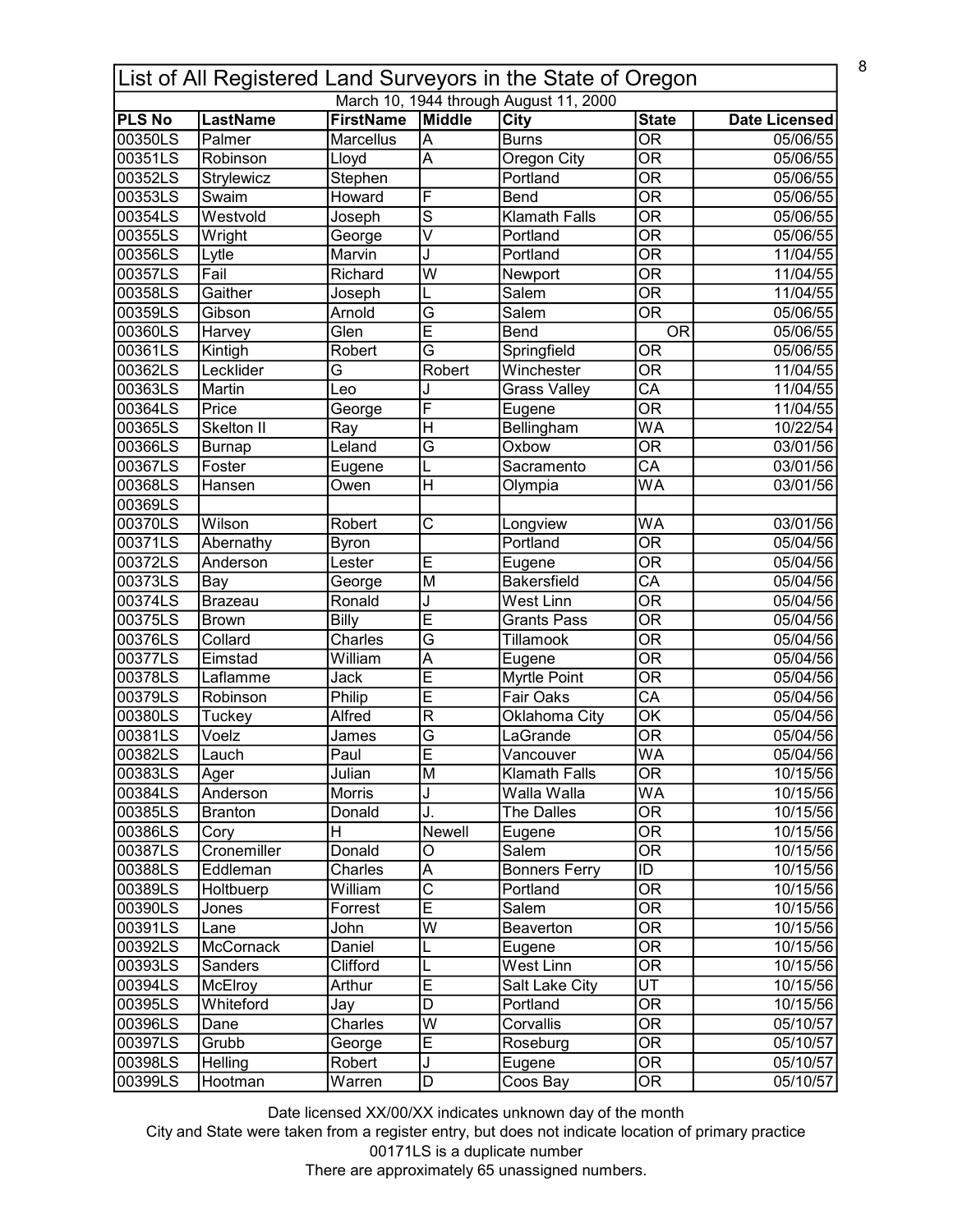| List of All Registered Land Surveyors in the State of Oregon |                          |                               |                                  |                                        |                                                      |                      |  |  |
|--------------------------------------------------------------|--------------------------|-------------------------------|----------------------------------|----------------------------------------|------------------------------------------------------|----------------------|--|--|
|                                                              |                          |                               |                                  | March 10, 1944 through August 11, 2000 |                                                      |                      |  |  |
| <b>PLS No</b>                                                | LastName                 | <b>FirstName</b>              | Middle                           | City                                   | <b>State</b><br>$\overline{\mathsf{OR}}$             | <b>Date Licensed</b> |  |  |
| 00400LS<br>00401LS                                           | <b>Miller</b>            | <b>Harry</b>                  |                                  | <b>Dallas</b>                          |                                                      | 05/10/57             |  |  |
|                                                              | <b>Morris</b>            | Richard                       | А.                               | Hillsboro                              | $\overline{\mathsf{OR}}$                             | 05/10/57             |  |  |
| 00402LS                                                      | Newhouse                 | Howard                        | J.                               | Wedderburn                             | $\overline{\mathsf{OR}}$                             | 05/10/57             |  |  |
| 00403LS                                                      | Ohman                    | John                          | $\overline{\mathsf{o}}$          | <b>Red Bluff</b>                       | $\overline{\mathsf{CA}}$                             | 05/10/57             |  |  |
| 00404LS                                                      | Ramsey                   | Marvin                        | $\overline{C}$<br>$\overline{s}$ | <b>Grants Pass</b>                     | $\overline{\mathsf{OR}}$                             | 05/10/57             |  |  |
| 00405LS                                                      | Saunders                 | Elton                         |                                  | <b>Baker</b>                           | $\overline{\mathsf{OR}}$                             | 05/10/57             |  |  |
| 00406LS<br>00407LS                                           | Warner                   | Robert                        | $\overline{\mathsf{H}}$          | Gresham                                | <b>OR</b>                                            | 05/10/57             |  |  |
| 00408LS                                                      | Meinkheim                | Felix                         |                                  | <b>Banks</b>                           | <b>OR</b>                                            | 05/10/57             |  |  |
| 00409LS                                                      | Worley                   | Charles                       | т                                | Kennewick                              | $\overline{\mathsf{WA}}$                             | 09/06/57             |  |  |
| 00410LS                                                      | Banta                    | David                         | $\overline{\mathsf{G}}$          | LaConnor                               | WA                                                   | 10/04/57             |  |  |
| 00411LS                                                      | Bonner                   | James                         | J                                | Portland                               | $\overline{\mathsf{OR}}$                             | 10/04/57             |  |  |
| 00412LS                                                      | <b>Brown</b>             | Mickey                        | M                                | <b>Palm Desert</b>                     | $\overline{\mathsf{CA}}$                             | 10/04/57             |  |  |
| 00413LS                                                      | Coiner                   | Thomas                        | $\overline{\mathsf{w}}$          | Sunriver                               | $\overline{\mathsf{OR}}$                             | 10/04/57             |  |  |
| 00414LS                                                      | Cook                     | Conrad                        |                                  | Salem                                  | $\overline{\mathsf{OR}}$                             | 10/04/57             |  |  |
| 00415LS                                                      |                          | Neil                          | M                                | Portland                               | $\overline{\mathsf{OR}}$                             | 10/04/57             |  |  |
| 00416LS                                                      | Coventry<br><b>Ellis</b> | Ralph                         | J                                |                                        | $\overline{\mathsf{AK}}$                             | 10/04/57             |  |  |
| 00417LS                                                      | Hansen                   | Robert                        | $\overline{\mathsf{A}}$          | Anchorage<br>Sumner                    | $\overline{\mathsf{WA}}$                             | 10/04/57             |  |  |
| 00418LS                                                      | Holt                     | <b>Burton</b>                 | $\overline{\mathsf{W}}.$         | Emmett                                 | $\overline{ID}$                                      | 10/04/57             |  |  |
| 00419LS                                                      | Horton                   |                               | R                                |                                        | $\overline{\mathsf{OR}}$                             | 10/04/57             |  |  |
|                                                              |                          | <b>Bruce</b><br>Seibert       | $\overline{\mathsf{E}}$          | Springfield<br>Gresham                 | $\overline{\mathsf{OR}}$                             |                      |  |  |
| 00420LS                                                      | Hottenstein              |                               |                                  | Cloverdale                             | $\overline{\mathsf{CA}}$                             | 10/04/57             |  |  |
| 00421LS                                                      | Leonard                  | Lawrence                      | J                                |                                        | $\overline{\mathsf{WA}}$                             | 10/04/57             |  |  |
| 00422LS                                                      | Lommasson                | Allen                         | J<br>$\overline{\vee}$           | Walla Walla                            |                                                      | 10/04/57             |  |  |
| 00423LS                                                      | Olson                    | Leon                          |                                  | Roseburg                               | $\overline{\mathsf{OR}}$                             | 10/04/57             |  |  |
| 00424LS                                                      | Owen                     | $\overline{\mathsf{Wallace}}$ | $\overline{\mathsf{D}}$          | <b>Grants Pass</b><br>Salem            | $\overline{\mathsf{OR}}$<br>$\overline{\mathsf{OR}}$ | 10/04/57             |  |  |
| 00425LS                                                      | Paynter Jr               | George                        | J.                               |                                        | $\overline{\mathsf{OR}}$                             | 10/04/57             |  |  |
| 00426LS                                                      | Pongracz                 | <b>Barth</b>                  | George                           | Portland                               | $\overline{\mathsf{OR}}$                             | 10/04/57             |  |  |
| 00427LS                                                      | <b>Russell</b>           | Verne                         | Η                                | Joseph                                 |                                                      | 10/04/57             |  |  |
| 00428LS                                                      | Sawyer                   | Earl                          | G                                | The Dalles                             | $\overline{\mathsf{OR}}$                             | 10/04/57             |  |  |
| 00429LS                                                      | Scott                    | Harlan                        | $\overline{\mathsf{G}}$          | Portland                               | $\overline{\mathsf{OR}}$                             | 10/04/57             |  |  |
| 00430LS                                                      | Shaner                   | <b>Bruce</b>                  | Ā.                               | Roseburg                               | $\overline{\mathsf{OR}}$                             | 10/04/57             |  |  |
| 00431LS                                                      | Shaw                     | $\overline{\mathsf{B}}$       | Osburn                           | <b>Sweet Home</b>                      | $\overline{\mathsf{OR}}$                             | 10/04/57             |  |  |
| 00432LS                                                      | <b>Stiles</b>            | William                       | $\overline{\text{c}}$            | Roseburg                               | $\overline{\overline{\rm OR}}$                       | 10/04/57             |  |  |
| 00433LS                                                      | Wade                     | Robert                        | W                                | Coos Bay                               | 0R<br>$\overline{\mathsf{WA}}$                       | 10/04/57             |  |  |
| 00434LS                                                      | McCollum                 | Louis                         | $\overline{\mathsf{R}}$          | Kennewick                              |                                                      | 10/04/57             |  |  |
| 00435LS                                                      | McCollum                 | Wilbur                        | $\overline{\mathsf{W}}$          | LeBam                                  | WA                                                   | 05/02/58             |  |  |
| 00436LS                                                      | Bevard                   | G                             | Nelson                           | Annapolis                              | MD                                                   | 05/02/58             |  |  |
| 00437LS                                                      | Casey                    | Roland                        | P                                | San Andreas                            | $\overline{\mathsf{CA}}$                             | 05/02/58             |  |  |
| 00438LS                                                      | Compton Jr               | John                          | $\overline{\mathsf{W}}$          | Aloha                                  | $\overline{\mathsf{OR}}$                             | 05/02/58             |  |  |
| 00439LS                                                      | Coon                     | Lee                           | $\sf B$                          | Pleasanton                             | $\overline{\mathsf{CA}}$                             | 05/02/58             |  |  |
| 00440LS                                                      | DiLoreto                 | Eugene                        | $\overline{\mathsf{P}}$          | Portland                               | $\overline{\mathsf{OR}}$                             | 05/02/58             |  |  |
| 00441LS                                                      | <b>Heuschkel</b>         | D                             | G                                | IdlyId                                 | 0R                                                   | 05/02/58             |  |  |
| 00442LS                                                      | King                     | Victor                        | $\overline{s}$                   | Rockaway                               | $\overline{\mathsf{OR}}$                             | 05/02/58             |  |  |
| 00443LS                                                      | Lemke                    | Fred                          |                                  | Philomath                              | $\overline{\mathsf{OR}}$                             | 05/02/58             |  |  |
| 00444LS                                                      | McCredie                 | William                       | $\mathsf{H}$                     | Mulkiteo                               | WA                                                   | 05/02/58             |  |  |
| 00445LS                                                      | Probasco                 | Claude                        | $\mathsf R$                      | Beaverton                              | <b>OR</b>                                            | 05/02/58             |  |  |
| 00446LS                                                      | Rondeau                  | Robert                        | $\overline{\mathsf{A}}$          | San Jose                               | $\overline{\mathsf{CA}}$                             | 05/02/58             |  |  |
| 00447LS                                                      | Solberg                  | Albert                        | $\overline{B}$                   | Stayton                                | $\overline{\mathsf{OR}}$                             | 05/02/58             |  |  |
| 00448LS                                                      | Veelman                  | Robert                        | $\overline{\mathsf{w}}$          | North Bend                             | WA                                                   | 05/02/58             |  |  |
| 00449LS                                                      | Reagan                   | Edmond                        | F                                | Scottsdale                             | $\overline{AZ}$                                      | 05/02/58             |  |  |

City and State were taken from a register entry, but does not indicate location of primary practice 00171LS is a duplicate number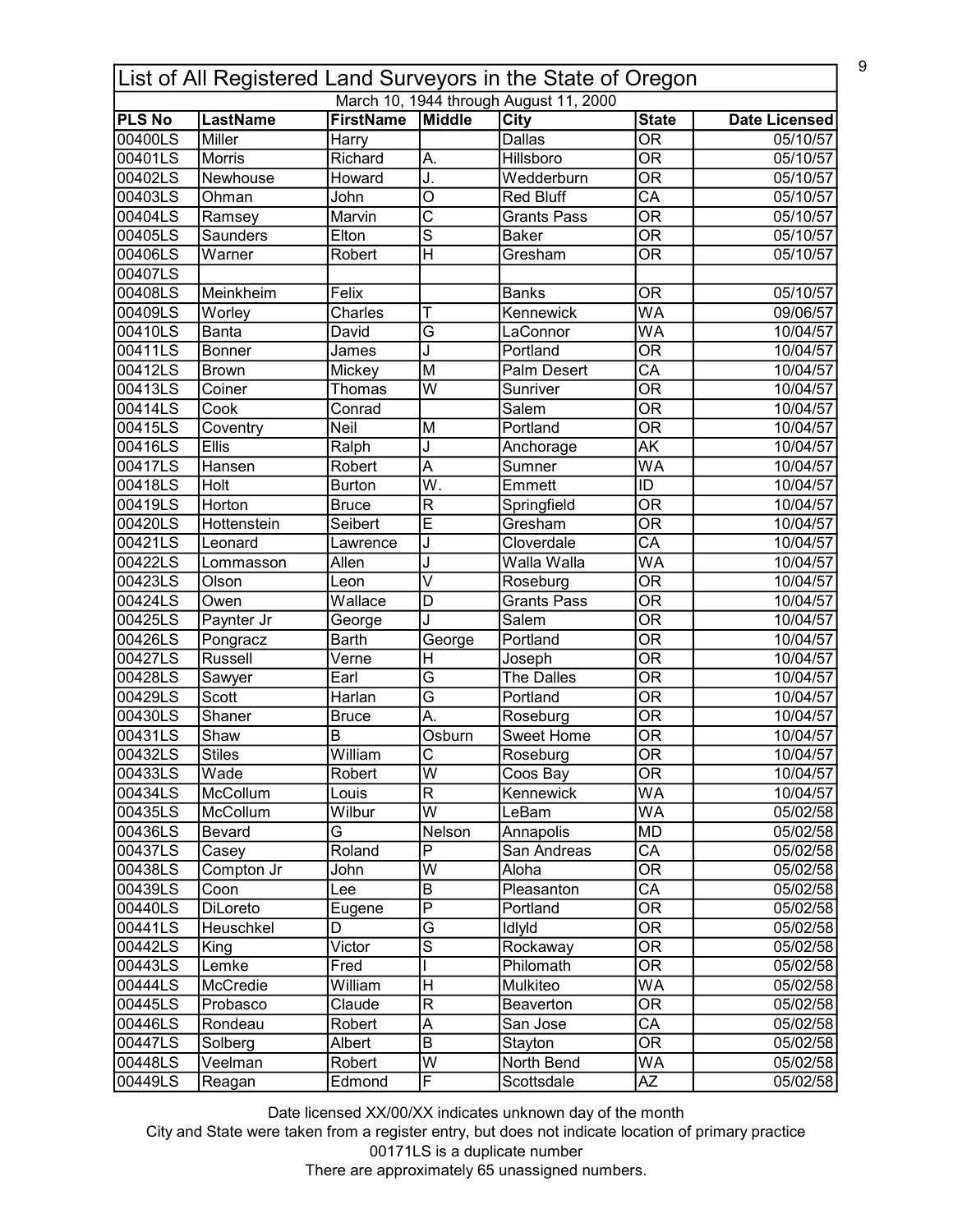| 10<br>List of All Registered Land Surveyors in the State of Oregon |                 |                       |                           |                      |                                |                      |  |  |  |
|--------------------------------------------------------------------|-----------------|-----------------------|---------------------------|----------------------|--------------------------------|----------------------|--|--|--|
| March 10, 1944 through August 11, 2000                             |                 |                       |                           |                      |                                |                      |  |  |  |
| <b>PLS No</b>                                                      | <b>LastName</b> | <b>FirstName</b>      | Middle                    | <b>City</b>          | <b>State</b>                   | <b>Date Licensed</b> |  |  |  |
| 00450LS                                                            | Gook            | Richard               | Ē                         | Quesnel              | $\overline{BC}$                | 07/01/58             |  |  |  |
| 00451LS                                                            | <b>Balch</b>    | Robert                | A                         | Portland             | $\overline{\text{OR}}$         | 10/24/58             |  |  |  |
| 00452LS                                                            | Barendregt      | Peter                 | $\overline{\mathsf{A}}$   | Scappose             | $\overline{\overline{\rm OR}}$ | 10/24/58             |  |  |  |
| 00453LS                                                            | Hales           | Forrest               | J                         | Coquille             | $\overline{\mathsf{OR}}$       | 10/24/58             |  |  |  |
| 00454LS                                                            | Hawthorne       | Jean                  | $\overline{\mathsf{w}}$   | <b>Bend</b>          | $\overline{\mathsf{OR}}$       | 10/24/58             |  |  |  |
| 00455LS                                                            | Kidwell         | Thomas                | $\overline{\mathsf{v}}$   | Tacoma               | $\overline{\mathsf{WA}}$       | 10/24/58             |  |  |  |
| 00456LS                                                            | Kyle            | Donald                | $\overline{\text{c}}$     | <b>Forest Grove</b>  | $\overline{\mathsf{OR}}$       | 10/24/58             |  |  |  |
| 00457LS                                                            | <b>Masters</b>  | Claude                | Ē                         | <b>Grants Pass</b>   | $\overline{\mathsf{OR}}$       | 10/24/58             |  |  |  |
| 00458LS                                                            | Minato          | Remo                  |                           | Portland             | $\overline{\mathsf{OR}}$       | 10/24/58             |  |  |  |
| 00459LS                                                            | Monaghan        | Thomas                | O                         | Portland             | $\overline{\mathsf{OR}}$       | 10/24/58             |  |  |  |
| 00460LS                                                            | Pense           | Claire                |                           | Gresham              | $\overline{\mathsf{OR}}$       | 10/24/58             |  |  |  |
| 00461LS                                                            | Smeltzer        | Duane                 | A                         | <b>Baker</b>         | $\overline{\mathsf{OR}}$       | 10/24/58             |  |  |  |
| 00462LS                                                            | Thomas          | Gail                  | M                         | <b>Bend</b>          | $\overline{\overline{\rm OR}}$ | 10/24/58             |  |  |  |
| 00463LS                                                            | Williams        | Lloyd                 | Т                         | Salem                | $\overline{\mathsf{OR}}$       | 10/24/58             |  |  |  |
| 00464LS                                                            | Nelson          | Kenneth               | M                         | Yuba City            | $\overline{\mathsf{CA}}$       | 10/24/58             |  |  |  |
| 00465Ls                                                            | Wise            | Edwin                 | Ē                         | Tacoma               | $\overline{\mathsf{WA}}$       | 01/01/59             |  |  |  |
| 00466LS                                                            | Middleton       | Leroy                 | F.                        | Edmonds              | WA                             | 03/20/59             |  |  |  |
| 00467LS                                                            | Zirpel Jr       | Irving                |                           | Portland             | $\overline{\mathsf{OR}}$       | 03/20/59             |  |  |  |
| 00468LS                                                            | Andringa        | John                  | J                         | Morton               | <b>WA</b>                      | 05/08/59             |  |  |  |
| 00469LS                                                            | Dobyns          | William               |                           | Redmond              | $\overline{\mathsf{OR}}$       | 05/08/59             |  |  |  |
| 00470LS                                                            | Gearhart        | John                  | $\overline{B}$            | Coos Bay             | $\overline{\mathsf{OR}}$       | 05/08/59             |  |  |  |
| 00471LS                                                            | Griffith        | George                | $\overline{\text{c}}$     | <b>McMinnville</b>   | $\overline{\mathsf{OR}}$       | 05/08/59             |  |  |  |
| 00472LS                                                            | Guile           | Charles               | $\overline{\mathsf{W}}$ . | Elmira               | $\overline{\mathsf{OR}}$       | 05/08/59             |  |  |  |
| 00473LS                                                            | LaFlamme        | Forrest               | J                         | Myrtle Point         | $\overline{\mathsf{OR}}$       | 05/08/59             |  |  |  |
| 00474LS                                                            | Larson          | Philip                | J                         | <b>Dufer</b>         | $\overline{\mathsf{OR}}$       | 05/08/59             |  |  |  |
| 00475LS                                                            | Leuthold        | Gene                  | $\overline{A}$ .          | Portland             | $\overline{\mathsf{OR}}$       | 05/08/59             |  |  |  |
| 00476LS                                                            | Morris          | Richard               | M                         | Wilsonville          | $\overline{\mathsf{OR}}$       | 05/08/59             |  |  |  |
| 00477LS                                                            | Safstrom        | John                  |                           | Olympia              | WA                             | 05/08/59             |  |  |  |
| 00478LS                                                            | Ten Eyck        | Roswell               | A.                        | Sandy                | $\overline{\mathsf{OR}}$       | 05/08/59             |  |  |  |
| 00479LS                                                            | Campbell        | William               | $\overline{s}$            | Portland             | $\overline{\mathsf{OR}}$       | 10/30/59             |  |  |  |
| 00480LS                                                            | Clark           | Kenneth               | $\overline{\mathsf{w}}$   | Mollalla             |                                | 10/30/59             |  |  |  |
| 00481LS                                                            | Crumb           | John                  |                           | Hayden Lake          | ID                             | 10/30/59             |  |  |  |
| 00482LS                                                            | Foulon          | $\overline{\text{c}}$ | Fred                      | <b>Belleview</b>     | <b>WA</b>                      | 10/30/59             |  |  |  |
| 00483LS                                                            | Hurst           | Charles               | H                         | Medford              | 0R                             | 10/30/59             |  |  |  |
| 00484LS                                                            | Nicodemus       | Gerald                | M                         | Warm Springs         | $\overline{\mathsf{OR}}$       | 10/30/59             |  |  |  |
| 00485LS                                                            | <b>Nistler</b>  | Ralph                 | $\overline{\mathsf{G}}$   | Prineville           | 0R                             | 10/30/59             |  |  |  |
| 00486LS                                                            | Schleining      | Robert                | M                         | Portland             | $\overline{\overline{\rm OR}}$ | 10/30/59             |  |  |  |
| 00487LS                                                            | Whitfield       | Marvin                | W                         | Oregon City          | $\overline{\overline{\rm OR}}$ | 10/30/59             |  |  |  |
| 00488LS                                                            | Peterson        | Gene                  |                           | Waldport             | $\overline{\mathsf{OR}}$       | 10/30/59             |  |  |  |
| 00489LS                                                            | White           | Charles               | A                         |                      | $\overline{\mathsf{OR}}$       |                      |  |  |  |
| 00490LS                                                            | McDermott       |                       | $\overline{\mathsf{G}}$   | Tigard<br>San Jose   | $\overline{\mathsf{CA}}$       | 03/18/60             |  |  |  |
|                                                                    |                 | Robert                | $\overline{\mathsf{v}}$   |                      |                                | 03/18/60             |  |  |  |
| 00491Ls                                                            | McVey           | Albert                |                           | <b>Klamath Falls</b> | OR                             | 03/18/60             |  |  |  |
| 00492LS                                                            | Bloom           | Eugene                | $\overline{A}$            | Roseburg             | $\overline{\mathsf{OR}}$       | 03/18/60             |  |  |  |
| 00493LS                                                            | Carson          | William               |                           | Portland             | OR                             | 05/13/60             |  |  |  |
| 00494LS                                                            | Caswell         | Orville               | О.                        | Eugene               | $\overline{\mathsf{OR}}$       | 05/13/60             |  |  |  |
| 00495LS                                                            | Cavallin        | James                 | $\overline{\mathsf{E}}$   | San Diego            | СA                             | 05/13/60             |  |  |  |
| 00496LS                                                            | Godfrey         | Milo                  |                           | Roseburg             | $\overline{\text{OR}}$         | 05/13/60             |  |  |  |
| 00497LS                                                            | Hintz           | Richard               | J.                        | Coos Bay             | $\overline{\mathsf{OR}}$       | 05/13/60             |  |  |  |
| 00498LS                                                            | Johnstone       | Howard                | $\overline{\mathsf{w}}$   | Roseburg             | $\overline{\text{OR}}$         | 05/13/60             |  |  |  |
| 00499LS                                                            | Kroft           | Lester                | B                         | Lake Oswego          | $\overline{\mathsf{OR}}$       | 05/13/60             |  |  |  |

City and State were taken from a register entry, but does not indicate location of primary practice 00171LS is a duplicate number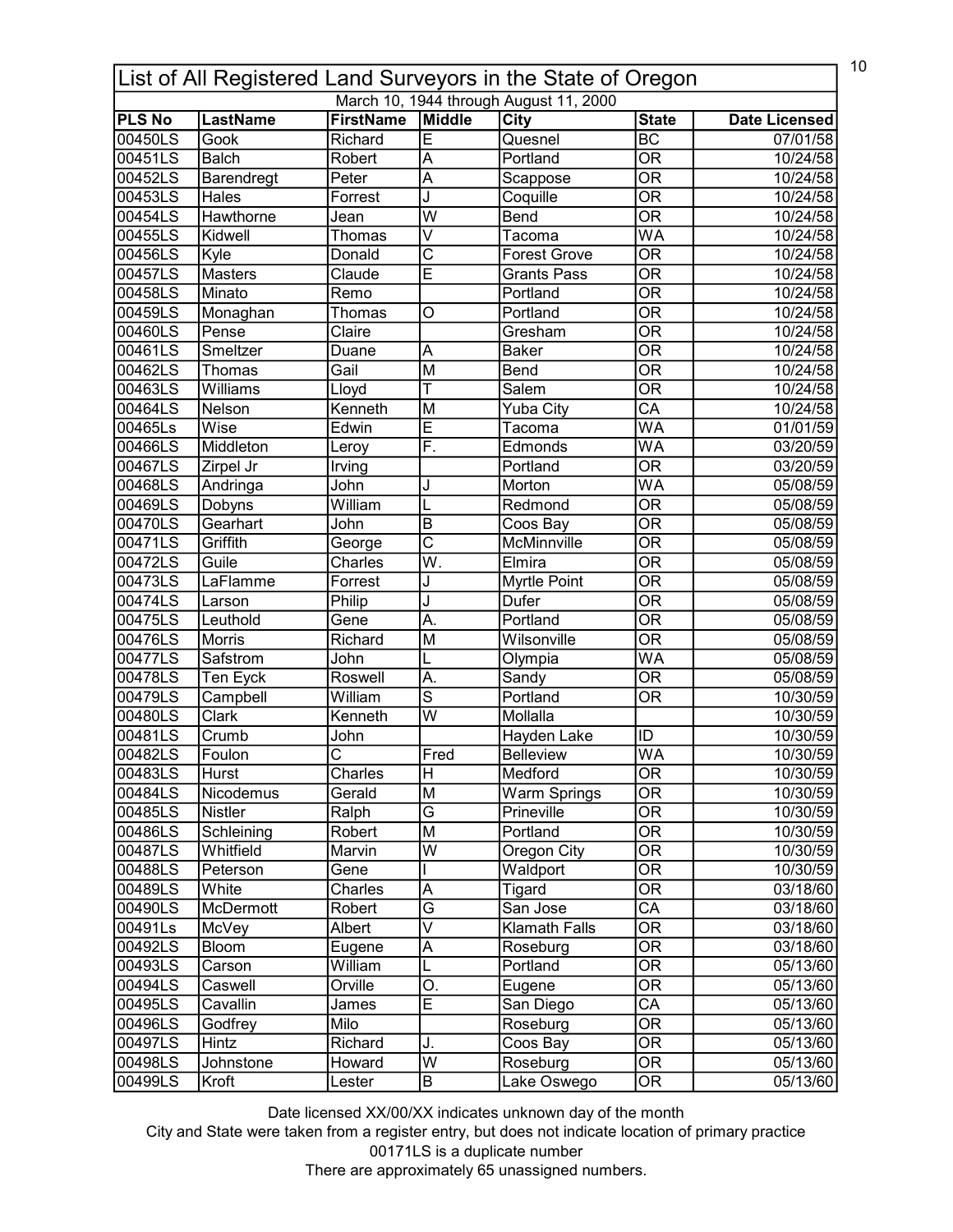| 11<br>List of All Registered Land Surveyors in the State of Oregon |                                  |                            |                                                      |                      |                                          |                      |  |  |  |
|--------------------------------------------------------------------|----------------------------------|----------------------------|------------------------------------------------------|----------------------|------------------------------------------|----------------------|--|--|--|
| March 10, 1944 through August 11, 2000                             |                                  |                            |                                                      |                      |                                          |                      |  |  |  |
| <b>PLS No</b><br>00500LS                                           | <b>LastName</b><br><b>Martin</b> | <b>FirstName</b><br>Robert | Middle                                               | City<br>West Linn    | <b>State</b><br>$\overline{\mathsf{OR}}$ | <b>Date Licensed</b> |  |  |  |
| 00501LS                                                            |                                  | Verle                      | $\overline{\mathsf{A}}$<br>$\overline{\mathsf{C}}$ . |                      | $\overline{\mathsf{OR}}$                 | 05/13/60             |  |  |  |
|                                                                    | Moore                            |                            |                                                      | Albany               |                                          | 05/13/60             |  |  |  |
| 00502LS                                                            | Mosher                           | Arthur                     | E                                                    | <b>Dallas</b>        | $\overline{\mathsf{OR}}$                 | 05/16/60             |  |  |  |
| 00503LS                                                            | Neer                             | Warren                     | H                                                    | Eugene               | $\overline{\mathsf{OR}}$                 | 05/16/60             |  |  |  |
| 00504LS                                                            | Polehn                           | Leo                        | F                                                    | The Dalles           | $\overline{\mathsf{OR}}$                 | 05/13/60             |  |  |  |
| 00505LS                                                            | Thomas                           | Verlyn                     | <b>Dubois</b>                                        | Medford              | $\overline{\mathsf{OR}}$                 | 05/13/60             |  |  |  |
| 00506LS                                                            | Thompson                         | Ralph                      | $\overline{P}$                                       | Pendleton            | $\overline{\mathsf{OR}}$                 | 05/13/60             |  |  |  |
| 00507LS                                                            | Valentine                        | Ray                        | Ē                                                    | San Mateo            | $\overline{\mathsf{CA}}$                 | 05/13/60             |  |  |  |
| 00508LS                                                            | Hansen                           | Palmer                     | L                                                    | Olympia              | $\overline{\mathsf{WA}}$                 | 05/13/60             |  |  |  |
| 00509LS                                                            | Johnson                          | John                       | $\overline{\mathsf{D}}$                              | Seattle              | WA                                       | 05/13/60             |  |  |  |
| 00510LS                                                            | Chase                            | James                      | $\overline{\mathsf{W}}$                              | Portland             | $\overline{\mathsf{OR}}$                 | 05/13/60             |  |  |  |
| 00511LS                                                            | Avery                            | Russell                    |                                                      | Las Vegas            | <b>NV</b>                                | 09/09/60             |  |  |  |
| 00512LS                                                            | Ala                              | Raymond                    | $\overline{\mathsf{E}}$                              | Astoria              | $\overline{\overline{\rm OR}}$           | 11/11/60             |  |  |  |
| 00513LS                                                            | <b>Bowden</b>                    | David                      |                                                      | Woodland             | WA                                       | 11/11/60             |  |  |  |
| 00514LS                                                            | <b>Brooks</b>                    | Floyd                      | $\overline{\mathsf{A}}$                              | Willow               | $\overline{\mathsf{AK}}$                 | 11/11/60             |  |  |  |
| 00515LS                                                            | Claytor                          | Raymond                    | J                                                    | Tucson               | $\overline{AZ}$                          | 11/11/60             |  |  |  |
| 00516LS                                                            | Cochran                          | Vaughn                     | W                                                    | Portland             | $\overline{\overline{\rm OR}}$           | 11/11/60             |  |  |  |
| 00517LS                                                            | Cox                              | Paul                       | A                                                    | <b>Klamath Falls</b> | $\overline{\mathsf{OR}}$                 | 11/11/60             |  |  |  |
| 00518LS                                                            | Feely                            | John                       | B                                                    | Beaverton            | <b>OR</b>                                | 11/11/60             |  |  |  |
| 00519LS                                                            | Gorman                           | William                    | F                                                    | Fairbanks            | $\overline{\mathsf{AK}}$                 | 11/11/60             |  |  |  |
| 00520LS                                                            | McDonald                         | Giles                      | Norman                                               | Anchorage            | AK                                       | 11/11/60             |  |  |  |
| 00521LS                                                            | Mickelson                        | <b>Bruce</b>               | A                                                    | Portland             | $\overline{\mathsf{OR}}$                 | 11/11/60             |  |  |  |
| 00522LS                                                            | Navin                            | Cecil                      | $\overline{\mathsf{A}}$                              | Lake Oswego          | $\overline{\mathsf{OR}}$                 | 11/11/60             |  |  |  |
| 00523LS                                                            | Orsip                            | Vincenzo                   |                                                      | Albany               | $\overline{\mathsf{OR}}$                 | 11/11/60             |  |  |  |
| 00524LS                                                            | Roley                            | Paul                       | $\overline{\text{c}}$                                | Portland             | $\overline{\mathsf{OR}}$                 | 11/11/60             |  |  |  |
| 00525LS                                                            |                                  | <b>Stewart</b>             | $\overline{s}$                                       | <b>Grants Pass</b>   | $\overline{\mathsf{OR}}$                 |                      |  |  |  |
|                                                                    | Smythe                           |                            | $\overline{\mathsf{w}}$                              |                      |                                          | 11/11/60             |  |  |  |
| 00526LS                                                            | Steenson                         | David                      |                                                      | Salem                | $\overline{\mathsf{OR}}$                 | 11/11/60             |  |  |  |
| 00527LS                                                            | Waldron                          | Malon                      | L                                                    | <b>Fall Creek</b>    | $\overline{\mathsf{OR}}$                 | 11/11/60             |  |  |  |
| 00528LS                                                            | Worth                            | Geary                      | H                                                    | Corvallis            | $\overline{\mathsf{OR}}$                 | 11/11/60             |  |  |  |
| 00529LS                                                            | Worth                            | Joseph                     | Ē.                                                   | Philomath            | $\overline{\mathsf{OR}}$                 | 11/11/60             |  |  |  |
| 00530LS                                                            | <b>Bridges</b>                   | George                     | $\overline{\mathsf{w}}$                              | El Monte             | $\overline{\mathsf{CA}}$                 | 03/01/61             |  |  |  |
| 00531LS                                                            | Hill                             | Erland                     | W                                                    | Vancouver            | WA                                       | 03/01/61             |  |  |  |
| 00532LS                                                            | Thomas                           | Neale                      | lw                                                   | Olympia              | WA                                       | 03/01/61             |  |  |  |
| 00533LS                                                            | <b>Bracey</b>                    | John                       | L                                                    | Olympia              | WA                                       | 05/01/61             |  |  |  |
| 00534LS                                                            | Falk                             | Robert                     |                                                      | El Paso              | $\overline{\mathsf{TX}}$                 | 05/01/61             |  |  |  |
| 00535LS                                                            | Andorfer                         | Robert                     | W                                                    | Portland             | <b>OR</b>                                | 05/01/61             |  |  |  |
| 00536LS                                                            | Baughman                         | Glenn                      | S                                                    | Roseburg             | $\overline{\overline{\rm OR}}$           | 07/14/61             |  |  |  |
| 00537LS                                                            | <b>Butte</b>                     | William                    | $\overline{\text{c}}$                                | Salem                | $\overline{\overline{\rm OR}}$           | 07/14/61             |  |  |  |
| 00538LS                                                            | Clark                            | Keith                      | M                                                    | Hillsboro            | $\overline{\mathsf{OR}}$                 | 07/14/61             |  |  |  |
| 00539LS                                                            | Cody Jr                          | Thomas                     | $\overline{\mathsf{H}}$                              | Honolulu             | HI                                       | 07/14/61             |  |  |  |
| 00540LS                                                            | Cook                             | George                     | J                                                    | Bend                 | $\overline{\mathsf{OR}}$                 | 07/14/61             |  |  |  |
| 00541LS                                                            | Dwyer                            | James                      | $\overline{\mathsf{A}}$                              | Milwaukie            | OR                                       | 07/14/61             |  |  |  |
| 00542LS                                                            |                                  |                            |                                                      |                      |                                          |                      |  |  |  |
| 00543LS                                                            | Francisco                        | Robert                     | Α                                                    | Portland             | OR                                       | 07/14/61             |  |  |  |
| 00544LS                                                            | Garrett                          | Don                        | $\overline{\mathsf{E}}$                              | Roseburg             | $\overline{\mathsf{OR}}$                 | 07/14/61             |  |  |  |
| 00545LS                                                            | Harmier                          |                            | $\overline{W}$                                       | Portland             | <b>OR</b>                                | 07/14/61             |  |  |  |
|                                                                    |                                  | Vernon                     |                                                      |                      |                                          |                      |  |  |  |
| 00546LS                                                            | Harvey                           | Robert                     | Gordon                                               | Vancouver            | WA                                       | 07/14/61             |  |  |  |
| 00547LS                                                            | Hill                             | Lester                     |                                                      | Springfield          | $\overline{\mathsf{OR}}$                 | 07/14/61             |  |  |  |
| 00548LS                                                            | Kirscher                         | Marvin                     | D                                                    | Salem                | $\overline{\text{OR}}$                   | 07/14/61             |  |  |  |
| 00549LS                                                            | McMinn                           | David                      | $\overline{\mathsf{R}}$                              | Sekiu                | WA                                       | 07/14/61             |  |  |  |

City and State were taken from a register entry, but does not indicate location of primary practice 00171LS is a duplicate number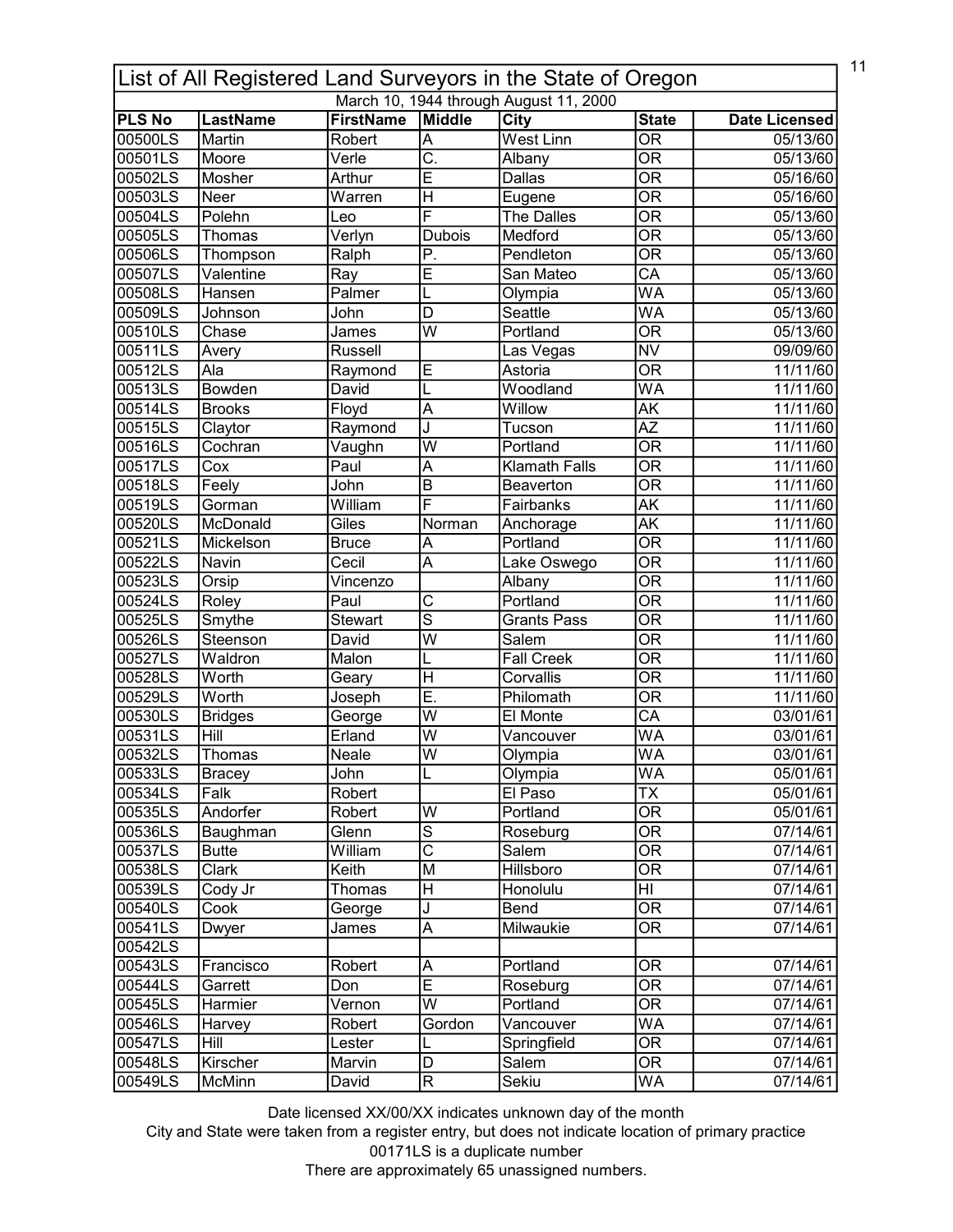| 12<br>List of All Registered Land Surveyors in the State of Oregon |                  |                       |                              |                                        |                                |                       |  |  |
|--------------------------------------------------------------------|------------------|-----------------------|------------------------------|----------------------------------------|--------------------------------|-----------------------|--|--|
|                                                                    |                  |                       |                              | March 10, 1944 through August 11, 2000 |                                |                       |  |  |
| <b>PLS No</b>                                                      | <b>LastName</b>  | <b>FirstName</b>      | Middle                       | <b>City</b>                            | <b>State</b>                   | <b>Date Licensed</b>  |  |  |
| 00550LS                                                            | Marcum           | Melvin                | $\overline{\mathsf{G}}$      | Eugene                                 | $\overline{\mathsf{OR}}$       | 07/14/61              |  |  |
| 00551LS                                                            | Oliver           | Edward                | $\overline{\mathsf{K}}$      | Evanston                               | $\overline{WY}$                | 07/14/61              |  |  |
| 00552LS                                                            | Paulin           | William               | $\overline{B}$               | Alderwood                              | WA                             | 07/14/61              |  |  |
| 00553LS                                                            | Porterfield      | Charles               | $\overline{\mathsf{R}}$      | Amillaro                               | $\overline{\mathsf{TX}}$       | 07/14/61              |  |  |
| 00554LS                                                            | <b>Sausser</b>   | Jack                  | $\overline{\mathsf{H}}$      | Auburn                                 | $\overline{\mathsf{CA}}$       | 07/14/61              |  |  |
| 00555LS                                                            | Westwood         | Clarence              | $\overline{\mathsf{P}}$      | Medford                                | $\overline{\mathsf{OR}}$       | 07/14/61              |  |  |
| 00556LS                                                            | Zimmerman        | Neil                  |                              | Longview                               | WA                             | 07/14/61              |  |  |
| 00557LS                                                            |                  |                       |                              |                                        |                                |                       |  |  |
| 00558LS                                                            | <b>Bass</b>      | Russell               | B                            | Kelso                                  | WA                             | 01/12/62              |  |  |
| 00559LS                                                            | <b>Driver</b>    | Elbert                |                              | Woodburn                               | $\overline{\mathsf{OR}}$       | 01/12/62              |  |  |
| 00560LS                                                            | Ellison          | William               | $\mathsf{H}$                 | <b>Baker City</b>                      | $\overline{\mathsf{OR}}$       | $\overline{01/12/62}$ |  |  |
| 00561LS                                                            | Gordon           | Ralph                 | Ē                            | Eugene                                 | $\overline{\mathsf{OR}}$       | 01/12/61              |  |  |
| 00562LS                                                            | Graham           | William               | A                            | Plains                                 | <b>MT</b>                      | 01/12/61              |  |  |
| 00563LS                                                            | Green            | Wiljo                 | Ē                            | $\overline{\mathsf{Salem}}$            | $\overline{\overline{\rm OR}}$ | 01/12/62              |  |  |
| 00564LS                                                            | Lake             | Harry                 |                              | Montague                               | $\overline{\mathsf{CA}}$       | 01/12/62              |  |  |
| 00565LS                                                            | <b>McBeth</b>    | $\overline{\text{c}}$ | Lind                         | Jacksonville                           | $\overline{\overline{\rm OR}}$ | 01/12/62              |  |  |
| 00566LS                                                            | McCullough       | Robert                |                              | Portland                               | <b>OR</b>                      | 01/12/62              |  |  |
| 00567LS                                                            | Seibert          | Loren                 | $\overline{\mathsf{M}}$      | Dallas                                 | $\overline{\mathsf{OR}}$       | 01/12/62              |  |  |
| 00568LS                                                            | Tavernia         | Robert                | $\mathsf{R}$                 | Prineville                             | $\overline{\mathsf{OR}}$       | $\overline{01/1}2/62$ |  |  |
| 00569LS                                                            | Flynn            | Robert                | Ť                            | Auburn                                 | $\overline{\mathsf{CA}}$       | 01/12/62              |  |  |
| 00570LS                                                            | Dent Jr          | Donald                | $\overline{\mathsf{R}}$      | Anchorage                              | $\overline{\mathsf{AK}}$       | 05/04/62              |  |  |
| 00571LS                                                            | Lunden           | Jack                  |                              | Parkdale                               | $\overline{\mathsf{OR}}$       | 05/04/62              |  |  |
| 00572LS                                                            | Orr              | Harold                | $\overline{\mathsf{R}}$      | Reno                                   | $\overline{\text{NV}}$         | 07/09/62              |  |  |
| 00573LS                                                            | <b>Bisch</b>     | Myron                 | $\overline{\mathsf{v}}$      | Independence                           | $\overline{\mathsf{OR}}$       | 07/09/62              |  |  |
| 00574LS                                                            | Denison          | Charles               | A.                           | Newport                                | $\overline{\mathsf{OR}}$       | 07/09/62              |  |  |
| 00575LS                                                            | Feeney           | Jack                  |                              | <b>Brookings</b>                       | $\overline{\mathsf{OR}}$       | 07/09/62              |  |  |
| 00576LS                                                            | <b>Hammond</b>   | Sidney                | E                            | <b>Pleasant Hill</b>                   | $\overline{\mathsf{OR}}$       | 07/09/62              |  |  |
| 00577LS                                                            | Hartman          | Norman                | Ē                            | Tigard                                 | $\overline{\mathsf{OR}}$       | 07/09/62              |  |  |
| 00578LS                                                            | Hill             | Roy                   |                              | <b>The Dalles</b>                      | $\overline{\mathsf{OR}}$       | 07/09/62              |  |  |
| 00579LS                                                            | Hull             | David                 | M.                           | <b>Klamath Falls</b>                   | $\overline{\mathsf{OR}}$       | 07/09/62              |  |  |
| 00580LS                                                            | <b>McAndrews</b> | Kenneth               | M.                           | <b>Klamath Falls</b>                   | $\overline{\text{OR}}$         | 07/09/62              |  |  |
| 00581LS                                                            | Taylor           | Joseph                |                              | Aurora                                 | <b>OR</b>                      | 07/09/62              |  |  |
| 00582LS                                                            | <b>Torbeck</b>   | Russell               | F                            | Coquille                               | $\overline{OR}$                | 07/09/62              |  |  |
| 00583LS                                                            | Vincent          | Robert                | M.                           | Shady Cove                             | 0R                             | 07/09/62              |  |  |
| 00584LS                                                            | Naughton         | Francis               | J                            | Omaha                                  | $\overline{\text{NB}}$         | 09/01/62              |  |  |
| 00585LS                                                            | Rassmussen       | Arvid                 | B                            | New Hall                               | CA                             | 07/09/62              |  |  |
| 00586LS                                                            | Rogers           | Edward                | P                            | Corvallis                              | <b>OR</b>                      | 09/01/62              |  |  |
| 00587LS                                                            | Dackins          | Donald                | N.                           | Scappoose                              | <b>OR</b>                      | 11/16/62              |  |  |
| 00588LS                                                            | Williamson       | George                | $\mathsf R$                  | <b>Lincoln City</b>                    | $\overline{\mathsf{OR}}$       | 01/18/63              |  |  |
| 00589LS                                                            | <b>Bissell</b>   | Rex                   |                              | McMinnville                            | OR                             | 01/18/63              |  |  |
| 00590LS                                                            | <b>Burton</b>    | Thomas                | H.                           | Portland                               | 0R                             | 01/18/63              |  |  |
| 00591LS                                                            | Erickson         | James                 | $\mathsf{R}$                 | Libby                                  | MT                             | 01/18/63              |  |  |
| 00592LS                                                            | Halsey Sr        | William               | $\overline{\mathsf{W}}$      | Portland                               | <b>OR</b>                      |                       |  |  |
| 00593LS                                                            | Maltby           | William               | $\overline{\mathsf{E}}$      |                                        | <b>WA</b>                      | 01/18/63              |  |  |
|                                                                    |                  | Lonnie                |                              | Vancouver                              | <b>OR</b>                      | 01/18/63              |  |  |
| 00594LS                                                            | Van Elsberg      |                       | F                            | North Bend                             |                                | 01/18/63              |  |  |
| 00595LS                                                            | Nelson           | Harvey                |                              | Coos Bay                               | 0R                             | 01/18/63              |  |  |
| 00596LS                                                            | Celum Jr         | Robert                | $\overline{\mathsf{G}}$<br>Ē | Stockton                               | $\overline{\mathsf{CA}}$       | 05/01/63              |  |  |
| 00597LS                                                            | Jordan Jr        | William               |                              | Woodland                               | WA                             | 05/01/63              |  |  |
| 00598LS                                                            | Bagett           | Robert                | D.                           | John Day                               | $\overline{\text{OR}}$         | 07/12/63              |  |  |
| 00599LS                                                            | <b>Bussard</b>   | James                 | Ε.                           | Bend                                   | $\overline{\text{OR}}$         | 07/12/63              |  |  |

City and State were taken from a register entry, but does not indicate location of primary practice 00171LS is a duplicate number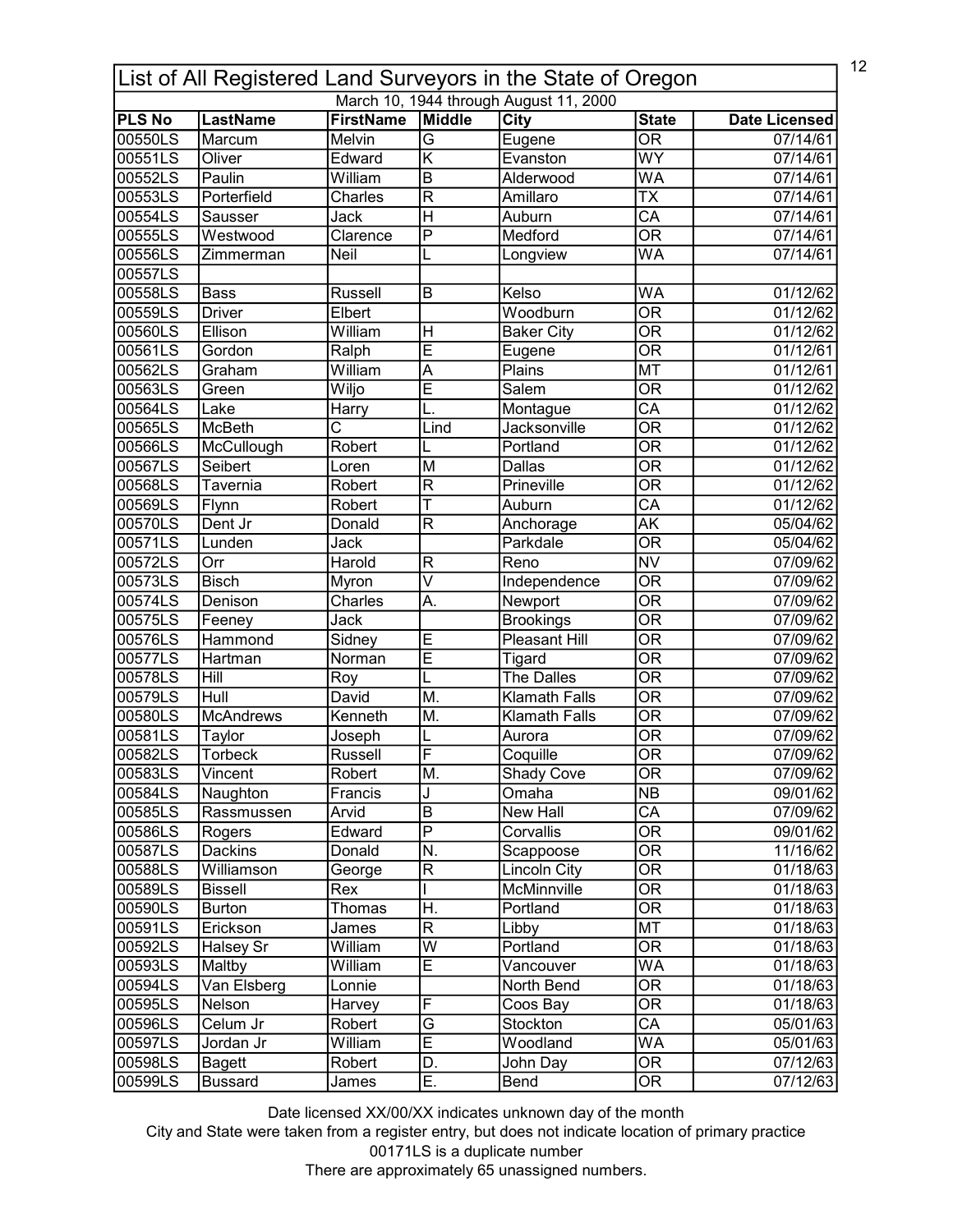| 13<br>List of All Registered Land Surveyors in the State of Oregon |                 |                  |                           |                                        |                                |                       |  |
|--------------------------------------------------------------------|-----------------|------------------|---------------------------|----------------------------------------|--------------------------------|-----------------------|--|
|                                                                    |                 |                  |                           | March 10, 1944 through August 11, 2000 |                                |                       |  |
| <b>PLS No</b>                                                      | <b>LastName</b> | <b>FirstName</b> | Middle                    | City                                   | <b>State</b>                   | <b>Date Licensed</b>  |  |
| 00600LS                                                            | Chickering      | Herbert          | $\overline{\mathsf{G}}$   | Westlake                               | $\overline{\mathsf{OR}}$       | 07/12/63              |  |
| 00601LS                                                            | <b>Clark</b>    | Malcolm          | $\overline{\mathsf{N}}$ . | Mc Minnville                           | $\overline{\mathsf{OR}}$       | 07/12/63              |  |
| 00602LS                                                            | Coulson         | <b>Bernard</b>   | $\overline{\mathsf{v}}$   | <b>Grand Junction</b>                  | $\overline{CO}$                | $\overline{07/12/63}$ |  |
| 00603LS                                                            | Cunnington      | Donald           | $\overline{\rm c}$        | Bellevue                               | WA                             | 07/12/63              |  |
| 00604LS                                                            | Curtis          | Willard          |                           | Springfield                            | $\overline{\mathsf{OR}}$       | 07/12/63              |  |
| 00605LS                                                            | Davis           | Billy            | E                         | Mesa                                   | WA                             | 07/12/63              |  |
| 00606LS                                                            | Durham          | Ronald           |                           | Clatskanie                             | $\overline{\mathsf{OR}}$       | 07/12/63              |  |
| 00607LS                                                            | Gannon          | John             | F                         | Corvallis                              | $\overline{\mathsf{OR}}$       | 07/12/63              |  |
| 00608LS                                                            | Giering         | August           | $\overline{\text{c}}$     | <b>Lincoln City</b>                    | $\overline{\mathsf{OR}}$       | 07/12/63              |  |
| 00609LS                                                            | Glenn           | William          | $\overline{W}$            | Oregon City                            | $\overline{\mathsf{OR}}$       | 07/12/63              |  |
| 00610LS                                                            | Heston          | Lyle             | $\overline{\mathsf{R}}$   | Milwaukie                              | $\overline{\mathsf{OR}}$       | 07/12/63              |  |
| 00611LS                                                            | Jackson         | Robert           | H.                        | Joseph                                 | $\overline{\mathsf{OR}}$       | 07/12/63              |  |
| 00612LS                                                            | Klemme          | Charles          |                           | Seattle                                | $\overline{\mathsf{WA}}$       | 07/12/63              |  |
| 00613LS                                                            | LeBlanc         | Jack             | Norman                    | <b>Lincoln City</b>                    | $\overline{\mathsf{OR}}$       | 07/12/63              |  |
| 00614LS                                                            | Lyche           | William          | D.                        | <b>Bend</b>                            | $\overline{\overline{\rm OR}}$ | 07/12/63              |  |
| 00615LS                                                            | Miller          | Roswell          | Κ                         | Chassell                               | MІ                             | 07/12/63              |  |
| 00616LS                                                            | Nagygyor        | Sandor           | А.                        | Eugene                                 | <b>OR</b>                      | 07/12/63              |  |
| 00617LS                                                            | Neiswanger      | Vernon           | $\overline{\text{c}}$     | Medford                                | $\overline{\mathsf{OR}}$       | 07/12/63              |  |
| 00618LS                                                            | Reppeto         | Henry            | R                         | Coos Bay                               | <b>OR</b>                      | 07/12/63              |  |
| 00619LS                                                            | Schwarm         | Joe              | A.                        | Coos Bay                               | $\overline{\mathsf{OR}}$       | 07/12/63              |  |
| 00620LS                                                            | Sharkey         | John             | M                         | Janesville                             | $\overline{\mathsf{W}}$ l      | 07/12/63              |  |
| 00621LS                                                            | Smith           | Marvin           | $\overline{\mathsf{R}}$   | Madras                                 | $\overline{\mathsf{OR}}$       | 07/12/63              |  |
| 00622LS                                                            | Steers Jr       | William          | F                         | Silverton                              | $\overline{\mathsf{OR}}$       | 07/12/63              |  |
| 00623LS                                                            | Stovall         | Myron            | $\overline{\mathsf{w}}$   | Portland                               | $\overline{\mathsf{OR}}$       | 07/12/63              |  |
| 00624LS                                                            | Swaney          | Robert           | M                         | Portland                               | $\overline{\mathsf{OR}}$       | 07/12/63              |  |
| 00625LS                                                            | Van Elsberg     | Carlos           | L                         | Eugene                                 | $\overline{\mathsf{OR}}$       | 07/12/63              |  |
| 00626LS                                                            | Weideman        | Glenn            | $\overline{\mathsf{A}}$   | <b>Baker City</b>                      | $\overline{\mathsf{OR}}$       | 07/12/63              |  |
| 00627LS                                                            | Coskey          | Jack             | $\overline{\mathsf{w}}$   | Silverton                              | $\overline{\mathsf{OR}}$       | $\overline{07/12/63}$ |  |
| 00628LS                                                            | Lafferty        | Maurice          | Ē.                        | Reno                                   | <b>NV</b>                      | 07/12/63              |  |
| 00629LS                                                            | Emerson         | Gerald           | Ċ                         | N. Surrey BC                           | CAN                            | 07/12/63              |  |
| 00630LS                                                            | Charlson        | Ancher           | Ā                         | Vancouver                              | <b>WA</b>                      | 05/08/64              |  |
| 00631LS                                                            | Hamm            | Robert           |                           | Wilsall                                | <b>MT</b>                      | 05/08/64              |  |
| 00632LS                                                            | Lillywhite      |                  | lw                        | Phoenix                                | $\overline{AZ}$                | 05/08/64              |  |
|                                                                    |                 | Joseph           |                           |                                        | OR                             |                       |  |
| 00633LS<br>00634LS                                                 | Tye             | Thomas           | IL<br>$\overline{B}$      | Canby<br>Redding                       | $\overline{\mathsf{CA}}$       | 07/10/64              |  |
|                                                                    | Word            | Edwin            |                           |                                        |                                | 07/10/64              |  |
| 00635LS                                                            | Ascher          | Leland           | $\mathsf{H}$              | Portland                               | <b>OR</b>                      | 07/10/64              |  |
| 00636LS                                                            | <b>Barker</b>   | Clarence         | Ε.                        | Salem                                  | $\overline{\overline{\rm OR}}$ | 07/10/64              |  |
| 00637LS                                                            | Bouman          | Lane             | J                         | Ashland                                | $\overline{\overline{\rm OR}}$ | 07/10/64              |  |
| 00638LS                                                            | <b>Burrell</b>  | George           | R.                        | Ashland                                | $\overline{\mathsf{OR}}$       | 07/10/64              |  |
| 00639LS                                                            | Donahue         | John             | B                         | Salem                                  | $\overline{\mathsf{OR}}$       | 07/10/64              |  |
| 00640LS                                                            | Dortch          | Bob              | Α.                        | <b>Klamath Falls</b>                   | $\overline{\mathsf{OR}}$       | 07/10/64              |  |
| 00641LS                                                            | Estes           | <b>Bruce</b>     | Α.                        | Salem                                  | OR                             | 07/10/64              |  |
| 00642LS                                                            | Ford            | $\overline{s}$   | Kendrick                  | Eugene                                 | $\overline{\mathsf{OR}}$       | 07/10/64              |  |
| 00643LS                                                            | Framus          | Ragner           |                           | Medford                                | OR                             | 07/10/64              |  |
| 00644LS                                                            | Griffith        | Duane            |                           | La Grande                              | $\overline{\mathsf{OR}}$       | 07/10/64              |  |
| 00645LS                                                            | Hambleton       | James            | H.                        | <b>Baker City</b>                      | OR                             | 05/08/64              |  |
| 00646LS                                                            | Hart            | Larry            | L                         | Toledo                                 | $\overline{\text{OR}}$         | 07/10/64              |  |
| 00647LS                                                            | Johnson         | <b>Burton</b>    | $\overline{\mathsf{R}}$   | Eugene                                 | $\overline{\mathsf{OR}}$       | 07/10/64              |  |
| 00648LS                                                            | Jones           | Norris           | L.                        | Mc Minnville                           | $\overline{\text{OR}}$         | 07/10/64              |  |
| 00649LS                                                            | Kessler         | Earl             | E                         | Keno                                   | $\overline{\text{OR}}$         | 07/10/64              |  |

City and State were taken from a register entry, but does not indicate location of primary practice 00171LS is a duplicate number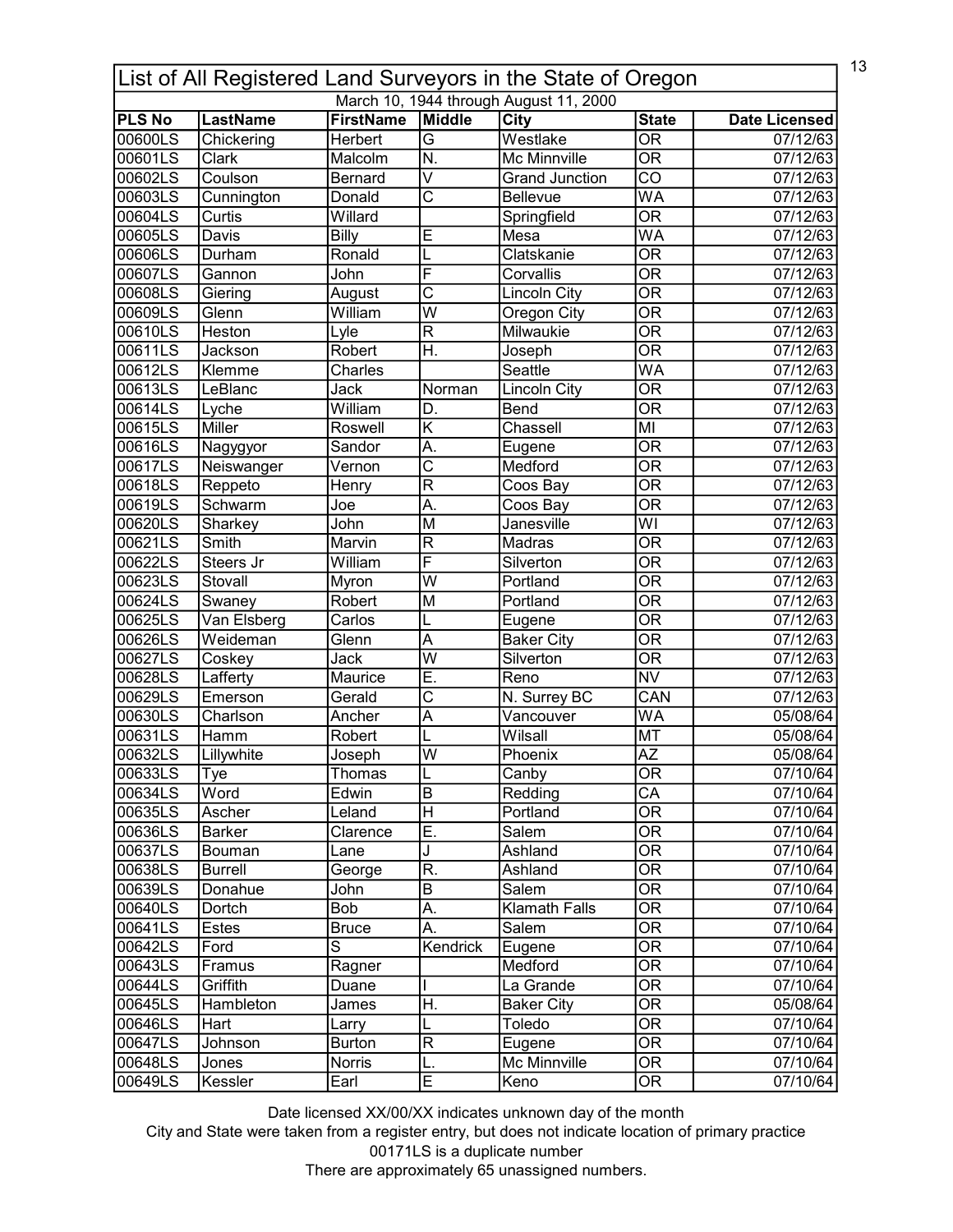|                          | 14<br>List of All Registered Land Surveyors in the State of Oregon |                         |                               |                                        |                                          |                      |  |  |
|--------------------------|--------------------------------------------------------------------|-------------------------|-------------------------------|----------------------------------------|------------------------------------------|----------------------|--|--|
|                          |                                                                    |                         |                               | March 10, 1944 through August 11, 2000 |                                          |                      |  |  |
| <b>PLS No</b><br>00650LS | <b>LastName</b>                                                    | <b>FirstName</b><br>Tom | Middle                        | City                                   | <b>State</b><br>$\overline{\mathtt{UT}}$ | <b>Date Licensed</b> |  |  |
| 00651LS                  | McCullough<br><b>McDowall</b>                                      |                         | O.<br>$\overline{\mathsf{R}}$ | <b>Salt Lake City</b><br>Jacksonville  | $\overline{\mathsf{OR}}$                 | 07/10/64             |  |  |
|                          | Marko                                                              | Malcolm                 |                               |                                        |                                          | 07/10/64             |  |  |
| 00652LS                  |                                                                    | Emery                   | I.                            | Eugene                                 | $\overline{\overline{\rm OR}}$           | 07/10/64             |  |  |
| 00653LS                  | Mercer                                                             | Robert                  | H.                            | Portland                               | $\overline{\mathsf{OR}}$                 | 07/10/64             |  |  |
| 00654LS                  | Newton                                                             | Norman                  | A.                            | Oregon City                            | $\overline{\overline{\rm OR}}$           | 07/10/64             |  |  |
| 00655LS                  | Olson                                                              | Lawrence                | $\overline{B}$ .              | Eugene                                 | $\overline{\mathsf{OR}}$                 | 07/10/64             |  |  |
| 00656LS                  | Pinkham                                                            | Lee                     | D.                            | Medford                                | $\overline{\mathsf{OR}}$                 | 07/10/64             |  |  |
| 00657LS                  | Reppeto                                                            | John                    | Ğ.                            | McMinnville                            | $\overline{\mathsf{OR}}$                 | 07/10/64             |  |  |
| 00658LS                  | Ritter                                                             | Erwin                   | $\overline{\mathsf{R}}$       | <b>Klamath Falls</b>                   | $\overline{\mathsf{OR}}$                 | 07/10/64             |  |  |
| 00659LS                  | Roberts                                                            | Francis                 | А.                            | <b>Klamath Falls</b>                   | $\overline{\mathsf{OR}}$                 | 07/10/64             |  |  |
| 00660LS                  | Rogers                                                             | <b>Bruce</b>            | $\overline{\mathsf{R}}$ .     | Roseburg                               | $\overline{\overline{\rm OR}}$           | 07/10/64             |  |  |
| 00661LS                  | Scott                                                              | Everett                 | J                             | Hotsprings                             | $\overline{\overline{AR}}$               | 07/10/64             |  |  |
| 00662LS                  | Shelden                                                            | Carl                    | M                             | Pendleton                              | $\overline{\overline{\rm OR}}$           | 07/10/64             |  |  |
| 00663LS                  | Whitfield                                                          | Norman                  | M                             | Corvallis                              | $\overline{\overline{\rm OR}}$           | 07/10/64             |  |  |
| 00664LS                  | Wickham                                                            | Philip                  | $\overline{B}$ .              | <b>Grants Pass</b>                     | $\overline{\overline{\rm OR}}$           | 07/10/64             |  |  |
| 00665LS                  | Wood                                                               | Harold                  | W                             | Gresham                                | $\overline{\overline{\rm OR}}$           | 07/10/64             |  |  |
| 00666LS                  | Redding                                                            | Edward                  | R                             | Sacramento                             | CA                                       | 07/10/64             |  |  |
| 00667LS                  | Haight                                                             | John                    | Ē                             | Sacramento                             | $\overline{\mathsf{CA}}$                 | 07/10/64             |  |  |
| 00668LS                  | Roecker                                                            | Arthur                  |                               | <b>Fair Oaks</b>                       | $\overline{CA}$                          | 11/01/64             |  |  |
| 00669LS                  | Train                                                              | Timothy                 | S                             | Apache Junction                        | $\overline{AZ}$                          | 11/06/65             |  |  |
| 00670LS                  | Duff                                                               | John                    | $\overline{B}$ .              | San Francisco                          | $\overline{\mathsf{CA}}$                 | 11/06/65             |  |  |
| 00671LS                  | <b>Hitchings</b>                                                   | <b>Arthur</b>           |                               | Seattle                                | $\overline{\mathsf{WA}}$                 | 01/08/65             |  |  |
| 00672LS                  | Jones                                                              | Harry                   | $\overline{P}$ .              | Bellingham                             | $\overline{\mathsf{WA}}$                 | 01/08/65             |  |  |
| 00673LS                  |                                                                    |                         |                               |                                        |                                          |                      |  |  |
| 00674LS                  | Ward                                                               | Donald                  | Ē                             | <b>Bakersfield</b>                     | $\overline{CA}$                          | 03/01/65             |  |  |
| 00675LS                  | Benson                                                             | Ralph                   | $\overline{\sf H}$            | Pocatello                              | $\overline{\mathbb{D}}$                  | 05/10/65             |  |  |
| 00676LS                  | <b>Butler</b>                                                      | Harvey                  | L                             | Placerville                            | $\overline{\mathsf{CA}}$                 | 05/10/65             |  |  |
| 00677LS                  | Lowden                                                             | Harvey                  | E                             | Weaverville                            | $\overline{\mathsf{CA}}$                 | 05/10/65             |  |  |
| 00678LS                  | McLain                                                             | Jerome                  | $\overline{\mathsf{P}}$       | Pomeroy                                | WA                                       | 05/10/65             |  |  |
| 00679LS                  | Barber                                                             | Harvey                  | L.                            | Tillamook                              | $\overline{\mathsf{OR}}$                 | 07/09/65             |  |  |
| 00680LS                  | <b>Black</b>                                                       | Robert                  | $\overline{s}$                | Yreka                                  | CA                                       | 07/09/65             |  |  |
| 00681LS                  | <b>Blunt</b>                                                       | John                    | $\overline{\text{c}}$         | Bend                                   | $\overline{\mathsf{OR}}$                 | 07/09/65             |  |  |
| l00682LS                 | <b>Broadwater</b>                                                  | Virgil                  |                               | Dallas                                 | $\overline{OR}$                          | 07/09/65             |  |  |
| 00683LS                  | <b>Bryant</b>                                                      | Dennis                  | О.                            | Eugene                                 | OR                                       | 07/09/65             |  |  |
| 00684LS                  | Castleberry                                                        | Russell                 | $\overline{s}$                | Harrisburg                             | $\overline{\mathsf{OR}}$                 | 07/09/65             |  |  |
| 00685LS                  | Couch                                                              | Jack                    | L.                            | Honolulu                               | HI                                       | 07/09/65             |  |  |
| 00686LS                  | Hammersley                                                         | Creal                   | H                             | <b>Klamath Falls</b>                   | $\overline{\overline{\rm OR}}$           | 07/09/65             |  |  |
| 00687LS                  | Hankins                                                            | Richard                 | $\overline{P}$ .              | Dexter                                 | $\overline{\overline{\rm OR}}$           | 07/09/65             |  |  |
| 00688LS                  |                                                                    | Russell                 | D.                            | Pleasant Hill                          | $\overline{\mathsf{OR}}$                 | 07/09/65             |  |  |
|                          | Hendricks                                                          |                         | $\overline{H}$                |                                        | $\overline{\mathsf{OR}}$                 |                      |  |  |
| 00689LS                  | Henrickson                                                         | Gordon                  |                               | Portland                               |                                          | 07/09/65             |  |  |
| 00690LS                  | Hoke                                                               | David                   | А.                            | Portland                               | $\overline{\mathsf{OR}}$                 | 07/09/65             |  |  |
| 00691LS                  | Hollingsworth                                                      | John                    | Ē.                            | Silverton                              | OR                                       | 07/09/65             |  |  |
| 00692LS                  | Jordan                                                             | Donald                  | $\overline{\mathsf{G}}$       | Grapeview                              | <b>WA</b>                                | 07/09/65             |  |  |
| 00693LS                  | Lehman Jr                                                          | Clifford                | V                             | Salem                                  | OR                                       | 07/09/65             |  |  |
| 00694LS                  | Lindstrom                                                          | Lawrence                | Walter                        | <b>Sparks</b>                          | <b>NV</b>                                | 07/09/65             |  |  |
| 00695LS                  | McFarland                                                          | Harvey                  | J                             | Oakridge                               | 0R                                       | 07/09/65             |  |  |
| 00696LS                  | MacKenzie                                                          | Donald                  | Ē.                            | <b>Post Falls</b>                      | ID                                       | 07/09/65             |  |  |
| 00697LS                  | Meacham                                                            | R.                      | Laverne                       | Hillsboro                              | $\overline{\text{OR}}$                   | 07/09/65             |  |  |
| 00698LS                  | <b>Mursell</b>                                                     | Richard                 | W                             | Wilsonville                            | $\overline{\text{OR}}$                   | 07/09/65             |  |  |
| 00699LS                  | <b>Myers</b>                                                       | Leland                  | L.                            | Sumpter                                | $\overline{\mathsf{OR}}$                 | 07/09/65             |  |  |

City and State were taken from a register entry, but does not indicate location of primary practice 00171LS is a duplicate number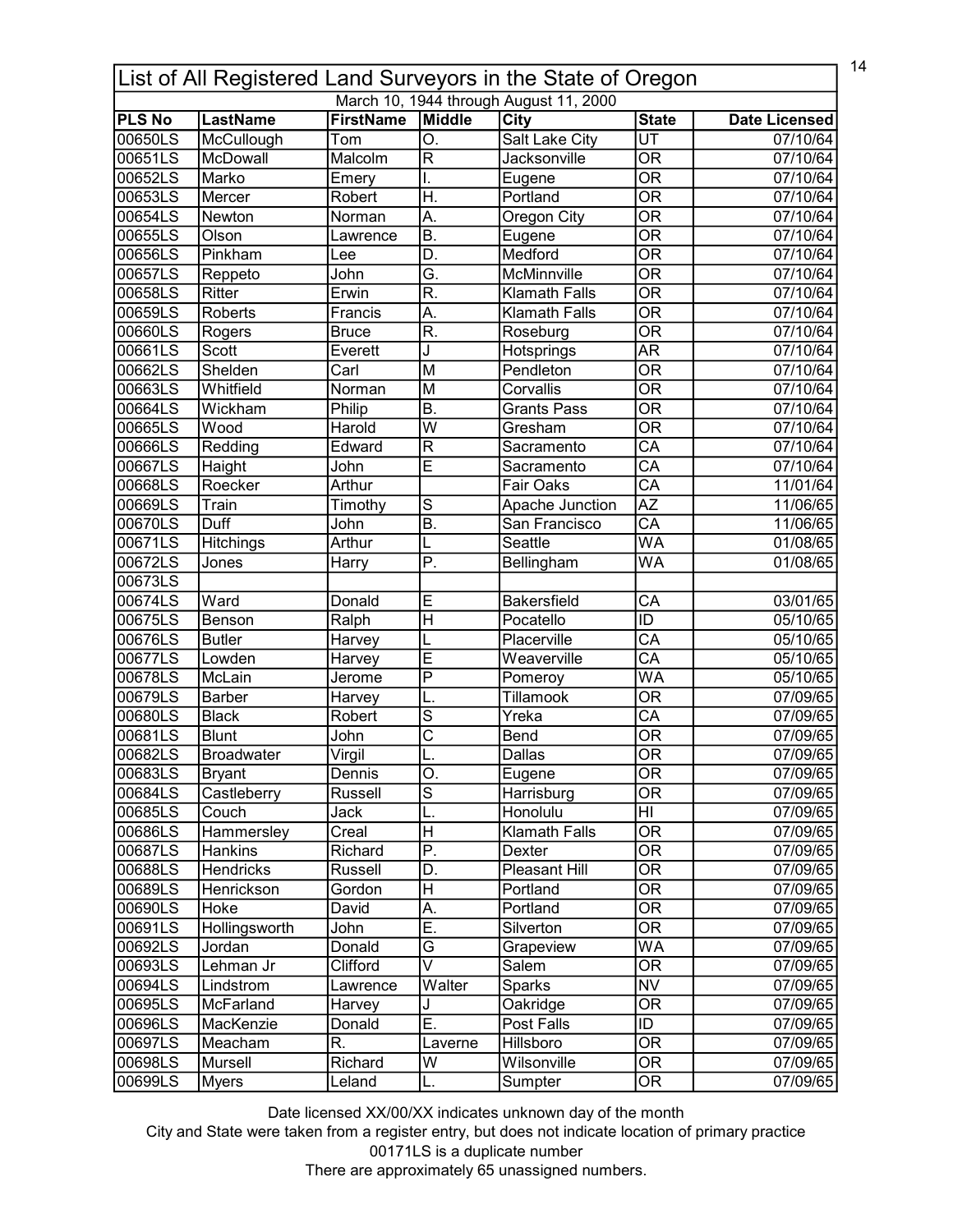|               | 15<br>List of All Registered Land Surveyors in the State of Oregon |                  |                              |                                        |                                |                      |  |  |
|---------------|--------------------------------------------------------------------|------------------|------------------------------|----------------------------------------|--------------------------------|----------------------|--|--|
|               |                                                                    |                  |                              | March 10, 1944 through August 11, 2000 |                                |                      |  |  |
| <b>PLS No</b> | <b>LastName</b>                                                    | <b>FirstName</b> | Middle                       | City                                   | <b>State</b>                   | <b>Date Licensed</b> |  |  |
| 00700LS       | Norcott                                                            | David            | Ē.                           | Sheridan                               | $\overline{\text{WY}}$         | 07/09/65             |  |  |
| 00701LS       | Olsen                                                              | Robert           | J.                           | <b>Tillamook</b>                       | $\overline{\mathsf{OR}}$       | 07/09/65             |  |  |
| 00702LS       | Oman                                                               | Raymond          | E.                           | Bend                                   | $\overline{\mathsf{OR}}$       | 07/09/65             |  |  |
| 00703LS       | Orr                                                                | Robert           | Ś                            | Portland                               | $\overline{\mathsf{OR}}$       | 07/09/65             |  |  |
| 00704LS       | Pace Jr                                                            | Clarence         |                              | Cornelius                              | $\overline{\overline{\rm OR}}$ | 07/09/65             |  |  |
| 00705LS       | Riley                                                              | Gerald           | D.                           | Springfield                            | $\overline{\mathsf{OR}}$       | 07/09/65             |  |  |
| 00706LS       | Rogers                                                             | <b>Bruce</b>     | <b>William A</b>             | Bend                                   | $\overline{\mathsf{OR}}$       | 07/09/65             |  |  |
| 00707LS       | Russell                                                            | Harold           | J.                           | Gaston                                 | $\overline{\mathsf{OR}}$       | 07/09/65             |  |  |
| 00708LS       | Shade Jr                                                           | William          | $\overline{\mathsf{R}}$      | Gresham                                | $\overline{\mathsf{OR}}$       | 07/09/65             |  |  |
| 00709LS       | Shapiro                                                            | Herbert          | J                            | Portland                               | $\overline{\mathsf{OR}}$       | 07/09/65             |  |  |
| 00710LS       | Skowron                                                            | Joseph           | F                            | <b>Bellvue</b>                         | $\overline{\mathsf{OR}}$       | 07/09/65             |  |  |
| 00711LS       | Smejkal                                                            | James            | A.                           | North Bend                             | $\overline{\mathsf{OR}}$       | 07/09/65             |  |  |
| 00712LS       | Smith                                                              | David            | $\overline{\mathsf{C}}$ .    | Portland                               | $\overline{\overline{\rm OR}}$ | 07/09/65             |  |  |
| 00713LS       | Soli                                                               | Erling           | T                            | Gladstone                              | $\overline{\mathsf{OR}}$       | 07/09/65             |  |  |
| 00714LS       | Spear                                                              | Thomas           | M                            | Seaside                                | $\overline{\overline{\rm OR}}$ | 07/09/65             |  |  |
| 00715LS       | Stemm                                                              | Donn             | Ē.                           | Eugene                                 | $\overline{\mathsf{OR}}$       | 07/09/65             |  |  |
| 00716LS       | <b>Strait</b>                                                      | Glenn            | D                            | Salem                                  | <b>OR</b>                      | 07/09/65             |  |  |
| 00717LS       | <b>Toftemark</b>                                                   | $S$ vend         |                              | Eugene                                 | $\overline{\mathsf{OR}}$       | 07/09/65             |  |  |
| 00718LS       | Tutt                                                               | Richard          | C                            | Portland                               | $\overline{\overline{\rm OR}}$ | 07/09/65             |  |  |
| 00719LS       | Wilt                                                               | William          | L.                           | Marcola                                | $\overline{\mathsf{OR}}$       | 07/09/65             |  |  |
| 00720LS       | Koch                                                               | Fred             | Ο.                           | <b>Nyssa</b>                           | $\overline{\mathsf{OR}}$       | 07/09/65             |  |  |
| 00721LS       | Moore                                                              | Earl             |                              | North Highlands                        | $\overline{\mathsf{CA}}$       | 07/09/65             |  |  |
| 00722LS       | Sanders                                                            | John             | $\overline{\mathsf{P}}$      | Placerville                            | $\overline{\mathsf{CA}}$       | 07/09/65             |  |  |
| 00723LS       | Youngblood                                                         | Burl             | $\overline{\mathsf{w}}$      | Center                                 | $\overline{\text{TX}}$         | 07/09/65             |  |  |
| 00724LS       | Garner                                                             | Robert           | $\overline{\mathsf{H}}$      | Goleta                                 | $\overline{\mathsf{CA}}$       | 07/09/65             |  |  |
| 00725LS       | <b>Stuhr</b>                                                       | Richard          | Leroy                        | Seattle                                | $\overline{\mathsf{WA}}$       | 07/09/65             |  |  |
| 00726LS       | Creger                                                             | Henry            | D                            | Wenatchee                              | WA                             | 01/07/66             |  |  |
| 00727LS       | Luccip                                                             | Frank            | J                            | Molalla                                | $\overline{\mathsf{OR}}$       | 01/07/66             |  |  |
| 00728LS       | Nicholson                                                          | Herbert          | F                            | Tacoma                                 | $\overline{\mathsf{WA}}$       | 01/07/66             |  |  |
| 00729LS       | Edwards                                                            | James            | $\overline{\mathsf{W}}$      | Nevada City                            | $\overline{\mathsf{CA}}$       | 03/01/66             |  |  |
| 00730LS       | Nash                                                               | Charles          | $\overline{\mathsf{w}}$      | East Wenatchee                         | WA                             | 04/01/66             |  |  |
| 00731LS       | Webb                                                               | Wilfred          |                              | Seattle                                | WA                             | 04/01/66             |  |  |
| l00732LS      | Cullen                                                             | Arnold           | lw                           | Waldport                               | $\overline{OR}$                | 04/01/66             |  |  |
| 00733LS       | Hagedorn                                                           | William          | F                            | Woodland                               | WA                             | 07/08/66             |  |  |
| 00734LS       | Olcott                                                             | Frank            | L Jr.                        | Pebble Beach                           | CA                             | 07/08/66             |  |  |
| 00735LS       | Bidegary                                                           | Raymond          | G                            | <b>Kalmath Falls</b>                   | <b>OR</b>                      | 07/08/66             |  |  |
| 00736LS       | <b>Bolding</b>                                                     | John             | A                            | Seattle                                | <b>OR</b>                      | 07/08/66             |  |  |
| 00737LS       | Caswell                                                            | Walter           | L.                           | Council                                | ID                             | 07/08/66             |  |  |
| 00738LS       | DeLess                                                             | Robert           | B                            | Salem                                  | $\overline{\text{OR}}$         | 07/08/66             |  |  |
| 00739LS       | Dodson                                                             | <b>Ellis</b>     | $\overline{\text{c}}$        | Orofino                                | ID                             | 07/08/66             |  |  |
| 00740LS       | Ducret                                                             | Robert           | Ē                            | Portland                               | $\overline{\mathsf{OR}}$       | 07/08/66             |  |  |
| 00741LS       | Edwards                                                            | Darrel           | W.                           | <b>Grants Pass</b>                     | 0R                             | 07/08/66             |  |  |
| 00742LS       | Fahsoltz                                                           | John             | McCall                       | Cle Elum                               | <b>WA</b>                      | 07/08/66             |  |  |
| 00743LS       |                                                                    |                  |                              |                                        | OR                             | 07/08/66             |  |  |
|               | Green<br>Gresdel                                                   | Loyd<br>Donald   | R<br>А.                      | Clackamas<br><b>Klamath Falls</b>      | 0R                             |                      |  |  |
| 00744LS       |                                                                    |                  |                              |                                        |                                | 07/08/66             |  |  |
| 00745LS       | Jones                                                              | George           | Α<br>$\overline{\mathsf{E}}$ | Prineville                             | <b>OR</b>                      | 07/08/66             |  |  |
| 00746LS       | <b>Kleinhans</b>                                                   | Bert             | $\overline{\mathsf{s}}$ .    | Clackamas                              | $\overline{\mathsf{OR}}$       | 07/08/66             |  |  |
| 00747LS       | Love                                                               | Richard          |                              | Gladstone                              | $\overline{\mathsf{OR}}$       | 07/08/66             |  |  |
| 00748LS       | Lucht                                                              | Richard          | $\overline{\mathsf{P}}$ .    | Mc Minnville                           | $\overline{\text{OR}}$         | 07/08/66             |  |  |
| 00749LS       | Mehl                                                               | Thomas           | H.                           | Oregon City                            | $\overline{\mathsf{OR}}$       | 07/08/66             |  |  |

City and State were taken from a register entry, but does not indicate location of primary practice 00171LS is a duplicate number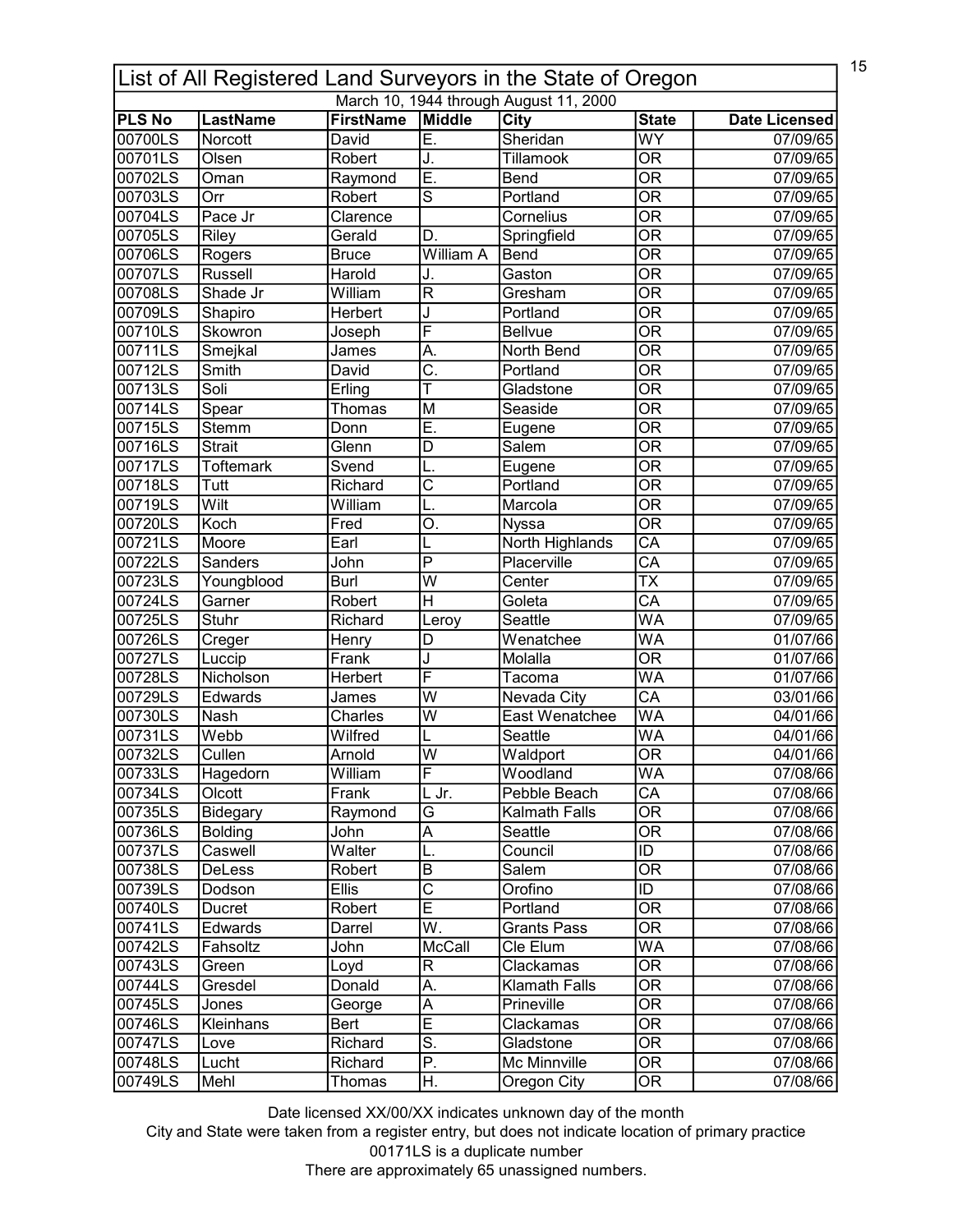|               | 16<br>List of All Registered Land Surveyors in the State of Oregon |                  |                          |                                        |                                |                       |  |  |
|---------------|--------------------------------------------------------------------|------------------|--------------------------|----------------------------------------|--------------------------------|-----------------------|--|--|
|               |                                                                    |                  |                          | March 10, 1944 through August 11, 2000 |                                |                       |  |  |
| <b>PLS No</b> | <b>LastName</b>                                                    | <b>FirstName</b> | Middle                   | City                                   | <b>State</b>                   | <b>Date Licensed</b>  |  |  |
| 00750LS       | Northcraft                                                         | Herbert          |                          | Winston                                | $\overline{\mathsf{OR}}$       | 07/08/66              |  |  |
| 00751LS       | Patchen                                                            | Gerald           | $\overline{\mathsf{N}}$  | Potereo                                | $\overline{\mathsf{CA}}$       | 07/08/66              |  |  |
| 00752LS       | Peel                                                               | Donald           | L.                       | Eugene                                 | $\overline{\mathsf{OR}}$       | 07/08/66              |  |  |
| 00753LS       | Rober-Witt                                                         | Robert           |                          | Portland                               | $\overline{\mathsf{OR}}$       | 07/08/66              |  |  |
| 00754LS       | Runkle                                                             | Herbert          | M                        | <b>Klamath Falls</b>                   | $\overline{\overline{\rm OR}}$ | 07/08/66              |  |  |
| 00755LS       | <b>Schenck</b>                                                     | Ray              | $\overline{B}$           | <b>Big Fork</b>                        | <b>MT</b>                      | 07/08/66              |  |  |
| 00756LS       | Smith                                                              | Jerry            |                          | Eugene                                 | $\overline{\mathsf{OR}}$       | 07/08/66              |  |  |
| 00757LS       | Smith                                                              | Philip           | $\overline{\text{c}}$    | Pleasant                               | $\overline{\mathsf{OR}}$       | 07/08/66              |  |  |
| 00758LS       | Snyder                                                             | Gary             | Ŵ.                       | Lewiston                               | $\overline{ID}$                | 07/08/66              |  |  |
| 00759LS       | Swain                                                              | Everett          |                          | Ashland                                | $\overline{\mathsf{OR}}$       | 07/08/66              |  |  |
| 00760LS       | Swanson                                                            | Jerry            | $\overline{\mathsf{R}}$  | Anchorage                              | $\overline{\mathsf{OR}}$       | 07/08/66              |  |  |
| 00761LS       | Van Domelen                                                        | Ronald           | $\overline{\mathsf{W}}.$ | <b>Powell Butte</b>                    | $\overline{\mathsf{OR}}$       | 07/08/66              |  |  |
| 00762LS       | Weaver                                                             | Kenneth          | D                        | Medford                                | $\overline{\overline{\rm OR}}$ | 07/08/66              |  |  |
| 00763LS       | Smith                                                              | Robert           | Eugene                   | Portland                               | $\overline{\mathsf{OR}}$       | 07/08/66              |  |  |
| 00764LS       | Erickson                                                           | John             | С                        | Kirkland                               | <b>WA</b>                      | 07/08/66              |  |  |
| 00765LS       | <b>Nims</b>                                                        | James            | F                        | Hillsboro                              | $\overline{\overline{\rm OR}}$ | 11/04/66              |  |  |
| 00766LS       | Hodel                                                              | Kenneth          |                          | Sacramento                             | CA                             | 11/04/66              |  |  |
| 00767LS       | Simpson                                                            | George           | $\overline{\mathsf{R}}$  | Portland                               | $\overline{\mathsf{OR}}$       | 11/04/66              |  |  |
| 00768LS       | Caldwell                                                           | James            | $\mathsf{R}$             | Winnemucca                             | <b>NV</b>                      | 11/04/66              |  |  |
| 00769LS       | Palmquest                                                          | Jack             |                          | Chehalis                               | <b>WA</b>                      | 01/01/67              |  |  |
| 00770LS       | Schmuck Jr                                                         | Frankie          |                          | Salt Lake City                         | $\overline{\mathsf{UT}}$       | 01/01/67              |  |  |
| 00771LS       | <b>Brase</b>                                                       | Sidney           | $\overline{\mathsf{H}}$  | Beaverton                              | $\overline{\mathsf{OR}}$       | 03/01/67              |  |  |
| 00772LS       | Johnson                                                            | Robert           | $\overline{\text{c}}$    | Eagle River                            | AΚ                             | 03/01/67              |  |  |
| 00773LS       | Lassar                                                             | Martin           |                          | Las Angeles                            | $\overline{\mathsf{CA}}$       | 03/01/67              |  |  |
| 00774LS       | Scanlon                                                            | Thomas           | J                        | Portland                               | $\overline{\mathsf{OR}}$       | 03/01/67              |  |  |
| 00775LS       | Almstedt                                                           | Charles          | $\overline{\mathsf{R}}$  | Houston                                | $\overline{\text{TX}}$         | 04/21/67              |  |  |
| 00776LS       | <b>Jeffries</b>                                                    | <b>Burns</b>     |                          | Citrus Heights                         | $\overline{\mathsf{CA}}$       | 04/21/67              |  |  |
| 00777LS       | Bennett                                                            | Dennis           | J                        | Bend                                   | $\overline{\mathsf{OR}}$       | 04/21/67              |  |  |
| 00778LS       | <b>Button</b>                                                      | Richard          |                          | Anchorage                              | AΚ                             | $\overline{04/2}1/67$ |  |  |
| 00779LS       | <b>Button</b>                                                      | Richard          | L                        | Anchorage                              | $\overline{\mathsf{OR}}$       | 07/14/67              |  |  |
| 00780LS       | Hoffman                                                            | Claud            | M                        | Ramon                                  | $\overline{\mathsf{CA}}$       | 07/14/67              |  |  |
| 00781LS       | Palmerton                                                          | Lowell           | M                        | Seattle                                | WA                             | 07/14/67              |  |  |
| 00782LS       | Anders                                                             | H                | Homer                    | Federal Way                            | WA                             | 07/14/67              |  |  |
| 00783LS       | <b>Bascue</b>                                                      | David            |                          | Salem                                  | 0R                             | 07/14/67              |  |  |
| 00784LS       | <b>Berends</b>                                                     | Robert           | L<br>D                   | Salem                                  | $\overline{\text{OR}}$         | 07/14/67              |  |  |
|               |                                                                    |                  | D                        | Portland                               |                                |                       |  |  |
| 00785LS       | <b>Billings</b>                                                    | Donald           |                          |                                        | <b>OR</b>                      | 07/14/67              |  |  |
| 00786LS       | Blanchard                                                          | С                | Ralph                    | Dallas                                 | $\overline{\overline{\rm OR}}$ | 07/17/67              |  |  |
| 00787LS       | <b>Brandt</b>                                                      | <b>Brice</b>     |                          | Ashland                                | $\overline{\overline{\rm OR}}$ | 07/14/67              |  |  |
| 00788LS       | Campbell                                                           | Roger            | J.                       | Sandpoint                              | ID                             | 07/14/67              |  |  |
| 00789LS       | Carlson                                                            | Α                | Darrell                  | Lebanon                                | $\overline{\mathsf{OR}}$       | 07/14/67              |  |  |
| 00790LS       | Carter                                                             | Joe              | W                        | Eagle River                            | AK                             | 07/14/67              |  |  |
| 00791LS       | <b>DeSantis</b>                                                    | Emidio           | L.                       | Salem                                  | OR                             | 07/14/67              |  |  |
| 00792LS       | Doran                                                              | John             | $\overline{\mathsf{D}}$  | Philomath                              | $\overline{\mathsf{OR}}$       | 07/14/67              |  |  |
| 00793LS       | Duncan                                                             | Allan            | Ē.                       | Tillamook                              | OR                             | 07/14/67              |  |  |
| 00794LS       | Fantz                                                              | Dennis           | V.                       | Gresham                                | $\overline{\mathsf{OR}}$       | 07/14/67              |  |  |
| 00795LS       | Fidler                                                             | Pete             |                          | Salem                                  | 0R                             | 07/14/67              |  |  |
| 00796LS       | <b>Fitts</b>                                                       | Lorne            | Α.                       | Corvallis                              | $\overline{\text{OR}}$         | 07/14/67              |  |  |
| 00797LS       | Gibson                                                             | Arthur           | L.                       | Gresham                                | $\overline{\mathsf{OR}}$       | 07/14/67              |  |  |
| 00798LS       | Gould                                                              | Laverne          | Ē.                       | Portland                               | $\overline{\text{OR}}$         | 07/14/67              |  |  |
| 00799LS       | Hoover                                                             | Herbert          | N                        | Roseburg                               | $\overline{\text{OR}}$         | 07/14/67              |  |  |

City and State were taken from a register entry, but does not indicate location of primary practice 00171LS is a duplicate number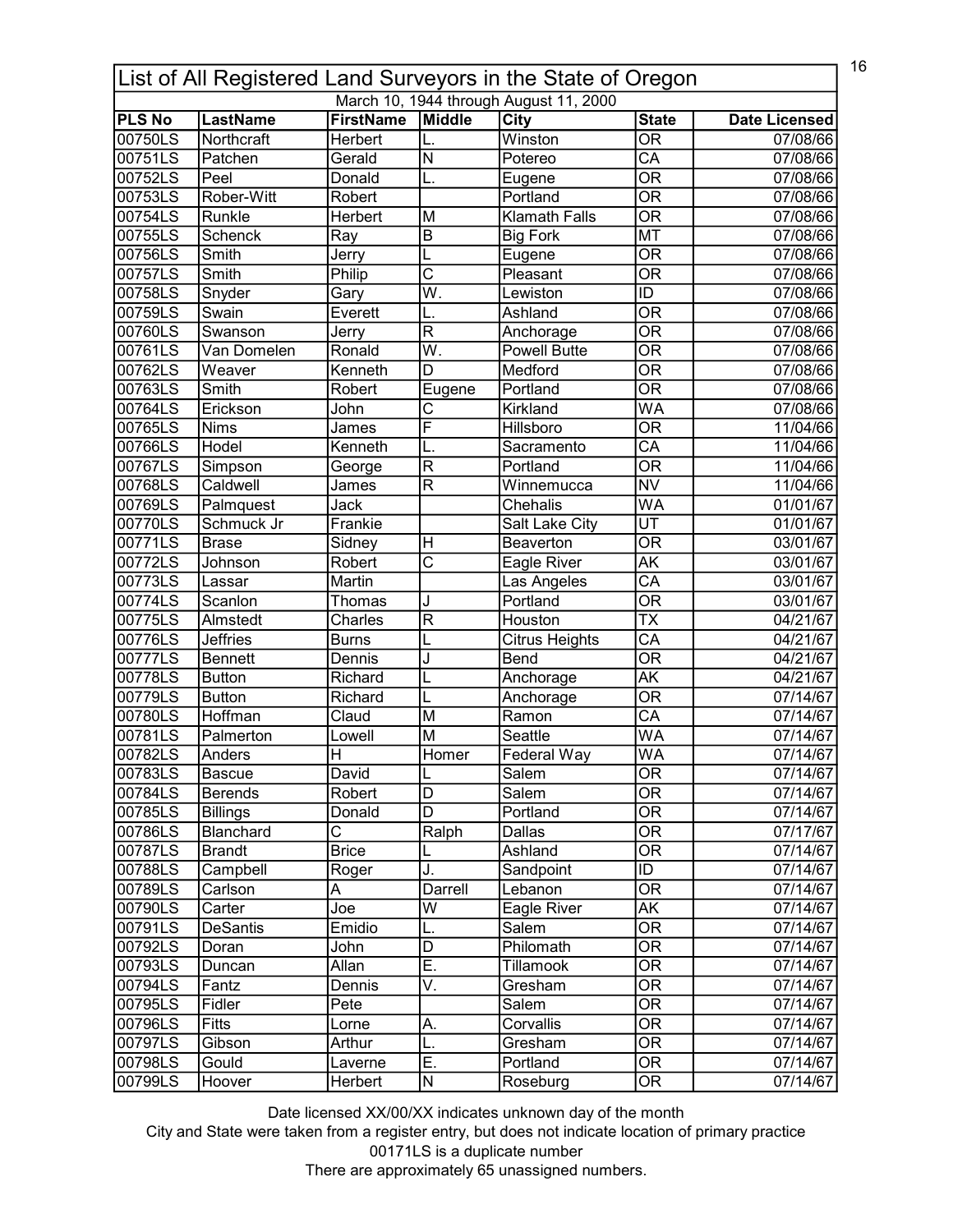| 17<br>List of All Registered Land Surveyors in the State of Oregon |                 |                  |                           |                                        |                                   |                        |  |
|--------------------------------------------------------------------|-----------------|------------------|---------------------------|----------------------------------------|-----------------------------------|------------------------|--|
|                                                                    |                 |                  |                           | March 10, 1944 through August 11, 2000 |                                   |                        |  |
| <b>PLS No</b>                                                      | <b>LastName</b> | <b>FirstName</b> | Middle                    | <b>City</b>                            | <b>State</b>                      | <b>Date Licensed</b>   |  |
| 00800LS                                                            | Iremonger, Jr   | James            | $\overline{\mathsf{B}}$   | Salem                                  | $\overline{\mathsf{OR}}$          | 07/14/67               |  |
| 00801LS                                                            | <b>Ives</b>     | Jerome           | $\overline{\mathsf{C}}$   | <b>Truckee</b>                         | $\overline{CA}$                   | 07/14/67               |  |
| 00802LS                                                            | Jeter           | Fred             | $\overline{\mathsf{P}}$   | Salem                                  | <b>OR</b>                         | 07/14/67               |  |
| 00803LS                                                            | Kaiser          | Gary             | Dean                      | Eagle Point                            | $\overline{\text{OR}}$            | 07/14/67               |  |
| 00804LS                                                            | Ketcham         | Cornelius        | Η.                        | Grangeville                            | $\overline{1}$                    | 07/14/67               |  |
| 00805LS                                                            | Kucera          | Ē.               | David                     | <b>Central Point</b>                   | $\overline{\mathsf{OR}}$          | 07/14/67               |  |
| 00806LS                                                            | Lambert         | Ronald           | Ē.                        | Portland                               | $\overline{\mathsf{OR}}$          | 07/14/67               |  |
| 00807LS                                                            | McIntosh        | Donald           | J.                        | <b>West Linn</b>                       | $\overline{\overline{\rm OR}}$    | 07/14/67               |  |
| 00808LS                                                            | McMonagle       | William          | L.                        | Tigard                                 | $\overline{\mathsf{OR}}$          | 07/14/67               |  |
| 00809LS                                                            | Morrison        | Joseph           | $\overline{\mathsf{W}}$ . | Vancouver                              | <b>WA</b>                         | $\overline{07/}$ 14/67 |  |
| 00810LS                                                            | Neketin         | Peter            |                           | Hillsboro                              | $\overline{\overline{\rm OR}}$    | 07/14/67               |  |
| 00811LS                                                            | <b>Ness</b>     | Steven           | Ρ.                        | Eugene                                 | $\overline{\overline{\rm OR}}$    | 07/14/67               |  |
| 00812LS                                                            | Nold            | Lyle             | M.                        | Sandy                                  | $\overline{\overline{\rm OR}}$    | 07/14/67               |  |
| 00813LS                                                            | <b>Ricks</b>    | Harold           | L                         | Jacksonville                           | $\overline{\text{OR}}$            | 07/14/67               |  |
| 00814LS                                                            | Ridings         | Jon              | $\overline{\mathsf{K}}$   | $\overline{\mathsf{S}}$ alem           | <b>OR</b>                         | 07/14/67               |  |
| 00815LS                                                            | Ringnalda       | William          | F.                        | Salem                                  | $\overline{\overline{\rm OR}}$    | 07/14/67               |  |
| 00816LS                                                            | Schmidt         | David            | $\mathsf{R}$              | Albany                                 | $\overline{\overline{\rm OR}}$    | 07/14/67               |  |
| 00817LS                                                            | Spangler        | James            | $\overline{\mathsf{R}}$   | Palmer                                 | <b>AK</b>                         | 07/14/67               |  |
| 00818LS                                                            | <b>Stager</b>   | Ronald           | D                         | Lake Oswego                            | $\overline{\overline{\text{OR}}}$ | $\overline{07/1}4/67$  |  |
| 00819LS                                                            | <b>Stalder</b>  | Gerald           |                           | Walla Walla                            | $\overline{\mathsf{WA}}$          | 07/14/67               |  |
| 00820LS                                                            | Thompson        | John             | Henry                     | Lakeview                               | $\overline{\mathsf{OR}}$          | 07/14/67               |  |
| 00821LS                                                            | Tobin, Jr       | John             | J.                        | Cathlamet                              | $\overline{\mathsf{WA}}$          | 07/14/67               |  |
| 00822LS                                                            | Tracy           | Kenneth          | $\overline{\mathsf{A}}$ . | Salem                                  | $\overline{\mathsf{OR}}$          | 07/14/67               |  |
| 00823LS                                                            | Ulven           | James            | $\overline{D}$            | Silverton                              | $\overline{\mathsf{OR}}$          | 07/14/67               |  |
| 00824LS                                                            | Del Giorgio     | Lee              | M                         | Solvang                                | $\overline{CA}$                   | 07/14/67               |  |
| 00825LS                                                            | <b>Biggar</b>   | Duane            | Ē                         | Waterville                             | $\overline{\mathsf{WA}}$          | 11/10/67               |  |
| 00826LS                                                            | Pritchard       | Paul             | F                         | Roseburg                               | $\overline{\overline{\text{OR}}}$ | 07/14/67               |  |
| 00827LS                                                            | Davis           | Richard          | B.                        | <b>Smith River</b>                     | $\overline{CA}$                   | 01/05/68               |  |
| 00828LS                                                            |                 |                  | $\overline{\mathsf{H}}$   |                                        | WA                                |                        |  |
|                                                                    | Raper           | George           | $\overline{\mathsf{N}}$   | Bellingham                             | WA                                | 01/05/68               |  |
| 00829LS                                                            | Jaussaud        | Remie            |                           | Yakima                                 |                                   | 01/05/68               |  |
| 00830LS                                                            | Cameron         | V                | Eugene                    | Spokane                                | <b>WA</b>                         | 03/08/68               |  |
| 00831LS                                                            | Gebhart         | George           | Е                         | Watertown                              | $\overline{SD}$                   | 03/08/68               |  |
| l00832LS                                                           | Jameson         | William          | $\circ$                   | Lynnwood                               | WA                                | 03/08/68               |  |
| 00833LS                                                            | McGovern        | B                | Timothy                   | Tarzana                                | CA                                | 03/08/68               |  |
| 00834LS                                                            | Olson           | Jerry            | C.                        | Vancouver                              | <b>WA</b>                         | 03/08/68               |  |
| 00835LS                                                            | Stone           | Donald           | Ray                       | San Antonio                            | <b>TX</b>                         | 03/08/68               |  |
| 00836LS                                                            | Berg            | Henry            |                           | Sherwood                               | $\overline{\overline{\rm OR}}$    | 04/25/68               |  |
| 00837LS                                                            | Laucht          | Paul             | E                         | Roseburg                               | $\overline{OR}$                   | 04/25/68               |  |
| 00838LS                                                            | Albright        | Stephen          | D                         | <b>Billings</b>                        | MT                                | 07/12/68               |  |
| 00839LS                                                            | Bentz           | Donald           | A.                        | Roseburg                               | $\overline{\mathsf{OR}}$          | 07/12/68               |  |
| 00840LS                                                            | Berry           | Paul             | $\overline{\mathsf{W}}$ . | Portland                               | $\overline{\overline{\rm OR}}$    | 07/12/68               |  |
| 00841LS                                                            | <b>Brandt</b>   | Ronald           | А.                        | Glendale                               | <b>OR</b>                         | 07/12/68               |  |
| 00842LS                                                            | <b>Burton</b>   | Richard          | $\overline{W}$ .          | Bend                                   | $\overline{\mathsf{OR}}$          | 07/12/68               |  |
| 00843LS                                                            | Clark           | Earl             | Τ                         | Roseburg                               | <b>OR</b>                         | 07/12/68               |  |
| 00844LS                                                            | Cooper          | Keith            | D                         | Colton                                 | <b>OR</b>                         | 07/12/68               |  |
| 00845LS                                                            | Crowe           | Dennis           | А.                        | Oakridge                               | <b>OR</b>                         | 01/18/94               |  |
| 00846LS                                                            | Davis           | Joseph           | Ē.                        | Molalla                                | $\overline{\text{OR}}$            | 07/12/68               |  |
| 00847LS                                                            | Dewey           | Philip           |                           | Warren                                 | $\overline{\mathsf{OR}}$          | 07/12/68               |  |
| 00848LS                                                            | Ferguson        | Douglas          | Μ.                        | Mt Vernon                              | $\overline{OR}$                   | 07/12/68               |  |
| 00849LS                                                            | Foeste          | Karl             | F.                        | Warrenton                              | OR                                | 07/12/68               |  |

City and State were taken from a register entry, but does not indicate location of primary practice 00171LS is a duplicate number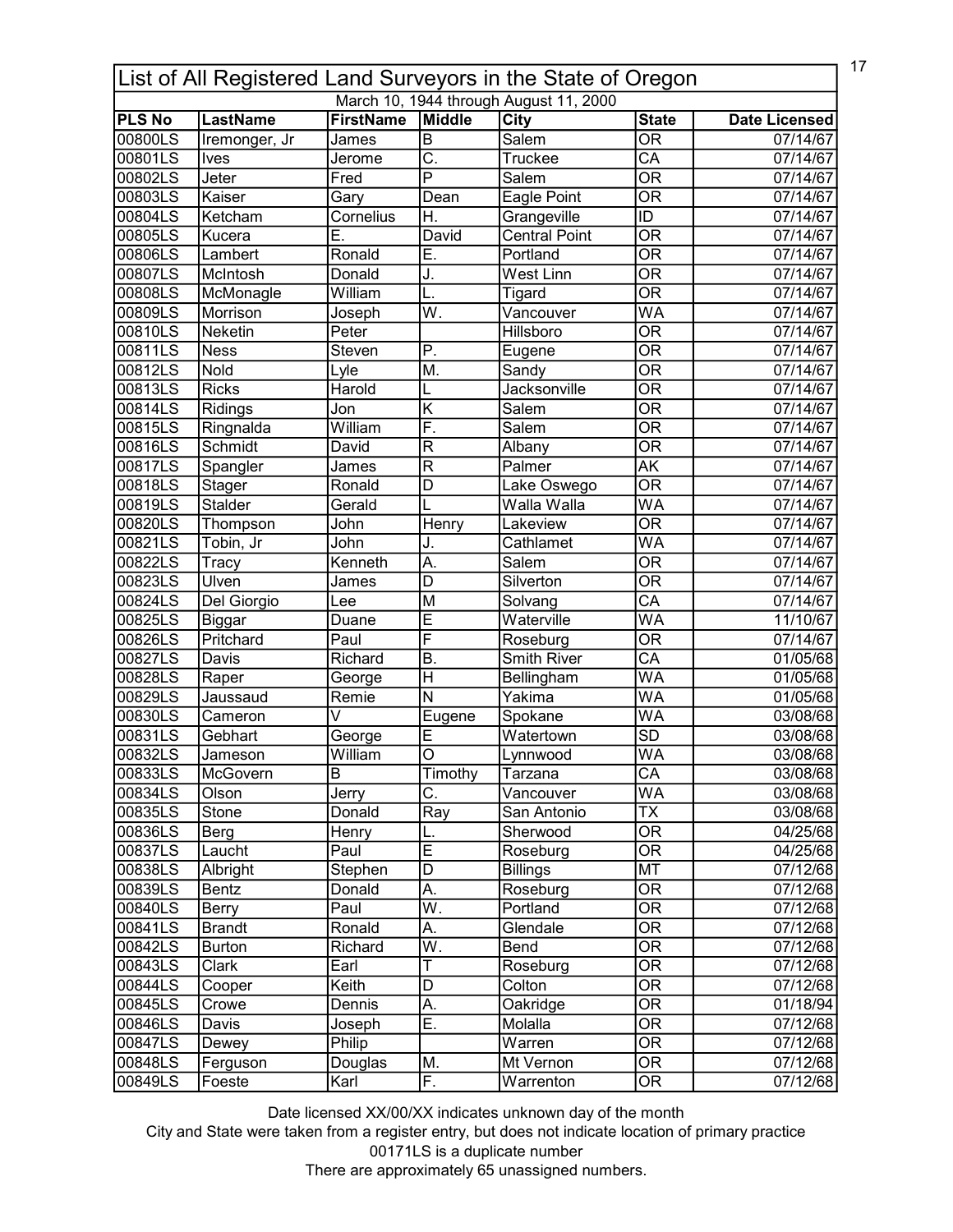| 18<br>List of All Registered Land Surveyors in the State of Oregon |                            |                         |                               |                                        |                                          |                                  |  |
|--------------------------------------------------------------------|----------------------------|-------------------------|-------------------------------|----------------------------------------|------------------------------------------|----------------------------------|--|
|                                                                    |                            |                         |                               | March 10, 1944 through August 11, 2000 |                                          |                                  |  |
| <b>PLS No</b><br>00850LS                                           | <b>LastName</b><br>Forrest | <b>FirstName</b><br>F   | Middle<br>Wayne               | <b>City</b><br>Tigard                  | <b>State</b><br>$\overline{\mathsf{OR}}$ | <b>Date Licensed</b><br>07/12/68 |  |
| 00851LS                                                            | Goldson                    | <b>Bruce</b>            | D.                            | Milwaukie                              | $\overline{\mathsf{OR}}$                 | 07/12/68                         |  |
| 00852LS                                                            | Haddock                    |                         |                               | Pendleton                              | $\overline{\mathsf{OR}}$                 | $\overline{07/12/68}$            |  |
|                                                                    |                            | David                   | L.<br>$\overline{\mathsf{G}}$ |                                        | $\overline{\mathsf{OR}}$                 |                                  |  |
| 00853LS                                                            | Hummel                     | Leroy                   |                               | Milwaukie                              |                                          | 07/12/68                         |  |
| 00854LS                                                            | <b>Ifft</b>                | John                    | A.                            | Medford                                | $\overline{\overline{\rm OR}}$           | 07/12/68                         |  |
| 00855LS                                                            | Kennen                     | Gary                    | $\overline{\mathsf{G}}$       | Gresham                                | $\overline{\mathsf{OR}}$                 | 07/12/68                         |  |
| 00856LS                                                            | Kramer                     | $\overline{\text{C}}$ . | Dennis                        | The Dalles                             | $\overline{\mathsf{OR}}$                 | 07/12/68                         |  |
| 00857LS                                                            | Lanning                    | Gary                    | Ē.                            | Anchorage                              | $\overline{\mathsf{OR}}$                 | 07/12/68                         |  |
| 00858LS                                                            | Lyon                       | $F$ rank                | L.                            | North Bend                             | $\overline{\mathsf{OR}}$                 | 07/12/68                         |  |
| 00859LS                                                            | McConnell                  | Donald                  | Leroy                         | Clackamas                              | $\overline{\mathsf{OR}}$                 | 07/12/68                         |  |
| 00860LS                                                            | Maris                      | Jerry                   | S.                            | Hillsboro                              | $\overline{\overline{\rm OR}}$           | 07/12/68                         |  |
| 00861LS                                                            | Pietrok                    | Charles                 | $\overline{\text{Thomas}}$    | Milwaukie                              | $\overline{\mathsf{OR}}$                 | 07/12/68                         |  |
| 00862LS                                                            | Plumb                      | George                  | W                             | <b>Dmedford</b>                        | $\overline{\overline{\rm OR}}$           | 07/12/68                         |  |
| 00863LS                                                            | Rankin                     | Robert                  | Earl                          | Mc Minnville                           | $\overline{\mathsf{OR}}$                 | 07/12/68                         |  |
| 00864LS                                                            | Reece                      | Roger                   | T.                            | <b>Grants Pass</b>                     | $\overline{\mathsf{OR}}$                 | 07/12/68                         |  |
| 00865LS                                                            | Rousey                     | James                   |                               | Chemult                                | $\overline{\mathsf{WA}}$                 | 07/12/68                         |  |
| 00866LS                                                            | Ruppert                    | William                 | J.                            | Myrtle Creek                           | <b>OR</b>                                | 07/12/68                         |  |
| 00867LS                                                            | Rygwalski                  | Edward                  | $\overline{\mathsf{D}}$       | Medford                                | $\overline{\mathsf{OR}}$                 | 07/12/68                         |  |
| 00868LS                                                            | Simpson                    | Robert                  | $\overline{\mathsf{w}}$       | Portland                               | <b>OR</b>                                | 07/12/68                         |  |
| 00869LS                                                            | <b>Skinner</b>             | Richard                 | Carl                          | Junction City                          | $\overline{\mathsf{OR}}$                 | 07/12/68                         |  |
| 00870LS                                                            | Spisla                     | Louis                   | John                          | Milwaukie                              | $\overline{\mathsf{OR}}$                 | 07/12/68                         |  |
| 00871LS                                                            | Strawn                     | George                  | F                             | Salem                                  | $\overline{\mathsf{OR}}$                 | 07/12/68                         |  |
| 00872LS                                                            | Tuttle                     | David                   |                               | The Dalles                             | $\overline{\mathsf{OR}}$                 | 07/12/68                         |  |
| 00873LS                                                            | VanZon                     | Raymond                 | $\overline{\mathsf{D}}$       | <b>Sedro Woolley</b>                   | $\overline{\mathsf{WA}}$                 | 07/12/68                         |  |
| 00874LS                                                            | Weddle                     | James                   | Ō.                            | Portland                               | $\overline{\mathsf{OR}}$                 | 07/12/68                         |  |
| 00875LS                                                            | Williams                   | Frank                   | Ō.                            | Springfield                            | $\overline{\mathsf{OR}}$                 | 07/12/68                         |  |
| 00876LS                                                            | Yinger                     | Nickolas                | $\overline{A}$ .              | Redmond                                | <b>WA</b>                                | 07/12/68                         |  |
| 00877LS                                                            | Davis                      | Richard                 | Clare                         | Anchorage                              | $\overline{\mathsf{AK}}$                 | 07/12/68                         |  |
| 00878LS                                                            | Demming                    | Richard                 | E                             | Palmer                                 | AΚ                                       | 07/12/68                         |  |
| 00879LS                                                            | Gilman, Jr                 | Mead                    | Jr                            | Woodinville                            | WA                                       | 07/12/68                         |  |
| 00880LS                                                            | Colling                    | Forrest                 | А.                            | Salem                                  | $\overline{\overline{\rm OR}}$           | 07/12/68                         |  |
| 00881LS                                                            | Kissel                     | Anthony                 | J                             | Woodburn                               | <b>OR</b>                                | 07/12/68                         |  |
| 00882LS                                                            | Raznatovich                | <b>Bozidar</b>          |                               | San Jose                               | $\overline{CA}$                          | 09/13/68                         |  |
| 00883LS                                                            | <b>Bickford</b>            | Thomas                  | H.                            | San Francisco                          | CA                                       | 11/08/68                         |  |
| 00884LS                                                            | Owens                      | James                   | J                             | Mesquite                               | $\overline{\text{NV}}$                   | 11/08/68                         |  |
| 00885LS                                                            | Roupe                      | Derwin                  | K.                            | <b>Bothell</b>                         | <b>WA</b>                                | 11/08/68                         |  |
| 00886LS                                                            | Matychuck                  | Michael                 | W                             | <b>Tigard</b>                          | <b>OR</b>                                | 01/17/69                         |  |
| 00887LS                                                            | McKeegan                   | James                   | $\overline{P}$                | Cool                                   | CA                                       | 01/17/69                         |  |
| 00888LS                                                            | Raleigh                    | Garland                 | Ē.                            | Portland                               | $\overline{\mathsf{OR}}$                 | $\overline{01/17/69}$            |  |
| 00889LS                                                            | Boe                        | Norbert                 | $\overline{\mathsf{C}}$ .     | Florence                               | 0R                                       | 03/07/69                         |  |
| 00890LS                                                            | Youngstrand                | Marvin                  |                               | Anaheim                                | $\overline{\mathsf{CA}}$                 | 03/07/69                         |  |
| 00891LS                                                            | Holly                      | Donald                  | H.                            | Vancouver                              | WA                                       | 05/07/69                         |  |
| 00892LS                                                            | Opdahl                     | Alfred                  |                               | Vancouver                              | WA                                       | 05/07/69                         |  |
| 00893LS                                                            | Simpson                    | Paul                    | E                             | Chester                                | СA                                       | 05/07/69                         |  |
| 00894LS                                                            | Wright                     | William                 | <b>Buttolph</b>               | San Mateo                              | СA                                       | 05/07/69                         |  |
| 00895LS                                                            | Behm                       | Jerry                   | Frederick                     | Castle Rock                            | WA                                       | 07/11/69                         |  |
| 00896LS                                                            | Bishop                     | Larry                   | D.                            | Florence                               | $\overline{\text{OR}}$                   | 07/11/69                         |  |
| 00897LS                                                            | Blair                      | James                   | Ē                             | Corvallis                              | $\overline{\mathsf{OR}}$                 | 07/11/69                         |  |
| 00898LS                                                            | Didzun                     | Richard                 | Charles                       | Lake Oswego                            | $\overline{\mathsf{OR}}$                 | 07/11/69                         |  |
| 00899LS                                                            | Goodrich                   | Donald                  |                               | Dayton                                 | $\overline{\text{OR}}$                   | 07/11/69                         |  |

City and State were taken from a register entry, but does not indicate location of primary practice 00171LS is a duplicate number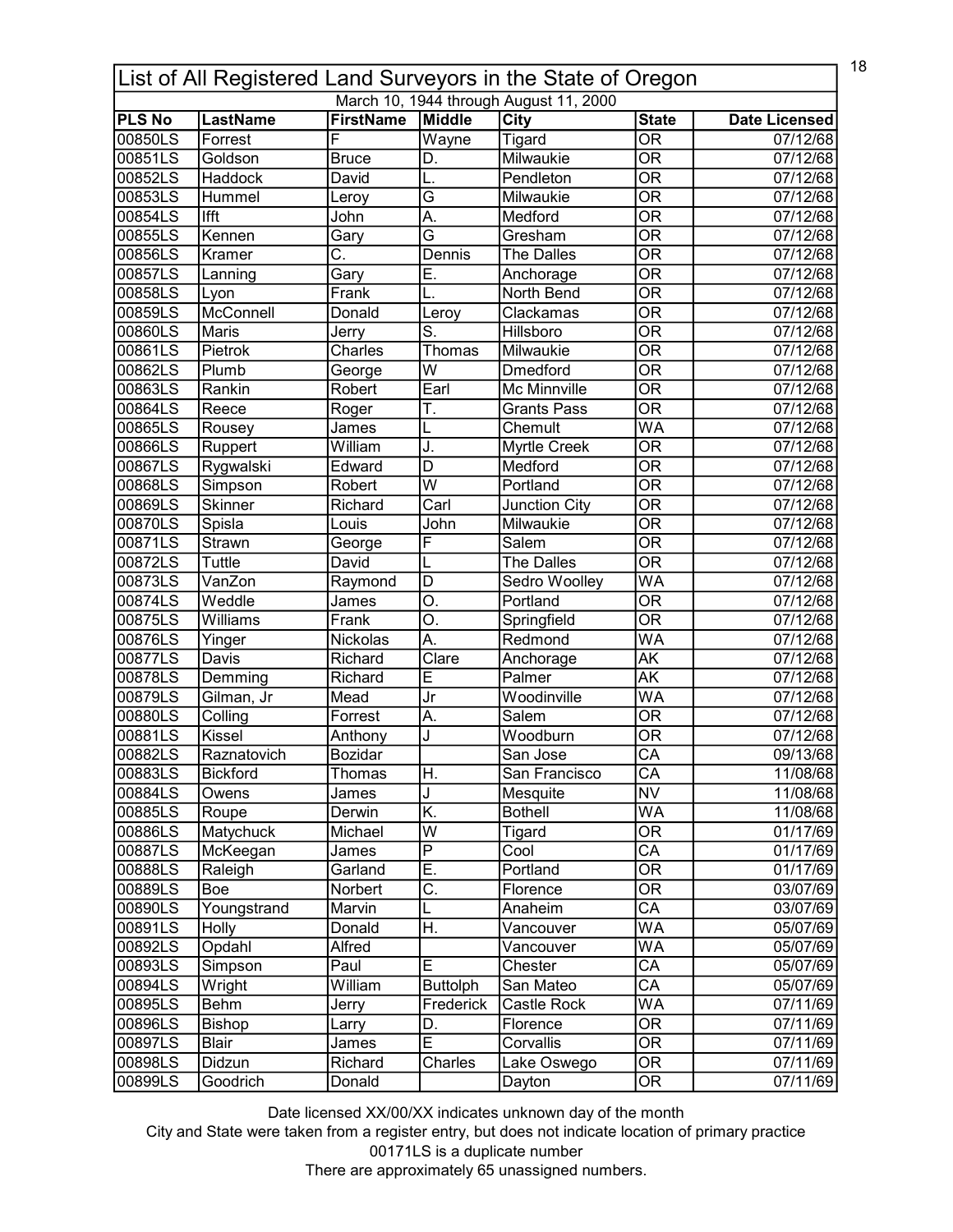| 19<br>List of All Registered Land Surveyors in the State of Oregon |                         |                              |                            |                                        |                                |                                  |  |
|--------------------------------------------------------------------|-------------------------|------------------------------|----------------------------|----------------------------------------|--------------------------------|----------------------------------|--|
|                                                                    |                         |                              |                            | March 10, 1944 through August 11, 2000 |                                |                                  |  |
| <b>PLS No</b><br>00900LS                                           | <b>LastName</b><br>Howe | <b>FirstName</b><br>Lawrence | Middle<br>т                | City<br>Montesano                      | <b>State</b><br>WA             | <b>Date Licensed</b><br>07/11/69 |  |
| 00901LS                                                            | Hull                    | Max                          | H.                         | <b>Grants Pass</b>                     | $\overline{\mathsf{OR}}$       | 07/11/69                         |  |
| 00902LS                                                            |                         |                              |                            |                                        | <b>NV</b>                      |                                  |  |
|                                                                    | Ingram                  | Francis                      |                            | Sparks                                 |                                | 07/11/69                         |  |
| 00903LS                                                            | Lancaster               | Gregory                      | Powell                     | Arvada                                 | $\overline{\text{co}}$         | 07/11/69                         |  |
| 00904LS                                                            | Larson                  | Gale                         | H.                         | Logan                                  | $\overline{\mathsf{UT}}$       | 07/11/69                         |  |
| 00905LS                                                            | Miller                  | Gilmer                       |                            | Woodburn                               | $\overline{\mathsf{OR}}$       | 07/11/69                         |  |
| 00906LS                                                            | Patitz                  | Roger                        | Ē.                         | Roseburg                               | $\overline{\mathsf{OR}}$       | 07/11/69                         |  |
| 00907LS                                                            | Reagan                  | Richard                      | N.                         | Vancouver                              | WA                             | 07/11/69                         |  |
| 00908LS                                                            | Scott                   | <b>Barrat</b>                | Ğ.                         | Bellingham                             | WA                             | 07/11/69                         |  |
| 00909LS                                                            | Shull                   | William                      | L.                         | Silverton                              | $\overline{\mathsf{OR}}$       | 07/11/69                         |  |
| 00910LS                                                            | Smith                   | Clydew                       |                            | North Bend                             | $\overline{\mathsf{OR}}$       | 07/11/69                         |  |
| 00911LS                                                            | Thompson                | David                        | M.                         | Sugar Land                             | TX                             | 07/11/69                         |  |
| 00912LS                                                            | Zach                    | William                      | $\overline{\mathsf{John}}$ | Mapleton                               | $\overline{\overline{\rm OR}}$ | 07/11/69                         |  |
| 00913LS                                                            | <b>Neitz</b>            | Walter                       |                            | Payette                                | ID                             | 07/11/69                         |  |
| 00914LS                                                            | <b>Norris</b>           | Edward                       | $\overline{P}$             | Carmichael                             | $\overline{\mathsf{CA}}$       | 07/11/69                         |  |
| 00915LS                                                            | Gretzinger              | Victor                       | John                       | Palmer                                 | $\overline{\mathsf{AK}}$       | 09/12/69                         |  |
| 00916LS                                                            | Hill                    | Richard                      | J                          | Long Beach                             | WA                             | 09/12/69                         |  |
| 00917LS                                                            | Kor                     | James                        | $\overline{\mathsf{s}}$ .  | Concord                                | $\overline{\mathsf{CA}}$       | 09/12/69                         |  |
| 00918LS                                                            | Aughenbaugh             | William                      | R                          | Newcastle                              | $\overline{CA}$                | 11/00/69                         |  |
| 00919LS                                                            | <b>Bennie</b>           | Joseph                       | Robert                     | San Carlos                             | $\overline{\mathsf{CA}}$       | 01/00/70                         |  |
| 00920LS                                                            | <b>Bryant</b>           | Richard                      | Lynde                      | <b>Bend</b>                            | $\overline{\mathsf{OR}}$       | 07/17/70                         |  |
| 00921LS                                                            | Carlile                 | Kermit                       | H.                         | Sherwood                               | $\overline{\mathsf{OR}}$       | 07/17/70                         |  |
| 00922LS                                                            | Cloepfil                | Wendell                      | Ē.                         | Portland                               | $\overline{\mathsf{OR}}$       | 07/17/70                         |  |
| 00923LS                                                            | Cobine                  | Wayne                        | F.                         | Salem                                  | $\overline{\mathsf{OR}}$       | 07/17/70                         |  |
| 00924LS                                                            | Conwell                 | Donald                       | L.                         | La Pine                                | $\overline{\mathsf{OR}}$       | 07/17/70                         |  |
| 00925LS                                                            | Corey                   | Donald                       | $\overline{\mathsf{R}}$    | Lake Oswego                            | $\overline{\mathsf{OR}}$       | 07/17/70                         |  |
| 00926LS                                                            | <b>Drinkwater</b>       | Richard                      | L.                         | Prosser                                | $\overline{\mathsf{WA}}$       | 07/17/70                         |  |
| 00927LS                                                            | Forney                  | Duane                        | M.                         | Hillsboro                              | $\overline{\mathsf{OR}}$       | 07/17/70                         |  |
| 00928LS                                                            | Gastaldi                | Albert                       | H.                         | <b>Klamath Falls</b>                   | $\overline{\mathsf{OR}}$       | 07/17/70                         |  |
| 00929LS                                                            | Gaylord                 | Frederick                    | M.                         | Milwaukie                              | <b>OR</b>                      | 07/17/70                         |  |
| 00930LS                                                            | Graue                   | Richard                      | Η.                         | Austin                                 | <b>TX</b>                      | 07/17/70                         |  |
| 00931LS                                                            | Heislein Jr             | Harry                        | $\overline{P}$             | Roseburg                               | $\overline{\mathsf{OR}}$       | 07/17/70                         |  |
| 00932LS                                                            | Klein                   | Anthony                      | $\overline{\text{c}}$      | <b>Hood River</b>                      | $\overline{OR}$                | 07/17/70                         |  |
| 00933LS                                                            | Krumbein                | David                        | Herbert                    | Pendleton                              | 0R                             | 07/17/70                         |  |
| 00934LS                                                            | McLind                  | Victor                       | M.                         | Shingletown                            | $\overline{\mathsf{CA}}$       | 07/17/70                         |  |
| 00935LS                                                            | Minister                | <b>Bolton</b>                | Charles                    | <b>Brush Prairie</b>                   | WA                             | 07/17/70                         |  |
| 00936LS                                                            | Rust                    | William                      | Richard                    | Corvallis                              | $\overline{\mathsf{OR}}$       | 07/17/70                         |  |
| 00937LS                                                            | Taylor                  | G.                           | Robert                     | Portland                               | <b>OR</b>                      | 07/17/70                         |  |
| 00938LS                                                            | Templin                 | Craig                        | L.                         | North Bend                             | $\overline{\mathsf{OR}}$       | 07/17/70                         |  |
| 00939LS                                                            | Wallace                 | Charles                      | N.                         | Kitimat BC                             | $\overline{\text{CAN}}$        | 07/17/70                         |  |
| 00940LS                                                            | Weigart                 |                              | <b>Brian</b>               | Aloha                                  | $\overline{\mathsf{OR}}$       | 07/17/70                         |  |
| 00941LS                                                            | Whittle                 | Drew                         | L.                         | <b>Brush Prairie</b>                   | WA                             | 07/17/70                         |  |
| 00942LS                                                            | Wightman                | Kenneth                      | MC Tavish Portland         |                                        | $\overline{\mathsf{OR}}$       | 07/17/70                         |  |
| 00943LS                                                            | Woodley Jr              | Alfred                       | С                          | Portland                               | OR                             | 07/17/70                         |  |
| 00944LS                                                            | Moffit                  | Loyd                         | $\overline{\mathsf{R}}$    | San Ramon                              | СA                             | 07/17/70                         |  |
| 00945LS                                                            | Cornell                 | Howard                       | $\overline{\text{c}}$      | Scottsdale                             | ΑZ                             |                                  |  |
| 00946LS                                                            |                         | James                        | H.                         | Gladstone                              | $\overline{\mathsf{OR}}$       | 07/17/70<br>11/20/70             |  |
|                                                                    | Greenman                |                              | Ğ.                         |                                        | WA                             |                                  |  |
| 00947LS                                                            | Lawson                  | John                         | Ē                          | Washougal                              |                                | 11/20/70                         |  |
| 00948LS                                                            | Robinson                | Harold                       |                            | San Bernardino                         | $\overline{\mathsf{CA}}$       | 11/20/70                         |  |
| 00949LS                                                            | Wooldridge              | Charles                      | A                          | Alameda                                | СA                             | 11/20/70                         |  |

City and State were taken from a register entry, but does not indicate location of primary practice 00171LS is a duplicate number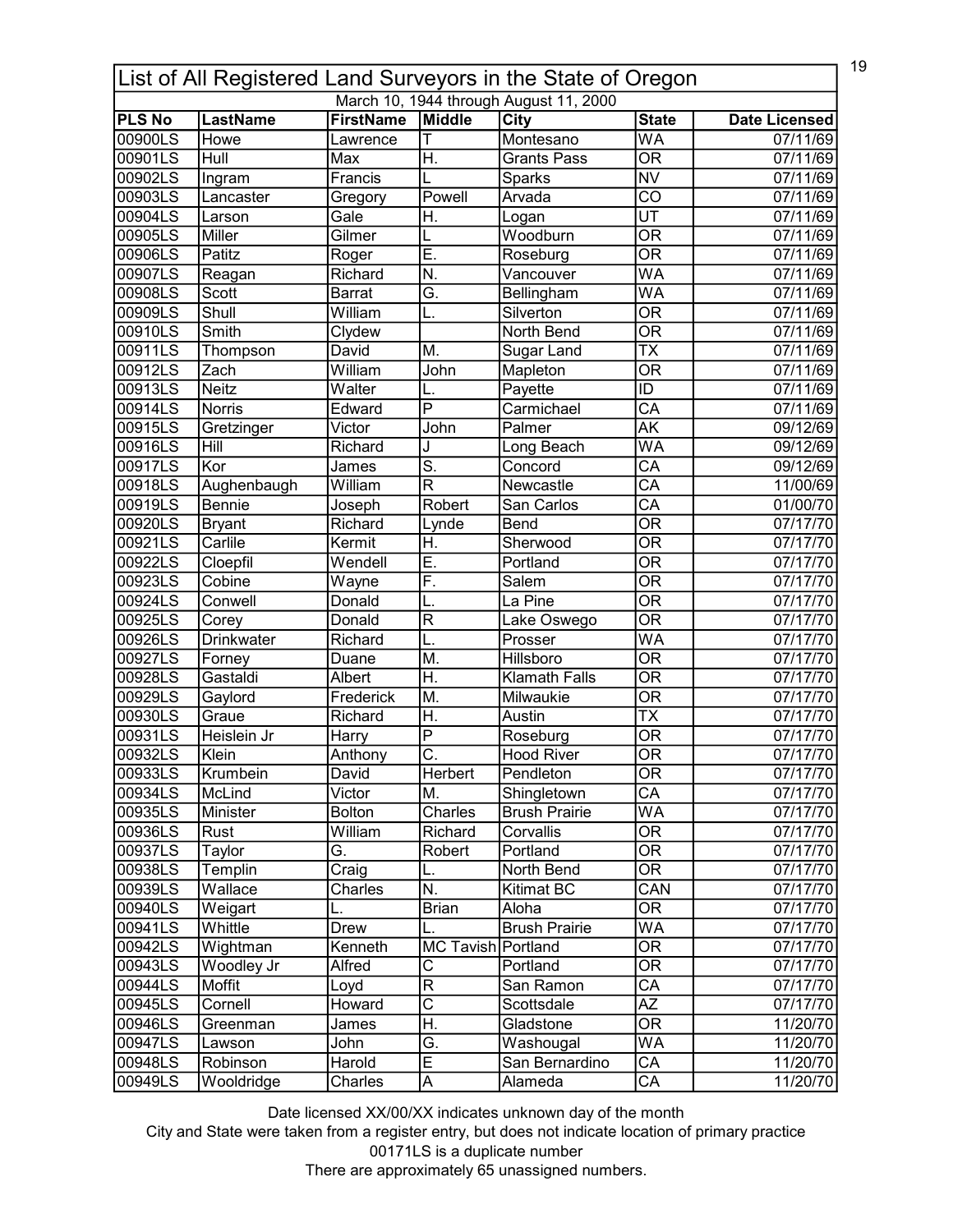| 20<br>List of All Registered Land Surveyors in the State of Oregon |                 |                  |                           |                                        |                                                      |                      |  |
|--------------------------------------------------------------------|-----------------|------------------|---------------------------|----------------------------------------|------------------------------------------------------|----------------------|--|
|                                                                    |                 |                  |                           | March 10, 1944 through August 11, 2000 |                                                      |                      |  |
| <b>PLS No</b><br>00950LS                                           | <b>LastName</b> | <b>FirstName</b> | Middle                    | <b>City</b>                            | <b>State</b>                                         | <b>Date Licensed</b> |  |
| 00951LS                                                            | Edwards         | G.               | Dennis                    | Hermiston                              | <b>OR</b>                                            | 07/16/71             |  |
| 00952LS                                                            | Ezell           | Kenneth          | Robert                    |                                        | $\overline{\mathsf{OR}}$                             | 07/16/71             |  |
| 00953LS                                                            | Hollamon        | Richard          |                           | Eugene<br><b>Butte</b>                 | <b>MT</b>                                            | 07/16/71             |  |
|                                                                    |                 |                  | Arthur                    | Gresham                                | $\overline{\overline{\rm OR}}$                       |                      |  |
| 00954LS<br>00955LS                                                 | Hovden          | Robert           |                           |                                        | $\overline{\mathsf{W}}$                              | 07/16/71             |  |
|                                                                    | Klampe          | Patrick          | $\overline{\mathsf{C}}$ . | Menomonee Falls                        |                                                      | 07/16/71             |  |
| 00956LS                                                            | McCreary        | William          |                           | Palmer                                 | $\overline{\mathsf{AK}}$                             | 07/16/71             |  |
| 00957LS                                                            | McGee           | Michael          | Randolph                  | Santa Barbara                          | $\overline{\mathsf{CA}}$<br>$\overline{\mathsf{OR}}$ | 07/16/71             |  |
| 00958LS                                                            | Pinard          | Russell          | Т.                        | Corvallis                              |                                                      | 07/16/71             |  |
| 00959LS                                                            | Reid            | Alan             | D                         | Springfield                            | $\overline{\mathsf{OR}}$                             | 07/16/71             |  |
| 00960LS                                                            | Ziegle          | John             | J                         | Portland                               | $\overline{\mathsf{OR}}$                             | 07/16/71             |  |
| 00961LS                                                            | Friar           | Larry            | J.                        | Medford                                | $\overline{\mathsf{OR}}$                             | 07/16/71             |  |
| 00962LS                                                            | Howe            | John             | $\overline{\mathsf{W}}.$  | <b>St Maries</b>                       | ID                                                   | 07/16/71             |  |
| 00963LS                                                            | Moore           | Charles          | R                         | Walla Walla                            | <b>WA</b>                                            | 07/16/71             |  |
| 00964LS                                                            | Young           | William          |                           | Scappoose                              | $\overline{\overline{\rm OR}}$                       | 07/16/71             |  |
| 00965LS                                                            | Chadwick        | Ċ                | Michael                   | Seattle                                | $\overline{\mathsf{WA}}$                             | 11/19/71             |  |
| 00966LS                                                            | Fakkema         | Robert           | P                         | Oak Harbor                             | <b>WA</b>                                            | 11/19/71             |  |
| 00967LS                                                            | Ferris          | Wesley           | $\overline{\mathsf{D}}$   | Lakewood                               | $\overline{\text{co}}$                               | 11/19/71             |  |
| 00968LS                                                            | Gentry          | W                | O                         | Fresno                                 | CA                                                   | 11/19/71             |  |
| 00969LS                                                            | Souvenir        | Melvyn           | L.                        | Warrenton                              | $\overline{\mathsf{OR}}$                             | 11/19/71             |  |
| 00970LS                                                            | Coates          | James            | $\overline{\mathsf{s}}$ . | Dallas                                 | $\overline{\mathsf{OR}}$                             | 07/14/72             |  |
| 00971LS                                                            | Davenport       | Robert           | $\overline{\mathsf{R}}$   | Hesperia                               | $\overline{\text{CA}}$                               | 07/14/72             |  |
| 00972LS                                                            | Golladay        | Wesley           |                           | Richland                               | WA                                                   | 07/14/72             |  |
| 00973LS                                                            | Litten          | Ğ.               | William                   | Seaside                                | $\overline{\mathsf{OR}}$                             | 07/14/72             |  |
| 00974LS                                                            | McKiddy         | Robert           | $\overline{\mathsf{P}}$   | Kent                                   | $\overline{\mathsf{WA}}$                             | 07/14/72             |  |
| 00975LS                                                            | Olson           | John             | Calvin                    | Eureka                                 | $\overline{\text{CA}}$                               | 07/14/72             |  |
| 00976LS                                                            | Rogers          | Richard          | A.                        | Richland                               | WA                                                   | 07/14/72             |  |
| 00977LS                                                            | Seals           | Travis           | John                      | Sebastopol                             | $\overline{\mathsf{CA}}$                             | 07/14/72             |  |
| 00978LS                                                            | Whitten         | Charles          | Ε.                        | <b>Battle Ground</b>                   | WA                                                   | 07/14/72             |  |
| 00979LS                                                            | Cathey          | George           | Bernard                   | Salem                                  | $\overline{\overline{\rm OR}}$                       | 07/14/72             |  |
| 00980LS                                                            | Graves          | Edgar            | Wilbur                    | Silverton                              | $\overline{\overline{\rm OR}}$                       | 07/14/72             |  |
| 00981LS                                                            | Kennedy         | H                | Leon                      | Concord                                | CA                                                   | 07/14/72             |  |
| 00982LS                                                            | Mezera          | David            | F                         | Madison                                | $\overline{\mathsf{W}}$                              | 07/14/72             |  |
| 00983LS                                                            | Thingvall       | Olaf             | AJ                        | Gold Beach                             | 0R                                                   | 07/14/72             |  |
| 00984LS                                                            | Vocu            | Eugene           |                           | Tracy                                  | $\overline{CA}$                                      | 07/14/72             |  |
| 00985LS                                                            | Davis           | Harold           | <b>Bryan</b>              | San Leandro                            | CA                                                   | 11/17/72             |  |
| 00986LS                                                            | Dodds           | Douglas          | J.                        | Redmond                                | WA                                                   | 11/17/72             |  |
| 00987LS                                                            | Drysdale        | George           | $\overline{\mathsf{W}}$ . | Federal Way                            | WA                                                   | 11/17/72             |  |
| 00988LS                                                            | Edwards         | Robert           | A                         | Goldendale                             | WA                                                   | 11/17/72             |  |
| 00989LS                                                            | Reed            | Richard          | D                         | Edmond                                 | WA                                                   | 11/17/72             |  |
| 00990LS                                                            | Amberg          | Thomas           |                           | Portland                               | $\overline{\mathsf{OR}}$                             | 07/13/73             |  |
| 00991LS                                                            | Blackman        | Gregory          | T.                        | La Grande                              | OR                                                   | 07/13/73             |  |
| 00992LS                                                            | <b>Brubaker</b> | Arnold           | Ē.                        | Sweet Home                             | $\overline{\mathsf{OR}}$                             | 07/13/73             |  |
| 00993LS                                                            | Cross           | Dale             | А.                        | Klamath Falls                          | OR                                                   | 07/13/73             |  |
| 00994LS                                                            | Jones           | Lawrence         | Ε.                        | Amity                                  | OR                                                   | 07/13/73             |  |
| 00995LS                                                            | <b>McGill</b>   | William          | Ernest                    | Turner                                 | 0R                                                   | 07/13/73             |  |
| 00996LS                                                            | Hebrank         | Albert           | J.                        | Seattle                                | WA                                                   | 07/13/73             |  |
| 00997LS                                                            | Bennett         | Robert           | А.                        | Puyallup                               | WA                                                   | 07/13/73             |  |
| 00998LS                                                            | Davis           | Richard          |                           | <b>Crescent City</b>                   | $\overline{\mathsf{CA}}$                             | 07/13/73             |  |
| 00999LS                                                            | Adamek          | Robert           | Clifford                  | <b>Klamath Falls</b>                   | $\overline{\text{OR}}$                               | 07/13/73             |  |
|                                                                    |                 |                  |                           |                                        |                                                      |                      |  |

City and State were taken from a register entry, but does not indicate location of primary practice 00171LS is a duplicate number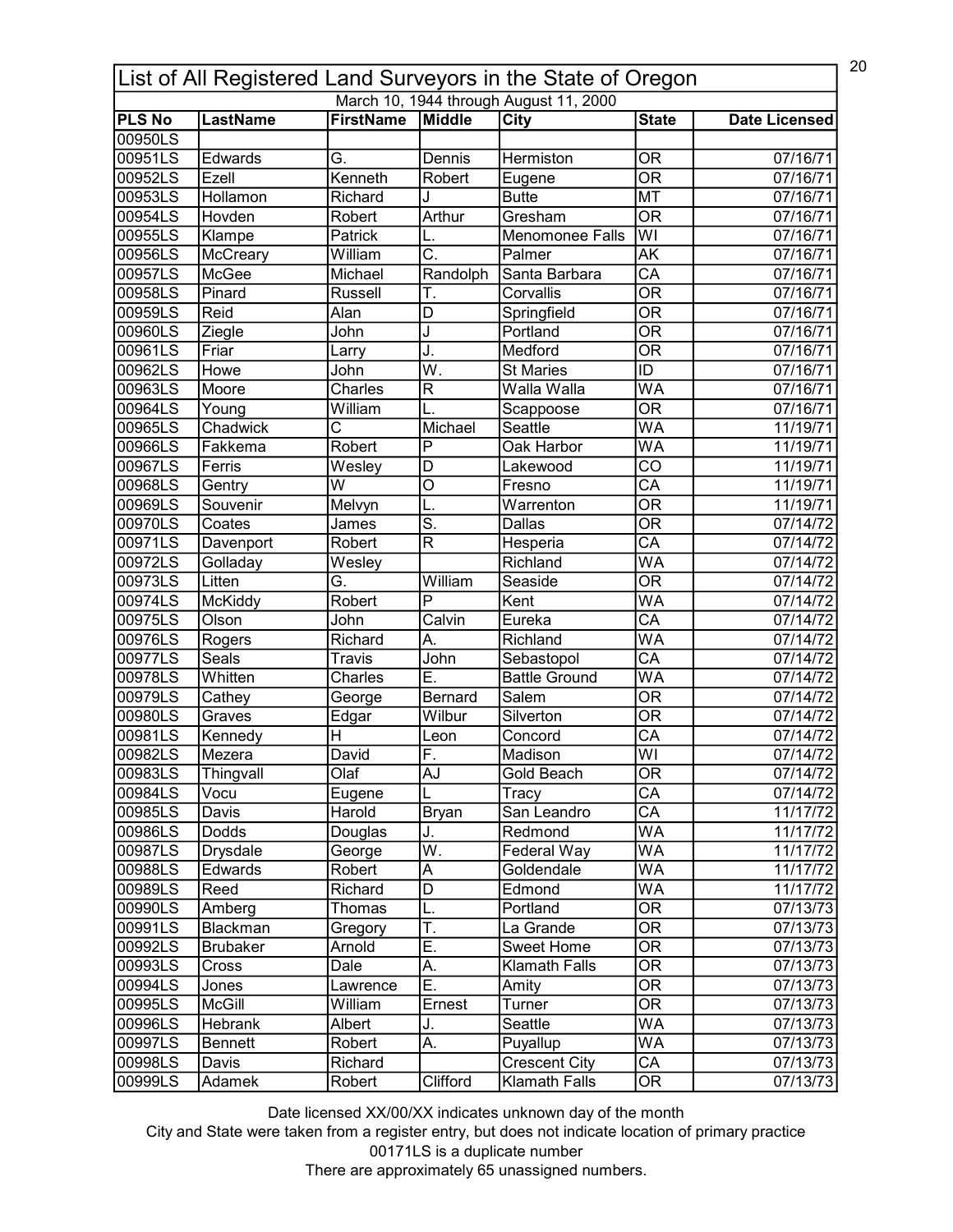| 21<br>List of All Registered Land Surveyors in the State of Oregon |                 |                  |                           |                                        |                                          |                      |  |
|--------------------------------------------------------------------|-----------------|------------------|---------------------------|----------------------------------------|------------------------------------------|----------------------|--|
|                                                                    |                 |                  |                           | March 10, 1944 through August 11, 2000 |                                          |                      |  |
| <b>PLS No</b><br>01000LS                                           | <b>LastName</b> | <b>FirstName</b> | Middle                    | City                                   | <b>State</b><br>$\overline{\mathsf{WA}}$ | <b>Date Licensed</b> |  |
|                                                                    | Hardy           | Wayne            | E.                        | Olympia                                | <b>WA</b>                                | 07/13/73             |  |
| 01001LS                                                            | Fox             | Lyle             |                           | Sumner                                 |                                          | 07/13/73             |  |
| 01002LS                                                            | Wengler         | Kenneth          | $\overline{\mathsf{R}}$   | Newberry                               | <b>FL</b>                                | 07/13/73             |  |
| 01003LS                                                            | Hart            | Lloyd            | $\overline{\mathsf{w}}$   | Vancouver                              | $\overline{\mathsf{WA}}$                 | 11/16/73             |  |
| 01004LS                                                            | Rogers          | Wayne            |                           | <b>Grants Pass</b>                     | $\overline{\overline{\rm OR}}$           | 11/16/73             |  |
| 01005LS                                                            | Ware            | Romanso          | Ē.                        | Roseburg                               | $\overline{\mathsf{OR}}$                 | 11/16/73             |  |
| 01006LS                                                            | Fletcher        | Terry            |                           | Placerville                            | $\overline{\mathsf{CA}}$                 | 07/22/74             |  |
| 01007LS                                                            | Goodrich        | Robert           | L                         | <b>Central Point</b>                   | $\overline{\mathsf{OR}}$                 | 07/22/74             |  |
| 01008LS                                                            | Graham          | Edward           | B.                        | Salem                                  | $\overline{\mathsf{OR}}$                 | 07/22/74             |  |
| 01009LS                                                            | Hawthorne       | John             | William                   | Portland                               | $\overline{\mathsf{OR}}$                 | 07/22/74             |  |
| 01010LS                                                            | Jones           | <b>Beulah</b>    |                           | Tualatin                               | $\overline{\mathsf{OR}}$                 | 07/22/74             |  |
| 01011LS                                                            | Mason           | Robert           | Eugene                    | <b>Grants Pass</b>                     | $\overline{\mathsf{OR}}$                 | 07/22/74             |  |
| 01012LS                                                            | Pearson         | R.               | Charles                   | Clackamas                              | $\overline{\overline{\rm OR}}$           | 07/22/74             |  |
| 01013LS                                                            | <b>Schultz</b>  | Robert           | James                     | Corvallis                              | $\overline{\mathsf{OR}}$                 | 07/22/74             |  |
| 01014LS                                                            | Seaders         | John             |                           | Corvallis                              | $\overline{\overline{\rm OR}}$           | 07/22/74             |  |
| 01015LS                                                            | Shaver          | Richard          | А.                        | Wallowa                                | $\overline{\mathsf{OR}}$                 | 07/22/74             |  |
| 01016LS                                                            | Henstridge      | Fred             | William                   | Santa Margarita                        | CA                                       | 07/22/74             |  |
| 01017LS                                                            | Long            | Gordon           | Harley                    | Aloha                                  | $\overline{\mathsf{OR}}$                 | 07/22/74             |  |
| 01018LS                                                            | Thomas          | Fred             | W.                        | Eugene                                 | <b>OR</b>                                | 07/22/74             |  |
| 01019LS                                                            | <b>Becker</b>   | John             | $\overline{\mathsf{W}}$ . | Olympia                                | $\overline{\mathsf{WA}}$                 | 02/14/75             |  |
| 01020LS                                                            | Colvin          | George           | $\overline{\mathsf{W}}$ . | <b>Bend</b>                            | $\overline{\mathsf{OR}}$                 | 02/14/75             |  |
| 01021LS                                                            | Lamarca         | Rafael           | Jamilosa                  | Everett                                | $\overline{\mathsf{WA}}$                 | 02/14/75             |  |
| 01022LS                                                            | Perry           | Ronald           | Gerard                    | Agana                                  | $\overline{\mathsf{GU}}$                 | 02/14/75             |  |
| 01023LS                                                            | Seward          | Robert           |                           | Selah                                  | $\overline{\mathsf{WA}}$                 | 02/14/75             |  |
| 01024LS                                                            | Upton           | Thomas           | F                         | Yakima                                 | $\overline{\mathsf{WA}}$                 | 02/14/75             |  |
| 01025LS                                                            | Ager            | Marshall         | M.                        | <b>Klamath Falls</b>                   | $\overline{\mathsf{OR}}$                 | 08/22/75             |  |
| 01026LS                                                            | Armstrong       | David            | B.                        | Prineville                             | $\overline{\mathsf{OR}}$                 | 08/22/75             |  |
| 01027LS                                                            | Cormack         | Donald           | Frederick                 | Magnolia                               | $\overline{\mathsf{TX}}$                 | 08/22/75             |  |
| 01028LS                                                            | Cron            | Danny            | L.                        | Plush                                  | $\overline{\mathsf{OR}}$                 | 08/22/75             |  |
| 01029LS                                                            | Doty            | Jack             | C.                        | Salem                                  | $\overline{\mathsf{OR}}$                 | 08/22/75             |  |
| 01030LS                                                            | Hoesly          | Thomas           | J.                        | North Bend                             | $\overline{\overline{\rm OR}}$           | 08/22/75             |  |
| 01031LS                                                            | Kauffman        | W.               | C.                        | Bend                                   | $\overline{\mathsf{OR}}$                 | 08/22/75             |  |
| 101032LS                                                           | McDowell        | Michael          | $\overline{\mathsf{s}}$   | Aberdeen                               | <b>WA</b>                                | 08/22/75             |  |
| 01033LS                                                            | Moreland        | Roger            | W.                        | Salem                                  | OR                                       | 08/22/75             |  |
| 01034LS                                                            |                 | Paula            |                           |                                        | $\overline{\overline{\rm OR}}$           |                      |  |
|                                                                    | Norness         |                  | Lee<br>V.                 | Eugene                                 |                                          | 08/22/75             |  |
| 01035LS                                                            | Nygren          | Gerald           |                           | Merlin                                 | <b>OR</b>                                | 08/22/75             |  |
| 01036LS                                                            | Olson           | James            | Howard                    | Ashland                                | $\overline{\overline{\rm OR}}$           | 08/22/75             |  |
| 01037LS                                                            | Palmer          | Keith            | M.                        | <b>Bend</b>                            | <b>OR</b>                                | 08/22/75             |  |
| 01038LS                                                            | Richardson      | Glen             | Α.                        | Rickreall                              | $\overline{\mathsf{OR}}$                 | 08/22/75             |  |
| 01039LS                                                            | Roberts         | Leslie           | Dean                      | Eugene                                 | OR                                       | 08/22/75             |  |
| 01040LS                                                            | Slack           | Arnond           | N                         | Salem                                  | $\overline{\mathsf{OR}}$                 | 08/22/75             |  |
| 01041LS                                                            | Snodgrass       | Larry            | W                         | Portland                               | OR                                       | 08/22/75             |  |
| 01042LS                                                            | <b>Summers</b>  | Johnnie          | M.                        | Hillsboro                              | $\overline{\mathsf{OR}}$                 | 08/22/75             |  |
| 01043LS                                                            | Thomas          | William          | J                         | Gresham                                | <b>OR</b>                                | 08/22/75             |  |
| 01044LS                                                            | Thurston        | Donald           | $\overline{W}$ .          | Lake Oswego                            | $\overline{\mathsf{OR}}$                 | 08/22/75             |  |
| 01045LS                                                            | Toms Jr         | John             | Melvin                    | Anchorage                              | AK                                       | 08/22/75             |  |
| 01046LS                                                            | Tye             | Michael          | W.                        | Bend                                   | $\overline{\text{OR}}$                   | 08/22/75             |  |
| 01047LS                                                            | Vandervelden    | Floyd            | J.                        | Coos Bay                               | $\overline{\mathsf{OR}}$                 | 08/22/75             |  |
| 01048LS                                                            | Gardner         | Wayne            | Michael                   | Portland                               | $\overline{\text{OR}}$                   | 08/22/75             |  |
| 01049LS                                                            | McGee           | William          | Joseph                    | Newport Beach                          | CA                                       | 08/22/75             |  |

City and State were taken from a register entry, but does not indicate location of primary practice 00171LS is a duplicate number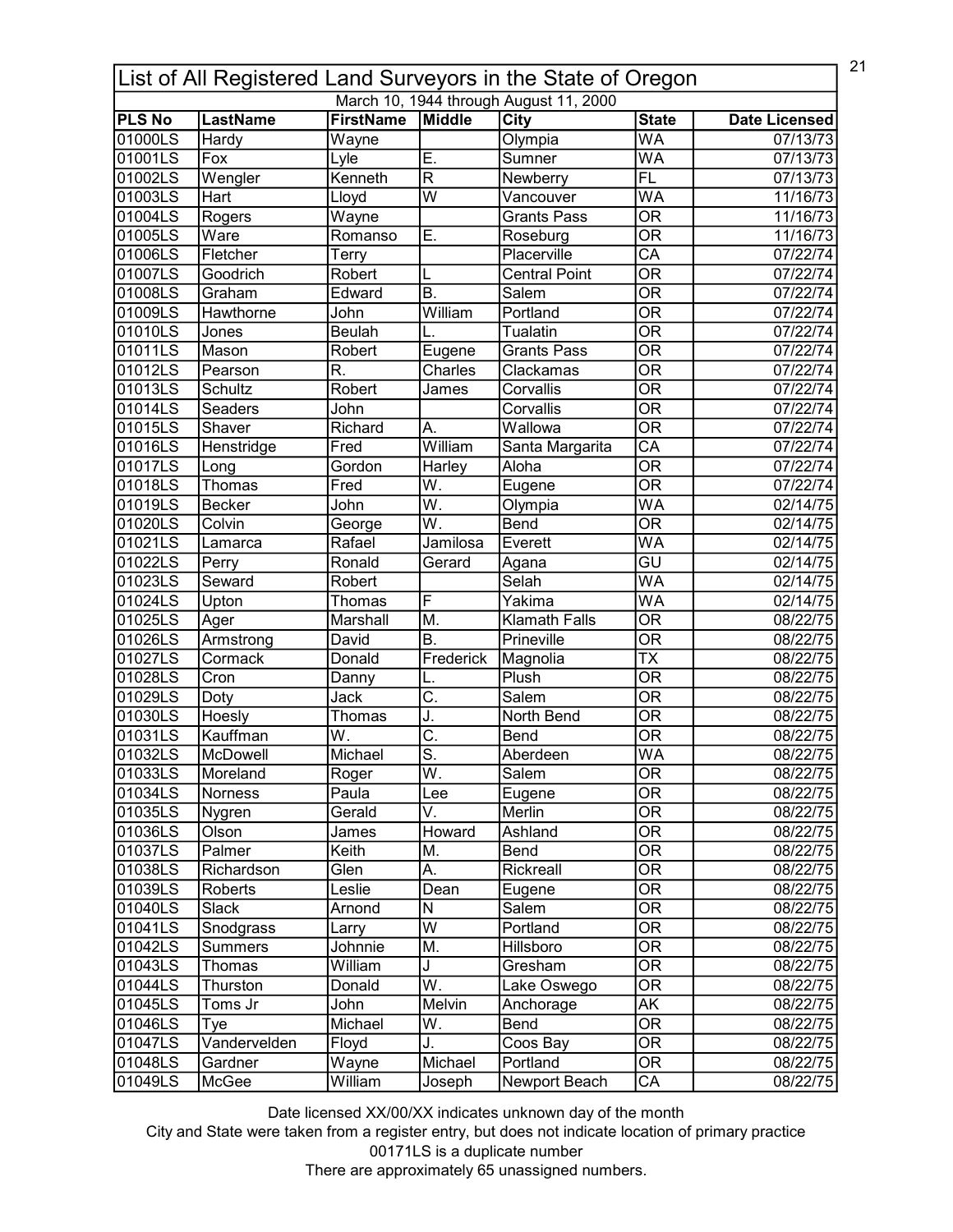|                          | 22<br>List of All Registered Land Surveyors in the State of Oregon |                         |                           |                                        |                                          |                      |  |  |
|--------------------------|--------------------------------------------------------------------|-------------------------|---------------------------|----------------------------------------|------------------------------------------|----------------------|--|--|
|                          |                                                                    |                         |                           | March 10, 1944 through August 11, 2000 |                                          |                      |  |  |
| <b>PLS No</b><br>01050LS | <b>LastName</b><br>Hunnemuller                                     | <b>FirstName</b>        | Middle<br>W.              | City<br>Corvallis                      | <b>State</b><br>$\overline{\mathsf{OR}}$ | <b>Date Licensed</b> |  |  |
| 01051LS                  |                                                                    | Lawrence                | $\overline{B}$            | <b>North Powder</b>                    | $\overline{\mathsf{OR}}$                 | 08/22/75             |  |  |
|                          | Barbour                                                            | <b>Barry</b>            |                           |                                        |                                          | 10/17/75             |  |  |
| 01052LS                  | Cooney                                                             | Michael                 | A.                        | Vancouver                              | WA                                       | 10/17/75             |  |  |
| 01053LS                  | Glenn                                                              | Clarence                | $\overline{D}$            | Stevenson                              | WA                                       | 10/17/75             |  |  |
| 01054LS                  | Prickett                                                           | Kay                     | L.                        | Clarkston                              | WA                                       | 10/17/75             |  |  |
| 01055LS                  | Ferry                                                              | Alvin                   | $\overline{\mathsf{D}}$   | Gold Beach                             | $\overline{\mathsf{OR}}$                 | 06/18/76             |  |  |
| 01056LS                  | Glaeser                                                            | Robert                  | William                   | Vancouver                              | WA                                       | 06/18/76             |  |  |
| 01057LS                  | Hajela                                                             | Dhaneshwar Prasad       |                           | Morristown                             | $\overline{N}$                           | 06/18/76             |  |  |
| 01058LS                  | Hanson                                                             | Thomas                  | M.                        | Missoula                               | <b>MT</b>                                | 06/18/76             |  |  |
| 01059LS                  | <b>Munns</b>                                                       | Ronald                  |                           | Walla Walla                            | WA                                       | 06/18/76             |  |  |
| 01060LS                  | Schurian                                                           | R.                      | David                     | Tucson                                 | $\overline{AZ}$                          | 06/18/76             |  |  |
| 01061LS                  | <b>Sellers</b>                                                     | Frank                   | Η                         | Beaverton                              | $\overline{\mathsf{OR}}$                 | 06/18/76             |  |  |
| 01062LS                  | Shincke                                                            | <b>Bert</b>             | J                         | Lacey                                  | $\overline{\mathsf{WA}}$                 | 06/18/76             |  |  |
| 01063LS                  | Strawbridge                                                        | John                    |                           | Dallas                                 | <b>TX</b>                                | 06/18/76             |  |  |
| 01064LS                  | Wickman                                                            | Walter                  | L                         | Sunriver                               | $\overline{\mathsf{OR}}$                 | 06/18/76             |  |  |
| 01065LS                  | Wilson                                                             | George                  | B                         | Menominee                              | MІ                                       | 06/18/76             |  |  |
| 01066LS                  | Abbott                                                             | Oran                    | Dale                      | Portland                               | <b>OR</b>                                | 07/30/76             |  |  |
| 01067LS                  | Anderson                                                           | Sherman                 |                           | Lakeview                               | $\overline{\mathsf{OR}}$                 | 07/30/76             |  |  |
| 01068LS                  | Bateman                                                            | David                   | K.                        | Portland                               | <b>OR</b>                                | 07/30/76             |  |  |
| 01069LS                  | <b>Bath</b>                                                        | Richard                 | L.                        | <b>Talent</b>                          | $\overline{\mathsf{OR}}$                 | 07/30/76             |  |  |
| 01070LS                  | <b>Brown</b>                                                       | Richard                 | $\overline{\text{c}}$     | Portland                               | $\overline{\mathsf{OR}}$                 | 07/30/76             |  |  |
| 01071LS                  | Center                                                             | Harold                  |                           | Medford                                | $\overline{\mathsf{OR}}$                 | 07/30/76             |  |  |
| 01072LS                  | Comstock                                                           | Keith                   | $O$ 'dell                 | <b>Myrtle Point</b>                    | $\overline{\mathsf{OR}}$                 | 07/30/76             |  |  |
| 01073LS                  | Cook                                                               | Edgar                   | $\overline{\mathsf{R}}$ . | Beaverton                              | $\overline{\mathsf{OR}}$                 | 07/30/76             |  |  |
| 01074LS                  | Crenshaw                                                           | Gary                    | А                         | Sun Lakes                              | $\overline{AZ}$                          | 07/30/76             |  |  |
| 01075LS                  | Crouch                                                             | Donald                  | Louis                     | Hillsboro                              | $\overline{\mathsf{OR}}$                 | 07/30/76             |  |  |
| 01076LS                  | Dolan                                                              | Robert                  |                           | Sutherlin                              | $\overline{\mathsf{OR}}$                 | 07/30/76             |  |  |
| 01077LS                  | Ekelund                                                            | Philip                  | $\overline{\mathsf{R}}$   | North Bend                             | $\overline{\mathsf{OR}}$                 | 07/30/76             |  |  |
| 01078LS                  | Goodwin                                                            | Clell                   |                           | Springfield                            | $\overline{\mathsf{OR}}$                 | 07/30/76             |  |  |
| 01079LS                  | <b>Harms</b>                                                       | Darryl                  | W.                        | Corvallis                              | $\overline{\mathsf{OR}}$                 | 07/30/76             |  |  |
| 01080LS                  | Keenon                                                             | Leslie                  | Gerald                    | Vernonia                               | $\overline{\overline{\rm OR}}$           | 07/30/76             |  |  |
| 01081LS                  | Kern                                                               | Jeffrey                 | А.                        | Bend                                   | <b>OR</b>                                | 07/30/76             |  |  |
| 01082LS                  | Martin                                                             | Forrest                 | Lamar                     | Eugene                                 | $\overline{OR}$                          | 07/30/76             |  |  |
| 01083LS                  | Oleson                                                             | Norman                  | N.                        | Oregon City                            | OR                                       | 07/30/76             |  |  |
| 01084LS                  | Peterson                                                           | Jim                     | <b>Stuart</b>             | Corvallis                              | $\overline{\mathsf{OR}}$                 | 07/30/76             |  |  |
| 01085LS                  | Pierce                                                             | R.                      | Dean                      | Portland                               | <b>OR</b>                                | 07/30/76             |  |  |
| 01086LS                  | Rambo                                                              | Arthur                  | Roy                       | Eagle Point                            | $\overline{\overline{\rm OR}}$           | 07/30/76             |  |  |
| 01087LS                  | Sigmund                                                            | Julius                  | Η.                        | Portland                               | $\overline{\overline{\rm OR}}$           | 07/30/76             |  |  |
| 01088LS                  | Tennant                                                            | William                 | Richard                   | Oregon City                            | $\overline{\mathsf{OR}}$                 | 07/30/76             |  |  |
| 01089LS                  | <b>Tuers</b>                                                       | Frank                   | А.                        | Mill City                              | $\overline{\mathsf{OR}}$                 | 07/30/76             |  |  |
| 01090LS                  | Partridge                                                          | Howard                  | M.                        | Junction City                          | OR                                       | 07/30/76             |  |  |
| 01091LS                  | Ward                                                               | Robert                  | <b>Browning</b>           | Florence                               | OR                                       | 07/30/76             |  |  |
| 01092LS                  | Winter                                                             | <b>Bruce</b>            | Walter                    | Roseburg                               | $\overline{\mathsf{OR}}$                 | 07/30/76             |  |  |
| 01093LS                  | Wobbe                                                              | Eugene                  | M.                        | Florence                               | 0R                                       | 07/30/76             |  |  |
| 01094LS                  | Christenson                                                        | David                   | G.                        | Kennewick                              | <b>WA</b>                                | 12/17/76             |  |  |
| 01095LS                  | Davis                                                              | Ernest                  | Louis                     | Astoria                                | 0R                                       | 12/17/76             |  |  |
| 01096LS                  | Imbeau                                                             | Larry                   | Т.                        | Monroe                                 | WA                                       | 12/17/76             |  |  |
| 01097LS                  | Buisman                                                            | James                   | <b>Henry</b>              | Newport                                | $\overline{\mathsf{OR}}$                 | 07/22/77             |  |  |
| 01098LS                  | Cook                                                               | $\overline{\text{C}}$ . | Wayne                     | <b>Tillamook</b>                       | $\overline{\text{OR}}$                   | 07/22/77             |  |  |
|                          |                                                                    |                         |                           |                                        |                                          |                      |  |  |
| 01099LS                  | Langlitz                                                           | Gary                    |                           | Summerville                            | $\overline{\text{OR}}$                   | 07/22/77             |  |  |

City and State were taken from a register entry, but does not indicate location of primary practice 00171LS is a duplicate number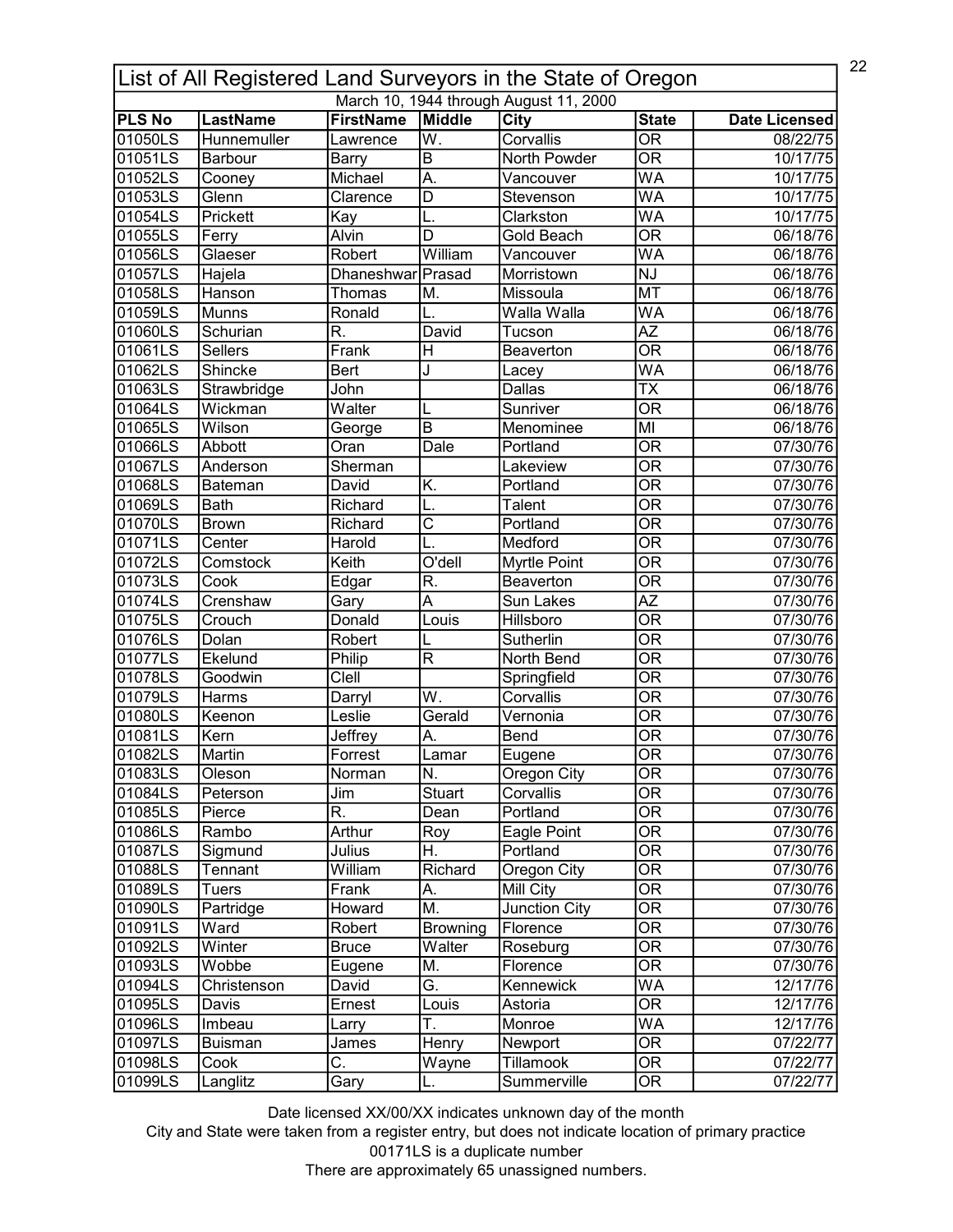| 23<br>List of All Registered Land Surveyors in the State of Oregon |                  |                            |                           |                                        |                                |                                  |  |
|--------------------------------------------------------------------|------------------|----------------------------|---------------------------|----------------------------------------|--------------------------------|----------------------------------|--|
|                                                                    | <b>LastName</b>  |                            |                           | March 10, 1944 through August 11, 2000 |                                |                                  |  |
| <b>PLS No</b><br>01100LS                                           | Schlenker        | <b>FirstName</b><br>Wesley | <b>Middle</b><br>E.       | City<br>Longview                       | <b>State</b><br>WA             | <b>Date Licensed</b><br>07/22/77 |  |
| 01101LS                                                            | Smith            |                            | D.                        | Coos Bay                               | $\overline{\mathsf{OR}}$       | 07/22/77                         |  |
|                                                                    |                  | Lloyd                      |                           |                                        |                                |                                  |  |
| 01102LS                                                            | Springer         | Norman                     | D.                        | Corvallis                              | $\overline{\overline{\rm OR}}$ | 07/22/77                         |  |
| 01103LS                                                            | Swanson          | David                      | $\overline{\mathsf{s}}$ . | <b>Junction City</b>                   | $\overline{\mathsf{OR}}$       | 07/22/77                         |  |
| 01104LS                                                            | Tye              | James                      | R.                        | <b>Bend</b>                            | $\overline{\mathsf{OR}}$       | 07/22/77                         |  |
| 01105LS                                                            | Vincent          | Lawrence                   |                           | Milwaukie                              | $\overline{\mathsf{OR}}$       | 07/22/77                         |  |
| 01106LS                                                            | Wells            | William                    | Robin                     | Pendleton                              | $\overline{\mathsf{OR}}$       | 07/22/77                         |  |
| 01107LS                                                            | Wenski           | Eugene                     | $\overline{F}$ .          | Reno                                   | <b>NV</b>                      | 07/22/77                         |  |
| 01108LS                                                            | <b>Wicks</b>     | Gary                       | D.                        | Grants Pass                            | <b>OR</b>                      | 07/22/77                         |  |
| 01109LS                                                            |                  |                            |                           |                                        |                                |                                  |  |
| 01110LS                                                            | Clinton          | Carl                       | R.                        | Portland                               | <b>OR</b>                      | 07/22/77                         |  |
| 01111LS                                                            | <b>Stratton</b>  | Robert                     | Η.                        | Kennewick                              | WA                             | 07/22/77                         |  |
| 01112LS                                                            | Wakerlig         | W.                         | H.                        | Salem                                  | $\overline{\overline{\rm OR}}$ | 07/22/77                         |  |
| 01113LS                                                            | Aldrich          | Bob                        | D.                        | Roseburg                               | $\overline{\text{OR}}$         | 09/23/77                         |  |
| 01114LS                                                            | Alllen           | Dale                       | D.                        | Bend                                   | $\overline{\overline{\rm OR}}$ | 09/23/77                         |  |
| 01115LS                                                            | Alsing           | Allen                      | А                         | Seattle                                | WA                             | 09/23/77                         |  |
| 01116LS                                                            | Anderson         | Η.                         | Kenneth                   | Portland                               | <b>OR</b>                      | 09/23/77                         |  |
| 01117LS                                                            | Andrews          | $\overline{Ben}$           | N                         | Corvallis                              | $\overline{\mathsf{OR}}$       | 09/23/77                         |  |
| 01118LS                                                            | Ankofski         | Donald                     | J.                        | Corbett                                | <b>OR</b>                      | 09/23/77                         |  |
| 01119LS                                                            | Ansell           | Clayton                    | K.                        | La Grande                              | $\overline{\mathsf{OR}}$       | 09/23/77                         |  |
| 01120LS                                                            | Asburry          | Larry                      | $\overline{\mathsf{R}}$   | Eugene                                 | $\overline{\mathsf{OR}}$       | 09/23/77                         |  |
| 01121LS                                                            | Attig            | Gerald                     | Kent                      | Eugene                                 | $\overline{\mathsf{OR}}$       | 09/23/77                         |  |
| 01122LS                                                            | Bachaud          | Emile                      |                           | Prineville                             | $\overline{\mathsf{OR}}$       | 09/23/77                         |  |
| 01123LS                                                            | Ball             | Harold                     |                           | Roseburg                               | $\overline{\mathsf{OR}}$       | 09/23/77                         |  |
|                                                                    |                  |                            | L<br>Ē.                   | <b>Hillsboro</b>                       | $\overline{\mathsf{OR}}$       |                                  |  |
| 01124LS                                                            | <b>Bancroft</b>  | Richard                    |                           |                                        | $\overline{\mathsf{OR}}$       | 09/23/77                         |  |
| 01125LS                                                            | Beach            | David                      | <b>Clark</b>              | Sherwood                               |                                | 09/23/77                         |  |
| 01126LS                                                            | <b>Beattie</b>   | Edward                     | B                         | Sausilito                              | $\overline{\text{CA}}$         | 09/23/77                         |  |
| 01127LS                                                            |                  |                            |                           |                                        |                                |                                  |  |
| 01128LS                                                            | <b>Bishop</b>    | Jerry                      | Ε.                        | Eugene                                 | OR                             | 09/23/77                         |  |
| 01129LS                                                            | Blakley          | Ronald                     | M.                        | Caldwell                               | ID                             | 09/23/77                         |  |
| 01130LS                                                            | <b>Blomquist</b> | Frank                      | $\overline{\mathsf{C}}$ . | Redding                                | $\overline{\mathsf{CA}}$       | 09/23/77                         |  |
| 01131LS                                                            | <b>Bly</b>       | Robert                     |                           | Yreka                                  | $\overline{\text{CA}}$         | 09/23/77                         |  |
| 01132LS                                                            | Boatwright       | Martin                     | G                         | Rickreall                              | $\overline{\text{OR}}$         | 09/23/77                         |  |
| 01133LS                                                            | Bonney           | Robert                     | A.                        | Portland                               | 0R                             | 09/23/77                         |  |
| 01134LS                                                            | Borland          | Robert                     | E                         | Silverton                              | $\overline{\overline{\rm OR}}$ | 09/23/77                         |  |
| 01135LS                                                            | Bourn            | Robert                     | D                         | Waldport                               | <b>OR</b>                      | 09/23/77                         |  |
| 01136LS                                                            | Bowne            | Bill                       |                           | Eugene                                 | $\overline{\mathsf{OR}}$       | 09/23/77                         |  |
| 01137LS                                                            | Branch           | Donald                     | LE Roy                    | Springfield                            | <b>OR</b>                      | 09/23/77                         |  |
| 01138LS                                                            | <b>Branch</b>    | James                      | А.                        | Springfield                            | $\overline{\mathsf{OR}}$       | 09/23/77                         |  |
| 01139LS                                                            | <b>Brandt</b>    | Dennis                     |                           | Kent                                   | WA                             | 09/23/77                         |  |
| 01140LS                                                            | <b>Briggs</b>    | Carlyle                    | W.                        | Boise                                  | ID                             | 09/23/77                         |  |
| 01141LS                                                            | <b>Brinton</b>   | James                      | Ē                         | Eugene                                 | 0R                             | 09/23/77                         |  |
| 01142LS                                                            | <b>Brown</b>     | Robert                     | Leland                    | Eugene                                 | $\overline{\mathsf{OR}}$       | 09/23/77                         |  |
| 01143LS                                                            | <b>Browning</b>  | Daniel                     | Τ.                        | Vancouver                              | WA                             | 09/23/77                         |  |
| 01144LS                                                            |                  |                            |                           |                                        |                                |                                  |  |
| 01145LS                                                            | <b>Bruton</b>    | Orval                      | W                         | Portland                               | 0R                             | 09/23/77                         |  |
| 01146LS                                                            | Bryan            | Harry                      | Ē                         | Yreka                                  | $\overline{CA}$                | 09/23/77                         |  |
|                                                                    |                  |                            | $\overline{\mathsf{N}}$   |                                        | $\overline{\mathsf{OR}}$       |                                  |  |
| 01147LS                                                            | <b>Bryant</b>    | Wallace                    |                           | Salem                                  |                                | 09/23/77                         |  |
| 01148LS                                                            | <b>Buford</b>    | Gary                       | M.                        | Lake Oswego                            | $\overline{\mathsf{OR}}$       | 09/23/77                         |  |
| 01149LS                                                            | <b>Burdett</b>   | John                       | D.                        | <b>Forest Grove</b>                    | $\overline{\text{OR}}$         | 09/23/77                         |  |

City and State were taken from a register entry, but does not indicate location of primary practice 00171LS is a duplicate number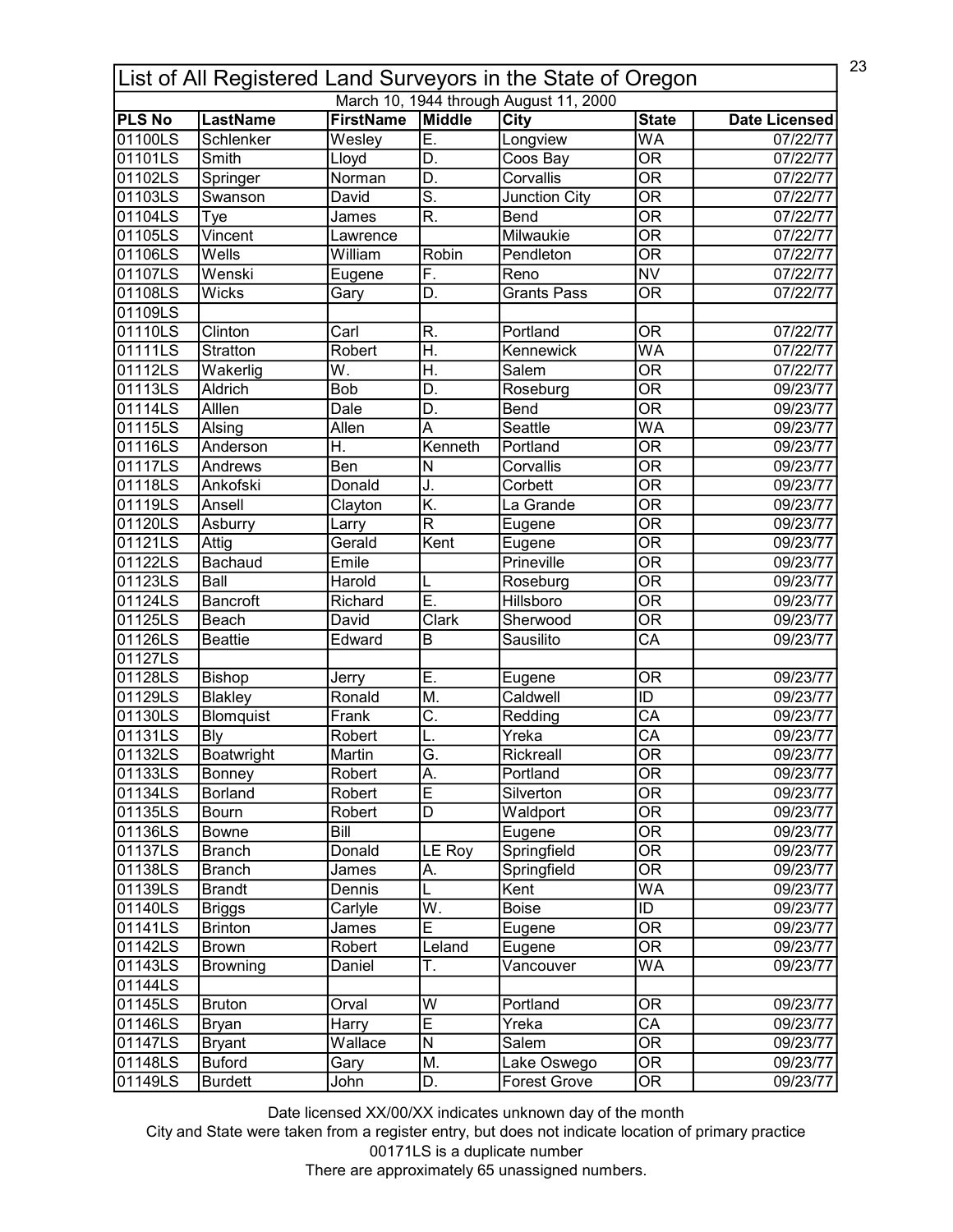|               | 24<br>List of All Registered Land Surveyors in the State of Oregon |                  |                           |                                        |                                |                      |  |  |
|---------------|--------------------------------------------------------------------|------------------|---------------------------|----------------------------------------|--------------------------------|----------------------|--|--|
|               |                                                                    |                  |                           | March 10, 1944 through August 11, 2000 |                                |                      |  |  |
| <b>PLS No</b> | <b>LastName</b>                                                    | <b>FirstName</b> | <b>Middle</b>             | City                                   | <b>State</b>                   | <b>Date Licensed</b> |  |  |
| 01150LS       | Cabe                                                               | Clifford         | $\overline{\mathsf{C}}$ . | Tigard                                 | $\overline{\mathsf{OR}}$       | 09/23/77             |  |  |
| 01151LS       | Callahan                                                           | Dean             | Ŧ.                        | Portland                               | $\overline{\mathsf{OR}}$       | 09/23/77             |  |  |
| 01152LS       |                                                                    |                  |                           |                                        |                                |                      |  |  |
| 01153LS       | Carlson                                                            | Clyde            | E                         | Portland                               | <b>OR</b>                      | 09/23/77             |  |  |
| 01154LS       | Carstensen                                                         | Robert           | J.                        | Medford                                | $\overline{\overline{\rm OR}}$ | 09/23/77             |  |  |
| 01155LS       | Carter                                                             | David            | <b>Bale</b>               | Salem                                  | $\overline{\mathsf{OR}}$       | 09/23/77             |  |  |
| 01156LS       | Caufield                                                           | James            | D.                        | Portland                               | $\overline{\mathsf{OR}}$       | 09/23/77             |  |  |
| 01157LS       | Christenson                                                        | Clifford         | Ŧ.                        | Lake Oswego                            | $\overline{\mathsf{OR}}$       | 09/23/77             |  |  |
| 01158LS       | Chronic                                                            | Bill             | M                         | <b>Boise</b>                           | $\overline{ID}$                | 09/23/77             |  |  |
| 01159LS       | Connell                                                            | Terry            | $\overline{\text{C}}$ .   | Palmdale                               | $\overline{\text{CA}}$         | 09/23/77             |  |  |
| 01160LS       | Coulter                                                            | H                | Scott                     | Salem                                  | $\overline{\mathsf{OR}}$       | 09/23/77             |  |  |
| 01161LS       | Cox                                                                | Kent             | W.                        | Gresham                                | $\overline{\mathsf{OR}}$       | 09/23/77             |  |  |
| 01163LS       | Crabtree                                                           | Jerry            | H                         | Salem                                  | $\overline{\overline{\rm OR}}$ | 09/23/77             |  |  |
| 01163LS       | Craft                                                              | Marion           | А.                        | Gladstone                              | $\overline{\mathsf{OR}}$       | 09/23/77             |  |  |
| 01164LS       | Crockett                                                           | John             | $\overline{\mathsf{F}}$ . | Hillsboro                              | $\overline{\overline{\rm OR}}$ | 09/23/77             |  |  |
| 01165LS       | Crouch                                                             | Stephen          | Douglas                   | Salem                                  | $\overline{\mathsf{OR}}$       | 09/23/77             |  |  |
| 01166LS       | Cuffe                                                              | Marshall         | J.                        | Talent                                 | <b>OR</b>                      | 09/23/77             |  |  |
| 01167LS       | <b>Dalke</b>                                                       | Richard          |                           | Salem                                  | $\overline{\mathsf{OR}}$       | 09/23/77             |  |  |
| 01168LS       | Davenport                                                          | Melvin           | V.                        | Caldwell                               | ID                             | 09/23/77             |  |  |
| 01169LS       | Davis                                                              | Donald           | $\overline{A}$ .          | Newport                                | $\overline{\mathsf{OR}}$       | 09/23/77             |  |  |
| 01170LS       | Dawson                                                             | Frederick        | $\overline{W}$ .          | Corvallis                              | $\overline{\mathsf{OR}}$       | 09/23/77             |  |  |
| 01171LS       | DeHaas                                                             | Marlin           | J.                        | Wilsonville                            | $\overline{\mathsf{OR}}$       | 09/23/77             |  |  |
| 01172LS       | De Jong                                                            | Tim              |                           | Newberg                                | $\overline{\mathsf{OR}}$       | 09/23/77             |  |  |
| 01173LS       | <b>Detroit</b>                                                     | Richard          | A.                        | <b>Klamath Falls</b>                   | $\overline{\mathsf{OR}}$       | 09/23/77             |  |  |
| 01174LS       | D'Hollosy                                                          | Donne            |                           | Eugene                                 | $\overline{\mathsf{OR}}$       | 09/23/77             |  |  |
| 01175LS       | <b>Dilley</b>                                                      | William          | Frank                     | <b>Gold Beach</b>                      | $\overline{\mathsf{OR}}$       | 09/23/77             |  |  |
| 01176LS       | Dopp                                                               | Richard          | L.                        | Canby                                  | $\overline{\mathsf{OR}}$       | 09/23/77             |  |  |
| 01177LS       |                                                                    |                  |                           |                                        |                                |                      |  |  |
| 01178LS       | Dwyer                                                              | Jim              | D.                        |                                        |                                |                      |  |  |
| 01179LS       | Dyer                                                               | Gary             | L.                        | Coquille                               | 0R                             | 09/23/77             |  |  |
| 01180LS       | Evans                                                              | David            | Frank                     | Portland                               | $\overline{\overline{\rm OR}}$ | 09/23/77             |  |  |
| 01181LS       | Farr                                                               | Maurice          | E.                        | Roseburg                               | <b>OR</b>                      | 09/23/77             |  |  |
| 101182LS      | Fetrow Jr.                                                         | Russell          | lн                        | Salem                                  | $\overline{OR}$                | 09/23/77             |  |  |
| 01183LS       | Fisk                                                               | Edward           | Ray                       | Orange                                 | CA                             | 09/23/77             |  |  |
| 01184LS       | Flatebo                                                            | Torleiv          |                           | Ophir                                  | $\overline{\overline{\rm OR}}$ | 09/23/77             |  |  |
| 01185LS       | Fredrickson                                                        | Charles          | О.                        | Salem                                  | $\overline{\overline{\rm OR}}$ | 09/23/77             |  |  |
| 01186LS       | Freudig                                                            | Gordon           | F                         | Tempe                                  | $\overline{AZ}$                | 09/23/77             |  |  |
| 01187LS       | Gaddis                                                             | William          | J.                        | <b>White City</b>                      | $\overline{\overline{\rm OR}}$ | 09/23/77             |  |  |
| 01188LS       | Garland Jr                                                         | John             | Joseph                    | Corvallis                              | $\overline{\mathsf{OR}}$       | 09/23/77             |  |  |
| 01189LS       | Gasaway                                                            | Gary             | Α.                        | Dayton                                 | WA                             | 09/23/77             |  |  |
| 01190LS       | Gaschler                                                           | Albert           | Joe                       | Ontario                                | $\overline{\mathsf{OR}}$       | 09/23/77             |  |  |
| 01191LS       | Geer                                                               | R                | н                         | Roseburg                               | OR                             | 09/23/77             |  |  |
| 01192LS       | Gibbs                                                              | Laurel           | $\overline{\text{c}}$     | Winlock                                | <b>WA</b>                      | 09/23/77             |  |  |
| 01193LS       | Gix                                                                | James            | J.                        | Winston                                | OR                             | 09/23/77             |  |  |
| 01194LS       | Godsey                                                             | John             | Marion                    | Hillsboro                              | $\overline{\mathsf{OR}}$       | 09/23/77             |  |  |
| 01195LS       | Goertzen                                                           | Karl             | Dean                      | Salem                                  | 0R                             | 09/23/77             |  |  |
| 01196LS       | Gorman                                                             | Robert           | P.                        | Sublimity                              | $\overline{\text{OR}}$         | 09/23/77             |  |  |
| 01197LS       | Gorshe                                                             | Frank            | R.                        | Portland                               | $\overline{\mathsf{OR}}$       | 09/23/77             |  |  |
| 01198LS       | Gosson                                                             | James            | F.                        | Sutherland                             | $\overline{\text{OR}}$         | 09/23/77             |  |  |
| 01199LS       | Gray                                                               | John             | Rexford                   | Gresham                                | $\overline{\mathsf{OR}}$       | 09/23/77             |  |  |
|               |                                                                    |                  |                           |                                        |                                |                      |  |  |

City and State were taken from a register entry, but does not indicate location of primary practice 00171LS is a duplicate number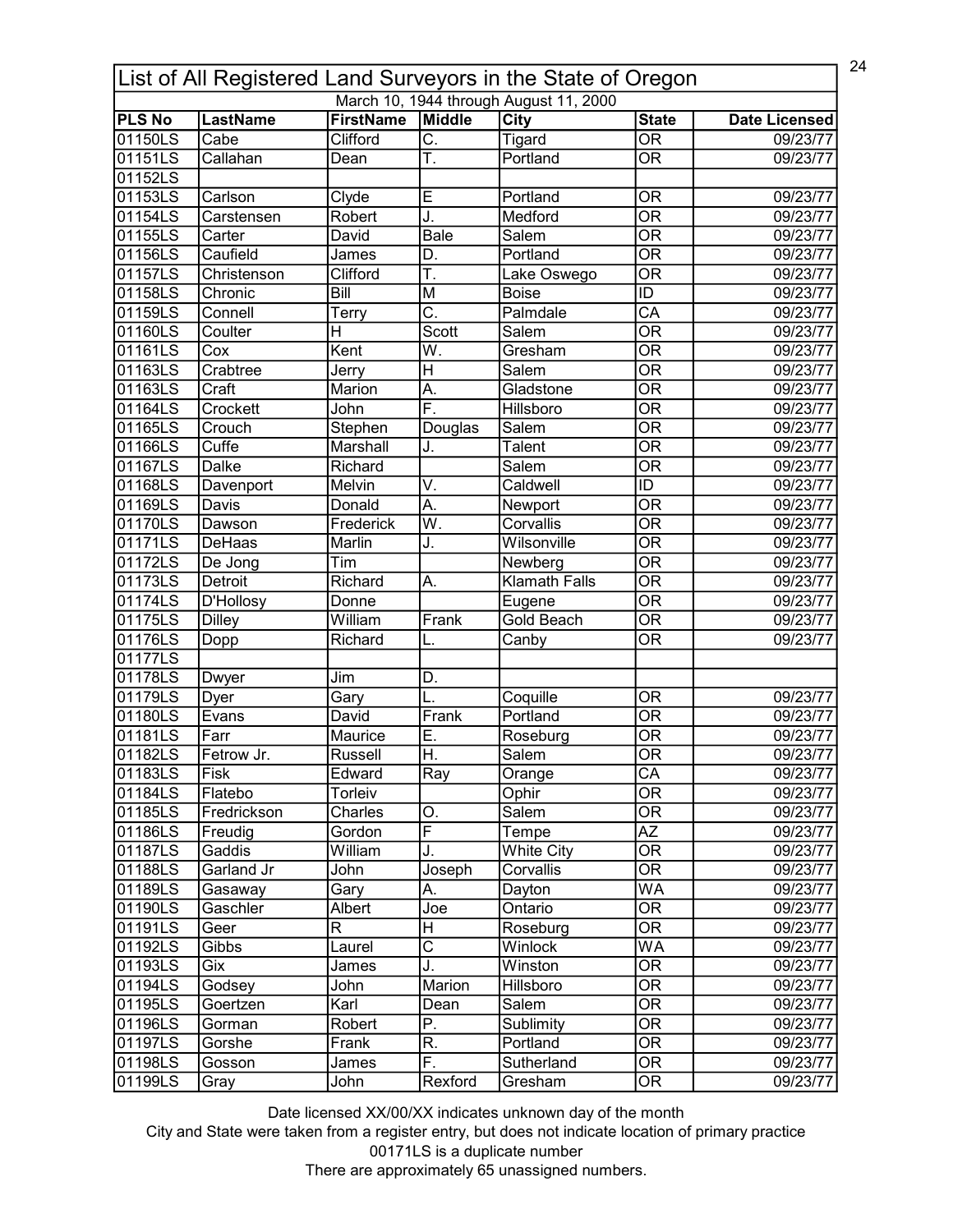| 25<br>List of All Registered Land Surveyors in the State of Oregon |                 |                            |                           |                                        |                                          |                      |  |  |
|--------------------------------------------------------------------|-----------------|----------------------------|---------------------------|----------------------------------------|------------------------------------------|----------------------|--|--|
|                                                                    |                 |                            |                           | March 10, 1944 through August 11, 2000 |                                          |                      |  |  |
| <b>PLS No</b><br>01200LS                                           | <b>LastName</b> | <b>FirstName</b><br>Wilbur | Middle<br>Ray             | City<br><b>Sweet Home</b>              | <b>State</b><br>$\overline{\mathsf{OR}}$ | <b>Date Licensed</b> |  |  |
| 01201LS                                                            | Graybill        |                            | $\overline{B}$ .          | Portland                               | $\overline{\mathsf{OR}}$                 | 09/23/77             |  |  |
|                                                                    | Gross           | Spencer                    |                           | Salem                                  |                                          | 09/23/77             |  |  |
| 01202LS                                                            | Hackleman       | Willis                     | $\overline{\mathsf{N}}$   |                                        | $\overline{\mathsf{OR}}$                 | 09/23/77             |  |  |
| 01203LS                                                            |                 |                            |                           |                                        |                                          |                      |  |  |
| 01204LS                                                            | Haller          | Don                        | Η.                        | Modesto                                | CA                                       | 09/23/77             |  |  |
| 01205LS                                                            | Handforth       | Colin                      | H.                        | Portland                               | $\overline{\mathsf{OR}}$                 | 09/23/77             |  |  |
| 01206LS                                                            | Hanley          | James                      | D.                        | <b>Baker City</b>                      | $\overline{\mathsf{OR}}$                 | 09/23/77             |  |  |
| 01207LS                                                            | Hardie          | Arthur                     | J.                        | Portland                               | $\overline{\mathsf{OR}}$                 | 09/23/77             |  |  |
| 01208LS                                                            | Hardt           | Edward                     | L.                        | Milwaukie                              | $\overline{\overline{\rm OR}}$           | 09/23/77             |  |  |
| 01209LS                                                            | Harteloo        | Gerald                     | $\overline{\mathsf{W}}$ . | Battleground                           | $\overline{\mathsf{WA}}$                 | 09/23/77             |  |  |
| 01210LS                                                            | Hartman         | Gregory                    |                           | Portland                               | $\overline{\mathsf{OR}}$                 | 09/23/77             |  |  |
| 01211LS                                                            | Harwood         | Allan                      | Charles                   | Portland                               | $\overline{\mathsf{OR}}$                 | 09/23/77             |  |  |
| 01212LS                                                            | Havig           | Martin                     | G.                        | Roseburg                               | $\overline{\overline{\rm OR}}$           | 09/23/77             |  |  |
| 01213LS                                                            | Hector          | Robert                     | D.                        | <b>Island City</b>                     | $\overline{\overline{\rm OR}}$           | 09/23/77             |  |  |
| 01214LS                                                            | Hemmert         | Von                        | Ē.                        | Salem                                  | $\overline{\overline{\rm OR}}$           | 09/23/77             |  |  |
| 01215LS                                                            | Hickey          | Ŧ.                         | Wayne                     | Portland                               | $\overline{\overline{\rm OR}}$           | 09/23/77             |  |  |
| 01216LS                                                            | Hill            | John                       | W.                        | Novato                                 | CA                                       | 09/23/77             |  |  |
| 01217LS                                                            | Hopkins         | George                     | $\overline{\mathsf{N}}$   | Salem                                  | $\overline{\mathsf{OR}}$                 | 09/23/77             |  |  |
| 01218LS                                                            | Howard          | John                       | Duane                     | Portland                               | <b>OR</b>                                | 09/23/77             |  |  |
| 01219LS                                                            | Hunter          | Edgar                      | S.                        | Salem                                  | $\overline{\mathsf{OR}}$                 | 09/23/77             |  |  |
| 01220LS                                                            | Jackmond        | Oliver                     | $\overline{B}$ .          | Salem                                  | $\overline{\mathsf{OR}}$                 | 09/23/77             |  |  |
| 01221LS                                                            | Jackson         | Joseph                     | Fred                      | Fallbrook                              | $\overline{\text{CA}}$                   | 09/23/77             |  |  |
| 01222LS                                                            | Jacobs          | George                     | M.                        | Milwaukie                              | $\overline{\mathsf{OR}}$                 | 09/23/77             |  |  |
| 01223LS                                                            |                 |                            |                           |                                        |                                          |                      |  |  |
| 01224LS                                                            | Johnson         | Merne                      | K.                        | San Diego                              | $\overline{\mathsf{CA}}$                 | 09/23/77             |  |  |
| 01225LS                                                            | Johnson         | Paul                       | R.                        | Portland                               | $\overline{\mathsf{OR}}$                 | 09/23/77             |  |  |
| 01226LS                                                            | Johnson         | Sumner                     | M.                        | Nampa                                  | $\overline{\mathsf{ID}}$                 | 09/23/77             |  |  |
| 01227LS                                                            | Johnson         | Virgil                     | Ē.                        | <b>Boise</b>                           | $\overline{1}$                           | 09/23/77             |  |  |
| 01228LS                                                            | Joyce           | John                       | M.                        | Albany                                 | $\overline{\mathsf{OR}}$                 | 09/23/77             |  |  |
| 01229LS                                                            | Juliano         | <b>Nick</b>                |                           | Eugene                                 | $\overline{\mathsf{OR}}$                 | 09/23/77             |  |  |
| 01230LS                                                            | Kalnin          | Charles                    | Ċ.                        | Lake Oswego                            | $\overline{\mathsf{OR}}$                 | 09/23/77             |  |  |
| 01231LS                                                            | Kaufman         | Daniel                     |                           | Umatilla                               | <b>OR</b>                                | 09/23/77             |  |  |
| 01231LS                                                            | Keasley         | Carrol                     | lΤ                        | Salem                                  | $\overline{OR}$                          | 09/23/77             |  |  |
| 01233LS                                                            | Kegel           | Arnold                     | Rupert                    | Everett                                | WA                                       | 09/23/77             |  |  |
| 01234LS                                                            | Kester          | Granville                  | Jr.                       | Beaverton                              | PA                                       | 09/23/77             |  |  |
| 01235LS                                                            | Kirkpatrick     | Gerald                     | L.                        | Moraga                                 | CA                                       | 09/23/77             |  |  |
| 01236LS                                                            | Klein           | Andrew                     | M.                        | <b>Forest Grove</b>                    | <b>OR</b>                                | 09/23/77             |  |  |
| 01237LS                                                            | Kobtynobich     | John                       |                           | Eugene                                 | <b>OR</b>                                | 09/23/77             |  |  |
| 01238LS                                                            | Kraus           | Howard                     | Gustav                    | Albany                                 | $\overline{\mathsf{OR}}$                 | 09/23/77             |  |  |
| 01239LS                                                            | Kuehn           | Kenneth                    | H.                        | Canby                                  | 0R                                       | 09/23/77             |  |  |
| 01240LS                                                            | Kulstad         | Guy                        | Charles                   | Arcata                                 | $\overline{\mathsf{CA}}$                 | 09/23/77             |  |  |
| 01241LS                                                            | Lacy            | Harold                     | С.                        | Vancouver                              | WA                                       | 09/23/77             |  |  |
| 01242LS                                                            | Lagier          | Thomas                     | F.                        | Phoenix                                | $A\overline{Z}$                          | 09/23/77             |  |  |
| 01243LS                                                            | Lagzdins        | Ilmars                     |                           | Hermiston                              | OR                                       | 09/23/77             |  |  |
| 01243LS                                                            | Landrum         | Francis                    |                           | <b>Klamath Falls</b>                   | OR                                       | 09/23/77             |  |  |
| 01245LS                                                            | Larson          | Van                        | Β.                        | Cottage Grove                          | OR                                       | 09/23/77             |  |  |
| 01246LS                                                            |                 | Howard                     | R.                        | E Wenatchee                            | WA                                       | 09/23/77             |  |  |
| 01247LS                                                            | Laughery        |                            | $\overline{W}$            | Wellesley                              | MA                                       | 09/23/77             |  |  |
| 01248LS                                                            | Lavin           | Joseph                     |                           | Tacoma                                 | <b>WA</b>                                |                      |  |  |
|                                                                    | Lawrence        | Fred                       |                           |                                        |                                          | 09/23/77             |  |  |
| 01249LS                                                            | Leedom          | Harold                     | A                         | Eugene                                 | $\overline{\text{OR}}$                   | 09/23/77             |  |  |

City and State were taken from a register entry, but does not indicate location of primary practice 00171LS is a duplicate number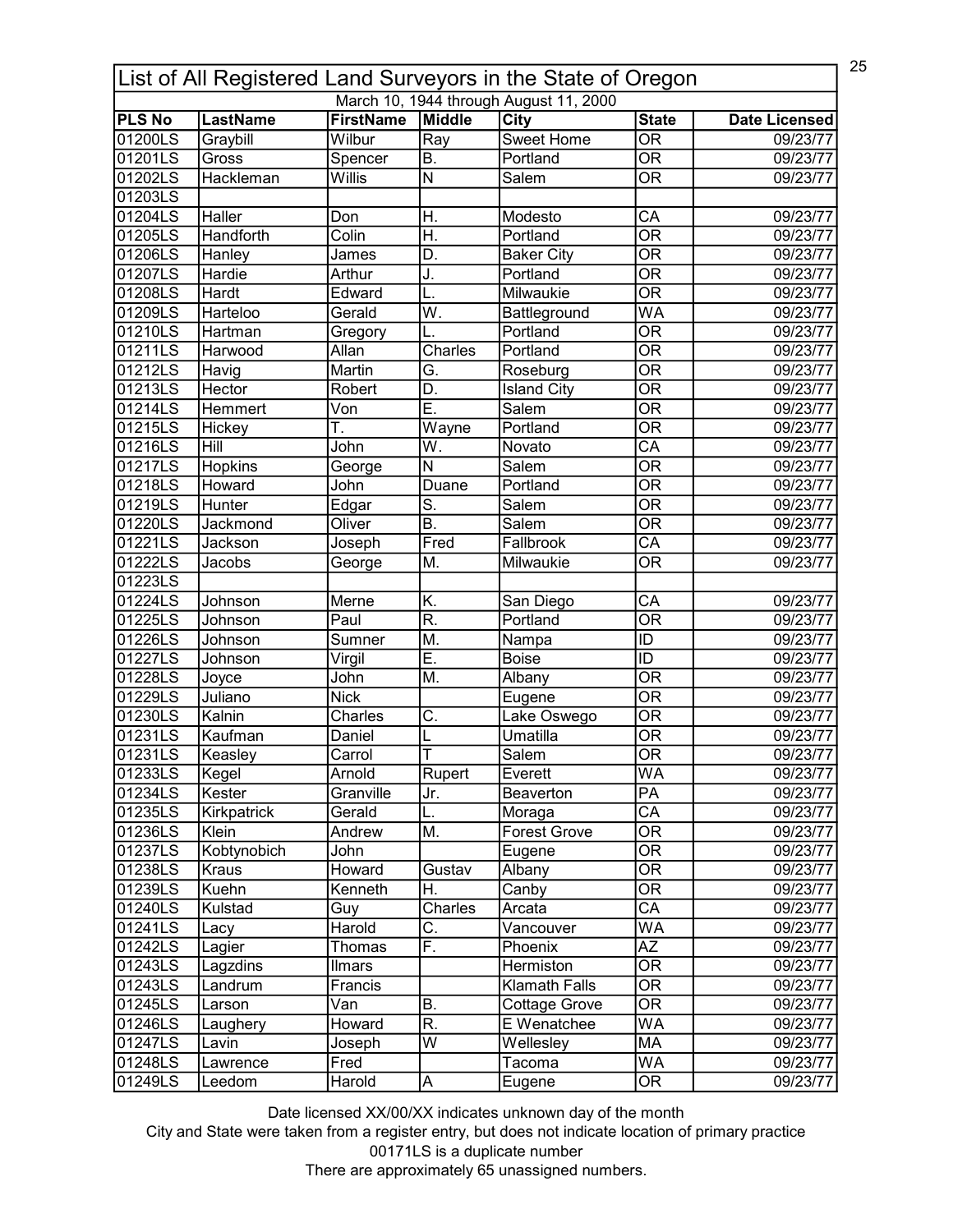| 26<br>List of All Registered Land Surveyors in the State of Oregon |                  |                             |                          |                                        |                                          |                      |  |
|--------------------------------------------------------------------|------------------|-----------------------------|--------------------------|----------------------------------------|------------------------------------------|----------------------|--|
|                                                                    |                  |                             |                          | March 10, 1944 through August 11, 2000 |                                          |                      |  |
| <b>PLS No</b><br>01250LS                                           | <b>LastName</b>  | <b>FirstName</b><br>Richard | Middle                   | <b>City</b><br>Salem                   | <b>State</b><br>$\overline{\mathsf{OR}}$ | <b>Date Licensed</b> |  |
| 01251LS                                                            | Lenz<br>Lindland |                             |                          | Silverton                              | $\overline{\mathsf{OR}}$                 | 09/23/77             |  |
|                                                                    | Litchfield       | Steven                      | Ray                      |                                        |                                          | 09/23/77             |  |
| 01252LS                                                            |                  | Theodore                    | W.                       | Salem                                  | $\overline{\overline{\rm OR}}$           | 09/23/77             |  |
| 01253LS                                                            | Lowe             | Thomas                      | Paul                     | Philipsburg                            | <b>MT</b>                                | 09/23/77             |  |
| 01254LS                                                            | Luckman          | Rochner                     |                          | Corvallis                              | $\overline{\overline{\rm OR}}$           | 09/23/77             |  |
| 01255LS                                                            | Mack             | John                        | $\overline{\mathsf{V}}.$ | Portland                               | $\overline{\mathsf{OR}}$                 | 09/23/77             |  |
| 01256LS                                                            | Madden           | Dann                        | Michael                  | Portland                               | $\overline{\mathsf{OR}}$                 | 09/23/77             |  |
| 01257LS                                                            | Madigan          | Fred                        | Η.                       | Aloha                                  | $\overline{\mathsf{OR}}$                 | 09/23/77             |  |
| 01258LS                                                            | Manseth          | Robert                      | Α.                       | Florence                               | $\overline{\mathsf{OR}}$                 | 09/23/77             |  |
| 01259LS                                                            | Marceny          | Joseph                      | $\overline{\mathsf{R}}$  | Englewood                              | $\overline{\text{co}}$                   | 09/23/77             |  |
| 01260LS                                                            | Marchant         | Legrande                    | $\overline{\mathsf{R}}$  | Aloha                                  | $\overline{\mathsf{OR}}$                 | 09/23/77             |  |
| 01261LS                                                            | Markham Jr       | John                        | H.                       | Myrtle Creek                           | $\overline{\mathsf{OR}}$                 | 09/23/77             |  |
| 01262LS                                                            | Marquess         | Walter                      | J                        | Medford                                | $\overline{\overline{\rm OR}}$           | 09/23/77             |  |
| 01263LS                                                            | McAllister       | Michael                     | N.                       | Mapleton                               | $\overline{\mathsf{OR}}$                 | 09/23/77             |  |
| 01264LS                                                            | <b>McGrew</b>    | James                       | Robert                   | Portland                               | $\overline{\overline{\rm OR}}$           | 09/23/77             |  |
| 01265LS                                                            | Mears            | John                        | Н.                       | Salem                                  | $\overline{\overline{\rm OR}}$           | 09/23/77             |  |
| 01266LS                                                            | Meinz            | Loren                       | D.                       | Rio Rancho                             | <b>NM</b>                                | 09/23/77             |  |
| 01267LS                                                            | Merrin           | Milton                      | J Jr.                    | Milwaukie                              | $\overline{\mathsf{OR}}$                 | 09/23/77             |  |
| 01268LS                                                            | Meyer            | Robert                      | Ε.                       | Beaverton                              | <b>OR</b>                                | 09/23/77             |  |
| 01269LS                                                            | Miller           | Forest                      |                          | Hillsboro                              | $\overline{\mathsf{OR}}$                 | 09/23/77             |  |
| 01270LS                                                            | <b>Milts</b>     | Robert                      | Joseph                   | Medford                                | $\overline{\mathsf{OR}}$                 | 09/23/77             |  |
| 01271LS                                                            | Moehring         | David                       | H.                       | Salem                                  | $\overline{\mathsf{OR}}$                 | 09/23/77             |  |
| 01272LS                                                            | Mohr             | Herbert                     | A.                       | <b>Hillsboro</b>                       | $\overline{\mathsf{OR}}$                 | 09/23/77             |  |
| 01273LS                                                            | Monahan          | William                     |                          | Bellevue                               | $\overline{\mathsf{WA}}$                 | 09/23/77             |  |
| 01274LS                                                            | Morris           | Robert                      | Adam                     | Ashland                                | $\overline{\mathsf{OR}}$                 | 09/23/77             |  |
| 01275LS                                                            | Morrison         | Dean                        | N.                       | Portland                               | $\overline{\mathsf{OR}}$                 | 09/23/77             |  |
| 01276LS                                                            | Morrissey Jr.    | Richard                     | J                        | Davis                                  | $\overline{\mathsf{CA}}$                 | 09/23/77             |  |
| 01277LS                                                            | Nored            | Richard                     | Dennis                   | Coos Bay                               | $\overline{\mathsf{OR}}$                 | 09/23/77             |  |
| 01278LS                                                            | Norman           | John                        | E                        | Bellevue                               | WA                                       | 09/23/77             |  |
| 01279LS                                                            | Norris           | <b>Barry</b>                | Frank                    | Salem                                  | $\overline{\mathsf{OR}}$                 | 09/23/77             |  |
| 01280LS                                                            | Odman            | Gerald                      | Lee                      | Pendleton                              | $\overline{\text{OR}}$                   | 09/23/77             |  |
| 01281LS                                                            | Oliver           | John                        | Gilbert                  | Sherwood                               | <b>OR</b>                                | 09/23/77             |  |
| 01282LS                                                            | Olson            | Wesley                      | Keith                    | Canoga Park                            | $\overline{CA}$                          | 09/23/77             |  |
| 01283LS                                                            | Oneida           | John                        | L.                       | Peschwar, India?                       |                                          | 09/23/77             |  |
| 01284LS                                                            | Orni             | Ilmar                       | J.                       | Winlock                                | <b>WA</b>                                | 09/23/77             |  |
| 01285LS                                                            | Paeth            | James                       | $\overline{\mathsf{A}}$  | Lincoln City                           | $\overline{OR}$                          | 09/23/77             |  |
| 01286LS                                                            | Pallet           | Donald                      | E                        | Vale                                   | $\overline{\overline{\rm OR}}$           | 09/23/77             |  |
| 01287LS                                                            | Palmer           | Charles                     | Francis                  | <b>Burns</b>                           | <b>OR</b>                                | 09/23/77             |  |
| 01288LS                                                            | Palmer           | Chris                       | Τ.                       | <b>Burns</b>                           | $\overline{\overline{\rm OR}}$           | 09/23/77             |  |
| 01289LS                                                            | Paoli            | David                       | Eugene                   | Klamath Falls                          | OR                                       | 09/23/77             |  |
| 01290LS                                                            | Parrish          | William                     | C.                       | Youngtown                              | $\overline{AZ}$                          | 09/23/77             |  |
| 01291LS                                                            | Patterson        | Η.                          | H.                       | Newport                                | 0R                                       | 09/23/77             |  |
| 01292LS                                                            | Perley           | Willis                      | Frederick                | <b>West Linn</b>                       | 0R                                       | 09/23/77             |  |
| 01293LS                                                            |                  |                             |                          |                                        |                                          |                      |  |
| 01294LS                                                            | Perry            | Howard                      | Lee                      | La Grande                              | <b>OR</b>                                | 09/23/77             |  |
| 01295LS                                                            | Perry            | William                     | Η.                       | Redmond                                | <b>OR</b>                                | 09/23/77             |  |
| 01296LS                                                            | Petersen         |                             | Dale                     | Salem                                  | $\overline{\mathsf{OR}}$                 | 09/23/77             |  |
| 01297LS                                                            | Pettijohn        | Larry<br>Norman             | W.                       | Fairview                               | $\overline{\mathsf{OR}}$                 | 09/23/77             |  |
| 01298LS                                                            |                  | King                        | Almon                    | Yachats                                | $\overline{\text{OR}}$                   |                      |  |
|                                                                    | Phelps           |                             |                          |                                        |                                          | 09/23/77             |  |
| 01299LS                                                            | Piemme           | Oscar                       | J.                       | Yreka                                  | $\overline{\mathsf{CA}}$                 | 09/23/77             |  |

City and State were taken from a register entry, but does not indicate location of primary practice 00171LS is a duplicate number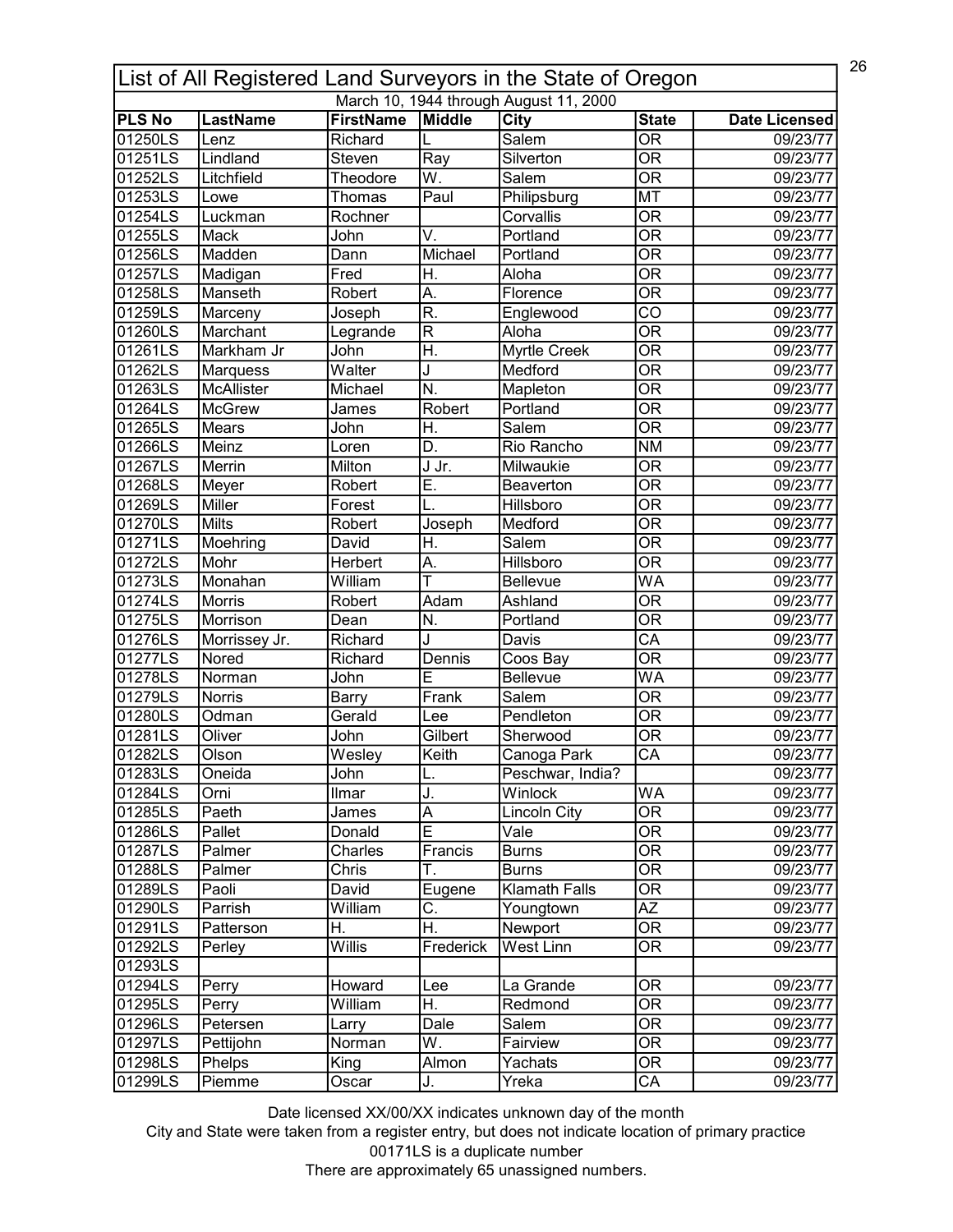| 27<br>List of All Registered Land Surveyors in the State of Oregon |                           |                               |                           |                    |                                          |                      |  |  |  |
|--------------------------------------------------------------------|---------------------------|-------------------------------|---------------------------|--------------------|------------------------------------------|----------------------|--|--|--|
| March 10, 1944 through August 11, 2000                             |                           |                               |                           |                    |                                          |                      |  |  |  |
| <b>PLS No</b><br>01300LS                                           | <b>LastName</b><br>Plants | <b>FirstName</b>              | Middle<br>C.              | <b>City</b>        | <b>State</b><br>$\overline{\mathsf{OR}}$ | <b>Date Licensed</b> |  |  |  |
| 01301LS                                                            |                           | Lee                           |                           | Eugene             | $\overline{\mathsf{OR}}$                 | 09/23/77             |  |  |  |
|                                                                    | Poage                     | Thomas                        | F.                        | Eugene             |                                          | 09/23/77             |  |  |  |
| 01302LS                                                            | Poland                    | Warren                        | H.                        | Roseburg           | $\overline{\mathsf{OR}}$                 | 09/23/77             |  |  |  |
| 01303LS                                                            | Polvi                     | Ronald                        | D.                        | Dayton             | $\overline{\mathsf{OR}}$                 | 09/23/77             |  |  |  |
| 01304LS                                                            | Pool                      | Robert                        | $\overline{\text{c}}$     | Bend               | $\overline{\overline{\rm OR}}$           | 09/23/77             |  |  |  |
| 01305LS                                                            | Prochnau                  | James                         | $\overline{\mathsf{W}}$ . | Albany             | $\overline{\mathsf{OR}}$                 | 09/23/77             |  |  |  |
| 01306LS                                                            | Raynor                    | Carl                          | $\overline{\mathsf{W}}$   | Eugene             | $\overline{\mathsf{OR}}$                 | 09/23/77             |  |  |  |
| 01307LS                                                            | Read                      | Wayne                         | $\overline{\text{c}}$     | Scotsburg          | $\overline{\mathsf{OR}}$                 | 09/23/77             |  |  |  |
| 01308LS                                                            | Rector                    | William                       | $\overline{\mathsf{D}}$ . | Gresham            | $\overline{\mathsf{OR}}$                 | 09/23/77             |  |  |  |
| 01309LS                                                            | Reinke                    | Carl                          | $\overline{\mathsf{R}}$ . | Portland           | $\overline{\mathsf{OR}}$                 | 09/23/77             |  |  |  |
| 01310LS                                                            | <b>Richards</b>           | $\overline{\mathsf{W}}$ arren | <b>B.</b>                 | Salem              | $\overline{\mathsf{OR}}$                 | 09/23/77             |  |  |  |
| 01311LS                                                            | Richmond                  | John                          | Clayton                   | Portland           | $\overline{\overline{\rm OR}}$           | 09/23/77             |  |  |  |
| 01312LS                                                            | Riley                     | Edward                        | Warwick                   | North Bend         | $\overline{\overline{\rm OR}}$           | 09/23/77             |  |  |  |
| 01313LS                                                            | Rohde                     | Donald                        | James                     | The Dalles         | $\overline{\mathsf{OR}}$                 | 09/23/77             |  |  |  |
| 01314LS                                                            | Royer                     | Robert                        | E.                        | Salem              | $\overline{\overline{\rm OR}}$           | 09/23/77             |  |  |  |
| 01315LS                                                            | Sauers                    | Richard                       | K.                        | Nevada City        | CA                                       | 09/23/77             |  |  |  |
| 01316LS                                                            | Schilinger                | Edward                        |                           | Arcata             | $\overline{CA}$                          | 09/23/77             |  |  |  |
| 01317LS                                                            | Scholz                    | Kurt                          | A                         | San Francisco      | $\overline{\mathsf{CA}}$                 | 09/23/77             |  |  |  |
| 01318LS                                                            | Schut                     | Donald                        | E.                        | Mcminnville        | <b>OR</b>                                | 09/23/77             |  |  |  |
| 01319LS                                                            | Schwartz                  | Wendell                       | E.                        | Salem              | $\overline{\mathsf{OR}}$                 | 09/23/77             |  |  |  |
| 01320LS                                                            | Scroggins                 | Duayne                        |                           | Walla Walla        | WA                                       | 09/23/77             |  |  |  |
| 01321LS                                                            | Shaw                      | Clifford                      | $\overline{\mathsf{B}}$ . | Medford            | $\overline{\mathsf{OR}}$                 | 09/23/77             |  |  |  |
| 01322LS                                                            | Sheldrake                 | John                          | W.                        | Salem              | $\overline{\mathsf{OR}}$                 | 09/23/77             |  |  |  |
| 01323LS                                                            | Shirley                   | Alfred                        | Jr.                       | Medford            | $\overline{\mathsf{OR}}$                 | 09/23/77             |  |  |  |
| 01324LS                                                            | <b>Schotts</b>            | Charles                       | $\overline{\mathsf{F}}$   | Gilchrist          | $\overline{\mathsf{OR}}$                 | 09/23/77             |  |  |  |
| 01325LS                                                            | Sinclair                  | Roger                         |                           | Cottage Grove      | $\overline{\mathsf{OR}}$                 | 09/23/77             |  |  |  |
| 01326LS                                                            | Sleavin                   | John                          | James                     | Tacoma             | $\overline{\mathsf{WA}}$                 | 09/23/77             |  |  |  |
| 01327LS                                                            | Smith                     | Francis                       | E.                        | <b>Heber City</b>  | $\overline{\mathsf{UT}}$                 | 09/23/77             |  |  |  |
| 01328LS                                                            | Smith                     | Keith                         | А.                        | Medford            | $\overline{\mathsf{OR}}$                 | 09/23/77             |  |  |  |
| 01329LS                                                            | Smith                     | Leonard                       | L.                        | Albany             | $\overline{\mathsf{OR}}$                 | 09/23/77             |  |  |  |
| 01330LS                                                            | Soderquist                | Michael                       | R.                        | Newberg            | $\overline{\text{OR}}$                   | 09/23/77             |  |  |  |
| 01331LS                                                            | Solarz                    |                               |                           | North Bend         | $\overline{\mathsf{OR}}$                 | 09/23/77             |  |  |  |
| 01332LS                                                            |                           | Joseph<br>Richard             | Gregory                   |                    | <b>WA</b>                                |                      |  |  |  |
|                                                                    | Sposito                   |                               |                           | Vancouver          |                                          | 09/23/77             |  |  |  |
| 01333LS                                                            | Staebler                  | Donald                        | IL.                       | Pendleton          | <b>OR</b>                                | 09/23/77             |  |  |  |
| 01334LS                                                            | Stanley                   | Allen                         | D                         | Pasco              | <b>WA</b>                                | 09/23/77             |  |  |  |
| 01335LS                                                            | <b>Steere</b>             | Joseph                        | D                         | Gleneden Beach     | <b>OR</b>                                | 09/23/77             |  |  |  |
| 01336LS                                                            | Stennett                  | Dale                          | R.                        | John Day           | <b>OR</b>                                | 09/23/77             |  |  |  |
| 01337LS                                                            | <b>Stettler</b>           | Donald                        | L.                        | Beaverton          | <b>OR</b>                                | 09/23/77             |  |  |  |
| 01338LS                                                            | <b>Stevens</b>            | Kenneth                       | E.                        | Portland           | $\overline{\overline{\rm OR}}$           | 09/23/77             |  |  |  |
| 01339LS                                                            | Stinson                   |                               | Patrick                   | Bend               | <b>OR</b>                                | 09/23/77             |  |  |  |
| 01340LS                                                            | Stoddard                  | <b>Bruce</b>                  | W                         | Boise              | ID                                       | 09/23/77             |  |  |  |
| 01341LS                                                            | Streamer Jr               | Guy                           | W.                        | Walla Walla        | WA                                       | 09/23/77             |  |  |  |
| 01342LS                                                            | Stuntzner                 | Ronald                        | Ē.                        | Coos Bay           | $\overline{\mathsf{OR}}$                 | 09/23/77             |  |  |  |
| 01343LS                                                            | Svinth                    | Donald                        | А.                        | Longview           | WA                                       | 09/23/77             |  |  |  |
| 01344LS                                                            | Swan                      | Dorland                       | $\overline{E}$ .          | Salem              | <b>OR</b>                                | 09/23/77             |  |  |  |
| 01345LS                                                            | Sweem                     | Larry                         | G.                        | <b>Shady Grove</b> | 0R                                       | 09/23/77             |  |  |  |
| 01346LS                                                            | Sweet                     | Walter                        | B.                        | Arcata             | $\overline{\mathsf{CA}}$                 | 09/23/77             |  |  |  |
| 01347LS                                                            | Swint                     | Ronald                        | J.                        | Mt Vernon          | WA                                       | 09/23/77             |  |  |  |
| 01348LS                                                            | Syverson                  | Knut                          |                           | Eureka             | $\overline{\mathsf{CA}}$                 | 09/23/77             |  |  |  |
| 01349LS                                                            | Tatone                    | Ronald                        | G.                        | Canby              | OR                                       | 09/23/77             |  |  |  |

City and State were taken from a register entry, but does not indicate location of primary practice 00171LS is a duplicate number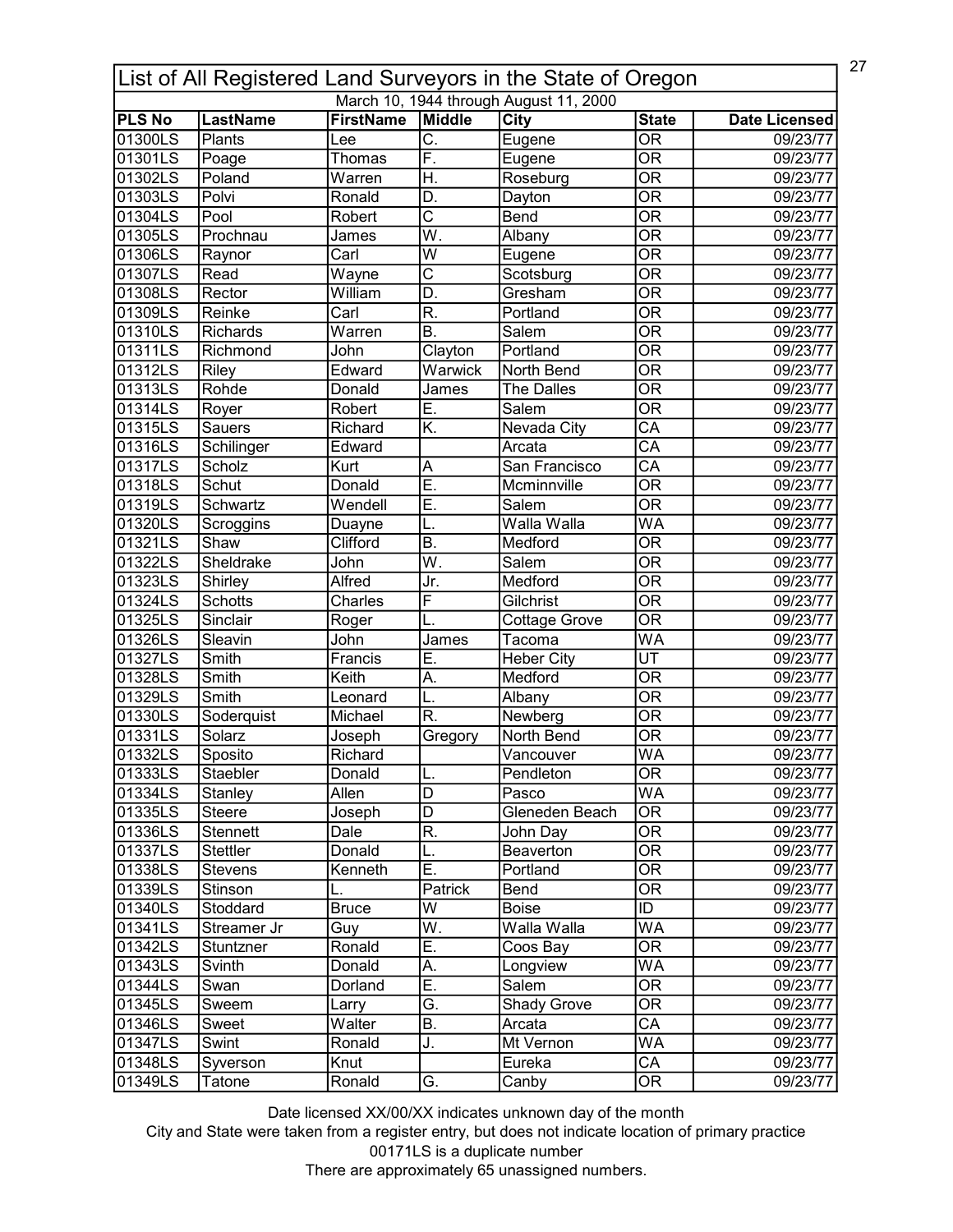| 28<br>List of All Registered Land Surveyors in the State of Oregon |                 |                  |                                   |                                        |                                          |                      |  |  |
|--------------------------------------------------------------------|-----------------|------------------|-----------------------------------|----------------------------------------|------------------------------------------|----------------------|--|--|
|                                                                    |                 |                  |                                   | March 10, 1944 through August 11, 2000 |                                          |                      |  |  |
| <b>PLS No</b><br>01350LS                                           | <b>LastName</b> | <b>FirstName</b> | Middle<br>$\overline{\mathsf{P}}$ | City                                   | <b>State</b><br>$\overline{\mathsf{OR}}$ | <b>Date Licensed</b> |  |  |
| 01351LS                                                            | Taylor          | Ernest           | Ē                                 | John Day<br>Lebanon                    | $\overline{\mathsf{WA}}$                 | 09/23/77             |  |  |
|                                                                    | Taylor          | Howard           |                                   |                                        |                                          | 09/23/77             |  |  |
| 01352LS                                                            | Teitzel         | <b>Bert</b>      | $\overline{\mathsf{S}}$ .         | Newberg                                | OR                                       | 09/23/77             |  |  |
| 01353LS                                                            | Telford         | Thomas           | D                                 | <b>Boring</b>                          | $\overline{\mathsf{OR}}$                 | 09/23/77             |  |  |
| 01354LS                                                            | Templin Jr      | Richard          | L.                                | Medford                                | $\overline{\overline{\rm OR}}$           | 09/23/77             |  |  |
| 01355LS                                                            | Tenneson        | Vernon           | $\overline{B}$ .                  | The Dalles                             | $\overline{\mathsf{OR}}$                 | 09/23/77             |  |  |
| 01356LS                                                            | Thompson        | Keith            | $\overline{\mathsf{C}}$ .         | Tigard                                 | $\overline{\mathsf{OR}}$                 | 09/23/77             |  |  |
| 01357LS                                                            | Thompson        | Robert           | K.                                | Midland                                | $\overline{\mathsf{OR}}$                 | 09/23/77             |  |  |
| 01358LS                                                            | Thompson        | Robert           | M.                                | <b>Grants Pass</b>                     | $\overline{\mathsf{OR}}$                 | 09/23/77             |  |  |
| 01359LS                                                            | Thorp           | John             | F.                                | <b>Brookings</b>                       | $\overline{\mathsf{OR}}$                 | 09/23/77             |  |  |
| 01360LS                                                            | Toothman        | Davis            | $\overline{\text{c}}$             | <b>Boise</b>                           | $\overline{ID}$                          | 09/23/77             |  |  |
| 01361LS                                                            | Tracadas        | Frank            | P.                                | San Bernardino                         | $\overline{\mathsf{CA}}$                 | 09/23/77             |  |  |
| 01362LS                                                            | Trapp           | David            | Lee                               | North Powder                           | $\overline{\mathsf{OR}}$                 | 09/23/77             |  |  |
| 01363LS                                                            | <b>Tunks</b>    | Homer            | V                                 | Portland                               | $\overline{\text{OR}}$                   | 09/23/77             |  |  |
| 01364LS                                                            | Tutty           | Roger            | H.                                | Lewiston                               | ID                                       | 09/23/77             |  |  |
| 01365LS                                                            | Udell           | Bert             | W                                 | Lebanon                                | $\overline{\mathsf{OR}}$                 | 09/23/77             |  |  |
| 01366LS                                                            | Udell           | James            | F.                                | Lebanon                                | <b>OR</b>                                | 09/23/77             |  |  |
| 01367LS                                                            | Ulicny          | John             | Eddie                             | Roseburg                               | $\overline{\mathsf{OR}}$                 | 09/23/77             |  |  |
| 01368LS                                                            | Van Cleave      | Howard           | J                                 | Beaverton                              | <b>OR</b>                                | 09/23/77             |  |  |
| 01369LS                                                            | VanNatta        | Ronald           | L.                                | Kalispel                               | <b>MT</b>                                | 09/23/77             |  |  |
| 01370LS                                                            | Versteeg        | J.               | $\overline{\mathsf{H}}$ .         | Salem                                  | $\overline{\mathsf{OR}}$                 | 09/23/77             |  |  |
| 01371LS                                                            | Voelker         | James            |                                   | Medford                                | $\overline{\mathsf{OR}}$                 | 09/23/77             |  |  |
|                                                                    | Volz            |                  |                                   |                                        | $\overline{\mathsf{OR}}$                 |                      |  |  |
| 01372LS                                                            |                 | Charles          | J.<br>B.                          | Springfield                            | $\overline{\mathsf{OR}}$                 | 09/23/77             |  |  |
| 01373LS                                                            | Wagner          | Tom              |                                   | Seaside                                |                                          | 09/23/77             |  |  |
| 01374LS                                                            | Waite           | Stephen          | $\overline{\mathsf{D}}$           | Reedsport                              | $\overline{\mathsf{OR}}$                 | 09/23/77             |  |  |
| 01375LS                                                            | Wales Jr        | William          | L.                                | <b>Klamath Falls</b>                   | $\overline{\mathsf{OR}}$                 | 09/23/77             |  |  |
| 01376LS                                                            | Wallulis        | Stanley          | Ğ.                                | Wilsonville                            | $\overline{\mathsf{OR}}$                 | 09/23/77             |  |  |
| 01377LS                                                            | Welty           | Robert           |                                   | The Dalles                             | OR                                       | 09/23/77             |  |  |
| 01378LS                                                            | Whitby          | Robert           | H.                                | Salem                                  | $\overline{\mathsf{OR}}$                 | 09/23/77             |  |  |
| 01379LS                                                            | White           | Ben              | $\overline{B}$ .                  | <b>Boulder Creek</b>                   | $\overline{\mathsf{CA}}$                 | 09/23/77             |  |  |
| 01380LS                                                            | Whitfield       | Fredrick         | $\overline{\mathsf{H}}$ .         | <b>Boring</b>                          | $\overline{\mathsf{OR}}$                 | 09/23/77             |  |  |
| 01381LS                                                            | Wichman         | Rodney           | R.                                | Portland                               | <b>OR</b>                                | 09/23/77             |  |  |
| 01382LS                                                            | Willhite        | David            | İΑ                                | Portland                               | $\overline{OR}$                          | 09/23/77             |  |  |
| 01383LS                                                            | Williams        | Carl             | lМ                                | Bend                                   | 0R                                       | 09/23/77             |  |  |
| 01384LS                                                            | Willie          | Laverne          | J                                 | <b>Birkenfield</b>                     | $\overline{\overline{\rm OR}}$           | 09/23/77             |  |  |
| 01385LS                                                            | Willows         | Claude           | E                                 | Lebanon                                | 0R                                       | 09/23/77             |  |  |
| 01386LS                                                            | Wimer           | David            | А.                                | Salem                                  | <b>OR</b>                                | 09/23/77             |  |  |
| 01387LS                                                            | Winkelhaus      | Robert           | L.                                | Ferndale                               | CA                                       | 09/23/77             |  |  |
| 01388LS                                                            | Wong            | Ronald           |                                   | Gresham                                | $\overline{\mathsf{OR}}$                 | 09/23/77             |  |  |
| 01389LS                                                            |                 |                  |                                   |                                        |                                          |                      |  |  |
| 01390LS                                                            | Wood            | Robert           | Ε.                                | Salem                                  | OR                                       | 09/23/77             |  |  |
| 01391LS                                                            |                 |                  |                                   |                                        |                                          |                      |  |  |
| 01392LS                                                            |                 |                  |                                   |                                        |                                          |                      |  |  |
| 01393LS                                                            | Duryee          | William          | Κ.                                | <b>Great Falls</b>                     | MT                                       | 09/23/77             |  |  |
| 01394LS                                                            | Fowler Jr       | Roy              | Wilbur                            | Salinas                                | CA                                       | 09/23/77             |  |  |
| 01395LS                                                            | Ginther         | Gene             | Τ.                                | Phoenix                                | <b>AZ</b>                                | 09/23/77             |  |  |
| 01396LS                                                            |                 | E                | Howell                            | Boise                                  | ID                                       | 09/23/77             |  |  |
|                                                                    | Gray            |                  |                                   |                                        |                                          |                      |  |  |
| 01397LS                                                            | Gressitt        | John             |                                   | <b>Battle Ground</b>                   | <b>WA</b>                                | 09/23/77             |  |  |
| 01398LS                                                            | Hammond         | David            | B.                                | <b>Klamath Falls</b>                   | $\overline{\text{OR}}$                   | 09/23/77             |  |  |
| 01399LS                                                            | Harris          | James            | R.                                | Tigard                                 | $\overline{\text{OR}}$                   | 09/23/77             |  |  |

City and State were taken from a register entry, but does not indicate location of primary practice 00171LS is a duplicate number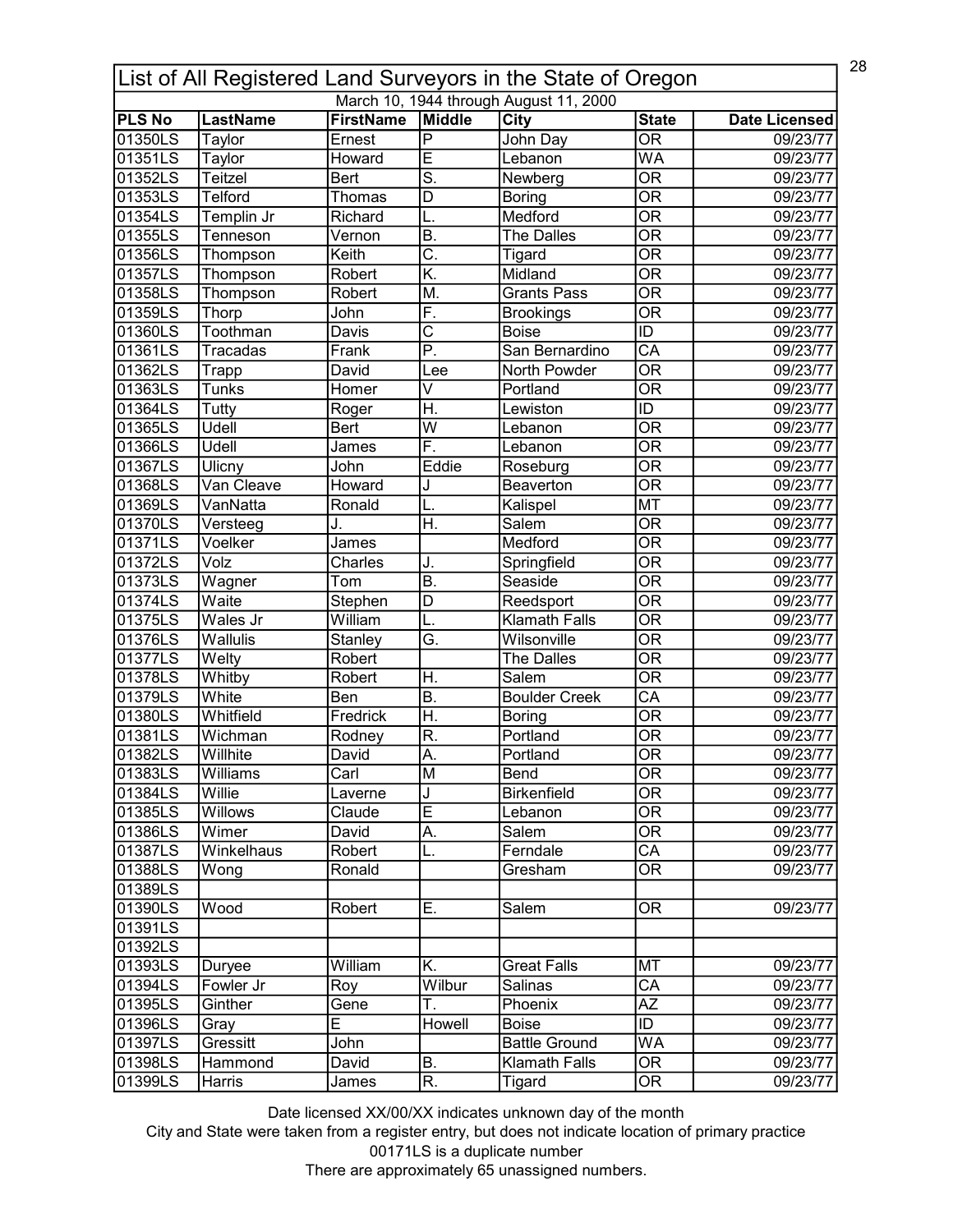| 29<br>List of All Registered Land Surveyors in the State of Oregon |                  |                  |                           |                                        |                                |                      |  |
|--------------------------------------------------------------------|------------------|------------------|---------------------------|----------------------------------------|--------------------------------|----------------------|--|
|                                                                    |                  |                  |                           | March 10, 1944 through August 11, 2000 |                                |                      |  |
| <b>PLS No</b>                                                      | <b>LastName</b>  | <b>FirstName</b> | Middle                    | City                                   | <b>State</b>                   | <b>Date Licensed</b> |  |
| 01400LS                                                            | Hewson           | Roy              | $\overline{\mathsf{D}}$   | Estacada                               | $\overline{\mathsf{OR}}$       | 09/23/77             |  |
| 01401LS                                                            | Kurth            | Winston          | $\overline{\mathsf{W}}$ . | Milwaukie                              | $\overline{\mathsf{OR}}$       | 09/23/77             |  |
| 01402LS                                                            | <b>MacMillan</b> | Eldred           | I.                        | Eureka                                 | $\overline{\mathsf{CA}}$       | 09/23/77             |  |
| 01403LS                                                            | McMillin         | Eugene           | $\overline{\mathsf{W}}$ . | Welches                                | $\overline{\mathsf{OR}}$       | 09/23/77             |  |
| 01404LS                                                            | Oshell           | Jon              | Allan                     | Tillamook                              | $\overline{\overline{\rm OR}}$ | 09/23/77             |  |
| 01405LS                                                            | Place            | David            |                           | Eugene                                 | $\overline{\mathsf{OR}}$       | 09/23/77             |  |
| 01406LS                                                            | Tobitt           | Frederick        | William                   | Suisun                                 | $\overline{\mathsf{CA}}$       | 09/23/77             |  |
| 01407LS                                                            | Wills            | George           | O                         | Salem                                  | $\overline{\mathsf{OR}}$       | 09/23/77             |  |
| 01408LS                                                            |                  |                  |                           |                                        |                                |                      |  |
| 01409LS                                                            |                  |                  |                           |                                        |                                |                      |  |
| 01410LS                                                            |                  |                  |                           |                                        |                                |                      |  |
| 01411LS                                                            | Meng             | Kenneth          | A                         | Portland                               | ΟR                             | 09/23/77             |  |
| 01412LS                                                            | Rolls            | <b>Ellis</b>     | $\overline{\mathsf{C}}$ . | Chicl                                  | $\overline{CA}$                | 09/01/77             |  |
| 01413LS                                                            | Anderson         | Stephen          | $\overline{\mathsf{C}}$ . | La Grande                              | $\overline{\mathsf{OR}}$       | 09/30/77             |  |
| 01414LS                                                            | Augeston         | Luther           | <b>B.</b>                 | Tulare                                 | $\overline{CA}$                | 09/30/77             |  |
| 01415LS                                                            | Avery            | Melvin           |                           | Eugene                                 | $\overline{\mathsf{OR}}$       | 09/23/77             |  |
| 01416LS                                                            | <b>Baxter</b>    | Rolland          | W                         | Corvallis                              | <b>OR</b>                      | 09/30/77             |  |
| 01417LS                                                            | <b>Bond</b>      | James            | A                         | Salem                                  | $\overline{\mathsf{OR}}$       | 09/30/77             |  |
| 01418LS                                                            | Borgen           | Arlen            | Lee                       | Portland                               | <b>OR</b>                      | 09/30/77             |  |
| 01419LS                                                            | Bowman           | John             | K.                        | Juneau                                 | $\overline{\mathsf{AK}}$       | 09/30/77             |  |
| 01420LS                                                            | Brenneman        | Robert           | Michael                   | Omaha                                  | N <sub>B</sub>                 | 09/30/77             |  |
| 01421LS                                                            | <b>Byrne</b>     | Patrick          | J.                        | Olympia                                | $\overline{\mathsf{WA}}$       | 09/30/77             |  |
| 01422LS                                                            | Collier          | William          | $\overline{\mathsf{P}}$   | Seattle                                | $\overline{\mathsf{WA}}$       | 09/23/77             |  |
| 01423LS                                                            | Cramer           | Walter           | $\overline{\mathsf{W}}$ . | <b>Hermiston</b>                       | $\overline{\mathsf{OR}}$       | 09/30/77             |  |
| 01424LS                                                            | Forsi Jr         | Theodore         | J.                        | Soldatna                               | $\overline{\mathsf{AK}}$       | 09/30/77             |  |
| 01425LS                                                            | Fultz            | Lester           | Ē                         | <b>Lincoln City</b>                    | $\overline{\mathsf{OR}}$       | 09/23/77             |  |
| 01426LS                                                            |                  |                  |                           |                                        |                                |                      |  |
| 01427LS                                                            | Harris           | Michael          |                           | Salem                                  | OR                             | 09/30/77             |  |
|                                                                    |                  |                  | Lynn                      | Portland                               | $\overline{\mathsf{OR}}$       |                      |  |
| 01428LS                                                            | Hopman           | Robert           | J.                        |                                        |                                | 09/30/77             |  |
| 01429LS                                                            | Howard           | Richard          | T.                        | Portland                               | <b>OR</b>                      | 09/30/77             |  |
| 01430LS                                                            | Kelly            | Michael          | A.                        | Springfield                            | $\overline{\mathsf{OR}}$       | 09/30/77             |  |
| 01431LS                                                            | Krutsch          | Anthony          | Howard                    | Pasco                                  | WA                             | 09/30/77             |  |
| 01432LS                                                            | Larsen           | <b>Byron</b>     |                           | Tacoma                                 | WA                             | 09/30/77             |  |
| 01433LS                                                            | Ling             | Glenn            | A.                        | Corvallis                              | 0R                             | 09/30/77             |  |
| 01434LS                                                            | Madding          | John             | $\overline{\text{c}}$     | <b>Crescent City</b>                   | $\overline{\mathsf{CA}}$       | 09/23/77             |  |
| 01435LS                                                            | Markham          | W                | A                         | Arch Cape                              | <b>OR</b>                      | 09/23/77             |  |
| 01436LS                                                            |                  |                  |                           |                                        |                                |                      |  |
| 01437LS                                                            | Rydell           | Leonard          | Α.                        | Newberg                                | <b>OR</b>                      | 09/30/77             |  |
| 01438LS                                                            | Schelin          | Edwin            | Richard                   | <b>Twain Hart</b>                      | $\overline{\mathsf{CA}}$       | 09/30/77             |  |
| 01439LS                                                            | Sorenson         | Gordon           | E                         | Missoula                               | <b>MT</b>                      | 09/23/77             |  |
| 01440LS                                                            | Terpin           | Frank            | Ē.                        | Salem                                  | $\overline{\mathsf{OR}}$       | 09/30/77             |  |
| 01441LS                                                            | Vaaler           | Adrain           | W                         | Eugene                                 | OR                             | 09/23/77             |  |
| 01442LS                                                            | Vanasche         | David            | A.                        | Cornelius                              | $\overline{\mathsf{OR}}$       | 09/30/77             |  |
| 01443LS                                                            |                  |                  |                           |                                        |                                |                      |  |
| 01444LS                                                            | Wharff           | Kenneth          | L                         | San Francisco                          | СA                             | 09/23/77             |  |
| 01445LS                                                            | Wiegand          | Robert           | B.                        | <b>Grants Pass</b>                     | $\overline{\text{OR}}$         | 09/30/77             |  |
| 01446LS                                                            | Knight           | William          | Ray                       | <b>Brownsville</b>                     | $\overline{\text{OR}}$         | 09/30/77             |  |
| 01447LS                                                            | Stuckey          | Winfred          | $\overline{\mathsf{S}}$ . | Newberg                                | $\overline{\mathsf{OR}}$       | 09/30/77             |  |
| 01448LS                                                            | Bannon           | John             | T.                        | Kirkland                               | <b>WA</b>                      | 10/28/77             |  |
| 01449LS                                                            | Boyer            | Arthur           |                           | Bend                                   | $\overline{\text{OR}}$         | 10/28/77             |  |

City and State were taken from a register entry, but does not indicate location of primary practice 00171LS is a duplicate number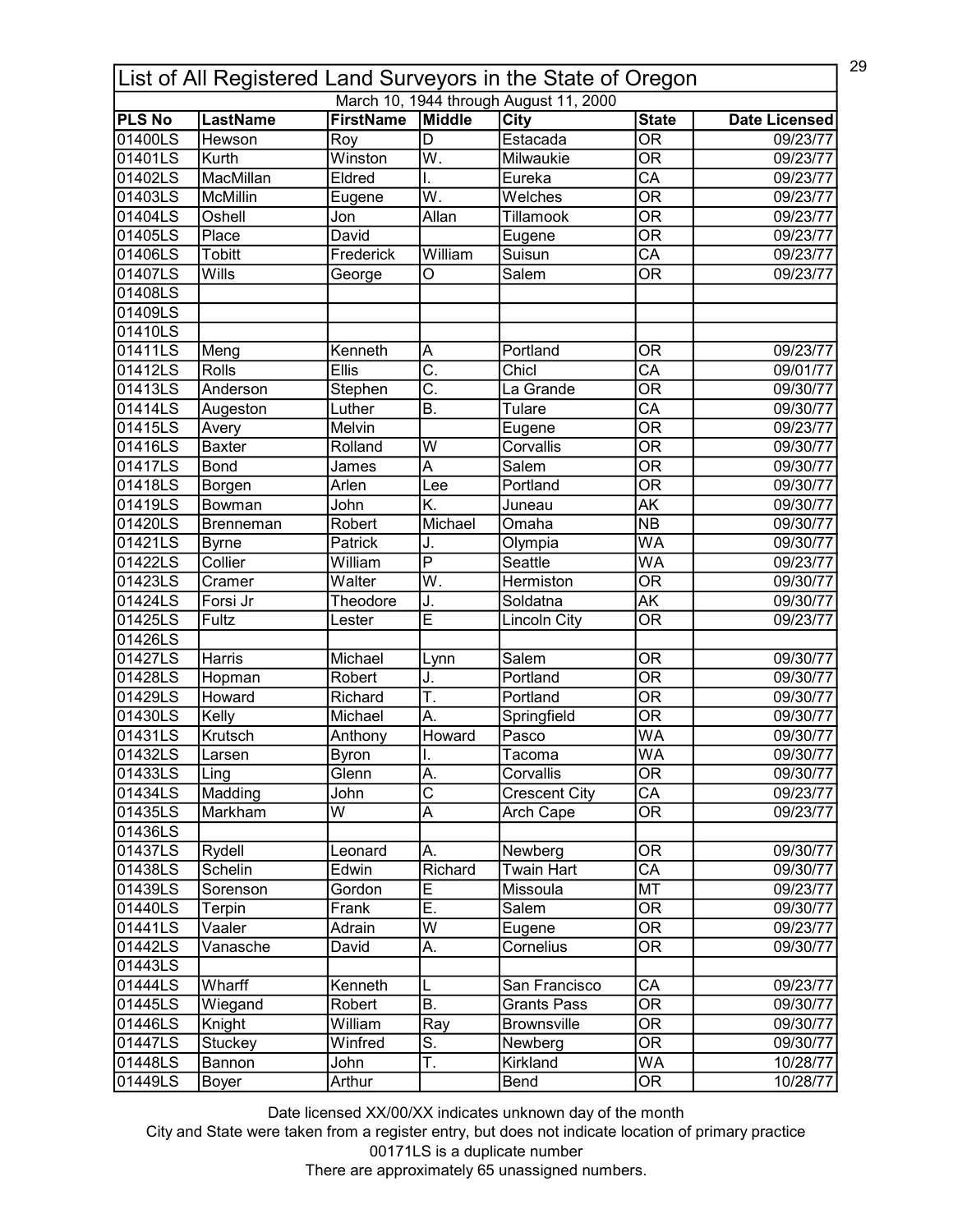| 30<br>List of All Registered Land Surveyors in the State of Oregon |                 |                       |                           |                                        |                                          |                      |  |
|--------------------------------------------------------------------|-----------------|-----------------------|---------------------------|----------------------------------------|------------------------------------------|----------------------|--|
|                                                                    |                 |                       |                           | March 10, 1944 through August 11, 2000 |                                          |                      |  |
| <b>PLS No</b><br>01450LS                                           | <b>LastName</b> | <b>FirstName</b>      | Middle<br>F.              | City<br><b>Nevada City</b>             | <b>State</b><br>$\overline{\mathsf{CA}}$ | <b>Date Licensed</b> |  |
|                                                                    | <b>Brady</b>    | James                 | $\overline{\mathsf{w}}$   | <b>Boise</b>                           | ID                                       | 10/28/77             |  |
| 01451LS                                                            | <b>Briggs</b>   | William               |                           |                                        |                                          | 10/28/77             |  |
| 01452LS                                                            | <b>Bringle</b>  | Victor                | A.                        | Garland                                | $\overline{\mathsf{TX}}$                 | 10/28/77             |  |
| 01453LS                                                            | <b>Bunting</b>  | David                 | $\overline{\mathsf{R}}$   | Packwood                               | WA                                       | 10/28/77             |  |
| 01454LS                                                            | Chaudhary       | Kailash               | Chandera                  | Napa                                   | $\overline{\mathsf{CA}}$                 | 10/28/77             |  |
| 01455LS                                                            | Coleman         | Perry                 | $\overline{\mathsf{w}}$   | Gresham                                | $\overline{\mathsf{OR}}$                 | 10/28/77             |  |
| 01456LS                                                            | <b>Dittmer</b>  | Melvin                | H.                        | McMinnville                            | $\overline{\mathsf{OR}}$                 | 10/28/77             |  |
| 01457LS                                                            | Fox             | Perry                 | $\overline{\mathsf{G}}$   | Mapleton                               | $\overline{\mathsf{OR}}$                 | 10/28/77             |  |
| 01458LS                                                            | Greenwood       | $\overline{\text{C}}$ | $\overline{\mathsf{o}}$   | Sacramento                             | $\overline{\mathsf{CA}}$                 | 10/28/77             |  |
| 01459LS                                                            | Haley           | Thomas                | F.                        | Lake Oswego                            | $\overline{\mathsf{OR}}$                 | 10/28/77             |  |
| 01460LS                                                            | Hammerand       | Veral                 | F.                        | Seaside                                | $\overline{\mathsf{OR}}$                 | 10/28/77             |  |
| 01461LS                                                            | Heckard         | Calvin                | W.                        | Coos Bay                               | $\overline{\overline{\rm OR}}$           | 10/28/77             |  |
| 01462LS                                                            | Hermes          | Harry                 | $\overline{\mathsf{G}}$   | Eugene                                 | $\overline{\overline{\rm OR}}$           | 10/28/77             |  |
| 01463LS                                                            | Hibdon          | Roy                   | Hayes                     | Reno                                   | <b>NV</b>                                | 10/28/77             |  |
| 01464LS                                                            | Hughes          | Patrick               |                           | Rolla                                  | <b>MO</b>                                | 10/28/77             |  |
| 01465LS                                                            | Johnson         | Gordon                | <b>Ellis</b>              | Rio Dell                               | CA                                       | 10/28/77             |  |
| 01466LS                                                            | Johnson         | Ralph                 | <b>B.</b>                 | Lansing                                | IL                                       | 10/28/77             |  |
| 01467LS                                                            | Johnston        | Gary                  | Ŧ.                        | <b>Dallas</b>                          | $\overline{\mathsf{OR}}$                 | 10/28/77             |  |
| 01468LS                                                            | Justice         | David                 | Alan                      | <b>Fair Oaks</b>                       | CA                                       | 10/28/77             |  |
| 01469LS                                                            | Keeley          | John                  | Η.                        | <b>Beavercreek</b>                     | $\overline{\mathsf{OR}}$                 | 10/28/77             |  |
| 01470LS                                                            | Lang            | Allen                 |                           | Issaquah                               | WA                                       | 10/28/77             |  |
| 01471LS                                                            | Ledendecker     | Robert                | $\overline{\mathsf{s}}$ . | Redding                                | $\overline{\text{CA}}$                   | 10/28/77             |  |
| 01472LS                                                            | Rosecrans       | Douglas               | $\overline{\text{c}}$     | Eugene                                 | $\overline{\mathsf{OR}}$                 | 10/28/77             |  |
| 01473LS                                                            | Smith Jr        | Howard                |                           | Arlington                              | VĀ                                       | 10/28/77             |  |
| 01474LS                                                            | Toronto         | John                  | $\overline{\mathsf{Val}}$ | Pendleton                              | $\overline{\mathsf{OR}}$                 | 10/28/77             |  |
| 01475LS                                                            | Arnold          | Herbert               | J.                        | Salem                                  | $\overline{\mathsf{OR}}$                 | 10/28/77             |  |
| 01476LS                                                            | Grassman        | John                  | $\overline{W}$            | Salem                                  | $\overline{\mathsf{OR}}$                 | 10/28/77             |  |
| 01477LS                                                            | <b>Hildreth</b> | <b>Thomas</b>         | J.                        | Vancouver                              | WA                                       | 10/28/77             |  |
| 01478LS                                                            | Klotz           | Max                   | J.                        | Salem                                  | $\overline{\mathsf{OR}}$                 | 10/28/77             |  |
|                                                                    |                 | Carl                  | F.                        | <b>APO</b>                             | <b>NY</b>                                |                      |  |
| 01479LS                                                            | Maxwell         |                       | R.                        |                                        | $\overline{\text{OR}}$                   | 10/28/77             |  |
| 01480LS                                                            | McDougal        | Patrick               |                           | Lake Oswego                            |                                          | 10/28/77             |  |
| 01481LS                                                            | Miles           | Joseph                | R                         | <b>Hines</b>                           | $\overline{\mathsf{OR}}$                 | 10/28/77             |  |
| 01482LS                                                            | Pillsburv       | Robert                | $\overline{\mathsf{W}}$   | Olympia                                | WA                                       | 10/28/77             |  |
| 01483LS                                                            | Quiner II       | John                  | H                         | Eugene                                 | 0R                                       | 10/28/77             |  |
| 01484LS                                                            | Rieke           | Allen                 | Charles                   | La Grande                              | $\overline{\mathsf{OR}}$                 | 10/28/77             |  |
| 01485LS                                                            | Severson        | Arnold                |                           | Salem                                  | <b>OR</b>                                | 10/28/77             |  |
| 01486LS                                                            | Shaffer         | Donald                | E                         | Salem                                  | $\overline{\overline{\rm OR}}$           | 10/28/77             |  |
| 01487LS                                                            | Shaller         | Charles               | Η.                        | La Canada                              | $\overline{CA}$                          | 10/28/77             |  |
| 01488LS                                                            | Whelan          | Patrick               | D.                        | <b>Boise</b>                           | $\overline{ID}$                          | 10/28/77             |  |
| 01489LS                                                            | Wilson          | J.                    | $\overline{\mathsf{X}}$ . | Cove                                   | $\overline{\mathsf{OR}}$                 | 10/28/77             |  |
| 01490LS                                                            | Zibolski        | Arthur                | N.                        | Tigard                                 | $\overline{\mathsf{OR}}$                 | 10/28/77             |  |
| 01491LS                                                            | <b>Blum</b>     | William               | Merle                     | McMinnville                            | OR                                       | 10/28/77             |  |
| 01492LS                                                            | Farley          | William               | F.                        | Corvallis                              | $\overline{\mathsf{OR}}$                 | 10/28/77             |  |
| 01493LS                                                            | Griffiths       | Robert                | Henry                     | <b>Boise</b>                           | ID                                       | 10/28/77             |  |
| 01494LS                                                            | Hurlburt        | Gerald                | R.                        | Weaverville                            | $\overline{\mathsf{CA}}$                 | 10/28/77             |  |
| 01495LS                                                            | Napolitano      | Patrick               | D.                        | Hermiston                              | $\overline{\mathsf{OR}}$                 | 10/28/77             |  |
| 01496LS                                                            | Peterson        | Neal                  | Leslie                    | Philomath                              | $\overline{\mathsf{OR}}$                 | 10/28/77             |  |
| 01497LS                                                            | Puri            | Satish                | M                         | Madras                                 | $\overline{\mathsf{OR}}$                 | 10/28/77             |  |
| 01498LS                                                            | Winzler         | John                  | R.                        | Beaverton                              | $\overline{OR}$                          | 10/28/77             |  |
| 01499LS                                                            | Dunn Jr         | Albert                | K.                        |                                        | ID                                       | 10/28/77             |  |

City and State were taken from a register entry, but does not indicate location of primary practice 00171LS is a duplicate number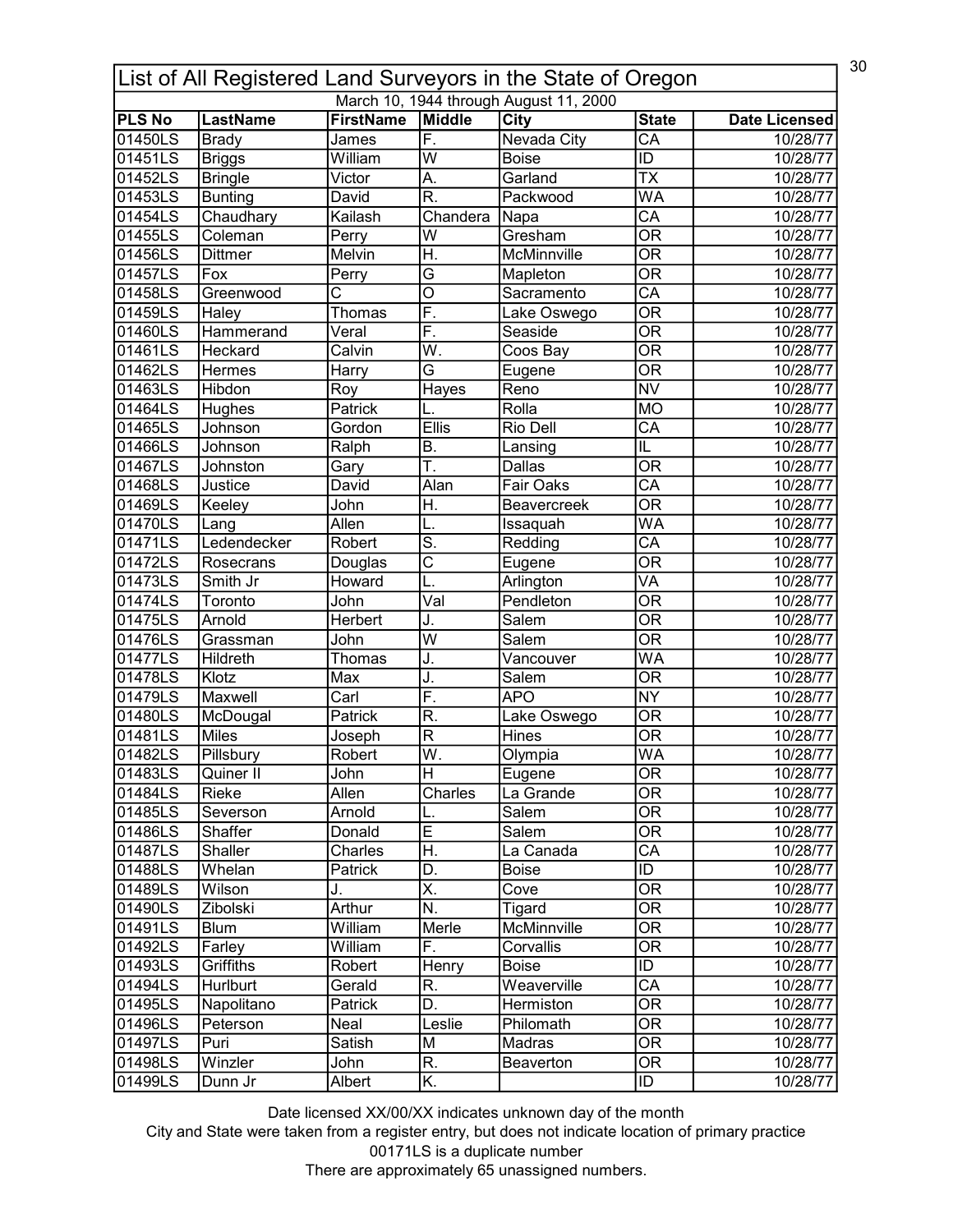| 31<br>List of All Registered Land Surveyors in the State of Oregon |                  |                              |                           |                                        |                                          |                      |  |
|--------------------------------------------------------------------|------------------|------------------------------|---------------------------|----------------------------------------|------------------------------------------|----------------------|--|
|                                                                    |                  |                              |                           | March 10, 1944 through August 11, 2000 |                                          |                      |  |
| <b>PLS No</b><br>01500LS                                           | <b>LastName</b>  | <b>FirstName</b><br>Theodore | Middle<br>Earl            | <b>City</b><br>Corvallis               | <b>State</b><br>$\overline{\mathsf{OR}}$ | <b>Date Licensed</b> |  |
| 01501LS                                                            | Gump             |                              |                           |                                        | $\overline{\mathsf{OR}}$                 | 10/28/77             |  |
|                                                                    | Haley            | Thomas                       | Irving                    | Lake Oswego                            |                                          | 10/28/77             |  |
| 01502LS                                                            | Kershner         | George                       | E                         | <b>Boise</b>                           | $\overline{\mathsf{ID}}$                 | 10/28/77             |  |
| 01503LS                                                            | Killingsworth    | Leslie                       | D.                        | Freeland                               | WA                                       | 10/28/77             |  |
| 01504LS                                                            | Knauf            | James                        | Ē                         | Portland                               | $\overline{\mathsf{OR}}$                 | 10/28/77             |  |
| 01505LS                                                            | Lagomarsino      | Louis                        | $\overline{\mathsf{C}}$ . | Phoeniz                                | $\overline{AZ}$                          | 10/28/77             |  |
| 01506LS                                                            | Larsen           | James                        | Ē                         | Northwoods                             | <b>MO</b>                                | 10/28/77             |  |
| 01507LS                                                            | Loosley          | Merle                        | J.                        | Roseburg                               | $\overline{\mathsf{OR}}$                 | 10/28/77             |  |
| 01508LS                                                            | Miller           | Thomas                       | $\overline{\mathsf{M}}$ . | Tigard                                 | $\overline{\mathsf{OR}}$                 | 10/28/77             |  |
| 01509LS                                                            | Amort            | Louis                        | $\overline{\mathsf{W}}.$  | Salem                                  | $\overline{\mathsf{OR}}$                 | 10/28/77             |  |
| 01510LS                                                            | <b>Baker III</b> | Michael                      |                           | Granger                                | $\overline{M}$                           | 12/02/77             |  |
| 01511LS                                                            | <b>Breshears</b> | М                            | M                         | Aurora                                 | $\overline{\mathsf{OR}}$                 | 12/02/77             |  |
| 01512LS                                                            | Clausen          | <b>Bruce</b>                 | J.                        | Astoria                                | $\overline{\overline{\rm OR}}$           | 10/28/77             |  |
| 01513LS                                                            | Collins          | John                         | Griffin                   | Missoula                               | <b>MT</b>                                | 12/02/77             |  |
| 01514LS                                                            | Cornell          | Howard                       | С                         | Bellevue                               | WA                                       | 10/28/77             |  |
| 01515LS                                                            | Erickson         | <b>Bruce</b>                 | $\overline{\mathsf{w}}$   | Sandy                                  | $\overline{\overline{\rm OR}}$           | 10/28/77             |  |
| 01516LS                                                            | Dewey            | Frederick                    | B.                        | Portland                               | <b>OR</b>                                | 12/02/77             |  |
| 01517LS                                                            | Ellison          | Robert                       | $\overline{\mathsf{W}}$ . | <b>Baker</b>                           | $\overline{\mathsf{OR}}$                 | 12/02/77             |  |
| 01518LS                                                            |                  |                              |                           |                                        |                                          |                      |  |
| 01519LS                                                            | Gilson           | Leonard                      |                           | Portland                               | 0R                                       | 12/02/77             |  |
| 01520LS                                                            | Gookin           | W.                           | Scudder                   | Scottsdale                             | $\overline{AZ}$                          | 12/02/77             |  |
| 01521LS                                                            | Green            | Paul                         | Ē.                        | <b>Belleview</b>                       | $\overline{\mathsf{WA}}$                 | 12/02/77             |  |
| 01522LS                                                            | Hardy            | Leland                       | Α.                        | Salem                                  | $\overline{\mathsf{OR}}$                 | 12/02/77             |  |
| 01523LS                                                            |                  |                              |                           |                                        |                                          |                      |  |
| 01524LS                                                            |                  |                              |                           |                                        |                                          |                      |  |
| 01525LS                                                            | Hood             | Clifford                     | Curtis                    | Orange                                 | $\overline{\mathsf{CA}}$                 | 12/02/77             |  |
| 01526LS                                                            | Hossner          | Glenn                        | Keith                     | Salem                                  | $\overline{\mathsf{OR}}$                 | 10/28/77             |  |
| 01527LS                                                            | Johnson          | $\overline{\text{c}}$        | Donald                    | Tacoma                                 | WA                                       | 10/28/77             |  |
| 01528LS                                                            | Johnston         | Don                          | Charles                   | <b>Burbank</b>                         | $\overline{\mathsf{WA}}$                 | 12/02/77             |  |
| 01529LS                                                            | Kerr             | Kerwin                       | D                         | <b>Boston</b>                          | KY                                       | 10/28/77             |  |
| 01530LS                                                            | Mortier          | Emile                        | $\overline{\mathsf{C}}$ . |                                        | $\overline{\mathsf{OR}}$                 | 12/02/77             |  |
| 01531LS                                                            |                  |                              |                           | Eugene                                 |                                          |                      |  |
| 01532LS                                                            |                  | Wayne                        | lR.                       | <b>Klamath Falls</b>                   | <b>OR</b>                                |                      |  |
|                                                                    | Rawson           |                              |                           |                                        |                                          | 12/02/77             |  |
| 01533LS                                                            | Robison          | John                         | Willis                    | Bakersfield                            | CA                                       | 12/02/77             |  |
| 01534LS                                                            | Speight          | Joseph                       | Norman                    | Salem                                  | $\overline{\overline{\rm OR}}$           | 12/02/77             |  |
| 01535LS                                                            | <b>Street</b>    | Jerry                        | Casey                     | <b>Tualatin</b>                        | $\overline{\overline{\rm OR}}$           | 12/02/77             |  |
| 01536LS                                                            | Tuller Jr        | William                      | Η.                        | Boise                                  | ID                                       | 12/02/77             |  |
| 01537LS                                                            | Watson           | Edmund                       | J.                        | <b>Forest Grove</b>                    | $\overline{\overline{\rm OR}}$           | 12/02/77             |  |
| 01538LS                                                            | Weaver           | David                        | $\overline{\mathsf{R}}$ . | Salem                                  | $\overline{\mathsf{OR}}$                 | 12/02/77             |  |
| 01539LS                                                            | Wick             | Jan                          | Merlin                    | Bend                                   | $\overline{\mathsf{OR}}$                 | 07/14/78             |  |
| 01540LS                                                            | Moy              | Harland                      | F.                        | Dallas                                 | 0R                                       | 07/14/78             |  |
| 01541LS                                                            |                  |                              |                           |                                        |                                          |                      |  |
| 01542LS                                                            |                  |                              |                           |                                        |                                          |                      |  |
| 01543LS                                                            | Wright           | Fred                         | L.                        | Corvallis                              | <b>OR</b>                                | 12/02/77             |  |
| 01544LS                                                            | Wright           | Robert                       | А.                        | Portland                               | 0R                                       | 12/02/77             |  |
| 01545LS                                                            |                  |                              |                           |                                        |                                          |                      |  |
| 01546LS                                                            | <b>Bennett</b>   | Robert                       | Royce                     | Eugene                                 | 0R                                       | 12/02/77             |  |
| 01547LS                                                            | Fronk Jr         | Robert                       | А.                        | Ft. Worth                              | ТX                                       | 12/02/77             |  |
| 01548LS                                                            | Klinkenberg      | Edward                       | $\overline{\mathsf{C}}$ . | Tigard                                 | $\overline{\text{OR}}$                   | 12/02/77             |  |
| 01549LS                                                            | Lonberg          | Henry                        | Sven                      | Beaverton                              | $\overline{\text{OR}}$                   | 12/02/77             |  |

City and State were taken from a register entry, but does not indicate location of primary practice 00171LS is a duplicate number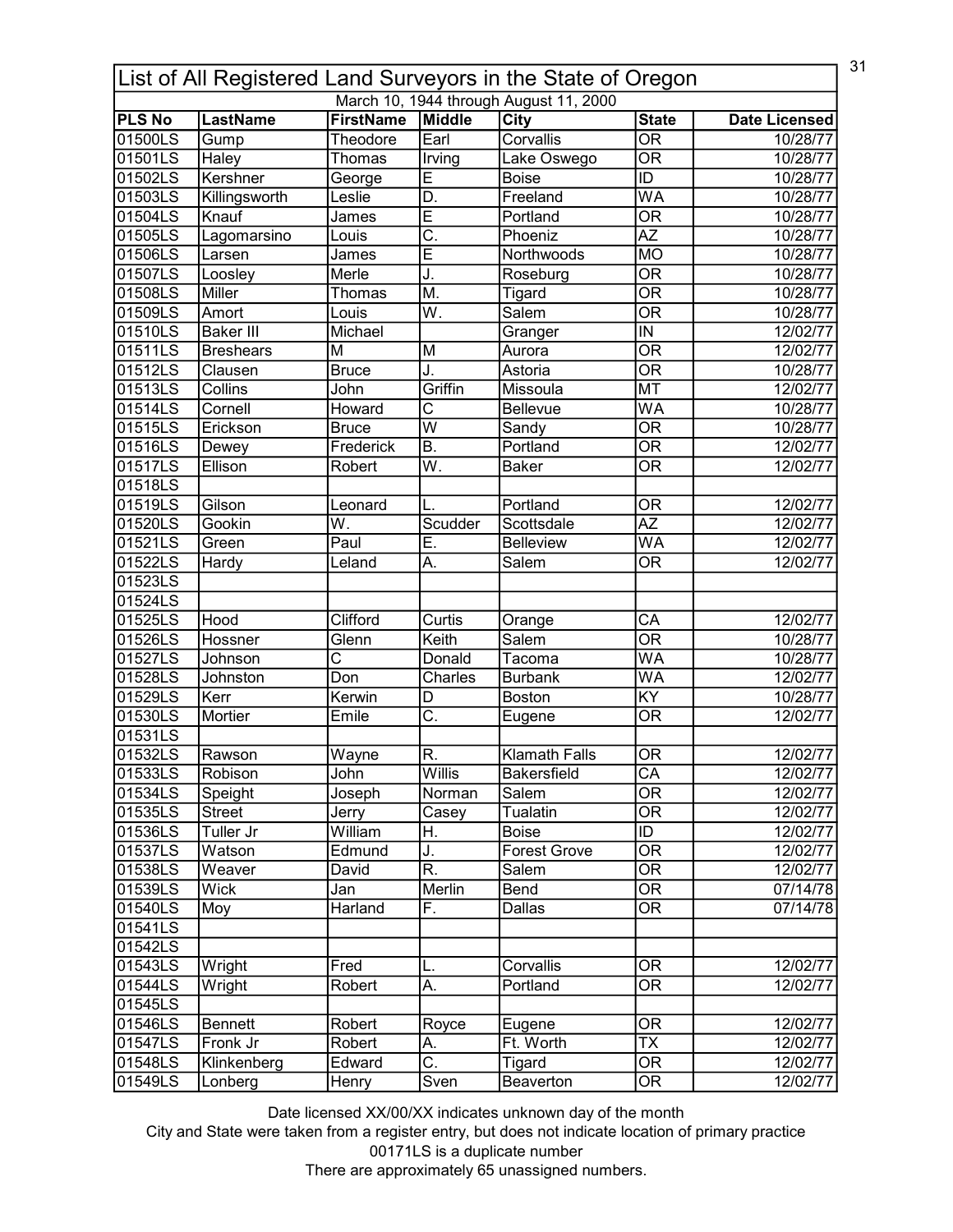| 32<br>List of All Registered Land Surveyors in the State of Oregon |                          |                             |                           |                                        |                                          |                      |  |
|--------------------------------------------------------------------|--------------------------|-----------------------------|---------------------------|----------------------------------------|------------------------------------------|----------------------|--|
|                                                                    |                          |                             |                           | March 10, 1944 through August 11, 2000 |                                          |                      |  |
| <b>PLS No</b><br>01550LS                                           | <b>LastName</b><br>Paeth | <b>FirstName</b><br>William | Middle                    | <b>City</b>                            | <b>State</b><br>$\overline{\mathsf{WA}}$ | <b>Date Licensed</b> |  |
|                                                                    |                          |                             | J.                        | Vancouver                              |                                          | 12/02/77             |  |
| 01551LS                                                            | Walter                   | Ray                         | V.                        | Eugene                                 | $\overline{\mathsf{OR}}$                 | 12/02/77             |  |
| 01552LS                                                            | Wood                     | Edward                      | N.                        | Umpqua                                 | $\overline{\overline{\rm OR}}$           | 12/02/77             |  |
| 01553LS                                                            | Lander                   | Earl                        | Thomas                    | <b>Boulder City</b>                    | $\overline{\text{NV}}$                   | 12/02/77             |  |
| 01554LS                                                            | Robinson                 | William                     | Dean                      | Eugene                                 | $\overline{\overline{\rm OR}}$           | 12/02/77             |  |
| 01555LS                                                            | VanDeene                 | Gerard                      | J.                        | Portland                               | $\overline{\mathsf{OR}}$                 | 12/02/77             |  |
| 01556LS                                                            |                          |                             |                           |                                        |                                          |                      |  |
| 01557LS                                                            | <b>Bettis</b>            | Alva                        | W.                        | Spokane                                | WA                                       | 02/10/78             |  |
| 01558LS                                                            |                          |                             |                           |                                        |                                          |                      |  |
| 01559LS                                                            | <b>Bryan</b>             | David                       | W.                        | Concord                                | CA                                       | 02/10/78             |  |
| 01560LS                                                            | <b>Bublitz</b>           | William                     | <u>ត</u>                  | Springfield                            | $\overline{\mathsf{OR}}$                 | 02/10/78             |  |
| 01561LS                                                            | Crane                    | Edward                      | A.                        | Clackamas                              | $\overline{\mathsf{OR}}$                 | 02/10/78             |  |
| 01562LS                                                            | Cronkrite                | Andrew                      | Β.                        | Albany                                 | $\overline{\overline{\rm OR}}$           | 02/10/78             |  |
| 01563LS                                                            | Donnelly                 | Andrew                      | $\overline{\mathsf{B}}$ . | Albany                                 | $\overline{\mathsf{OR}}$                 | 02/10/78             |  |
| 01564LS                                                            | Furtwangler              | William                     | $\overline{\mathsf{W}}.$  | Placerville                            | $\overline{CA}$                          | 02/10/78             |  |
| 01565LS                                                            | Gowans                   | Richard                     | O.                        | Portland                               | $\overline{\text{OR}}$                   | 02/10/78             |  |
| 01566LS                                                            | Grafe                    | Willis                      | R.                        | Albany                                 | <b>OR</b>                                | 02/10/78             |  |
| 01567LS                                                            | Graham                   | John                        | Clarence                  | Clackamas                              | $\overline{\mathsf{OR}}$                 | 02/10/78             |  |
| 01568LS                                                            | Hill                     | Ronald                      | Robert                    | <b>Rapid City</b>                      | SD                                       | 02/10/78             |  |
| 01569LS                                                            | Killewich                | Robert                      | J                         | Juneau                                 | <b>AK</b>                                | 02/10/78             |  |
| 01570LS                                                            | Lawrence                 | Russell                     | A.                        | Oregon City                            | $\overline{\mathsf{OR}}$                 | 02/10/78             |  |
| 01571LS                                                            | Lee                      | David                       | A.                        | <b>Oregon City</b>                     | $\overline{\mathsf{OR}}$                 | 02/10/78             |  |
| 01572LS                                                            | Lewis                    | Orel                        | Ē.                        | Yreka                                  | $\overline{\mathsf{CA}}$                 | 02/10/78             |  |
| 01573LS                                                            | Lind Jr                  | George                      | $\overline{\mathsf{W}}.$  | Portland                               | $\overline{\mathsf{OR}}$                 | 02/10/78             |  |
| 01574LS                                                            | <b>McKillip</b>          | Michael                     | A.                        | <b>Tualatin</b>                        | $\overline{\mathsf{OR}}$                 | 02/10/78             |  |
| 01575LS                                                            | <b>Miles</b>             | Donald                      | L.                        | <b>Bellevue</b>                        | $\overline{\mathsf{WA}}$                 | 02/10/78             |  |
| 01576LS                                                            | Munger                   | Harrison                    | M                         | Roseburg                               | $\overline{\mathsf{OR}}$                 | 02/10/78             |  |
| 01577LS                                                            | Murar                    | Joseph                      | Michael                   | Walla Walla                            | WA                                       | 02/10/78             |  |
| 01578LS                                                            | Norton                   | Roy                         | W                         | Honolulu                               | $\overline{H}$                           | 02/10/78             |  |
| 01579LS                                                            | Pikl                     | Otto                        | G.                        | <b>Salem</b>                           | $\overline{\mathsf{OR}}$                 | 02/10/78             |  |
| 01580LS                                                            |                          | Gary                        | <b>Allen</b>              | Hillsboro                              | $\overline{\mathsf{OR}}$                 | 02/10/78             |  |
| 01581LS                                                            | Pippin<br>Read           | Daniel                      | Lester                    | Port Orchard                           | WA                                       | 02/10/78             |  |
| 01582LS                                                            | <b>Skinner</b>           | Richard                     | lΕ                        | Portland                               | OR                                       |                      |  |
|                                                                    |                          |                             | S.                        | Woodburn                               |                                          | 02/10/78             |  |
| 01583LS                                                            | Tiwari                   | G.                          |                           |                                        | 0R                                       | 02/10/78             |  |
| 01584LS                                                            | Ward                     | Paul                        | $\overline{\mathsf{W}}$ . | Milwaukie                              | $\overline{\overline{\rm OR}}$           | 02/10/78             |  |
| 01585LS                                                            | Wheatley                 | Kenneth                     | Η.                        | Portland                               | <b>OR</b>                                | 02/10/78             |  |
| 01586LS                                                            | Wolf                     | Roland                      | L.                        | Salem                                  | $\overline{\overline{\rm OR}}$           | 02/10/78             |  |
| 01587LS                                                            | Zaugg                    | Lyal                        | $\overline{\mathsf{S}}$ . | Hayden Lake                            | ID                                       | 02/10/78             |  |
| 01588LS                                                            | Chen                     | Henry                       | Tai-Yo                    | Vancouver                              | <b>WA</b>                                | 04/14/78             |  |
| 01589LS                                                            | Husby                    | Kenneth                     | $\overline{E}$ .          | Salem                                  | $\overline{\mathsf{OR}}$                 | 04/14/78             |  |
| 01590LS                                                            | Kuske                    | Robert                      | R.                        | Astoria                                | $\overline{\mathsf{OR}}$                 | 04/14/78             |  |
| 01591LS                                                            | Liddell                  | Richard                     | W.                        | Redmond                                | OR                                       | 04/14/78             |  |
| 01592LS                                                            | McCleary Jr              | Lee                         | Coleman                   | <b>Walnut Creek</b>                    | $\overline{\mathsf{CA}}$                 | 04/14/78             |  |
| 01593LS                                                            | Neal                     | Donald                      | William                   | Beaverton                              | OR                                       | 04/14/78             |  |
| 01594LS                                                            | O'Leary                  | John                        | Ε                         | Corvallis                              | $\overline{\mathsf{OR}}$                 | 04/14/78             |  |
| 01595LS                                                            | Olson                    | Donald                      | R.                        | Vancouver                              | <b>WA</b>                                | 04/14/78             |  |
| 01596LS                                                            | Patton                   | David                       | A                         | Portland                               | $\overline{\text{OR}}$                   | 04/14/78             |  |
| 01597LS                                                            | Puri                     | Satish                      | Mohan                     | Redmond                                | $\overline{\text{OR}}$                   | 04/14/78             |  |
| 01598LS                                                            |                          |                             |                           | Redmond                                | $\overline{\text{OR}}$                   | 04/14/78             |  |
|                                                                    | Ross                     | Elwin                       | Α.                        |                                        |                                          |                      |  |

City and State were taken from a register entry, but does not indicate location of primary practice 00171LS is a duplicate number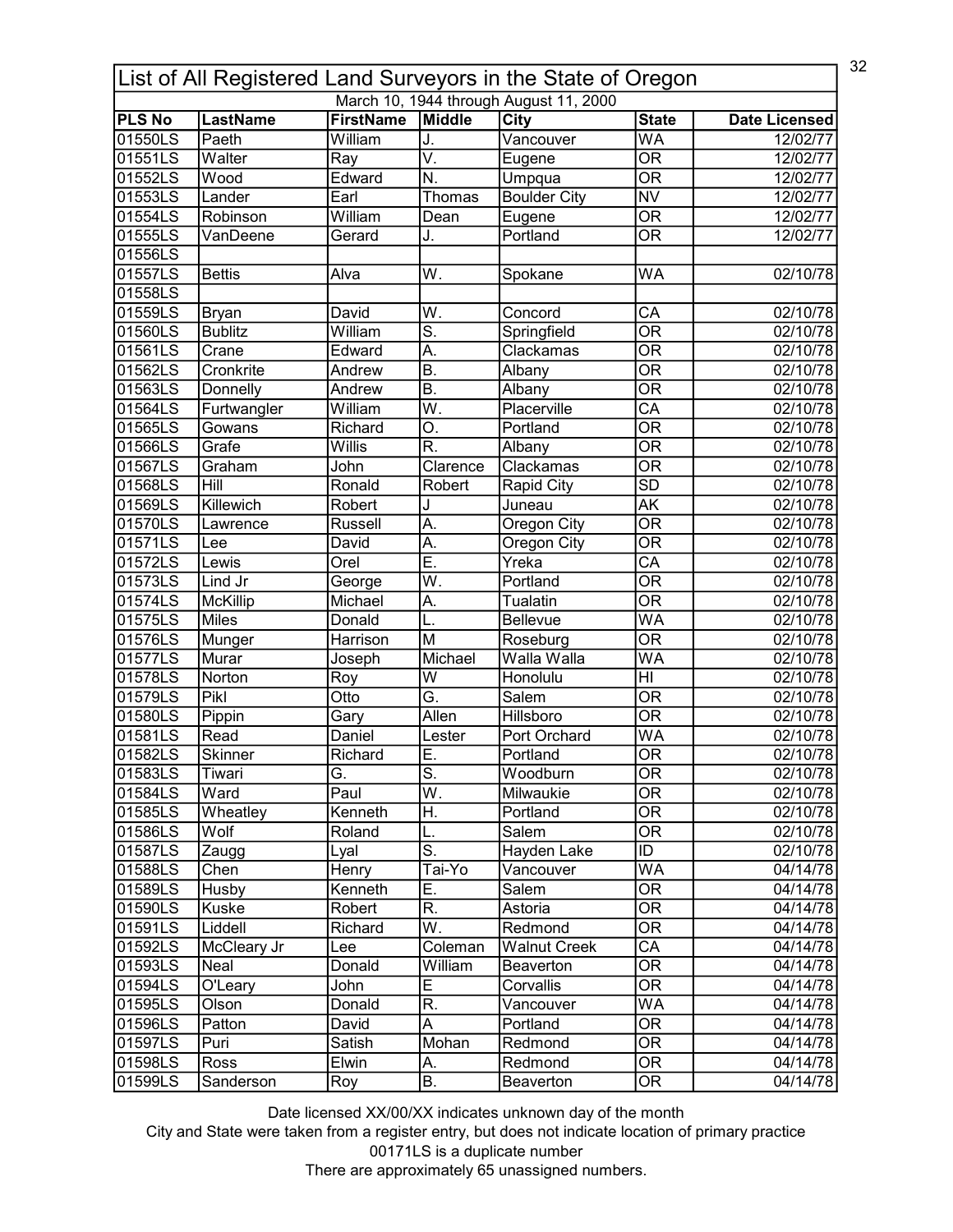|               | 33<br>List of All Registered Land Surveyors in the State of Oregon |                  |                           |                                        |                                |                      |  |  |  |
|---------------|--------------------------------------------------------------------|------------------|---------------------------|----------------------------------------|--------------------------------|----------------------|--|--|--|
|               |                                                                    |                  |                           | March 10, 1944 through August 11, 2000 |                                |                      |  |  |  |
| <b>PLS No</b> | <b>LastName</b>                                                    | <b>FirstName</b> | Middle                    | City                                   | <b>State</b>                   | <b>Date Licensed</b> |  |  |  |
| 01600LS       | Sahlfeld                                                           | Joseph           | W.                        | Portland                               | $\overline{\mathsf{OR}}$       | 04/14/78             |  |  |  |
| 01601LS       | Asburry                                                            | Kenneth          | $\overline{\mathsf{R}}$ . | Portland                               | $\overline{\mathsf{OR}}$       | 07/14/78             |  |  |  |
| 01602LS       | Clifford                                                           | Ronnie           | Norman                    | Agana                                  | $\overline{\mathsf{GU}}$       | 07/14/78             |  |  |  |
| 01603LS       | Domreis                                                            | Oliver           | J.                        | Portland                               | $\overline{\mathsf{OR}}$       | 07/14/78             |  |  |  |
| 01604LS       | Gould                                                              | Terrence         | Crosby                    | Eugene                                 | $\overline{\mathsf{OR}}$       | 07/14/78             |  |  |  |
| 01605LS       | Harker                                                             | Norman           | John                      | Vancouver                              | WA                             | 07/14/78             |  |  |  |
| 01606LS       |                                                                    |                  |                           |                                        |                                |                      |  |  |  |
| 01607LS       | Hoerning                                                           | David            | C.                        | Bend                                   | <b>OR</b>                      | 07/14/78             |  |  |  |
| 01608LS       | Janes                                                              | Richard          | $\overline{\mathsf{H}}$   | Portland                               | $\overline{\mathsf{OR}}$       | 07/14/78             |  |  |  |
| 01609LS       | Jochim                                                             | David            | A                         | Portland                               | $\overline{\mathsf{OR}}$       | 07/14/78             |  |  |  |
| 01610LS       | Kebbe                                                              | Stephen          | Ē.                        | Portland                               | $\overline{\mathsf{OR}}$       | 07/14/78             |  |  |  |
| 01611LS       | Kernan                                                             | George           | J.                        | Portland                               | $\overline{\mathsf{OR}}$       | 07/14/78             |  |  |  |
| 01612LS       | Kerns                                                              | Tom              | Mac                       | Haines                                 | $\overline{\overline{\rm OR}}$ | 07/14/78             |  |  |  |
| 01613LS       | Leavitt                                                            | Keith            | R.                        | Oakridge                               | $\overline{\overline{\rm OR}}$ | 07/14/78             |  |  |  |
| 01614LS       | McMaster                                                           | Howard           | M.                        | Santa Maria                            | $\overline{\mathsf{CA}}$       | 07/14/78             |  |  |  |
| 01615LS       | <b>Scholes</b>                                                     | Robert           | D.                        | Federal Way                            | <b>WA</b>                      | 07/14/78             |  |  |  |
| 01616LS       | Talbott                                                            | John             | А.                        | Portland                               | <b>OR</b>                      | 07/14/78             |  |  |  |
| 01617LS       | Wagnon                                                             | Jimmie           | M.                        | Arlington                              | $\overline{\mathsf{TX}}$       | 07/14/78             |  |  |  |
| 01618LS       | Coke                                                               | <b>Byron</b>     | W                         | Newport                                | <b>OR</b>                      | 07/14/78             |  |  |  |
| 01619LS       | Porior                                                             | Donald           | Ğ.                        | Coos Bay                               | $\overline{\mathsf{OR}}$       | 07/14/78             |  |  |  |
| 01620LS       | Bakondi                                                            | Thomas           | $\overline{s}$            | Corvallis                              | $\overline{\mathsf{OR}}$       | 07/14/78             |  |  |  |
| 01621LS       | Zimmerlund                                                         | Per              | Ē.                        | Longview                               | $\overline{\mathsf{WA}}$       | 07/14/78             |  |  |  |
| 01622LS       | Colbert                                                            | Ronald           | J.                        | Longview                               | $\overline{\mathsf{WA}}$       | 07/14/78             |  |  |  |
| 01623LS       | Laney                                                              | George           | Eugene                    | <b>Camas Valley</b>                    | $\overline{\mathsf{OR}}$       | 07/14/78             |  |  |  |
| 01624LS       |                                                                    |                  |                           |                                        |                                |                      |  |  |  |
| 01625LS       | Cody                                                               | Thomas           | $\overline{\mathsf{H}}$   | Medford                                | $\overline{\mathsf{OR}}$       | 07/14/78             |  |  |  |
| 01626LS       | Andrews                                                            |                  | Edward                    |                                        | $\overline{\mathsf{OR}}$       | 07/14/78             |  |  |  |
|               |                                                                    | James            |                           | Lyons<br>Seattle                       | WA                             |                      |  |  |  |
| 01627LS       | Beardsley                                                          | Stephen          | $\overline{\mathsf{C}}$ . |                                        |                                | 07/14/78             |  |  |  |
| 01628LS       | <b>Berry</b>                                                       | Dudley           | M                         | Monmouth                               | $\overline{\mathsf{OR}}$       | 07/14/78             |  |  |  |
| 01629LS       | Bowder                                                             | Jack             | W.                        | Tigard                                 | $\overline{\mathsf{OR}}$       | 07/14/78             |  |  |  |
| 01630LS       | <b>Burrell</b>                                                     | Jack             | Richard                   | Albany                                 | $\overline{\mathsf{OR}}$       | 07/14/78             |  |  |  |
| 01631LS       | Cheshire                                                           | Richard          |                           | Eugene                                 | <b>OR</b>                      | 07/14/78             |  |  |  |
| 101632LS      | <b>Clark</b>                                                       | Richard          | $\overline{C}$            | Philomath                              | $\overline{OR}$                | 07/14/78             |  |  |  |
| 01633LS       | <b>DeGroot</b>                                                     | William          | Sveinn                    | <b>Boise</b>                           | ID                             | 07/14/78             |  |  |  |
| 01634LS       | <b>Devlaeminck</b>                                                 | Don              |                           | Beavercreek                            | $\overline{OR}$                | 07/14/78             |  |  |  |
| 01635LS       | Dunten                                                             | Loren            | F.                        | Madras                                 | 0R                             | 07/14/78             |  |  |  |
| 01636LS       | Gaylord                                                            | Dennis           | L.                        | Pendleton                              | <b>OR</b>                      | 07/14/78             |  |  |  |
| 01637LS       | Griffis                                                            | James            | Marion                    | Corvallis                              | <b>OR</b>                      | 07/14/78             |  |  |  |
| 01638LS       | Hamby                                                              | Terry            | Ε.                        | Pilot Rock                             | $\overline{\mathsf{OR}}$       | 07/14/78             |  |  |  |
| 01639LS       | Hanley                                                             | William          | L.                        | <b>Baker City</b>                      | 0R                             | 07/14/78             |  |  |  |
| 01640LS       | Hoffbuhr                                                           | Dennis           | Neil                      | Medford                                | 0R                             | 07/14/78             |  |  |  |
| 01641LS       | Karayan                                                            | Chuck            |                           | Tarzana                                | CA                             | 07/14/78             |  |  |  |
| 01642LS       | Karl                                                               | Robert           | M.                        | Bend                                   | $\overline{\mathsf{OR}}$       | 07/14/78             |  |  |  |
| 01643LS       | Krush                                                              | Marvin           | $\overline{\mathsf{S}}$ . | Eugene                                 | OR                             | 07/14/78             |  |  |  |
| 01644LS       | Lewis                                                              | Paul             | Dow                       | <b>Central Point</b>                   | 0R                             | 07/14/78             |  |  |  |
| 01645LS       | McAllister                                                         | James            | L.                        | Juneau                                 | AK                             | 07/14/78             |  |  |  |
| 01646LS       |                                                                    |                  |                           |                                        |                                |                      |  |  |  |
| 01647LS       | Miller                                                             | Gene             | Arden                     | Dalles                                 | $\overline{\mathsf{OR}}$       | 07/14/78             |  |  |  |
| 01648LS       | Miller                                                             | R.               | L.                        | Mesa                                   | $\overline{AZ}$                | 07/14/78             |  |  |  |
| 01649LS       | Nickerson                                                          | Terrence         | О.                        | Medford                                | $\overline{\mathsf{OR}}$       | 07/14/78             |  |  |  |
|               |                                                                    |                  |                           |                                        |                                |                      |  |  |  |

City and State were taken from a register entry, but does not indicate location of primary practice 00171LS is a duplicate number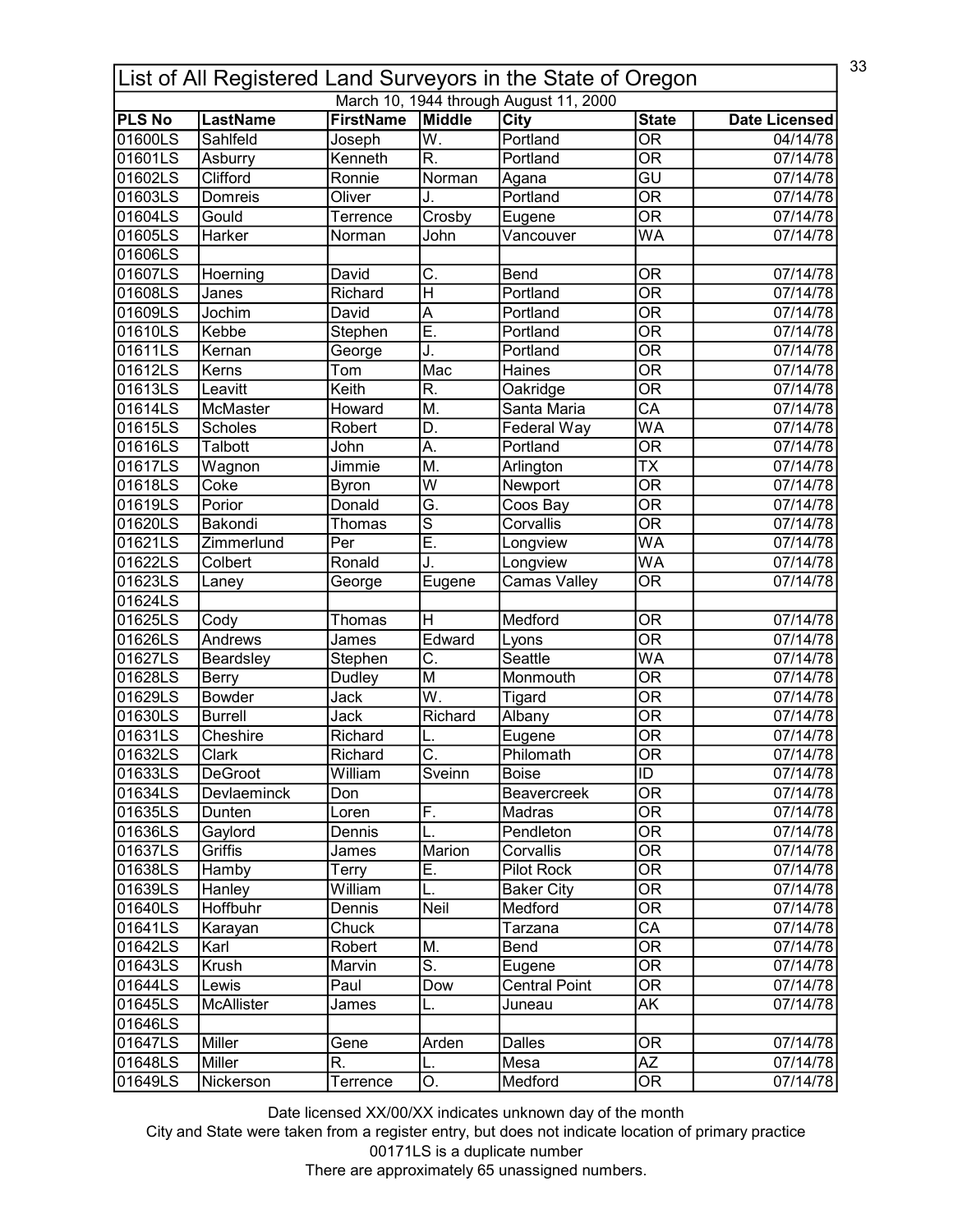|                          | 34<br>List of All Registered Land Surveyors in the State of Oregon |                          |                           |                                        |                                          |                      |  |  |
|--------------------------|--------------------------------------------------------------------|--------------------------|---------------------------|----------------------------------------|------------------------------------------|----------------------|--|--|
|                          |                                                                    |                          |                           | March 10, 1944 through August 11, 2000 |                                          |                      |  |  |
| <b>PLS No</b><br>01650LS | <b>LastName</b><br>Pierson                                         | <b>FirstName</b><br>John | Middle<br>Scott           | <b>City</b><br>Ashland                 | <b>State</b><br>$\overline{\mathsf{OR}}$ | <b>Date Licensed</b> |  |  |
| 01651LS                  |                                                                    |                          |                           |                                        | $\overline{\mathsf{OR}}$                 | 07/14/78             |  |  |
|                          | Pieske                                                             | Herman                   | A.                        | Roseburg                               |                                          | 07/14/78             |  |  |
| 01652LS                  | Povey                                                              | Robert                   | R.                        | Redmond                                | $\overline{\mathsf{OR}}$                 | 07/14/78             |  |  |
| 01653LS                  | Query                                                              | Edward                   |                           | Keizer                                 | $\overline{\mathsf{OR}}$                 | 07/14/78             |  |  |
| 01654LS                  | Quimby                                                             | Ronald                   | $\overline{A}$ .          | Tenmile                                | $\overline{\overline{\rm OR}}$           | 07/14/78             |  |  |
| 01655LS                  | Reed                                                               | James                    | Walton                    |                                        | $\overline{\mathsf{TX}}$                 | 07/14/78             |  |  |
| 01656LS                  | Roberts                                                            | Roger                    | <b>Russell</b>            | <b>Central Point</b>                   | $\overline{\mathsf{OR}}$                 | 07/14/78             |  |  |
| 01657LS                  | Schemer                                                            | Thomas                   | D.                        | Wilsonville                            | $\overline{\mathsf{OR}}$                 | 07/14/78             |  |  |
| 01658LS                  | Schulson                                                           | Ronald                   | H.                        | <b>Dallas</b>                          | $\overline{\text{OR}}$                   | 07/14/78             |  |  |
| 01659LS                  | Seay                                                               | Elmer                    | Earl                      | Salem                                  | $\overline{\mathsf{OR}}$                 | 07/14/78             |  |  |
| 01660LS                  | Shepard                                                            | Rodney                   | T.                        | Dallas                                 | $\overline{\mathsf{OR}}$                 | 07/14/78             |  |  |
| 01661LS                  | Smith                                                              | Maurice                  | Ē                         | Eugene                                 | $\overline{\overline{\rm OR}}$           | 07/14/78             |  |  |
| 01662LS                  | Steele                                                             | Loren                    | Richard                   | <b>Forest Grove</b>                    | $\overline{\overline{\rm OR}}$           | 07/14/78             |  |  |
| 01664LS                  | Sundet                                                             | Carl                     | E.                        | Lakeview                               | $\overline{\overline{\rm OR}}$           | 07/14/78             |  |  |
| 01664LS                  | Sundet                                                             | Carl                     | $\overline{\mathsf{E}}$   | Lakeview                               | $\overline{\overline{\rm OR}}$           | 07/14/78             |  |  |
| 01665LS                  | Tougas                                                             | Timothy                  | M.                        | Kansas City                            | <b>MO</b>                                | 07/14/78             |  |  |
| 01666LS                  | <b>Twiss</b>                                                       | George                   | Andrew                    | Centralia                              | <b>WA</b>                                | 07/14/78             |  |  |
| 01667LS                  | Weatherly                                                          | W.                       | Carey                     | Elkton                                 | $\overline{\mathsf{OR}}$                 | 07/14/78             |  |  |
| 01668LS                  | <b>Burris</b>                                                      | Jack                     | William                   | Joseph                                 | $\overline{\mathsf{OR}}$                 | 07/14/78             |  |  |
| 01669LS                  | Bender                                                             | Paul                     | L.                        | <b>Brookston</b>                       | $\overline{\mathsf{IN}}$                 | 07/14/78             |  |  |
| 01670LS                  | Thalacker                                                          | John                     |                           | <b>Friday Harbor</b>                   | <b>WA</b>                                | 07/14/78             |  |  |
| 01671LS                  | DeMars                                                             | Francis                  | Ğ.                        | Albany                                 | $\overline{\mathsf{OR}}$                 | 07/14/78             |  |  |
| 01672LS                  | Staab                                                              | Stephen                  | D.                        | Orofino                                | $\overline{\mathsf{ID}}$                 | 07/14/78             |  |  |
| 01673LS                  | Lewis                                                              | Edward                   | A.                        | Upland                                 | $\overline{\mathsf{CA}}$                 | 07/14/78             |  |  |
| 01674LS                  | Peabody                                                            | Max                      | Ō.                        | Portland                               | $\overline{\mathsf{OR}}$                 | 07/14/78             |  |  |
| 01675LS                  | <b>Brown</b>                                                       | Thomas                   | J.                        | Beaverton                              | $\overline{\mathsf{OR}}$                 | 07/14/78             |  |  |
| 01676LS                  | Durdle                                                             | F.                       | LeeRoy                    | Vancouver                              | WA                                       | 07/14/78             |  |  |
| 01677LS                  | Pumphrey                                                           | Frank                    | M.                        | La Center                              | WA                                       | 07/14/78             |  |  |
| 01678LS                  | Hickman                                                            | Gary                     | W.                        | Lake Oswego                            | $\overline{\mathsf{OR}}$                 | 07/14/78             |  |  |
| 01679LS                  | Weaver                                                             | Kurt                     | $\overline{\mathsf{C}}$ . | Irvine                                 | $\overline{\mathsf{CA}}$                 | 07/14/78             |  |  |
| 01680LS                  | McDowell                                                           | Warren                   | Ē.                        | Cupertino                              | $\overline{CA}$                          | 07/14/78             |  |  |
| 01681LS                  | Hansen                                                             | Robert                   | J.                        | Salem                                  | $\overline{\mathsf{OR}}$                 | 07/14/78             |  |  |
| 01682LS                  | Jenkins                                                            | Clarence                 | G                         | Springfield                            | $\overline{OR}$                          | 07/14/78             |  |  |
| 01683LS                  | Walton                                                             | Richard                  | L.                        | Milwaukie                              | OR                                       | 07/14/78             |  |  |
| 01684LS                  | Allen                                                              | Donald                   | $\overline{P}$ .          | Eugene                                 | $\overline{\overline{\rm OR}}$           | 10/06/78             |  |  |
| 01685LS                  | <b>Baker</b>                                                       | Curtis                   | H                         | Salem                                  | <b>OR</b>                                | 10/06/78             |  |  |
| 01686LS                  | <b>Butler</b>                                                      | James                    | О.                        | Salem                                  | <b>OR</b>                                | 10/06/78             |  |  |
| 01687LS                  | Cannon                                                             | Dale                     | А.                        | Irvine                                 | CA                                       | 10/06/78             |  |  |
| 01688LS                  | Dietrich                                                           | Donald                   | E.                        | Milwaukie                              | $\overline{\overline{\rm OR}}$           | 10/06/78             |  |  |
| 01689LS                  | Doane                                                              | James                    | Leonard                   | Aloha                                  | <b>OR</b>                                | 10/06/78             |  |  |
| 01690LS                  | Elliott                                                            | William                  | M.                        | Lake Oswego                            | <b>OR</b>                                | 10/06/78             |  |  |
| 01691LS                  | Gaskill                                                            | Larry                    | E.                        | Sun City                               | AZ                                       | 10/06/78             |  |  |
| 01692LS                  |                                                                    |                          |                           |                                        |                                          |                      |  |  |
| 01693LS                  | Hagel                                                              | Patrick                  | M.                        | Eugene                                 | <b>OR</b>                                | 10/06/78             |  |  |
| 01694LS                  |                                                                    |                          |                           | Salem                                  | 0R                                       | 10/06/78             |  |  |
|                          | Irwin                                                              | John                     | Ι.                        |                                        |                                          |                      |  |  |
| 01695LS<br>01696LS       |                                                                    |                          |                           |                                        |                                          |                      |  |  |
|                          |                                                                    |                          |                           |                                        |                                          |                      |  |  |
| 01697LS                  | Lim                                                                | Jaime                    | J.                        | Newberg                                | OR                                       | 10/06/78             |  |  |
| 01698LS                  |                                                                    |                          |                           |                                        |                                          |                      |  |  |
| 01699LS                  | Long                                                               | Verl                     | L                         | Mountainlake                           | <b>WA</b>                                | 10/06/78             |  |  |

City and State were taken from a register entry, but does not indicate location of primary practice 00171LS is a duplicate number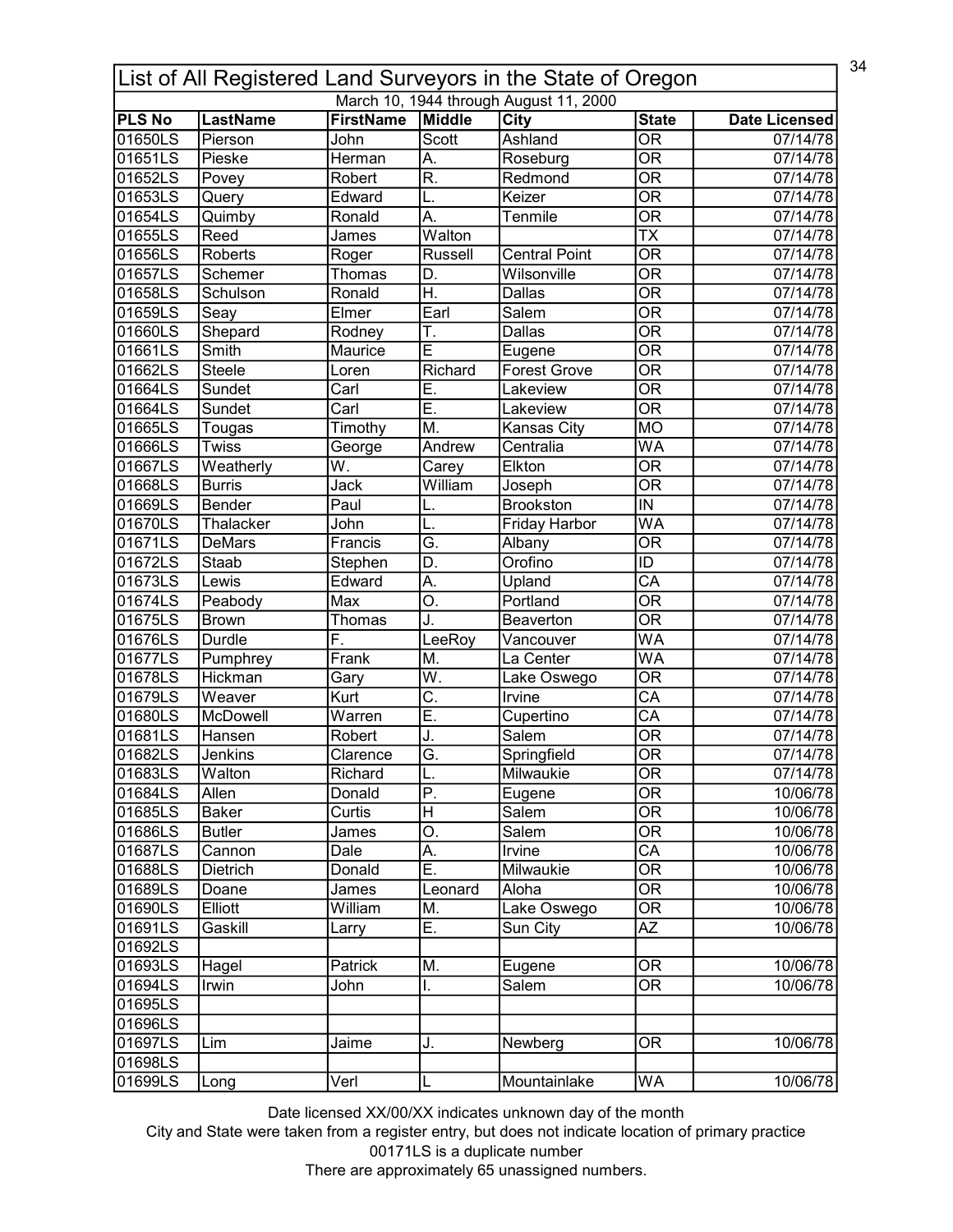|               | 35<br>List of All Registered Land Surveyors in the State of Oregon |                  |                          |                                        |                                |                      |  |  |  |
|---------------|--------------------------------------------------------------------|------------------|--------------------------|----------------------------------------|--------------------------------|----------------------|--|--|--|
|               |                                                                    |                  |                          | March 10, 1944 through August 11, 2000 |                                |                      |  |  |  |
| <b>PLS No</b> | <b>LastName</b>                                                    | <b>FirstName</b> | Middle                   | <b>City</b>                            | <b>State</b>                   | <b>Date Licensed</b> |  |  |  |
| 01670LS       | Merrifield                                                         | John             | T.                       | <b>Tigard</b>                          | $\overline{\mathsf{OR}}$       | 10/06/78             |  |  |  |
| 01701LS       | Nordlander                                                         | Robert           |                          | Astoria                                | $\overline{\mathsf{OR}}$       | 10/06/78             |  |  |  |
| 01702LS       | Oberding                                                           | Wayne            | J.                       | <b>Oregon City</b>                     | $\overline{\overline{\rm OR}}$ | 10/06/78             |  |  |  |
| 01703LS       | Ross                                                               | Lewis            | James                    | Portland                               | $\overline{\mathsf{OR}}$       | 10/06/78             |  |  |  |
| 01704LS       | Rowley                                                             | Marvin           |                          | Philomath                              | $\overline{\text{OR}}$         | 10/06/78             |  |  |  |
| 01705LS       | Schell Jr                                                          | Herbert          | A.                       | Salem                                  | $\overline{\mathsf{OR}}$       | 10/06/78             |  |  |  |
| 01706LS       |                                                                    |                  |                          |                                        |                                |                      |  |  |  |
| 01707LS       | Simpson                                                            | James            | А.                       | Kingman                                | AΖ                             | 10/06/78             |  |  |  |
| 01708LS       | <b>Bayes</b>                                                       | Patrick          | <b>Russell</b>           | Eugene                                 | $\overline{\mathsf{OR}}$       | 07/13/79             |  |  |  |
| 01709LS       | <b>Starr</b>                                                       | Elwood           | Benfer                   | Vancouver                              | WA                             | 10/06/78             |  |  |  |
| 01710LS       |                                                                    |                  |                          |                                        |                                |                      |  |  |  |
| 01711LS       |                                                                    |                  |                          |                                        |                                |                      |  |  |  |
| 01712LS       | Willis                                                             | Robert           | F.                       | Sherwood                               | <b>OR</b>                      | 10/06/78             |  |  |  |
| 01713LS       | Wright                                                             | Walter           | L.                       | Lake Oswego                            | $\overline{\mathsf{OR}}$       | 10/06/78             |  |  |  |
| 01714LS       | Adams                                                              | Donald           | R.                       | Milwaukie                              | $\overline{\mathsf{OR}}$       | 10/06/78             |  |  |  |
| 01715LS       | <b>Burnett</b>                                                     | Gary             | F.                       | Pendleton                              | $\overline{\mathsf{OR}}$       | 10/06/78             |  |  |  |
| 01716LS       | Coleman                                                            | Tarno            | V.                       | Salem                                  | <b>OR</b>                      | 10/06/78             |  |  |  |
| 01717LS       | Dow                                                                | Robert           | F.                       | Hillsboro                              | $\overline{\mathsf{OR}}$       | 10/06/78             |  |  |  |
| 01718LS       | Fisher                                                             | Jack             | G                        | Anchorage                              | <b>AK</b>                      | 10/06/78             |  |  |  |
| 01719LS       | Friedman                                                           | Terrence         | L.                       | Portland                               | $\overline{\mathsf{OR}}$       | 10/06/78             |  |  |  |
|               | Fuller                                                             |                  | K.                       | Corvallis                              | $\overline{\mathsf{OR}}$       |                      |  |  |  |
| 01720LS       |                                                                    | James            | Ē.                       |                                        | $\overline{\mathsf{OR}}$       | 10/06/78             |  |  |  |
| 01721LS       | Johnson                                                            | Robert           |                          | Beaverton                              |                                | 10/06/78             |  |  |  |
| 01722LS       | Kuiper                                                             | Clair            |                          | Woodburn                               | $\overline{\mathsf{OR}}$       | 10/06/78             |  |  |  |
| 01723LS       | Niehuser                                                           | Joseph           | $\overline{\mathsf{P}}.$ | Beaverton                              | $\overline{\mathsf{OR}}$       | 10/06/78             |  |  |  |
| 01724LS       | Norseth                                                            | Palmer           |                          | Portland                               | $\overline{\mathsf{OR}}$       | 10/06/78             |  |  |  |
| 01725LS       | Oliver                                                             | Keats            |                          | Albany                                 | $\overline{\mathsf{OR}}$       | 10/06/78             |  |  |  |
| 01726LS       | Rempel                                                             | Carl             | L.                       | Salem                                  | $\overline{\mathsf{OR}}$       | 10/06/78             |  |  |  |
| 01727LS       | Scofield                                                           | John             | T.                       | Salem                                  | $\overline{\mathsf{OR}}$       | 10/06/78             |  |  |  |
| 01728LS       | <b>Shissler</b>                                                    | Mervin           | Ē.                       | Portland                               | $\overline{\mathsf{OR}}$       | 10/06/78             |  |  |  |
| 01729LS       | Sunnarborg                                                         | Ronald           | G.                       | Lake Oswego                            | $\overline{\mathsf{OR}}$       | 10/06/78             |  |  |  |
| 01730LS       | Walker                                                             | Michael          | J.                       | Hillsboro                              | $\overline{\overline{\rm OR}}$ | 10/06/78             |  |  |  |
| 01731LS       | Angernos                                                           | John             | Peter                    | Portland                               | <b>OR</b>                      | 10/06/78             |  |  |  |
| 01732LS       | <b>Dukleth</b>                                                     | Lowell           | lА                       | Vista                                  | $\overline{CA}$                | 10/06/78             |  |  |  |
| 01733LS       | Georgeff                                                           | <b>Boris</b>     | N.                       | Portland                               | OR                             | 10/06/78             |  |  |  |
| 01734LS       | Grant                                                              | Richard          | $\overline{\text{C}}$    | Roseburg                               | $\overline{\overline{\rm OR}}$ | 10/06/78             |  |  |  |
| 01735LS       | Jabs                                                               | William          | Mason                    | Beaverton                              | <b>OR</b>                      | 10/06/78             |  |  |  |
| 01736LS       | Jacobson                                                           | Vernon           | Z.                       | <b>Baker</b>                           | $\overline{\overline{\rm OR}}$ | 10/06/78             |  |  |  |
| 01737LS       | Larson                                                             | Milner           |                          | <b>Grants Pass</b>                     | $\overline{\overline{\rm OR}}$ | 10/06/78             |  |  |  |
| 01738LS       | Nachtsheim                                                         | Marvin           | George                   | Palo Alto                              | $\overline{\mathsf{CA}}$       | 10/06/78             |  |  |  |
| 01739LS       | Nehler                                                             | Robert           | D.                       | <b>Battle Ground</b>                   | WA                             | 10/06/78             |  |  |  |
| 01740LS       | Phelps                                                             | Robert           | Elton                    | Corvallis                              | $\overline{\mathsf{OR}}$       | 10/06/78             |  |  |  |
| 01741LS       | Vandenbos                                                          | Arlo             | L.                       | Gresham                                | OR                             | 10/06/78             |  |  |  |
| 01742LS       | Coville                                                            | Donald           | L.                       | Portland                               | $\overline{\mathsf{OR}}$       | 10/06/78             |  |  |  |
| 01743LS       | Johnson                                                            | Richard          | E.                       | Tigard                                 | OR                             | 10/06/78             |  |  |  |
| 01744LS       | Rector                                                             | Robert           | Ε.                       | Portland                               | $\overline{\mathsf{OR}}$       | 10/06/78             |  |  |  |
|               |                                                                    |                  |                          |                                        | 0R                             |                      |  |  |  |
| 01745LS       | Schmidt                                                            | Richard          | О.<br>R.                 | Canby<br>Pendleton                     | $\overline{\mathsf{OR}}$       | 10/06/78             |  |  |  |
| 01746LS       | Sullivan                                                           | Walter           |                          |                                        |                                | 10/06/78             |  |  |  |
| 01747LS       | Abraham                                                            | David            | J.                       | Milwaukie                              | $\overline{\mathsf{OR}}$       | 12/15/78             |  |  |  |
| 01748LS       | Allen                                                              | Keith            | J.                       | Salem                                  | $\overline{\text{OR}}$         | 12/15/78             |  |  |  |
| 01749LS       | Anderson                                                           | Darwin           | Keene                    | Portland                               | $\overline{\text{OR}}$         | 12/15/78             |  |  |  |

City and State were taken from a register entry, but does not indicate location of primary practice 00171LS is a duplicate number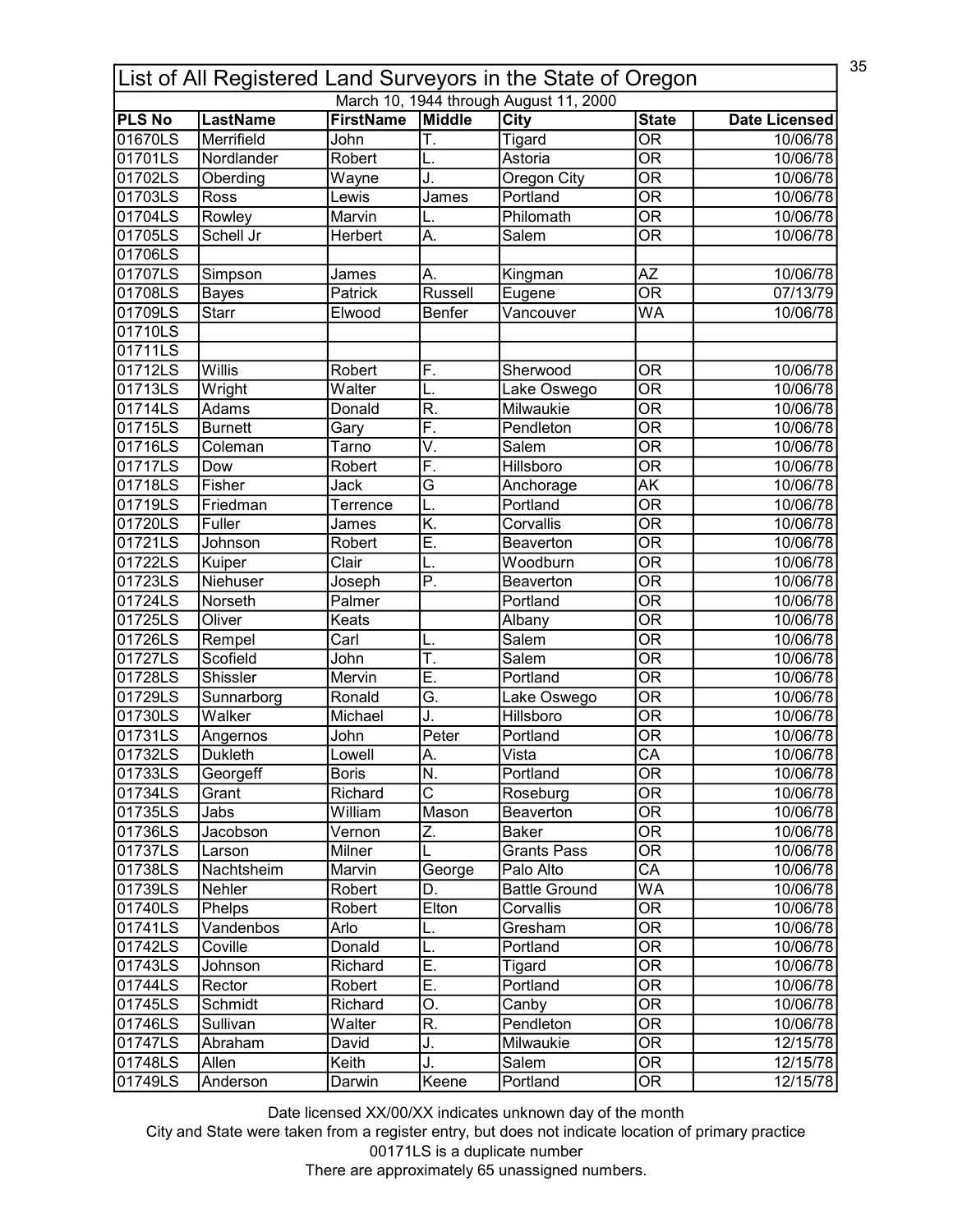| 36<br>List of All Registered Land Surveyors in the State of Oregon |                           |                             |                          |                                        |                                             |                      |  |  |
|--------------------------------------------------------------------|---------------------------|-----------------------------|--------------------------|----------------------------------------|---------------------------------------------|----------------------|--|--|
|                                                                    |                           |                             |                          | March 10, 1944 through August 11, 2000 |                                             |                      |  |  |
| <b>PLS No</b><br>01750LS                                           | <b>LastName</b><br>Anhorn | <b>FirstName</b><br>William | Middle                   | City<br>La Grande                      | <b>State</b><br>$\overline{\mathsf{OR}}$    | <b>Date Licensed</b> |  |  |
| 01751LS                                                            |                           | Robert                      | George                   | Portland                               | $\overline{\mathsf{OR}}$                    | 12/15/78             |  |  |
|                                                                    | <b>Baldridge</b>          |                             |                          |                                        |                                             | 12/15/78             |  |  |
| 01752LS                                                            | <b>Barrett</b>            | Steven                      |                          | Portland                               | $\overline{\mathsf{OR}}$                    | 12/15/78             |  |  |
| 01753LS                                                            | Borresen                  | Michael                     | A.                       | <b>Banks</b>                           | $\overline{\mathsf{OR}}$                    | 12/15/78             |  |  |
| 01754LS                                                            | <b>Bottem</b>             | James                       | Ē                        | Suquamish                              | $\overline{\mathsf{WA}}$                    | 12/15/78             |  |  |
| 01755LS                                                            | Cole                      | Jon                         | Ā.                       | Walla Walla                            | WA                                          | 12/15/78             |  |  |
| 01756LS                                                            | <b>Driver</b>             | Ivan                        | George                   | Irrigon                                | $\overline{\mathsf{OR}}$                    | 12/15/78             |  |  |
| 01757LS                                                            | Enders                    | Keith                       | Ē.                       | Brentwood                              | $\overline{\mathsf{T}}\mathsf{N}$           | 12/15/78             |  |  |
| 01758LS                                                            | Gaffi                     | William                     | C.                       | Portland                               | $\overline{\mathsf{OR}}$                    | 12/15/78             |  |  |
| 01759LS                                                            | Graham                    | Robert                      | Lee                      | Portland                               | $\overline{\mathsf{OR}}$                    | 12/15/78             |  |  |
| 01760LS                                                            | Harris                    | Howard                      | William                  | Salem                                  | $\overline{\mathsf{OR}}$                    | 12/15/78             |  |  |
| 01761LS                                                            |                           |                             |                          |                                        |                                             |                      |  |  |
| 01762LS                                                            | Heister                   | Ernest                      | Α                        | Newberg                                | <b>OR</b>                                   | 12/15/78             |  |  |
| 01763LS                                                            | Hendrickson               | Larry                       | Ğ.                       |                                        | <b>NV</b>                                   | 12/15/78             |  |  |
| 01764LS                                                            |                           |                             |                          |                                        |                                             |                      |  |  |
| 01765LS                                                            | Hofstetter                | Dwayne                      | K.                       | Salem                                  | <b>OR</b>                                   | 12/15/78             |  |  |
| 01766LS                                                            | Gilman                    | Donald                      | Ē.                       | Eugene                                 | <b>OR</b>                                   | 12/15/78             |  |  |
| 01767LS                                                            | Jacobson                  | Glenn                       |                          | Vancouver                              | <b>WA</b>                                   | 12/15/78             |  |  |
| 01768LS                                                            | Jensen                    | Carl                        | <b>Boock</b>             | Beaverton                              | <b>OR</b>                                   | 12/15/78             |  |  |
| 01769LS                                                            | Keasey                    | Philip                      | <b>B.</b>                | Portland                               | $\overline{\mathsf{OR}}$                    | 12/15/78             |  |  |
| 01770LS                                                            | Leonard                   | David                       | Charles                  | Richland                               | $\overline{\mathsf{WA}}$                    | 12/15/78             |  |  |
| 01771LS                                                            | Limbocker                 | Kenneth                     | D.                       | Stayton                                | $\overline{\mathsf{OR}}$                    | 12/15/78             |  |  |
| 01772LS                                                            | Luke                      | Robert                      | D.                       | Hermiston                              | $\overline{\mathsf{OR}}$                    | 12/15/78             |  |  |
| 01773LS                                                            | Marcott                   | Max                         | L.                       | Canby                                  | $\overline{\mathsf{OR}}$                    | 12/15/78             |  |  |
| 01774LS                                                            | Martin                    | Keith                       |                          | <b>Salem</b>                           | $\overline{\mathsf{OR}}$                    | 12/15/78             |  |  |
| 01775LS                                                            | Morse                     | Jerome                      | J.                       | Aloha                                  | $\overline{\mathsf{OR}}$                    | 12/15/78             |  |  |
| 01776LS                                                            | Norton                    | Robbie                      |                          | Corvallis                              | $\overline{\mathsf{OR}}$                    | 12/15/78             |  |  |
| 01777LS                                                            | O'neel                    | Wesley                      | Guy                      | Corvallis                              | $\overline{\mathsf{OR}}$                    | 12/15/78             |  |  |
| 01778LS                                                            | Oswald                    | Harry                       | $\overline{\mathsf{W}}.$ | Portland                               | $\overline{\mathsf{OR}}$                    | 12/15/78             |  |  |
| 01779LS                                                            | Peters                    | Raphael                     | О.                       | Portland                               | $\overline{\mathsf{OR}}$                    | 12/15/78             |  |  |
| 01780LS                                                            | Phillips                  | Frederick                   | J.                       | Medford                                | $\overline{\overline{\rm OR}}$              | 12/15/78             |  |  |
| 01781LS                                                            | Roger                     | Frederick                   | H.                       | Vancouver                              | WA                                          | 12/15/78             |  |  |
| 101782LS                                                           | Rowland                   | Jack                        | A                        | Salem                                  | $\overline{OR}$                             | 12/15/78             |  |  |
| 01783LS                                                            | Sahinen                   | Winston                     | M.                       | Houston                                | <b>TX</b>                                   | 12/15/78             |  |  |
| 01784LS                                                            | Schaudt                   |                             | Η.                       |                                        | $\overline{\overline{\rm OR}}$              | 12/15/78             |  |  |
|                                                                    |                           | Eugene<br>Edward            |                          | Eugene                                 |                                             | 12/15/78             |  |  |
| 01785LS                                                            | Sigurdson                 |                             | Alan                     | Salem                                  | <b>OR</b><br>$\overline{\overline{\rm OR}}$ |                      |  |  |
| 01786LS                                                            | Snyder                    | Stanley                     | G.                       | Portland                               |                                             | 12/15/78             |  |  |
| 01787LS                                                            | Tashina                   | Ralph                       | W.                       | Portland                               | <b>OR</b>                                   | 12/15/78             |  |  |
| 01788LS                                                            | Topping                   | Charles                     | R.                       | Madras                                 | $\overline{\mathsf{OR}}$                    | 12/15/78             |  |  |
| 01789LS                                                            | Tye                       | William                     | R.                       | Bend                                   | $\overline{\mathsf{OR}}$                    | $\sqrt{12/15/78}$    |  |  |
| 01790LS                                                            | VanWormer                 | Bernard                     | Ŧ.                       | Salem                                  | $\overline{\mathsf{OR}}$                    | 12/15/78             |  |  |
| 01791LS                                                            | Verboort                  | W.                          | Richard                  | Hillsboro                              | OR                                          | 12/15/78             |  |  |
| 01792LS                                                            | Vlastelicia               | John                        | J.                       | Scappoose                              | $\overline{\mathsf{OR}}$                    | 12/15/78             |  |  |
| 01793LS                                                            | Serry                     | Patrick                     | D.                       | Christmas Valley                       | OR                                          | 12/15/78             |  |  |
| 01794LS                                                            | <b>Adkins</b>             | Douglas                     | Eugene                   | <b>Klamath Falls</b>                   | OR                                          | 12/15/78             |  |  |
| 01795LS                                                            | Anderson                  | Jerry                       | Lee                      | Mololla                                | 0R                                          | 12/15/78             |  |  |
| 01796LS                                                            | Caldwell Esq              | Robert                      | N.                       | Seattle                                | WA                                          | 12/15/78             |  |  |
| 01797LS                                                            | Gillaspy                  | William                     | $\overline{\mathsf{C}.}$ | Havasu City                            | ΑZ                                          | 12/15/78             |  |  |
| 01798LS                                                            | Liden                     | David                       | Lee                      | Sherwood                               | $\overline{\text{OR}}$                      | 12/15/78             |  |  |
| 01799LS                                                            | Trantow                   | Terry                       | N.                       | <b>Bingen</b>                          | WA                                          | 12/15/78             |  |  |

City and State were taken from a register entry, but does not indicate location of primary practice 00171LS is a duplicate number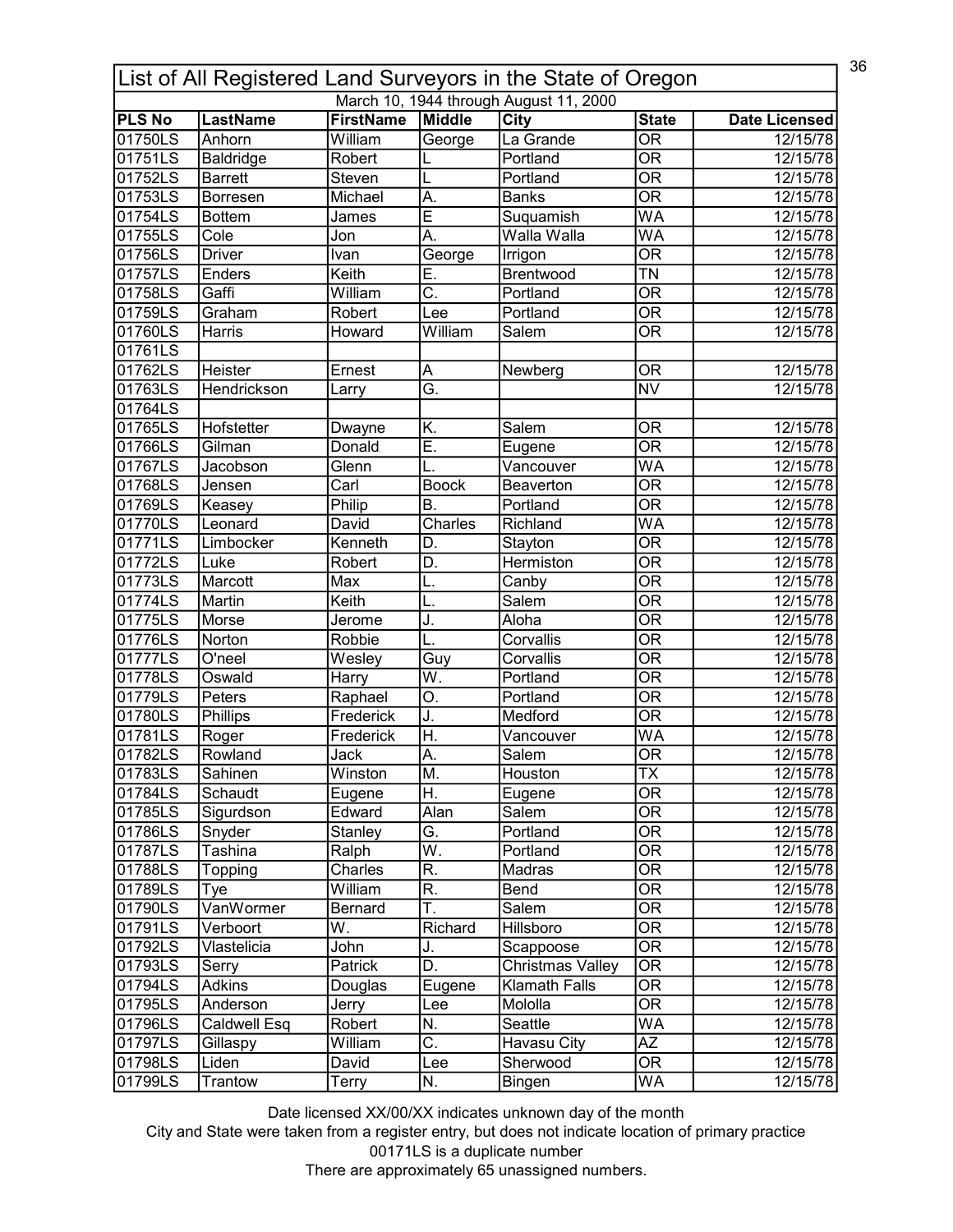|               | 37<br>List of All Registered Land Surveyors in the State of Oregon<br>March 10, 1944 through August 11, 2000 |                  |                           |                             |                                |                      |  |  |
|---------------|--------------------------------------------------------------------------------------------------------------|------------------|---------------------------|-----------------------------|--------------------------------|----------------------|--|--|
| <b>PLS No</b> | <b>LastName</b>                                                                                              | <b>FirstName</b> | Middle                    | City                        | <b>State</b>                   | <b>Date Licensed</b> |  |  |
| 01800LS       | Voss                                                                                                         | Roy              | Everett                   | San Francisco               | $\overline{\mathsf{CA}}$       | 12/15/78             |  |  |
| 01801LS       | Mershon                                                                                                      | Earl             | Clare                     | Portland                    | $\overline{\mathsf{OR}}$       | 02/23/79             |  |  |
| 01802LS       | Wallace                                                                                                      | Gordon           | B.                        | Corvallis                   | $\overline{\mathsf{OR}}$       | 02/23/79             |  |  |
| 01803LS       | <b>Bauer</b>                                                                                                 | Kenneth          | A.                        | Lafayette                   | $\overline{\overline{\rm OR}}$ | 07/13/79             |  |  |
| 01804LS       |                                                                                                              | Patrick          | $\overline{\mathsf{R}}$ . |                             | $\overline{\overline{\rm OR}}$ | 07/13/79             |  |  |
| 01805LS       | <b>Bayes</b><br>Calkins                                                                                      | Francis          | Eimo                      | Eugene<br>John Day          | $\overline{\mathsf{OR}}$       | 07/13/79             |  |  |
| 01806LS       | Cooley                                                                                                       | Donald           | C.                        | Newberg                     | $\overline{\mathsf{OR}}$       | 07/13/79             |  |  |
| 01807LS       | Cumiford                                                                                                     | V.               | Wayne                     | Grants Pass                 | $\overline{\mathsf{OR}}$       | 07/13/79             |  |  |
| 01808LS       | Dean                                                                                                         | Robert           |                           | Vancouver                   | WA                             | 07/13/79             |  |  |
| 01809LS       |                                                                                                              | Bobby            | Gregory<br>Gale           | <b>Klamath Falls</b>        | $\overline{\mathsf{OR}}$       | 07/13/79             |  |  |
|               | Dearing<br>Earl                                                                                              | Gerald           |                           | Caldwell                    | ID                             |                      |  |  |
| 01810LS       |                                                                                                              |                  | L.                        |                             | $\overline{\mathsf{OR}}$       | 07/13/79             |  |  |
| 01811LS       | Eimstad                                                                                                      | William          | J.<br>Ē.                  | Eugene<br><b>The Dalles</b> | $\overline{\overline{\rm OR}}$ | 07/13/79             |  |  |
| 01812LS       | Elsmore                                                                                                      | Clifford         |                           |                             |                                | 07/13/79             |  |  |
| 01813LS       | Fairbanks                                                                                                    | Gerald           | M.                        | McMinnville                 | $\overline{\mathsf{OR}}$       | 07/13/79             |  |  |
| 01814LS       | Ferguson                                                                                                     | Ernest           | D.                        | Renton                      | WA                             | 07/13/79             |  |  |
| 01815LS       | Gaylord                                                                                                      | Roy              | O.                        | <b>Hood River</b>           | $\overline{\text{OR}}$         | 07/13/79             |  |  |
| 01816LS       | Hamilton                                                                                                     | Thomas           | Ray                       | Toledo                      | <b>OR</b>                      | 07/13/79             |  |  |
| 01817LS       | Hanley                                                                                                       | Thomas           | J.                        | <b>Baker City</b>           | $\overline{\mathsf{OR}}$       | 07/13/79             |  |  |
| 01818LS       | Hansen                                                                                                       | Roger            | D.                        | Redding                     | CA                             | 07/13/79             |  |  |
| 01819LS       | Holladay                                                                                                     | Patrick          | J.                        | McMinnville                 | $\overline{\mathsf{OR}}$       | 07/13/79             |  |  |
| 01820LS       | James Jr                                                                                                     | James            | А.                        | Albany                      | $\overline{\mathsf{OR}}$       | 07/13/79             |  |  |
| 01821LS       | Johnson                                                                                                      | Billy            | D.                        | Mololla                     | $\overline{\mathsf{OR}}$       | 07/13/79             |  |  |
| 01822LS       | Kauble                                                                                                       | Roger            | D.                        | Portland                    | $\overline{\mathsf{OR}}$       | 07/13/79             |  |  |
| 01823LS       | Langton                                                                                                      | Theodore         | James                     | Corvallis                   | $\overline{\mathsf{OR}}$       | 07/13/79             |  |  |
| 01824LS       | Lemke                                                                                                        | Michael          | D.                        | Philomath                   | $\overline{\mathsf{OR}}$       | 07/13/79             |  |  |
| 01825LS       | Linscheid                                                                                                    | Dan              | Ē.                        | Sheridan                    | $\overline{\mathsf{OR}}$       | 07/13/79             |  |  |
| 01826LS       | Lorence                                                                                                      | David            | $\overline{\mathsf{R}}$ . | Enumclaw                    | $\overline{\mathsf{WA}}$       | 07/13/79             |  |  |
| 01827LS       | Lulay                                                                                                        | William          | Joseph                    | Stayton                     | $\overline{\mathsf{OR}}$       | 07/13/79             |  |  |
| 01828LS       | Coffey Jr                                                                                                    | Carleton         | T.                        | Portland                    | $\overline{\mathsf{OR}}$       | 07/13/79             |  |  |
| 01829LS       | Milne                                                                                                        | Thomas           | А.                        | Oregon City                 | $\overline{\mathsf{OR}}$       | 07/13/79             |  |  |
| 01830LS       | Monrean                                                                                                      | Larry            | $\overline{\sf{E}}$       | Roseburg                    | $\overline{\mathsf{OR}}$       | 07/13/79             |  |  |
| 01831LS       | Montgomery                                                                                                   | Richard          | W.                        | <b>Salem</b>                | $\overline{\mathsf{OR}}$       | 07/13/79             |  |  |
| 01832LS       | Munro                                                                                                        | Fayette          | Smith                     | Pendleton                   | $\overline{OR}$                | 07/13/79             |  |  |
| 01833LS       | Nelson                                                                                                       | Kenneth          | A.                        | Kirkland                    | WA                             | 07/13/79             |  |  |
| 01834LS       | Quibell                                                                                                      | Gregory          | E.                        | Roseburg                    | $\overline{\text{OR}}$         | 07/13/79             |  |  |
| 01835LS       | Read                                                                                                         | John             | Keith                     | Roseburg                    | 0R                             | 07/13/79             |  |  |
| 01836LS       | Reed                                                                                                         | Stephen          |                           | Corvallis                   | $\overline{\overline{\rm OR}}$ | 07/13/79             |  |  |
| 01837LS       | Reedy                                                                                                        | Kenneth          | $\overline{A}$            | Springfield                 | $\overline{\overline{\rm OR}}$ | 07/13/79             |  |  |
| 01838LS       | Rutan                                                                                                        | Clifford         | $\overline{\mathsf{O}}.$  | Beaverton                   | $\overline{\mathsf{OR}}$       | 07/13/79             |  |  |
| 01839LS       | Savage                                                                                                       | Lloyd            | <b>Branch</b>             | Stayton                     | $\overline{\mathsf{OR}}$       | 12/14/79             |  |  |
| 01840LS       | Schafer                                                                                                      | Carleton         | R.                        | Corvallis                   | $\overline{\mathsf{OR}}$       | 07/13/79             |  |  |
| 01841LS       | Schelsky                                                                                                     | Leonard          |                           | Tigard                      | OR                             | 07/13/79             |  |  |
| 01842LS       | Schmeer                                                                                                      | <b>Blaine</b>    | Α.                        | Wilsonville                 | $\overline{\mathsf{OR}}$       | 07/13/79             |  |  |
| 01843LS       | Schubert                                                                                                     | Daniel           | H.                        | Anchorage                   | AK                             | 07/13/79             |  |  |
| 01844LS       | Scott                                                                                                        | David            | Eugene                    | Melba                       | ID                             | 07/13/79             |  |  |
| 01845LS       | Seidel                                                                                                       | Karlas           | Ε.                        | Myrtle Point                | 0R                             | 07/13/79             |  |  |
| 01846LS       | Shinn                                                                                                        | John             |                           | Beaverton                   | $\overline{\text{OR}}$         | 07/13/79             |  |  |
| 01847LS       | Simms                                                                                                        | Wilson           |                           | Sandy                       | $\overline{\mathsf{OR}}$       | 07/13/79             |  |  |
| 01848LS       | Sutton                                                                                                       | Bernard          | A.                        | Portland                    | $\overline{\text{OR}}$         | 07/13/79             |  |  |
|               |                                                                                                              |                  | Thomas                    | <b>Klamath Falls</b>        |                                |                      |  |  |

City and State were taken from a register entry, but does not indicate location of primary practice 00171LS is a duplicate number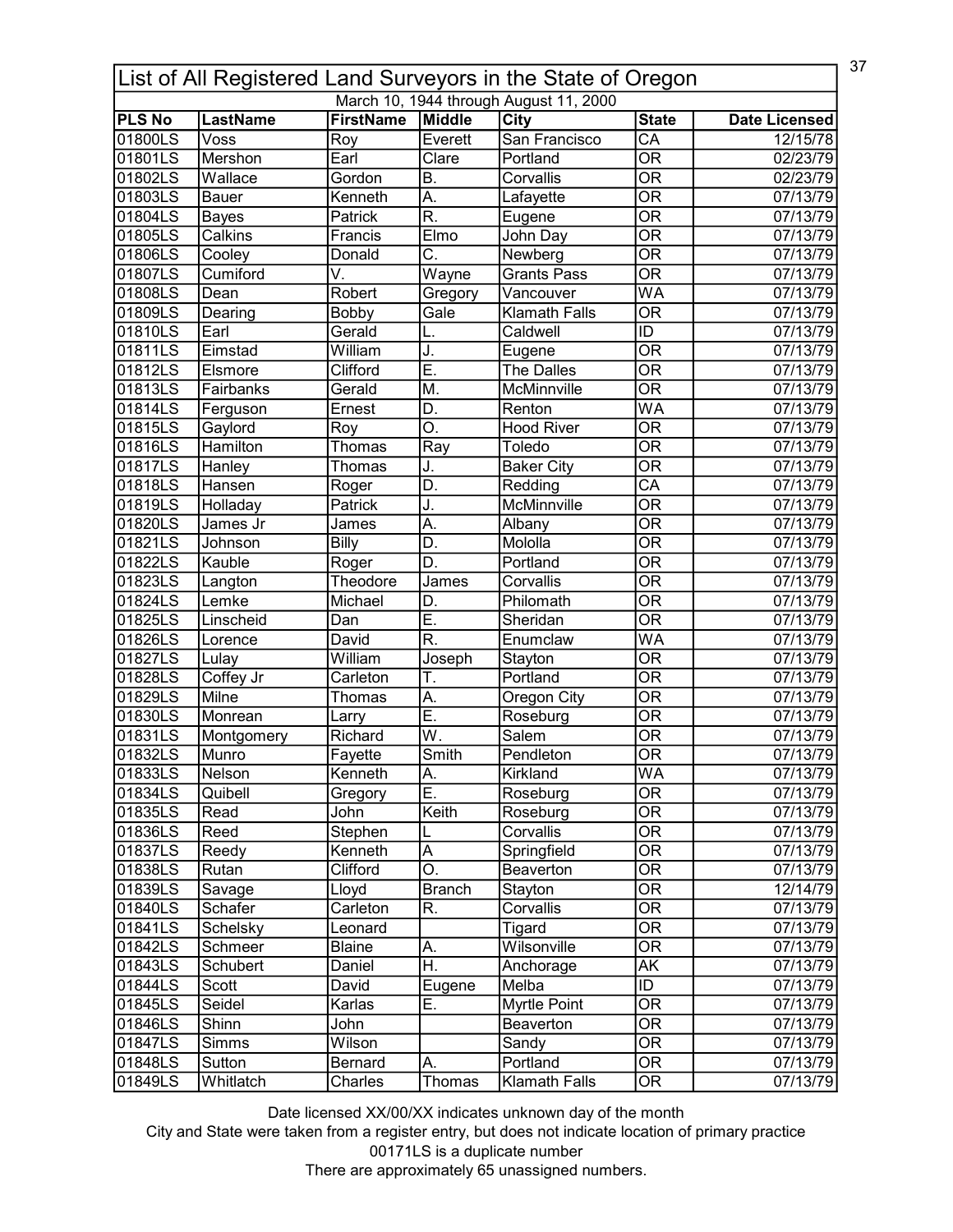| List of All Registered Land Surveyors in the State of Oregon |                       |                          |                           |                                        |                                |                      |  |
|--------------------------------------------------------------|-----------------------|--------------------------|---------------------------|----------------------------------------|--------------------------------|----------------------|--|
|                                                              |                       |                          |                           | March 10, 1944 through August 11, 2000 |                                |                      |  |
| <b>PLS No</b><br>01850LS                                     | <b>LastName</b>       | <b>FirstName</b><br>John | Middle<br>T.              | City<br><b>Boise</b>                   | <b>State</b><br>ĪD             | <b>Date Licensed</b> |  |
| 01851LS                                                      | Eddy<br><b>Hallin</b> |                          | $\overline{P}$ .          |                                        | <b>WA</b>                      | 07/13/79             |  |
|                                                              |                       | Danny                    |                           | Tacoma                                 |                                | 07/13/79             |  |
| 01852LS                                                      | <b>Hoskins</b>        | John                     | R.                        | Newberg                                | $\overline{\mathsf{OR}}$       | 07/13/79             |  |
| 01853LS                                                      | Kitz                  | Richard                  | $\overline{\mathsf{R}}$   | Issaquah                               | WA                             | 07/13/79             |  |
| 01854LS                                                      | McWhinney             | Raymond                  | Clyde                     | <b>Grass Valley</b>                    | $\overline{\mathsf{CA}}$       | 07/13/79             |  |
| 01855LS                                                      | Morris                | Jerry                    | Gene                      | Bellevue                               | WA                             | 07/13/79             |  |
| 01856LS                                                      | Peterson              | John                     | M.                        | Hillsboro                              | $\overline{\mathsf{OR}}$       | 07/13/79             |  |
| 01857LS                                                      | Riggins               | Mark                     | Ē.                        | Salem                                  | $\overline{\mathsf{OR}}$       | 07/13/79             |  |
| 01858LS                                                      | Thomas                | Scott                    | L.                        | Puyallup                               | WA                             | 07/13/79             |  |
| 01859LS                                                      | Weaver                | William                  | Η.                        | <b>Boise</b>                           | $\overline{ID}$                | 07/13/79             |  |
| 01860LS                                                      | Cornwall-Brady        | Jerry                    |                           | St. Helens                             | $\overline{\mathsf{OR}}$       | 12/14/79             |  |
| 01861LS                                                      | Ming                  | Earl                     | Douglas                   | Sandy                                  | $\overline{\mathsf{OR}}$       | 12/14/79             |  |
| 01862LS                                                      | Nettleton             | Robert                   | Ray                       | Salem                                  | $\overline{\overline{\rm OR}}$ | 12/14/79             |  |
| 01863LS                                                      | Premsingh             | Ramasurdyal              |                           | Portland                               | $\overline{\mathsf{OR}}$       | 12/14/79             |  |
| 01864LS                                                      | Stephens              | Timothy                  | P.                        | Friday Harbor                          | WA                             | 12/14/79             |  |
| 01865LS                                                      | <b>McGuiness</b>      | Michael                  | D.                        | The Woodlands                          | $\overline{\mathsf{TX}}$       | 12/14/79             |  |
| 01866LS                                                      | Herschbach            | Clarence                 |                           | <b>Big Lake</b>                        | <b>AK</b>                      | 12/14/79             |  |
| 01867LS                                                      | Heryford              | Doan                     | $\overline{E}$ .          | Santa Rosa                             | $\overline{\mathsf{CA}}$       | 12/14/79             |  |
| 01868LS                                                      | Niemi                 | Darryl                   | J.                        | <b>Brookings</b>                       | <b>OR</b>                      | 01/25/80             |  |
| 01869LS                                                      | Schoof                | James                    | Ē.                        | Philomath                              | $\overline{\mathsf{OR}}$       | 02/01/80             |  |
| 01870LS                                                      | Andrus                | Charles                  | W                         | <b>Bishop</b>                          | $\overline{\mathsf{CA}}$       | 07/18/80             |  |
| 01871LS                                                      | <b>Barbieri</b>       | John                     | Ğ.                        | Vancouver                              | $\overline{\mathsf{WA}}$       | 07/18/80             |  |
| 01872LS                                                      | Bardakjian            | Mark                     | J.                        | Auburn                                 | $\overline{\mathsf{CA}}$       | 07/18/80             |  |
| 01873LS                                                      |                       |                          |                           |                                        |                                |                      |  |
| 01874LS                                                      | Dunn Jr               | Elmer                    | E.                        | West Pittsburgh                        | $\overline{\mathsf{CA}}$       | 07/18/80             |  |
| 01875LS                                                      | Fain                  | Michael                  | $\overline{\mathsf{W}}$ . | Lake Oswego                            | $\overline{\mathsf{OR}}$       | 07/18/80             |  |
| 01876LS                                                      | Garoutte              | Duane                    | $\overline{\mathsf{R}}$ . | Reno                                   | $\overline{\text{NV}}$         | 07/18/80             |  |
| 01877LS                                                      | King                  | Dennis                   | A.                        | Nampa                                  | ID                             | 07/18/80             |  |
| 01878LS                                                      | Narizny               | <b>Boris</b>             |                           | Veneta                                 | $\overline{\mathsf{OR}}$       | 07/18/80             |  |
| 01879LS                                                      | Roundtree             | David                    | Reed                      | <b>Sparks</b>                          | <b>NV</b>                      | 07/18/80             |  |
| 01880LS                                                      | Sheldon               | Gary                     | K.                        | Sacramento                             | CA                             | 07/18/80             |  |
| 01881LS                                                      | Andersen              | Darrel                   | Neal                      | St Helens                              | <b>OR</b>                      | 07/18/80             |  |
| 01882LS                                                      |                       |                          | lR                        |                                        | $\overline{OR}$                |                      |  |
|                                                              | <b>Bigelow</b>        | Michael                  |                           | Eugene                                 |                                | 07/18/80             |  |
| 01883LS                                                      | <b>Brannan</b>        | Robert                   | Charles                   | Portland                               | OR                             | 07/18/80             |  |
| 01884LS                                                      | <b>Brown</b>          | Garlan                   | E                         | Portland                               | $\overline{\overline{\rm OR}}$ | 07/18/80             |  |
| 01885LS                                                      | Carnahan              | James                    | Clayton                   | Bend                                   | <b>OR</b>                      | 07/18/80             |  |
| 01886LS                                                      | Chesebro              | Richard                  | А.                        | Mt. Angel                              | <b>OR</b>                      | 07/18/80             |  |
| 01887LS                                                      | Crites                | Gregory                  | Alan                      | Salem                                  | <b>OR</b>                      | 07/18/80             |  |
| 01888LS                                                      | Day                   | Michael                  | Η.                        | Hillsboro                              | $\overline{\mathsf{OR}}$       | 07/18/80             |  |
| 01889LS                                                      | Dean                  | Robert                   | L.                        | Salem                                  | OR                             | 07/18/80             |  |
| 01890LS                                                      | Duncan                | John                     | А.                        | Portland                               | OR                             | 07/18/80             |  |
| 01891LS                                                      | Fales                 | Albert                   | $\overline{\mathsf{E}}$   | Coos Bay                               | OR                             | 07/18/80             |  |
| 01892LS                                                      | Fischer               | Lester                   | Ē.                        | Phoenix                                | $\overline{AZ}$                | 07/18/80             |  |
| 01893LS                                                      | Gaibler               | Douglas                  | Lawrence                  | Reston                                 | $\overline{\mathsf{VA}}$       | 07/18/80             |  |
| 01894LS                                                      | Hadley                | John                     | R.                        | Salem                                  | $\overline{\mathsf{OR}}$       | 07/18/80             |  |
| 01895LS                                                      | Harbin                | Hugh                     | Michael                   | Mt Shasta                              | СA                             | 07/18/80             |  |
| 01896LS                                                      | Hertel                | Albert                   |                           | Hillsboro                              | $\overline{\text{OR}}$         | 07/18/80             |  |
| 01897LS                                                      | Higgins               | Timothy                  | J.                        | San Diego                              | $\overline{\mathsf{CA}}$       | 07/18/80             |  |
| 01898LS                                                      | <b>Hildebrand</b>     | Harry                    | Christian                 | Santa Clara                            | NM                             | 07/18/80             |  |
|                                                              |                       |                          |                           |                                        |                                |                      |  |

City and State were taken from a register entry, but does not indicate location of primary practice 00171LS is a duplicate number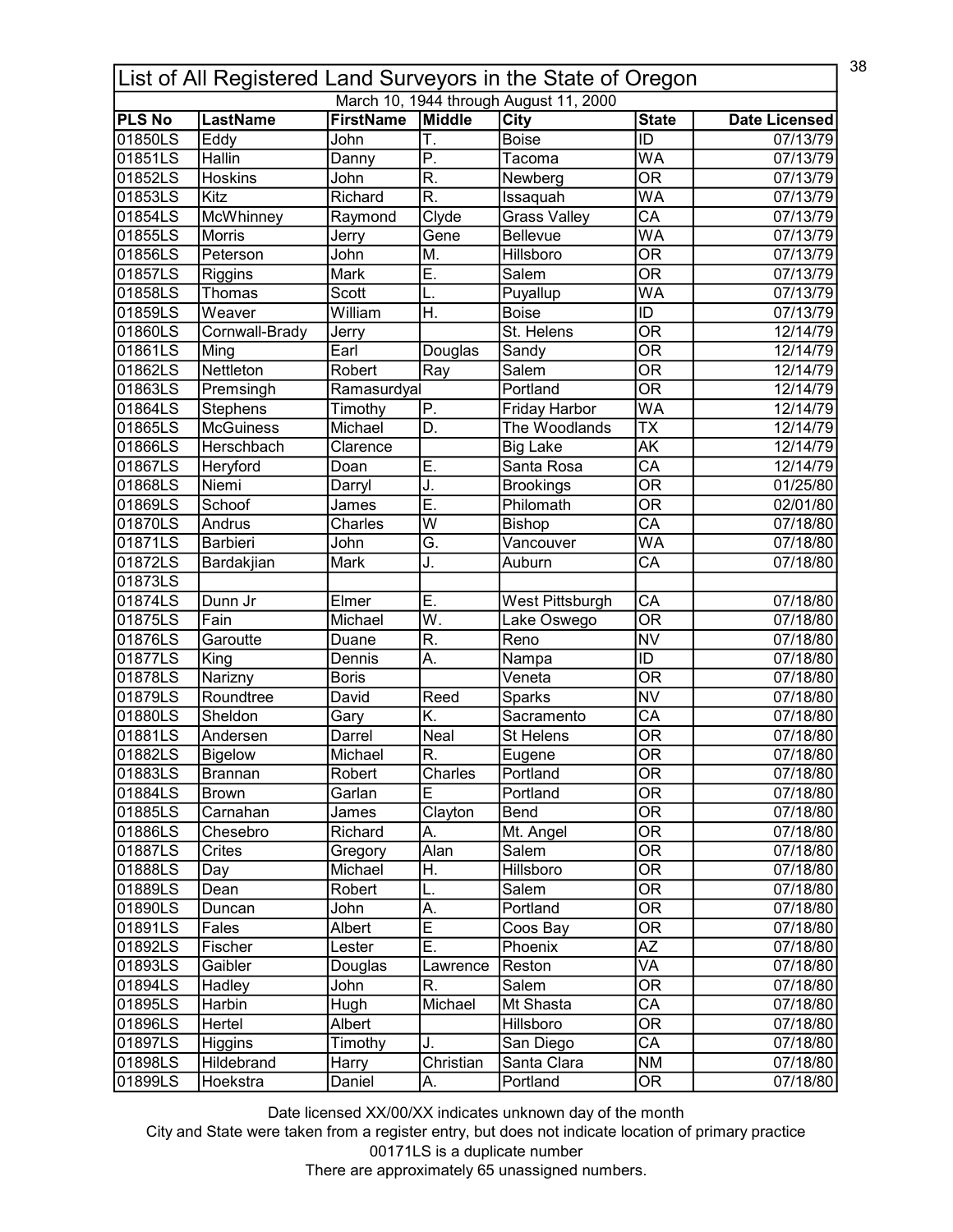|               | 39<br>List of All Registered Land Surveyors in the State of Oregon |                  |                           |                                        |                                          |                      |  |  |
|---------------|--------------------------------------------------------------------|------------------|---------------------------|----------------------------------------|------------------------------------------|----------------------|--|--|
|               |                                                                    |                  |                           | March 10, 1944 through August 11, 2000 |                                          |                      |  |  |
| <b>PLS No</b> | <b>LastName</b>                                                    | <b>FirstName</b> | Middle                    | City<br><b>Sisters</b>                 | <b>State</b><br>$\overline{\mathsf{OR}}$ | <b>Date Licensed</b> |  |  |
| 01900LS       | Howard                                                             | Eldon            | J.                        |                                        | $\overline{\mathsf{OR}}$                 | 07/18/80             |  |  |
| 01901LS       | Howell                                                             | John             | David                     | Madras                                 |                                          | 07/18/80             |  |  |
| 01902LS       | <b>Huls</b>                                                        | Garry            | $\overline{\mathsf{S}}$ . | Portland                               | $\overline{\overline{\rm OR}}$           | 07/18/80             |  |  |
| 01903LS       | Kimberling                                                         | Roderick         | <b>Bruce</b>              | Camarillo                              | $\overline{CA}$                          | 07/18/80             |  |  |
| 01904LS       | King                                                               | David            | Jackson                   | Portland                               | $\overline{\mathsf{OR}}$                 | 07/18/80             |  |  |
| 01905LS       | Knox                                                               | Robert           | $\overline{\mathsf{W}}$ . | Centerville                            | $\overline{\mathtt{UT}}$                 | 07/18/80             |  |  |
| 01906LS       | Kramer                                                             | Douglas          | $\overline{B}$ .          | Seattle                                | $\overline{\mathsf{WA}}$                 | 07/18/80             |  |  |
| 01907LS       | Latham                                                             | Rodger           | N.                        | Albany                                 | $\overline{\mathsf{OR}}$                 | 07/18/80             |  |  |
| 01908LS       | Loomis                                                             | David            | Allen                     | Toledo                                 | $\overline{\overline{\rm OR}}$           | 07/18/80             |  |  |
| 01909LS       | Lulay                                                              | Terrence         | R.                        | Mountain Lake                          | <b>NJ</b>                                | 07/18/80             |  |  |
| 01910LS       | Martin                                                             | Clayton          | Jesse                     | Palmer                                 | $\overline{\mathsf{AK}}$                 | 07/18/80             |  |  |
| 01911LS       | Martin                                                             | Richard          | А.                        | Vancouver                              | WA                                       | 07/18/80             |  |  |
| 01912LS       | <b>McGuire</b>                                                     | Robert           | J.                        | Detroit                                | $\overline{\mathsf{OR}}$                 | 07/18/80             |  |  |
| 01913LS       | McMahan                                                            | Douglas          | Clayton                   | Prospect                               | $\overline{\mathsf{OR}}$                 | 07/18/80             |  |  |
| 01914LS       | McReynolds                                                         | Jon              | E                         | Cottage Grove                          | $\overline{\mathsf{OR}}$                 | 07/18/80             |  |  |
| 01915LS       | <b>Mills</b>                                                       | David            | William                   | Beaverton                              | $\overline{\overline{\rm OR}}$           | 07/18/80             |  |  |
| 01916LS       | Miracle                                                            | Melvin           |                           | Gresham                                | <b>OR</b>                                | 07/18/80             |  |  |
| 01917LS       | Panther                                                            | David            |                           | Salem                                  | $\overline{\mathsf{OR}}$                 | 07/18/80             |  |  |
| 01918LS       | Parsons                                                            | Tyler            | Barnett                   | Corvallis                              | $\overline{\mathsf{OR}}$                 | 07/18/80             |  |  |
| 01919LS       | Powell                                                             | Jerry            | C.                        | Bend                                   | $\overline{\mathsf{OR}}$                 | 07/18/80             |  |  |
| 01920LS       | Rogers                                                             | Don              | $\overline{\mathsf{R}}$ . | Springfield                            | $\overline{\mathsf{OR}}$                 | 07/18/80             |  |  |
| 01921LS       | Sams                                                               | Jasper           | M.                        | Joseph                                 | $\overline{\mathsf{OR}}$                 | 07/18/80             |  |  |
| 01922LS       | Schwartz                                                           | Michael          | John                      | Corvallis                              | $\overline{\mathsf{OR}}$                 | 07/18/80             |  |  |
| 01923LS       | VanCleave                                                          | John             | Arthur                    | Sweet Home                             | $\overline{\mathsf{OR}}$                 | 07/18/80             |  |  |
| 01924LS       | Wilson                                                             | Raymond          | Edward                    | Corvallis                              | $\overline{\overline{\rm OR}}$           | 07/18/80             |  |  |
| 01925LS       | Wratni Jr                                                          | Francis          | $\overline{\mathsf{S}}$ . | Sandpoint                              | $\overline{\mathsf{ID}}$                 | 07/18/80             |  |  |
| 01926LS       | <b>Summers</b>                                                     | Ronald           | Ē.                        | <b>Bellevue</b>                        | $\overline{\mathsf{WA}}$                 | 07/18/80             |  |  |
| 01927LS       | Armstrong                                                          | Mark             | Lowell                    | Eugene                                 | $\overline{\overline{\rm OR}}$           | 07/17/81             |  |  |
| 01928LS       | Porter                                                             | Clyde            |                           | <b>Boise</b>                           | ID                                       | 07/18/80             |  |  |
| 01929LS       | Dahl                                                               | Robert           | William                   | <b>Bowie</b>                           | <b>MD</b>                                | 12/16/80             |  |  |
| 01930LS       |                                                                    |                  |                           |                                        |                                          |                      |  |  |
| 01931LS       | Hartman                                                            | Duane            | Т.                        | Woodinville                            | <b>WA</b>                                | 12/16/80             |  |  |
| 01932LS       | Gribbin                                                            | Thomas           | . I                       | Reno                                   | $\overline{\text{NV}}$                   | 12/16/80             |  |  |
| 01933LS       | Lovitt                                                             | Roger            | D.                        | Shelton                                | WA                                       | 12/16/80             |  |  |
| 01934LS       | Foster                                                             | David            | Atwood                    | <b>Wood Village</b>                    | $\overline{\mathsf{OR}}$                 | 12/16/80             |  |  |
| 01935LS       | Tupyi                                                              | Alex             |                           | Roseburg                               | OR                                       | 12/16/80             |  |  |
| 01936LS       | Lodewick                                                           | Kenneth          | C                         |                                        | $\overline{\overline{\rm OR}}$           | 12/16/80             |  |  |
|               |                                                                    |                  | Lowell                    | Eugene                                 | $\overline{\mathsf{OR}}$                 |                      |  |  |
| 01937LS       | Armstrong                                                          | Mark             |                           | Eugene<br><b>Sisters</b>               | $\overline{\mathsf{OR}}$                 | 07/17/81             |  |  |
| 01938LS       | Ast                                                                | Frederick        | А.<br>G.                  |                                        |                                          | 07/17/81             |  |  |
| 01939LS       | Berggren                                                           | Norman           |                           | Sheridan                               | $\overline{\mathsf{OR}}$                 | 07/17/81             |  |  |
| 01940LS       | <b>Bittner</b>                                                     | Larry            | $\overline{\mathsf{C}}$ . | Milwaukie                              | $\overline{\mathsf{OR}}$                 | 07/17/81             |  |  |
| 01941LS       | <b>DeGroot</b>                                                     | Kristian         | О.                        | Roseburg                               | OR                                       | 07/17/81             |  |  |
| 01942LS       | Dunckel                                                            | Matthew          | Ē.                        | Mc Minnville                           | $\overline{\mathsf{OR}}$                 | 07/17/81             |  |  |
| 01943LS       | Ferguson                                                           | Joseph           | M.                        | Springfield                            | OR                                       | 07/17/81             |  |  |
| 01944LS       | Fischborn                                                          | Chris            | $\overline{\mathsf{C}}$ . | Portland                               | $\overline{\mathsf{OR}}$                 | 07/17/81             |  |  |
| 01945LS       | Gage                                                               | Martin           | А.                        | Oregon City                            | OR                                       | 07/17/81             |  |  |
| 01946LS       | Karsch                                                             | Donald           | H.                        | Vancouver                              | WA                                       | 07/17/81             |  |  |
| 01947LS       | Lavoie                                                             | Roland           | Paul                      | Poulsbo                                | WA                                       | 07/17/81             |  |  |
| 01948LS       | Mattson                                                            | David            | W.                        | Eugene                                 | $\overline{\text{OR}}$                   | 07/17/81             |  |  |
| 01949LS       | Montgomery                                                         | Leonard          | W.                        | Salem                                  | $\overline{\mathsf{OR}}$                 | 07/17/81             |  |  |

City and State were taken from a register entry, but does not indicate location of primary practice 00171LS is a duplicate number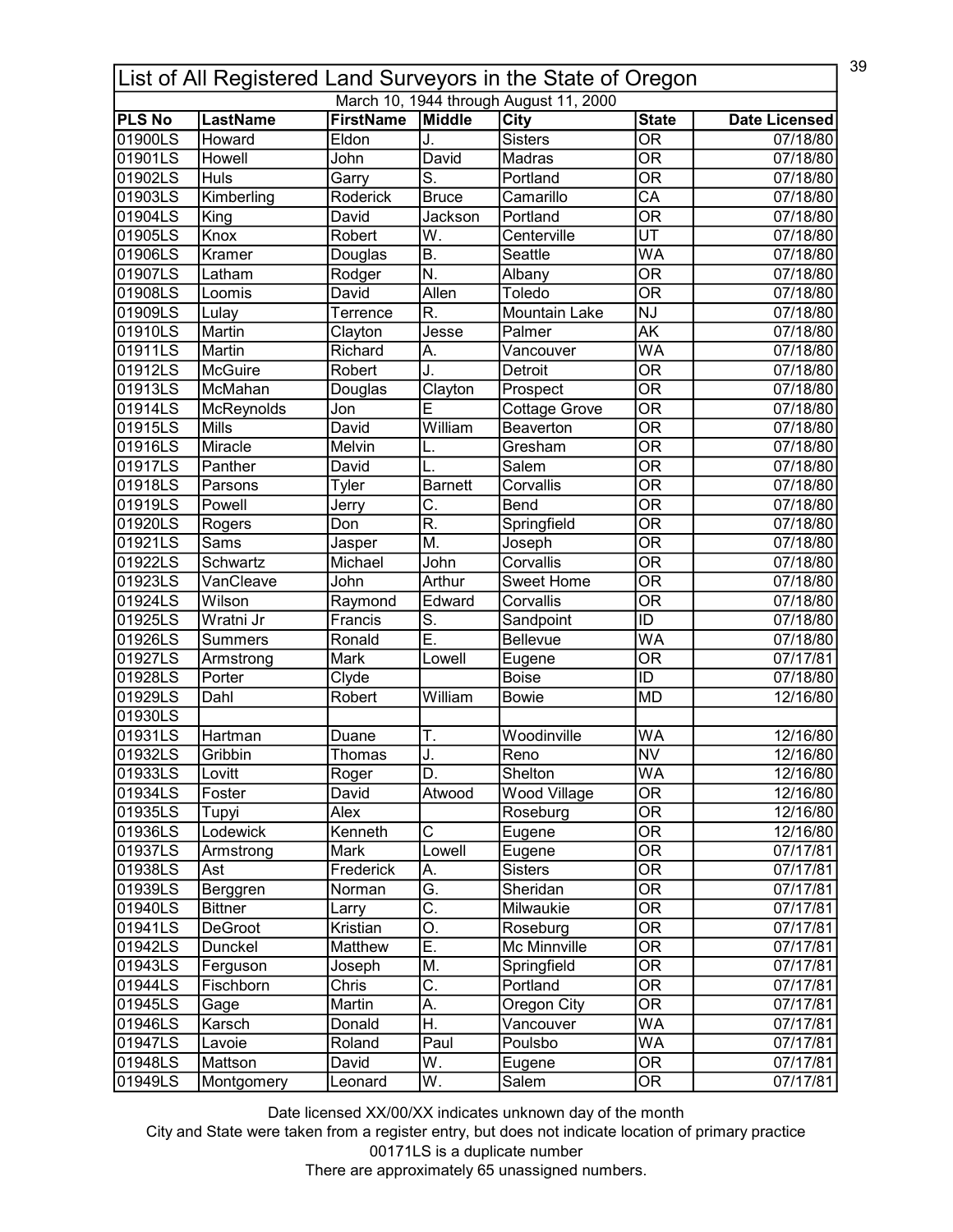| March 10, 1944 through August 11, 2000<br><b>LastName</b><br><b>FirstName</b><br><b>PLS No</b><br>Middle<br>City<br><b>State</b><br>R.<br>01950LS<br><b>Billy</b><br>$\overline{\mathsf{WA}}$<br>Mumma<br>Vancouver<br>01951LS<br>$\overline{\mathsf{OR}}$<br>Gerard<br>Anthony<br>Salem<br>Pappe<br>$\overline{\mathsf{OR}}$<br>01952LS<br>Paullus<br>Norman<br>La Grande<br>James<br>$\overline{\mathsf{OR}}$<br>01953LS<br>$\overline{\mathsf{S}}$ .<br>Portland<br>Schleining<br><b>Bradley</b><br>$\overline{CA}$<br>J<br>01954LS<br>Scranton<br>Douglas<br>Novato<br>ĀΚ<br>01955LS<br>John<br>Alan<br>Steininger<br>Juneau | <b>Date Licensed</b><br>07/17/81<br>07/17/81<br>07/17/81<br>07/17/81<br>07/17/81<br>07/17/81<br>07/17/81 |
|----------------------------------------------------------------------------------------------------------------------------------------------------------------------------------------------------------------------------------------------------------------------------------------------------------------------------------------------------------------------------------------------------------------------------------------------------------------------------------------------------------------------------------------------------------------------------------------------------------------------------------|----------------------------------------------------------------------------------------------------------|
|                                                                                                                                                                                                                                                                                                                                                                                                                                                                                                                                                                                                                                  |                                                                                                          |
|                                                                                                                                                                                                                                                                                                                                                                                                                                                                                                                                                                                                                                  |                                                                                                          |
|                                                                                                                                                                                                                                                                                                                                                                                                                                                                                                                                                                                                                                  |                                                                                                          |
|                                                                                                                                                                                                                                                                                                                                                                                                                                                                                                                                                                                                                                  |                                                                                                          |
|                                                                                                                                                                                                                                                                                                                                                                                                                                                                                                                                                                                                                                  |                                                                                                          |
|                                                                                                                                                                                                                                                                                                                                                                                                                                                                                                                                                                                                                                  |                                                                                                          |
|                                                                                                                                                                                                                                                                                                                                                                                                                                                                                                                                                                                                                                  |                                                                                                          |
|                                                                                                                                                                                                                                                                                                                                                                                                                                                                                                                                                                                                                                  |                                                                                                          |
| $\overline{\mathsf{CA}}$<br>01956LS<br>David<br>J.<br>Roseville<br>Stringer                                                                                                                                                                                                                                                                                                                                                                                                                                                                                                                                                      |                                                                                                          |
| $\overline{\sf{E}}$<br>$\overline{\mathsf{OR}}$<br>01957LS<br>Stringer<br>Jon<br>Eugene                                                                                                                                                                                                                                                                                                                                                                                                                                                                                                                                          | 07/17/81                                                                                                 |
| $\overline{\overline{\rm OR}}$<br>Wetzel<br>Richard<br>01958LS<br>Jules<br>Bend                                                                                                                                                                                                                                                                                                                                                                                                                                                                                                                                                  | 07/17/81                                                                                                 |
| $\overline{\mathsf{OR}}$<br>01959LS<br>Philomath<br>Zanon<br>Randall<br>M.                                                                                                                                                                                                                                                                                                                                                                                                                                                                                                                                                       | 07/17/81                                                                                                 |
| FL<br>01960LS<br>J.<br>Dodson<br>Timothy<br>Pensacola                                                                                                                                                                                                                                                                                                                                                                                                                                                                                                                                                                            | 07/17/81                                                                                                 |
| $\overline{\mathsf{TX}}$<br>01961LS<br><b>Bakely</b><br>Jeffery<br>Austin                                                                                                                                                                                                                                                                                                                                                                                                                                                                                                                                                        | 07/17/81                                                                                                 |
| F<br>$\overline{\mathsf{OR}}$<br><b>Burkholder</b><br>Earl<br><b>Klamath Falls</b><br>01962LS                                                                                                                                                                                                                                                                                                                                                                                                                                                                                                                                    | 07/17/81                                                                                                 |
| $\overline{\mathsf{R}}$ .<br>$\overline{\mathsf{OR}}$<br>Hillsboro<br>01963LS<br>Girard<br>Albert                                                                                                                                                                                                                                                                                                                                                                                                                                                                                                                                | 07/17/81                                                                                                 |
| $\overline{\mathsf{CA}}$<br>01964LS<br>Mokelumne Hill<br>Howard<br>Ronald<br>M.                                                                                                                                                                                                                                                                                                                                                                                                                                                                                                                                                  | 07/17/81                                                                                                 |
| $\overline{\text{OR}}$<br>01965LS<br>Keck<br>Gerald<br>N.<br>Myrtle Creek                                                                                                                                                                                                                                                                                                                                                                                                                                                                                                                                                        | 07/17/81                                                                                                 |
| $\overline{\mathsf{CA}}$<br>01966LS<br>McKinney<br><b>Citrus Heights</b><br>William<br>Fudge                                                                                                                                                                                                                                                                                                                                                                                                                                                                                                                                     | 07/17/81                                                                                                 |
| $\overline{\mathsf{OR}}$<br>01967LS<br>McMillan<br>F.<br>Beaverton<br>John                                                                                                                                                                                                                                                                                                                                                                                                                                                                                                                                                       | 07/17/81                                                                                                 |
| WI<br>01968LS<br>Franksville<br>Bailey<br>Pete<br>L.                                                                                                                                                                                                                                                                                                                                                                                                                                                                                                                                                                             | 01/19/82                                                                                                 |
| $\overline{\mathsf{W}}$ .<br><b>NV</b><br>01969LS<br>Hickerson<br><b>Barry</b><br>Sparks                                                                                                                                                                                                                                                                                                                                                                                                                                                                                                                                         | 01/19/82                                                                                                 |
| $\overline{\mathsf{OR}}$<br>01970LS<br>Moonier<br>Dennis<br>Lloyd<br>Tigard                                                                                                                                                                                                                                                                                                                                                                                                                                                                                                                                                      | 01/19/82                                                                                                 |
| $\overline{\mathsf{OR}}$<br>01971LS<br>William<br><b>Hood River</b><br>Frost<br>J.                                                                                                                                                                                                                                                                                                                                                                                                                                                                                                                                               | 01/19/82                                                                                                 |
| $\overline{\mathsf{WA}}$<br>01972LS<br>Erickson<br>Othello<br>Richard                                                                                                                                                                                                                                                                                                                                                                                                                                                                                                                                                            | 01/19/82                                                                                                 |
| $\overline{\mathsf{OR}}$<br>01973LS<br>Gille<br>Salem<br>William<br>A.                                                                                                                                                                                                                                                                                                                                                                                                                                                                                                                                                           | 01/19/82                                                                                                 |
| $\overline{\mathsf{OR}}$<br>01974LS<br>Goodhead<br>Richard<br>Tigard                                                                                                                                                                                                                                                                                                                                                                                                                                                                                                                                                             | 01/19/82                                                                                                 |
| $\overline{\mathsf{OR}}$<br>01975LS<br>Hostetter<br>Coos Bay<br>Tony                                                                                                                                                                                                                                                                                                                                                                                                                                                                                                                                                             | 01/19/82                                                                                                 |
| $\overline{\mathsf{OR}}$<br>01976LS<br><b>Kurtis</b><br>H.<br>Eagle Creek<br>Kuiper                                                                                                                                                                                                                                                                                                                                                                                                                                                                                                                                              | 01/19/82                                                                                                 |
| Ē.<br>$\overline{\mathsf{OR}}$<br>01977LS<br>Gilbert<br>Beaverton<br>Arp                                                                                                                                                                                                                                                                                                                                                                                                                                                                                                                                                         | 07/16/82                                                                                                 |
| $\overline{\mathsf{W}}.$<br>$\overline{\mathsf{OR}}$<br>01978LS<br><b>Baker</b><br>Daniel<br>Eugene                                                                                                                                                                                                                                                                                                                                                                                                                                                                                                                              | 07/16/82                                                                                                 |
| $\overline{\mathsf{OR}}$<br>N.<br>Seaside<br>01979LS<br><b>Barrett</b><br>Dale                                                                                                                                                                                                                                                                                                                                                                                                                                                                                                                                                   | 07/16/82                                                                                                 |
| Ğ.<br>$\overline{\overline{\rm OR}}$<br>01980LS<br>Walter<br>Clackamas<br>Bartel                                                                                                                                                                                                                                                                                                                                                                                                                                                                                                                                                 | 07/16/82                                                                                                 |
| $\overline{\mathsf{W}}.$<br><b>OR</b><br>01981LS<br><b>Blair</b><br>Portland<br>Deane                                                                                                                                                                                                                                                                                                                                                                                                                                                                                                                                            | 07/16/82                                                                                                 |
| F<br>$\overline{OR}$<br>101982LS<br>Combs<br>Daniel<br>Portland                                                                                                                                                                                                                                                                                                                                                                                                                                                                                                                                                                  | 07/16/82                                                                                                 |
| F.<br>01983LS<br>Bend<br>0R<br>Creedican<br>Patrick                                                                                                                                                                                                                                                                                                                                                                                                                                                                                                                                                                              |                                                                                                          |
| $\overline{\overline{\rm OR}}$<br>01984LS<br>Monmouth                                                                                                                                                                                                                                                                                                                                                                                                                                                                                                                                                                            | 07/16/82                                                                                                 |
| Deglow<br>Warren                                                                                                                                                                                                                                                                                                                                                                                                                                                                                                                                                                                                                 | 07/16/82                                                                                                 |
| 01985LS<br>Ε.<br>0R<br>DiLoretto<br>West Linn<br>Gregory                                                                                                                                                                                                                                                                                                                                                                                                                                                                                                                                                                         | 07/16/82                                                                                                 |
| $\overline{\overline{\rm OR}}$<br>01986LS<br>Kenneth<br>Mulino<br>Fischer<br>Roy                                                                                                                                                                                                                                                                                                                                                                                                                                                                                                                                                 | 07/16/82                                                                                                 |
| K.<br><b>AK</b><br>01987LS<br>Wasilla<br>Frederick<br>Orrin                                                                                                                                                                                                                                                                                                                                                                                                                                                                                                                                                                      | 07/16/82                                                                                                 |
| $\overline{\text{OR}}$<br>Ğ.<br>Ronald<br>01988LS<br>Geisler<br>Roseburg                                                                                                                                                                                                                                                                                                                                                                                                                                                                                                                                                         | 07/16/82                                                                                                 |
| $\overline{\mathsf{OR}}$<br>01989LS<br>Portland<br>Goodman<br>Terry                                                                                                                                                                                                                                                                                                                                                                                                                                                                                                                                                              | 07/16/82                                                                                                 |
| $\overline{\mathsf{OR}}$<br>01990LS<br>Lyons<br>Medford<br>John<br>Hardey                                                                                                                                                                                                                                                                                                                                                                                                                                                                                                                                                        | 07/16/82                                                                                                 |
| OR<br>01991LS<br>Henricks<br>J.<br>Edward<br>Albany                                                                                                                                                                                                                                                                                                                                                                                                                                                                                                                                                                              | 07/16/82                                                                                                 |
| $\overline{\text{c}}$ .<br>$\overline{\mathsf{OR}}$<br>01992LS<br>Kendall<br>Corvallis<br>Hilton                                                                                                                                                                                                                                                                                                                                                                                                                                                                                                                                 | 07/16/82                                                                                                 |
| $\overline{\mathsf{W}}$ .<br>OR<br>01993LS<br>Hofer<br>Dale<br>Talent                                                                                                                                                                                                                                                                                                                                                                                                                                                                                                                                                            | 07/16/82                                                                                                 |
| $\overline{\text{OR}}$<br>Toledo<br>01994LS<br>Howell<br>Walter<br>D.                                                                                                                                                                                                                                                                                                                                                                                                                                                                                                                                                            | 07/16/82                                                                                                 |
| 0R<br>01995LS<br><b>Barnhart</b><br>Myrtle Creek<br>Danna                                                                                                                                                                                                                                                                                                                                                                                                                                                                                                                                                                        | 07/16/82                                                                                                 |
| $\overline{\text{OR}}$<br>01996LS<br>Dean<br>Tigard<br>Jones<br>Erric                                                                                                                                                                                                                                                                                                                                                                                                                                                                                                                                                            | 07/16/82                                                                                                 |
| $\overline{\mathsf{OR}}$<br>01997LS<br><b>B.</b><br>Portland<br>King<br>Gerald                                                                                                                                                                                                                                                                                                                                                                                                                                                                                                                                                   | 07/16/82                                                                                                 |
| $\overline{\text{OR}}$<br>Klosterman<br><b>Tillamook</b><br>01998LS<br>Anthony<br>J.                                                                                                                                                                                                                                                                                                                                                                                                                                                                                                                                             | 07/16/82                                                                                                 |
| $\overline{\mathsf{C}.}$<br>$\overline{\mathsf{OR}}$<br>01999LS<br>Tigard<br>Dennis<br>Laymon                                                                                                                                                                                                                                                                                                                                                                                                                                                                                                                                    | 07/16/82                                                                                                 |

City and State were taken from a register entry, but does not indicate location of primary practice 00171LS is a duplicate number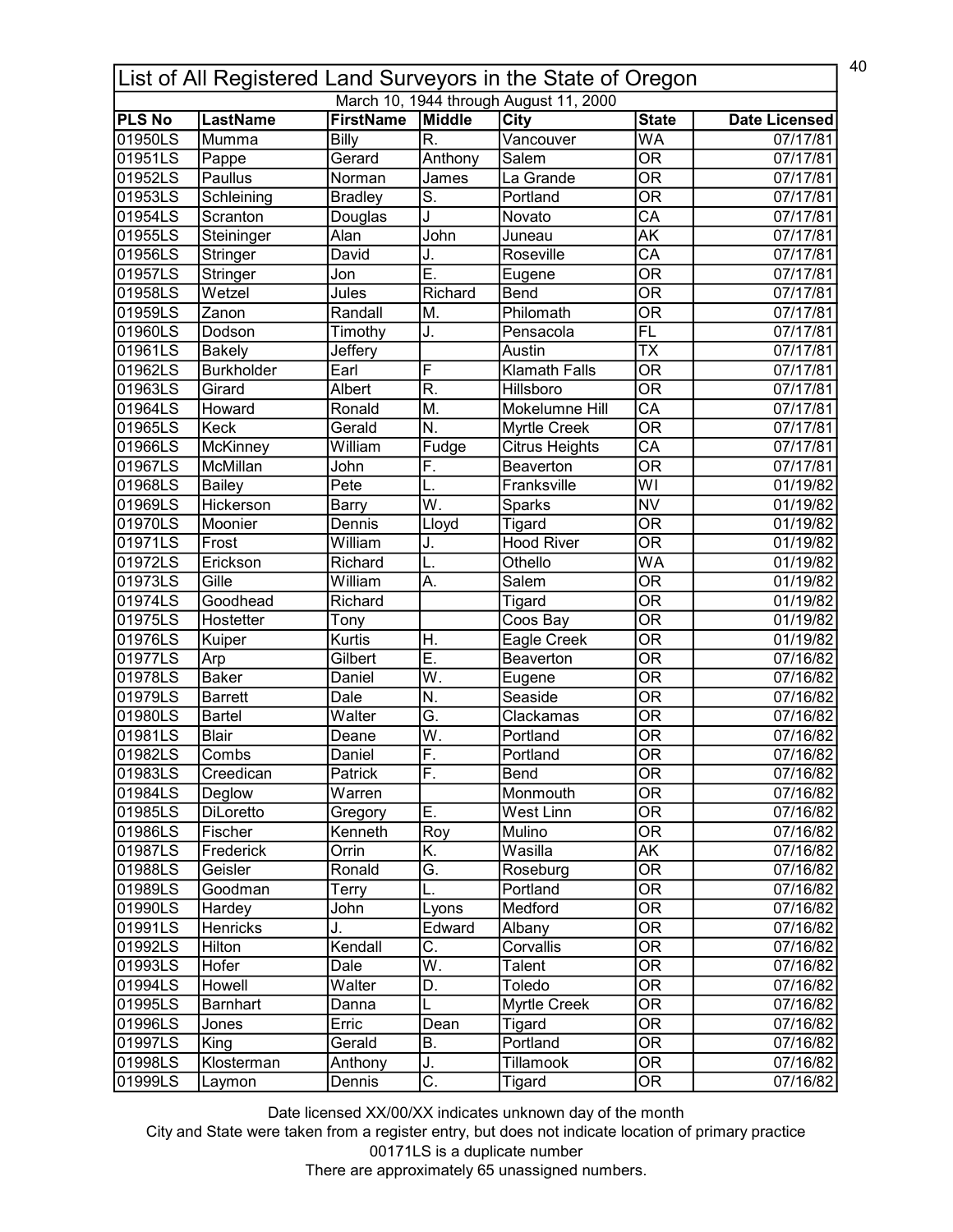| 41<br>List of All Registered Land Surveyors in the State of Oregon |                           |                            |                         |                                        |                                        |                       |  |
|--------------------------------------------------------------------|---------------------------|----------------------------|-------------------------|----------------------------------------|----------------------------------------|-----------------------|--|
|                                                                    |                           |                            |                         | March 10, 1944 through August 11, 2000 |                                        |                       |  |
| <b>PLS No</b><br>02000LS                                           | <b>LastName</b><br>McLane | <b>FirstName</b><br>Donald | Middle                  | <b>City</b>                            | <b>State</b><br>$\overline{\text{OR}}$ | <b>Date Licensed</b>  |  |
| 02001LS                                                            | Mendenhall                | <b>Neil</b>                | George<br>Andrew        | Springfield                            | WA                                     | 07/16/82              |  |
|                                                                    |                           |                            |                         | <b>Port Angeles</b>                    |                                        | 07/16/82              |  |
| 02002LS                                                            | Metcalf                   | William                    | E.                      | Astoria                                | $\overline{\overline{\rm OR}}$         | 07/16/82              |  |
| 02003LS                                                            | Mickelson                 | Carl                       | V.                      | Boring                                 | $\overline{\overline{\rm OR}}$         | 07/16/82              |  |
| 02004LS                                                            | Miller                    | Gregory                    | K.                      | <b>Forest Grove</b>                    | $\overline{\mathsf{OR}}$               | 07/16/82              |  |
| 02005LS                                                            | Miller                    | James                      | I.                      | Phillipsburg                           | $\overline{\text{KS}}$                 | 07/16/82              |  |
| 02006LS                                                            | <b>Mulkins</b>            | Clyde                      | F.                      | North Bend                             | $\overline{\text{OR}}$                 | 07/16/82              |  |
| 02007LS                                                            | Nevin                     | Danny                      | J.                      | Albany                                 | $\overline{\overline{\rm OR}}$         | 07/16/82              |  |
| 02008LS                                                            | Oquist                    | Robert                     |                         | Hillsboro                              | $\overline{\mathsf{OR}}$               | 07/16/82              |  |
| 02009LS                                                            | Prahar                    | John                       | $\overline{P}$ .        | Bandon                                 | $\overline{\mathsf{OR}}$               | 07/16/82              |  |
| 02010LS                                                            | Roberts                   | George                     | J.                      | <b>Talent</b>                          | $\overline{\overline{\rm OR}}$         | 07/16/82              |  |
| 02011LS                                                            | Smith                     | Lloyd                      | R.                      | Eagle Point                            | $\overline{\overline{\rm OR}}$         | 07/16/82              |  |
| 02012LS                                                            | Stanger                   | Virgil                     | L.                      | Eureka                                 | $\overline{\mathsf{CA}}$               | 07/16/82              |  |
| 02013LS                                                            | Swinehart                 | Stephen                    | Loy                     | Newport                                | $\overline{\mathsf{OR}}$               | 07/16/82              |  |
| 02014LS                                                            | Thornton                  | Steven                     | D.                      | Astoria                                | $\overline{OR}$                        | 07/16/82              |  |
| 02015LS                                                            | <b>Strack</b>             | David                      | Martin                  | Parishville                            | <b>NY</b>                              | 07/16/82              |  |
| 02016LS                                                            | <b>Steele</b>             | Mark                       | Ē.                      | Philomath                              | $\overline{\overline{\rm OR}}$         | 07/16/82              |  |
| 02017LS                                                            | Klausman                  | David                      | L.                      | Eugene                                 | $\overline{\text{OR}}$                 | 07/16/82              |  |
| 02018LS                                                            | Hustead                   | Jerome                     | K.                      | Harrison                               | ID                                     | $\overline{07/1}6/83$ |  |
| 02019LS                                                            | Mikolas                   | Κ                          |                         | Rathdrum                               | ID                                     | 07/16/83              |  |
| 02020LS                                                            | Potterfield               | Hugh                       | Michael                 | Pacific Grove                          | $\overline{CA}$                        | 07/16/82              |  |
| 02021LS                                                            | Schultz                   | Donald                     | Ē                       | <b>Boise</b>                           | $\overline{\mathsf{ID}}$               | 07/16/83              |  |
| 02022LS                                                            | Wessel                    | George                     | $\overline{\mathsf{N}}$ | Tacoma                                 | WA                                     | 07/16/83              |  |
| 02023LS                                                            | <b>Huck</b>               | Darrell                    | L.                      | Ashland                                | $\overline{\mathsf{OR}}$               | 02/03/83              |  |
| 02024LS                                                            | Landrum                   | James                      | <b>Norris</b>           | Alta Loma                              | $\overline{\mathsf{CA}}$               | 02/03/83              |  |
| 02025LS                                                            | Littrell                  | Steven                     |                         | Turner                                 | $\overline{\mathsf{OR}}$               | 02/03/83              |  |
|                                                                    |                           |                            | J.                      |                                        |                                        |                       |  |
| 02026LS                                                            | Wilbrecht                 | Scott                      | L.                      | Salem                                  | $\overline{\overline{\rm OR}}$         | 02/03/83              |  |
| 02027LS                                                            | Kellow                    | Douglas                    | H.                      | Pacific City                           | $\overline{\overline{\rm OR}}$         | 02/03/83              |  |
| 02028LS                                                            | Tenson                    | John                       | Dirk                    | <b>Boise</b>                           | ID                                     | 02/03/83              |  |
| 02029LS                                                            | Viles                     | М.                         | David                   | Prineville                             | $\overline{\overline{\rm OR}}$         | 02/03/83              |  |
| 02030LS                                                            | Towle                     | <b>Bruce</b>               | D.                      | Vancouver                              | <b>WA</b>                              | 02/03/83              |  |
| 02031LS                                                            | Hess                      | Edward                     | Alan                    | Gerber                                 | CA                                     | 02/03/83              |  |
| 02032LS                                                            | Lundeen                   | Janet                      | Rae                     | Salem                                  | $\overline{OR}$                        | 02/03/83              |  |
| 02033LS                                                            | Tompkins                  | Michael                    | L.                      | Redmond                                | <b>OR</b>                              | 02/03/83              |  |
| 02034LS                                                            | Anderson                  | Darryl                     | J.                      | Lakeview                               | $\overline{OR}$                        | 02/03/83              |  |
| 02035LS                                                            | Rasmussen                 | Robin                      | D.                      | Aurora                                 | CO                                     | 02/03/83              |  |
| 02036LS                                                            | Thomas II                 | William                    | А.                      | Tucson                                 | $\overline{AZ}$                        | 02/03/83              |  |
| 02037LS                                                            | Alm                       | Gary                       | Richard                 | Sacramento                             | $\overline{\mathsf{CA}}$               | 07/15/83              |  |
| 02038LS                                                            | Arnold                    | Richard                    | James                   | <b>Hood River</b>                      | $\overline{\mathsf{OR}}$               | 07/15/83              |  |
| 02039LS                                                            | Bahrke                    | William                    | G.                      | Redmond                                | $\overline{\text{OR}}$                 | 07/15/83              |  |
| 02040LS                                                            | <b>Barrett</b>            | Jerry                      | Ē.                      | Klamath Falls                          | $\overline{\text{OR}}$                 | 07/15/83              |  |
| 02041LS                                                            | <b>Baxter</b>             | Robert                     | Ε.                      | Bend                                   | 0R                                     | 07/15/83              |  |
| 02042LS                                                            | Berg                      | Donald                     | Leonard                 | Independence                           | $\overline{\text{OR}}$                 | 07/15/83              |  |
| 02043LS                                                            | Berg                      | Duane                      | N                       | LaGrande                               | <b>OR</b>                              | 07/15/83              |  |
| 02044LS                                                            | Carlson                   | John                       | А.                      | Portland                               | <b>OR</b>                              | 07/15/83              |  |
|                                                                    |                           | Kenneth                    |                         | Portland                               | 0R                                     |                       |  |
| 02045LS                                                            | Cochran                   |                            | Vaughn                  |                                        |                                        | 07/15/83              |  |
| 02046LS                                                            | Downer                    | Robert                     | Gottschalk Meridian     |                                        | ID                                     | 07/15/83              |  |
| 02047LS                                                            | Gilbertson                | Paul                       | D.                      | Lake Oswego                            | $\overline{\mathsf{OR}}$               | 07/15/83              |  |
| 02048LS                                                            | Imhoff                    | Thomas                     | William                 | Portland                               | $\overline{\overline{\rm OR}}$         | 07/15/83              |  |
| 02049LS                                                            | Jensen                    |                            | M.                      | Coarsegold                             | $\overline{\mathsf{CA}}$               | 07/15/83              |  |

City and State were taken from a register entry, but does not indicate location of primary practice 00171LS is a duplicate number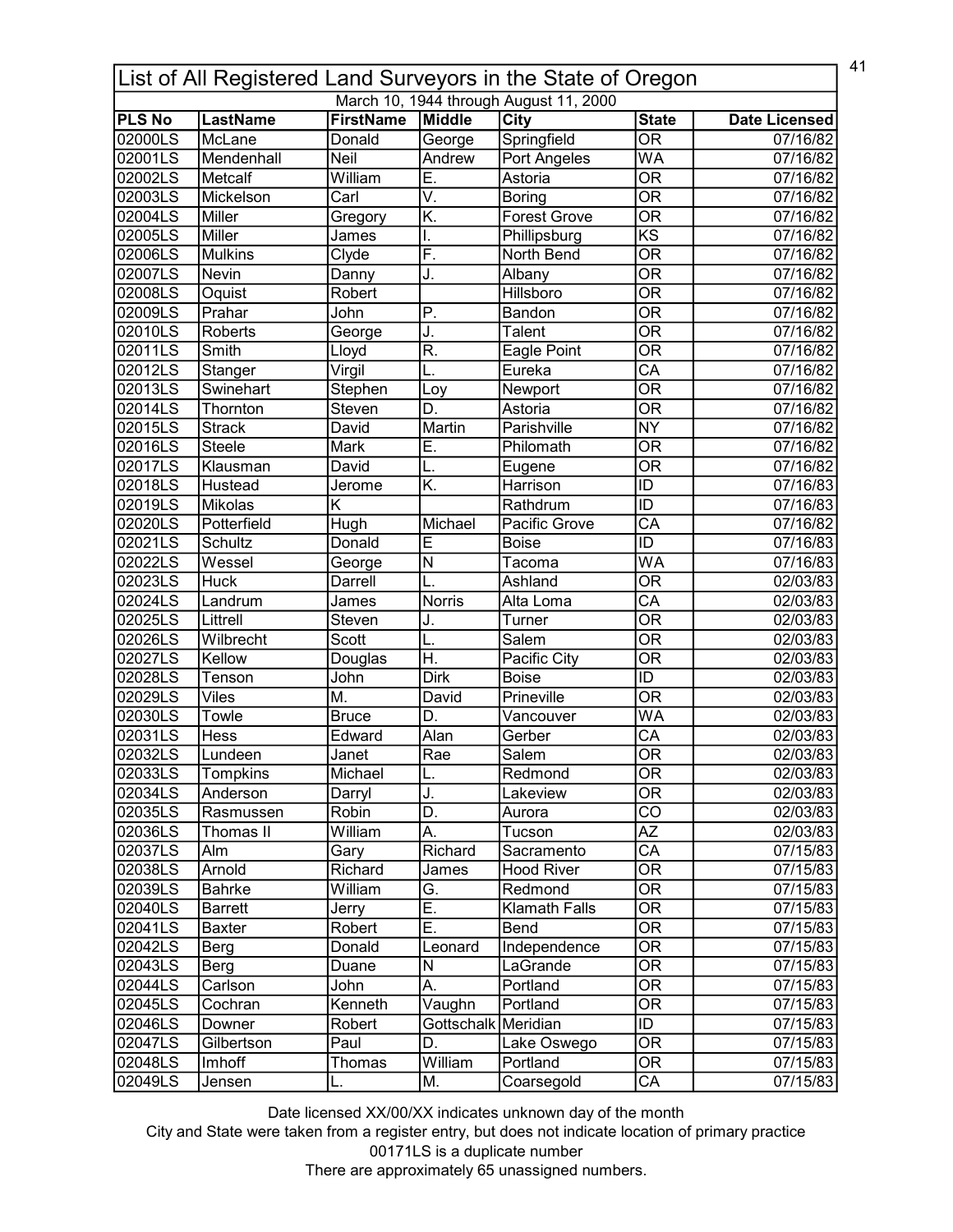| 42<br>List of All Registered Land Surveyors in the State of Oregon |                  |                  |                           |                                        |                                |                       |  |
|--------------------------------------------------------------------|------------------|------------------|---------------------------|----------------------------------------|--------------------------------|-----------------------|--|
|                                                                    |                  |                  |                           | March 10, 1944 through August 11, 2000 |                                |                       |  |
| <b>PLS No</b>                                                      | <b>LastName</b>  | <b>FirstName</b> | Middle                    | <b>City</b>                            | <b>State</b>                   | <b>Date Licensed</b>  |  |
| 02050LS                                                            | Karnosh          | Kenneth          | Dean                      | Salem                                  | $\overline{\mathsf{OR}}$       | 07/15/83              |  |
| 02051LS                                                            | Lee              | Lester           | Edward                    | Milwaukie                              | $\overline{\mathsf{OR}}$       | 07/15/83              |  |
| 02052LS                                                            | Minor            | John             | А.                        | North Bend                             | $\overline{\mathsf{OR}}$       | 07/15/83              |  |
| 02053LS                                                            | Pyles            | Roger            | M.                        | Newberg                                | $\overline{\mathsf{OR}}$       | $\overline{07/15/83}$ |  |
| 02054LS                                                            | Raineri          | John             | J.                        | Newberg                                | $\overline{\mathsf{OR}}$       | 07/15/83              |  |
| 02055LS                                                            | Rice             | Wayne            | $\overline{\mathsf{s}}$ . | Eugene                                 | $\overline{\mathsf{OR}}$       | 07/15/83              |  |
| 02056LS                                                            | Rinaldi          | John             | Ross                      | Henderson                              | $\overline{\text{NV}}$         | 07/15/83              |  |
| 02057LS                                                            | <b>Stewart</b>   | Martin           | C.                        | Ashland                                | $\overline{\mathsf{OR}}$       | 07/15/83              |  |
| 02058LS                                                            | Stoll            | Ronald           | Edward                    | Tucson                                 | $\overline{AZ}$                | 07/15/83              |  |
| 02059LS                                                            | Stoneman         | Kenneth          |                           | Salem                                  | $\overline{\mathsf{OR}}$       | 07/15/83              |  |
| 02060LS                                                            | Stryker          | Edwin            | Arthur                    | Pueblo                                 | $\overline{\text{co}}$         | 07/15/83              |  |
| 02061LS                                                            | Wanless          | Craig            |                           | Eugene                                 | $\overline{\mathsf{OR}}$       | 07/15/83              |  |
| 02062LS                                                            | Siadal           | R.               | Donald                    | Hillsboro                              | $\overline{\overline{\rm OR}}$ | 07/15/83              |  |
| 02063LS                                                            | Always           | Jay              | E                         | Redmond                                | $\overline{\mathsf{OR}}$       | 12/02/83              |  |
| 02064LS                                                            | Bachman          | James            | A.                        | Portland                               | $\overline{\overline{\rm OR}}$ | 12/02/83              |  |
| 02065LS                                                            | <b>Brinton</b>   | J.               | David                     | Salem                                  | $\overline{\overline{\rm OR}}$ | 12/02/83              |  |
| 02066LS                                                            | Clay             | Ronald           | D.                        | Salem                                  | <b>OR</b>                      | 12/02/83              |  |
| 02067LS                                                            | Dorsey           | Donald           | <u>ត</u>                  | <b>Huntington Beach</b>                | $\overline{\mathsf{CA}}$       | 12/02/83              |  |
| 02068LS                                                            | Gillespie        | Michael          | Α.                        | Everett                                | <b>WA</b>                      | 12/02/83              |  |
| 02069LS                                                            | Hampton          | Calvin           | J.                        | Kelso                                  | $\overline{\mathsf{WA}}$       | 12/02/83              |  |
| 02070LS                                                            | Hartman          | George           | Gordon                    | <b>Bend</b>                            | $\overline{\mathsf{OR}}$       | 12/02/83              |  |
| 02071LS                                                            | Hendricks        | Gregory          | N.                        | Milwaukie                              | $\overline{\mathsf{OR}}$       | 12/02/83              |  |
| 02072LS                                                            | Hutcheson        | D.               | Gary                      | <b>Beaverton</b>                       | $\overline{\mathsf{OR}}$       | 12/02/83              |  |
| 02073LS                                                            | Maurer           | Laurence         | Ē.                        | Eugene                                 | $\overline{\mathsf{OR}}$       | 12/02/83              |  |
| 02074LS                                                            | Miller           | Dennis           | Ē.                        | Seattle                                | $\overline{\mathsf{WA}}$       | 12/02/83              |  |
| 02075LS                                                            | Monteith         | Monte            | $\overline{\mathsf{P}}$ . | Vancouver                              | $\overline{\mathsf{WA}}$       | 12/02/83              |  |
| 02076LS                                                            | Potter           | David            | Eugene                    | Las Vegas                              | $\overline{\text{NV}}$         | 12/02/83              |  |
| 02077LS                                                            | Stumpff          | Richard          | D.                        | Salem                                  | OR                             | 12/02/83              |  |
| 02078LS                                                            | Teiper           | Richard          | J.                        | <b>Hillsboro</b>                       | $\overline{\overline{\rm OR}}$ | 12/02/83              |  |
| 02079LS                                                            | Thompson         | Robert           | $\overline{\mathsf{H}}$ . | <b>Boise</b>                           | ID                             | 12/02/83              |  |
| 02080LS                                                            | <b>Bjorklund</b> | Russell          | Arthur                    | Payette                                | ID                             | 12/02/83              |  |
| 02081LS                                                            | Aarseth          | Robert           |                           | Jefferson                              | <b>OR</b>                      | 07/13/84              |  |
| 02082LS                                                            | <b>Bauer</b>     | Stephen          | IP                        | Milwaukie                              | $\overline{OR}$                | 07/13/84              |  |
| 02083LS                                                            | <b>Burns</b>     | Paul             | Leonard                   | Corvallis                              | OR                             | 07/13/84              |  |
| 02084LS                                                            | <b>Busey</b>     | Ronald           | V.                        | <b>Grants Pass</b>                     | $\overline{\overline{\rm OR}}$ | 07/13/84              |  |
| 02085LS                                                            | Caster           | Thomas           | Ε.                        | Sherwood                               | <b>OR</b>                      | 07/13/84              |  |
|                                                                    |                  | Kenneth          | J.                        | Portland                               | <b>OR</b>                      |                       |  |
| 02086LS                                                            | Chamberlain      |                  |                           |                                        |                                | 07/13/84              |  |
| 02087LS                                                            |                  |                  |                           |                                        |                                |                       |  |
| 02088LS                                                            | Cole             | C.               | Henry                     | Philomath                              | 0R                             | 07/13/84              |  |
| 02089LS                                                            | Craig            | Paul             | $\overline{\mathsf{S}}$ . | Portland                               | $\overline{\mathsf{OR}}$       | 07/13/84              |  |
| 02090LS                                                            | Dean             | Dave             |                           | Albany                                 | $\overline{\mathsf{OR}}$       | 07/13/84              |  |
| 02091LS                                                            | Dean             | Robert           | А.                        | Bend                                   | OR                             | 07/13/84              |  |
| 02092LS                                                            | Duvall           | Ε.               | Gerry                     | Tigard                                 | $\overline{\mathsf{OR}}$       | 07/13/84              |  |
| 02093LS                                                            | Emerson          | James            | R.                        | Vancouver                              | WA                             | 07/13/84              |  |
| 02094LS                                                            | Farnsworth       | John             | $\overline{P}$ .          | Aloha                                  | $\overline{\mathsf{OR}}$       | 07/13/84              |  |
| 02095LS                                                            | Gahlsdorf        | James            | Ē.                        | Salem                                  | 0R                             | 07/13/84              |  |
| 02096LS                                                            | Hege             | Roland           | M.                        | Portland                               | $\overline{\text{OR}}$         | 07/13/84              |  |
| 02097LS                                                            | <b>Hillstrom</b> | Jimmy            | W.                        | Portland                               | $\overline{\mathsf{OR}}$       | 07/13/84              |  |
| 02098LS                                                            | Hoye             | Mark             | Alan                      | Coos Bay                               | $\overline{\text{OR}}$         | 07/13/84              |  |
| 02099LS                                                            | Hughes           | Christopher      |                           | Salem                                  | $\overline{\mathsf{OR}}$       | 07/13/84              |  |

City and State were taken from a register entry, but does not indicate location of primary practice 00171LS is a duplicate number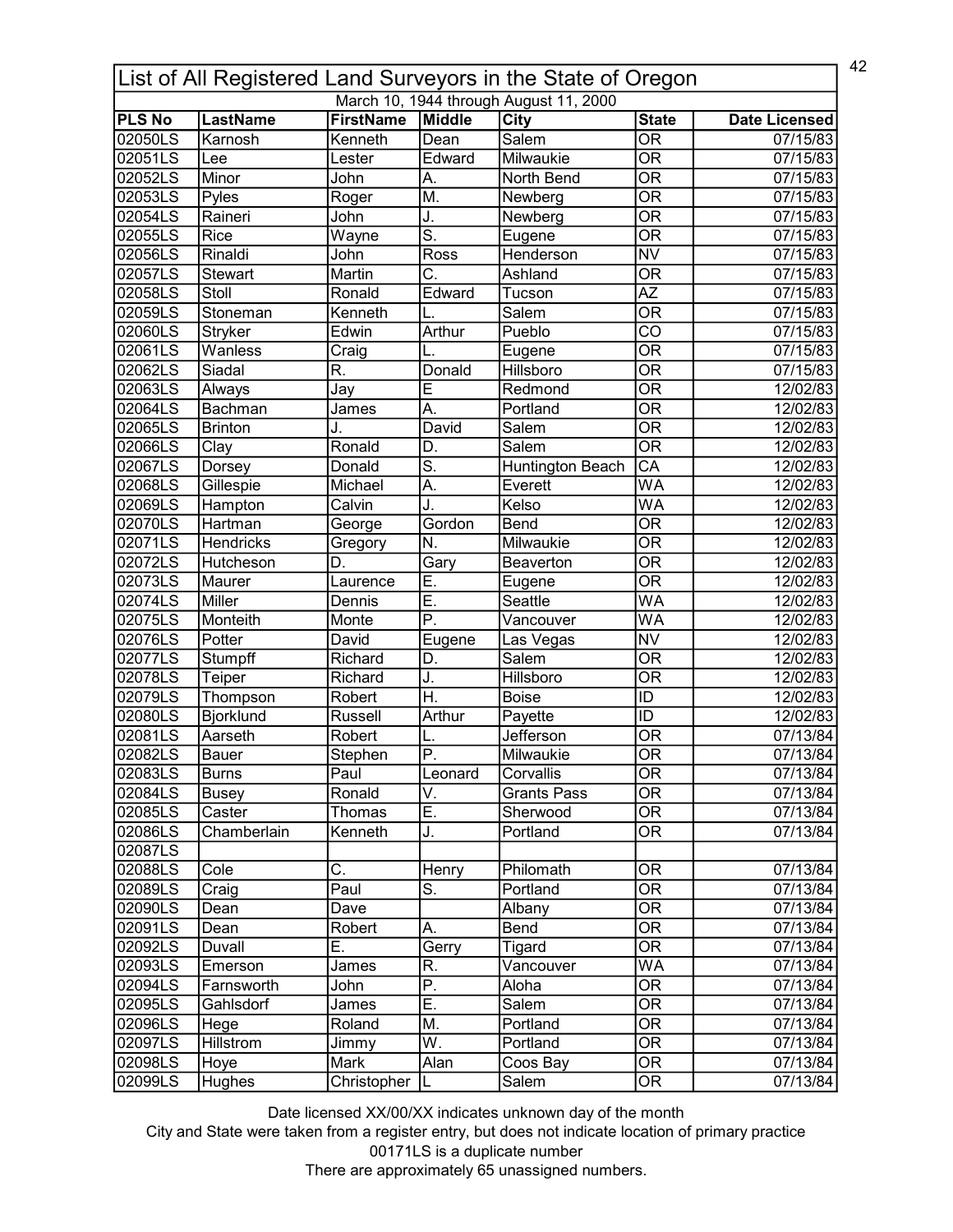|               | 43<br>List of All Registered Land Surveyors in the State of Oregon |                    |                           |                                        |                                   |                       |  |  |
|---------------|--------------------------------------------------------------------|--------------------|---------------------------|----------------------------------------|-----------------------------------|-----------------------|--|--|
|               |                                                                    |                    |                           | March 10, 1944 through August 11, 2000 |                                   |                       |  |  |
| <b>PLS No</b> | <b>LastName</b>                                                    | <b>FirstName</b>   | Middle                    | $\overline{City}$                      | <b>State</b>                      | <b>Date Licensed</b>  |  |  |
| 02100LS       | Kimmel                                                             | William            | D.                        | <b>Boise</b>                           | ID                                | 07/13/04              |  |  |
| 02101LS       | Klosterman                                                         | Kurtis             | $\overline{\mathsf{C}}$   | Tangent                                | $\overline{\text{OR}}$            | 07/13/84              |  |  |
| 02102LS       | Larson                                                             | Ronald             | G.                        | Manzanita                              | $\overline{\overline{\rm OR}}$    | 07/13/84              |  |  |
| 02103LS       | McIntosh                                                           | James              | M.                        | Coos Bay                               | $\overline{\overline{\rm OR}}$    | 07/13/84              |  |  |
| 02104LS       | Middleton                                                          | Charles            | L.                        | Salem                                  | $\overline{\text{OR}}$            | 07/13/84              |  |  |
| 02105LS       | Oakes                                                              | Jonathan           | A.                        | Eugene                                 | $\overline{\mathsf{OR}}$          | 07/13/84              |  |  |
| 02106LS       | Pietryka                                                           | Matthew            | J.                        | <b>Klamath Falls</b>                   | $\overline{\text{OR}}$            | 07/13/84              |  |  |
| 02107LS       | Rohner                                                             | Randy              | L.                        | Portland                               | $\overline{\overline{\rm OR}}$    | 07/13/84              |  |  |
| 02108LS       | Schuft                                                             | Thomas             | $\overline{\mathsf{P}}$ . | LaGrande                               | $\overline{\mathsf{OR}}$          | 07/13/84              |  |  |
| 02109LS       | Spalding                                                           | Jeffrey            | $\overline{\mathsf{S}}$ . | Salem                                  | $\overline{\mathsf{OR}}$          | 07/13/84              |  |  |
| 02110LS       | Knauer                                                             | Donald             | Ē.                        | Salem                                  | $\overline{\overline{\rm OR}}$    | 07/13/84              |  |  |
| 02111LS       | Miller                                                             | Walter             | F.                        | Bend                                   | $\overline{\overline{\rm OR}}$    | 07/13/84              |  |  |
| 02112LS       | Cook                                                               | Monte              |                           | Lebanon                                | $\overline{\overline{\rm OR}}$    | 07/13/84              |  |  |
| 02113LS       | Gordon                                                             | <b>Bradford</b>    | C.                        | Gilbert                                | $\overline{AZ}$                   | 07/13/84              |  |  |
| 02114LS       | Gravette                                                           | Ross               | K.                        | Redmond                                | <b>WA</b>                         | 07/13/84              |  |  |
| 02115LS       | Miller                                                             | Denis              | $\overline{\mathsf{C}}$ . | Salem                                  | $\overline{\mathsf{OR}}$          | 07/13/84              |  |  |
| 02116LS       | Voelker                                                            | Martin             | Ŧ.                        | Lake Oswego                            | $\overline{\overline{\rm OR}}$    | 07/13/84              |  |  |
| 02117LS       | Aberth                                                             | Robert             | Κ                         | Pullman                                | <b>WA</b>                         | 07/13/84              |  |  |
| 02118LS       | Fehringer                                                          | Duane              | D.                        | Avon                                   | $\overline{CO}$                   | 07/13/84              |  |  |
| 02119LS       | Garland                                                            | Melvin             | $\overline{F}$ .          | Kent                                   | <b>WA</b>                         | $\overline{07/1}3/84$ |  |  |
| 02120LS       | Krum                                                               | Roger              | Η.                        | Wickumburg                             | $\overline{AZ}$                   | 07/13/84              |  |  |
| 02121LS       | VanSickle                                                          | Jan                | Lee                       | Denver                                 | $\overline{\text{co}}$            | 07/13/84              |  |  |
| 02122LS       | Anderson                                                           | Lawrence           | J.                        | Newberg                                | $\overline{\text{OR}}$            | 02/14/85              |  |  |
| 02123LS       | Bauer                                                              | Daniel             | R.                        | Lake Oswego                            | $\overline{\text{OR}}$            | 02/14/85              |  |  |
| 02124LS       | Claassen                                                           | Craig              | D.                        | <b>Grants Pass</b>                     | $\overline{\text{OR}}$            | $\overline{02/14/85}$ |  |  |
| 02125LS       | Clarno                                                             | Randy              | $\overline{\mathsf{s}}$ . | <b>Tigard</b>                          | $\overline{\mathsf{OR}}$          | 02/14/85              |  |  |
| 02126LS       | Denison                                                            | Donald             | A.                        | Toledo                                 | $\overline{\overline{\rm OR}}$    | 02/14/85              |  |  |
| 02127LS       | Dobes                                                              | Allan              | F.                        | Keizer                                 | $\overline{\overline{\rm OR}}$    | 02/14/85              |  |  |
| 02128LS       | Dodge                                                              | Russ               | $\overline{\mathsf{S}}$ . | Coos Bay                               | $\overline{\overline{\rm OR}}$    | 02/14/85              |  |  |
| 02129LS       | Eddy                                                               | Ken                | $\overline{\mathsf{W}}$ . | Hermiston                              | $\overline{\overline{\rm OR}}$    | 02/14/85              |  |  |
| 02130LS       | Garrard                                                            | James              | D.                        | Silverton                              | $\overline{\overline{\rm OR}}$    | 02/14/85              |  |  |
| 02131LS       | Head                                                               | John               | Michael                   | Bend                                   | $\overline{\overline{\rm OR}}$    | 02/14/85              |  |  |
| 02132LS       | Heidecke                                                           | Mark               | Richard                   | Portland                               | $\overline{OR}$                   | 02/14/85              |  |  |
| 02133LS       | Iker                                                               | Stephen            | Dale                      | Phoenix                                | <b>AZ</b>                         | 02/14/85              |  |  |
| 02134LS       | Ingebo                                                             | Daryl              | G.                        | The Dalles                             | $\overline{OR}$                   | 02/14/85              |  |  |
| 02135LS       | Meyer                                                              | Kristin            |                           | <b>Boise</b>                           | ID                                | 02/14/85              |  |  |
| 02136LS       | Newton                                                             | Philip             | Garbutt                   | Bellevue                               | <b>WA</b>                         | 02/14/85              |  |  |
| 02137LS       | Rogers                                                             | Wayne              | L.                        | Myrtle Creek                           | $\overline{\overline{\rm OR}}$    | 02/14/85              |  |  |
| 02138LS       | Withrow                                                            | Terry              | Alan                      | Stayton                                | $\overline{\overline{\text{OR}}}$ | 02/14/85              |  |  |
| 02138LS       | Bay                                                                | Michael            | Lee                       | Albany                                 | $\overline{\overline{\text{OR}}}$ | 02/14/85              |  |  |
| 02140LS       | <b>Blust</b>                                                       | Thomas             | Ε.                        | Sisters                                | $\overline{\text{OR}}$            | 07/26/85              |  |  |
| 02141LS       | Bordenkircher                                                      | Richard            | А.                        | Pendleton                              | 0R                                | 07/26/85              |  |  |
| 02142LS       | Corey                                                              | Kurt               |                           | <b>Billings</b>                        | <b>MT</b>                         | 07/26/85              |  |  |
| 02143LS       | Damann                                                             | Keith              | L.                        | Kenmore                                | WA                                | 07/26/85              |  |  |
| 02144LS       |                                                                    | David              |                           | Albany                                 | $\overline{\text{OR}}$            | 07/26/85              |  |  |
| 02145LS       | Day                                                                |                    | L<br>F.                   | Gervais                                | <b>OR</b>                         |                       |  |  |
|               | Doak                                                               | Stephen<br>Phillip |                           |                                        | $\overline{\mathsf{CA}}$          | 07/26/85              |  |  |
| 02146LS       | Dugas                                                              |                    | A                         | Stockton                               |                                   | 07/26/85              |  |  |
| 02147LS       | Griffin                                                            | Kenneth            | D.                        | Beaverton                              | $\overline{\mathsf{OR}}$          | 07/26/85              |  |  |
| 02148LS       | Haller                                                             | Eric               | N.                        | Longview                               | <b>WA</b>                         | 07/26/85              |  |  |
| 02149LS       | Halloran                                                           | James              | Η.                        | Silverton                              | OR                                | 07/26/85              |  |  |

City and State were taken from a register entry, but does not indicate location of primary practice 00171LS is a duplicate number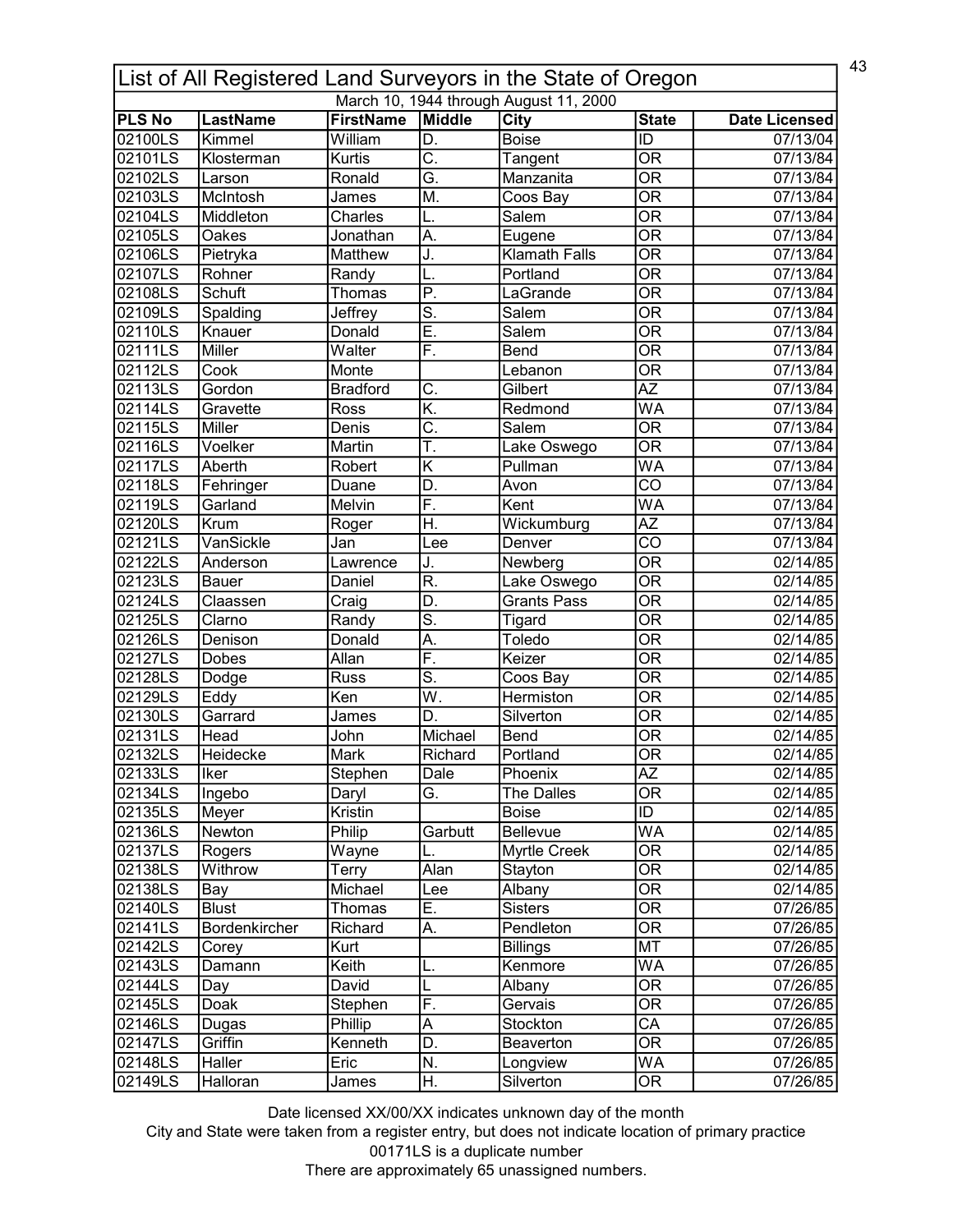|               | 44<br>List of All Registered Land Surveyors in the State of Oregon |                                      |                           |                                        |                                |                       |  |  |
|---------------|--------------------------------------------------------------------|--------------------------------------|---------------------------|----------------------------------------|--------------------------------|-----------------------|--|--|
|               |                                                                    |                                      |                           | March 10, 1944 through August 11, 2000 |                                |                       |  |  |
| <b>PLS No</b> | <b>LastName</b>                                                    | <b>FirstName</b>                     | Middle                    | City                                   | <b>State</b>                   | <b>Date Licensed</b>  |  |  |
| 02150LS       | Herzstein                                                          | Leonard                              | E.                        | Winston                                | $\overline{\mathsf{OR}}$       | 07/26/85              |  |  |
| 02151LS       | Hinds                                                              | Patrick                              | James                     | Gresham                                | $\overline{\mathsf{OR}}$       | 07/26/85              |  |  |
| 02152LS       | Krehbiel                                                           | Norm                                 |                           | Longview                               | WA                             | 07/26/85              |  |  |
| 02153LS       | Louie                                                              | Arthur                               | N.                        | Seattle                                | WA                             | 07/26/85              |  |  |
| 02154LS       | McCoy                                                              | Jay                                  | D.                        | West Linn                              | $\overline{\mathsf{OR}}$       | 07/26/85              |  |  |
| 02155LS       | Moore                                                              | Thomas                               |                           | Claremont                              | $\overline{\mathsf{CA}}$       | 07/26/85              |  |  |
| 02156LS       | Nelson                                                             | Dennis                               | Allen                     | <b>Klamath Falls</b>                   | $\overline{\mathsf{OR}}$       | 07/26/85              |  |  |
| 02157LS       | Reynolds                                                           | David                                | Ē.                        | Warren                                 | $\overline{\mathsf{OR}}$       | 07/26/85              |  |  |
| 02158LS       | Sather                                                             | Ronald                               | Gene                      | Springfield                            | $\overline{\mathsf{OR}}$       | 07/26/85              |  |  |
| 02159LS       | Smith                                                              | Arthur                               | Mason                     | Portland                               | $\overline{\mathsf{OR}}$       | 07/26/85              |  |  |
| 02160LS       | Tawney                                                             | <b>Rick</b>                          | E.                        | Colton                                 | $\overline{\mathsf{OR}}$       | 07/26/85              |  |  |
| 02161LS       | Thompson                                                           | Robert                               | Ē.                        | Keiser                                 | $\overline{\mathsf{OR}}$       | 07/26/85              |  |  |
| 02162LS       | VanPatten                                                          | Gary                                 | L.                        | <b>Baker</b>                           | $\overline{\overline{\rm OR}}$ | 07/26/85              |  |  |
| 02163LS       | Wellman                                                            | David                                | Η.                        | Eugene                                 | $\overline{\mathsf{OR}}$       | 07/26/85              |  |  |
| 02164LS       | Westersund                                                         | Kristen                              | Rinell                    | Tigard                                 | $\overline{\overline{\rm OR}}$ | 07/26/85              |  |  |
| 02165LS       | Winship                                                            | David                                | Arthur                    | Beaverton                              | $\overline{\mathsf{OR}}$       | 07/26/85              |  |  |
| 02166LS       | <b>Bartleson</b>                                                   | Dwight                               | М.                        | Athena                                 | <b>OR</b>                      | 07/17/81              |  |  |
| 02167LS       | <b>Berry</b>                                                       | Alan                                 | George                    | Astoria                                | $\overline{\mathsf{OR}}$       | 07/26/85              |  |  |
| 02168LS       | Blachly                                                            | Andrew                               | Theodore                  | Longview                               | WA                             | 07/26/85              |  |  |
| 02169LS       | <b>Burgess</b>                                                     | James                                | Frederick                 | Tigard                                 | $\overline{\mathsf{OR}}$       | 07/26/85              |  |  |
| 02170LS       | Carson                                                             | Larry                                | E.                        | Medford                                | $\overline{\mathsf{OR}}$       | 07/26/85              |  |  |
| 02171LS       | <b>Childs</b>                                                      | Frank                                | Ē.                        | <b>Trout Lake</b>                      | $\overline{\mathsf{WA}}$       | 07/26/85              |  |  |
| 02172LS       | Clifford                                                           | Steven                               | R.                        | Portland                               | $\overline{\mathsf{OR}}$       | 07/26/85              |  |  |
| 02173LS       | Davis                                                              | $\overline{\overline{\text{Silas}}}$ | Woodard                   | <b>Tualatin</b>                        | $\overline{\mathsf{OR}}$       | 07/26/85              |  |  |
| 02174LS       | Kimberling                                                         | Jim                                  |                           | Vale                                   | $\overline{\mathsf{OR}}$       | 07/26/85              |  |  |
| 02175LS       | Lamar                                                              | John                                 | Α.                        | South El Monte                         | $\overline{\mathsf{CA}}$       | 07/26/85              |  |  |
| 02176LS       | Lazar                                                              | Edward                               | Ŧ                         | Vancouver                              | $\overline{\mathsf{WA}}$       | 07/26/85              |  |  |
| 02177LS       | Larson                                                             | Terry                                | L.                        | Tacoma                                 | WA                             | 07/26/85              |  |  |
| 02178LS       | Martin                                                             | William                              | H.                        | Renton                                 | WA                             | $\overline{07/2}6/85$ |  |  |
| 02179LS       | Retzlaff                                                           | Gerald                               | $\overline{\mathsf{C}}$ . | Bellevue                               | WA                             | 07/25/85              |  |  |
| 02180LS       | Reynolds                                                           | Gary                                 | D.                        | Gresham                                | $\overline{\overline{\rm OR}}$ | 07/26/85              |  |  |
| 02181LS       | Rude                                                               | Bob                                  |                           | Olympia                                | WA                             | 07/26/85              |  |  |
| 02182LS       | Scofield                                                           | David                                | IR.                       | Salem                                  | $\overline{\text{OR}}$         | 07/26/85              |  |  |
| 02183LS       | Thackery                                                           | Jerry                                | C.                        | Redmond                                | OR                             | 07/26/85              |  |  |
| 02184LS       | Vogel                                                              | Richard                              |                           | Pendleton                              | $\overline{\text{OR}}$         | 07/26/85              |  |  |
| 02185LS       | Walker                                                             | Thomas                               | Maury                     | Somerville                             | NJ                             | 07/26/85              |  |  |
| 02186LS       | Walters                                                            | Richard                              | M.                        | Port Angeles                           | WA                             | 07/26/85              |  |  |
| 02187LS       | Warren                                                             |                                      |                           | <b>Hood River</b>                      | $\overline{\overline{\rm OR}}$ |                       |  |  |
|               |                                                                    | Charles                              |                           |                                        | $\overline{\mathsf{OR}}$       | 07/26/85              |  |  |
| 02188LS       | Chastain                                                           | Edward                               | Oran                      | Eugene                                 |                                | 07/26/85              |  |  |
| 02189LS       | Farber                                                             | Herbert                              | Andrew                    | <b>Central Point</b>                   | $\overline{\mathsf{OR}}$       | 07/26/85              |  |  |
| 02190LS       | Holcomb                                                            | Marc                                 | M.                        | Foster                                 | $\overline{\mathsf{OR}}$       | 07/26/85              |  |  |
| 02191LS       | Garity                                                             | William                              | А.                        | Estacada                               | OR                             | 07/26/85              |  |  |
| 02192LS       | Davis                                                              | James                                | Edward                    | Normal                                 | $\overline{\mathsf{IL}}$       | 07/26/85              |  |  |
| 02193LS       | Page                                                               | Timothy                              | C.                        | Keizer                                 | <b>OR</b>                      | 07/26/85              |  |  |
| 02194LS       | Coder                                                              | Wayne                                | L.                        | Bend                                   | $\overline{\mathsf{OR}}$       | 07/26/85              |  |  |
| 02195LS       | Holladay                                                           | Michael                              | Eldon                     | Payette                                | ID                             | 01/16/86              |  |  |
| 02196LS       | Marx                                                               | Dale                                 | E.                        | Gresham                                | $\overline{\mathsf{OR}}$       | 05/18/86              |  |  |
| 02197LS       | Marx                                                               | Douglas                              | Ē.                        | Portland                               | $\overline{\mathsf{OR}}$       | 05/18/86              |  |  |
| 02198LS       | <b>Bartell</b>                                                     | Dean                                 | $\overline{\mathsf{R}}$ . | <b>Salem</b>                           | $\overline{\text{OR}}$         | 03/20/86              |  |  |
| 02199LS       | Fassbender                                                         | Н.                                   | Timothy                   | Eugene                                 | $\overline{\mathsf{OR}}$       | 03/20/86              |  |  |

City and State were taken from a register entry, but does not indicate location of primary practice 00171LS is a duplicate number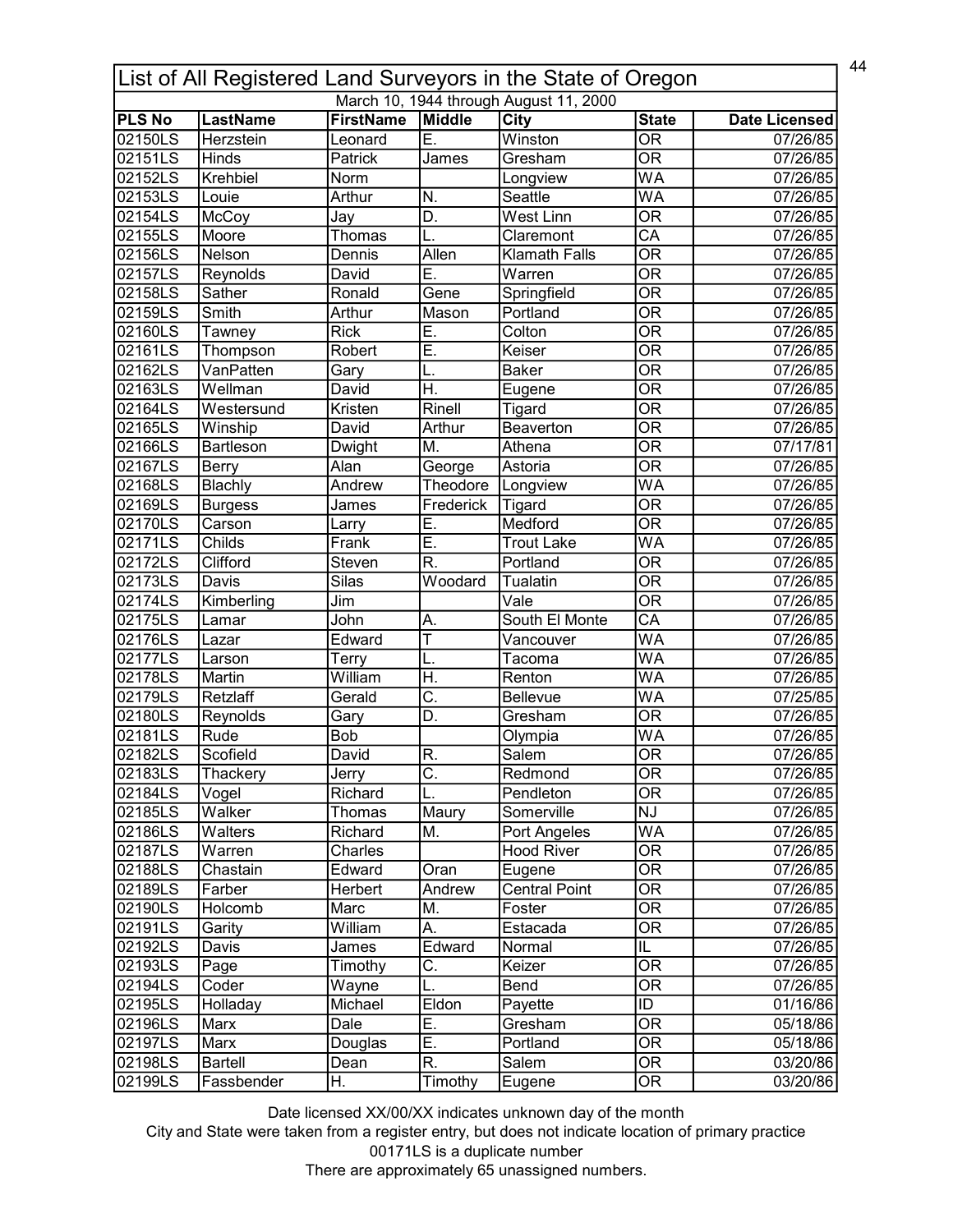| 45<br>List of All Registered Land Surveyors in the State of Oregon |                    |                  |                           |                                        |                                |                       |  |
|--------------------------------------------------------------------|--------------------|------------------|---------------------------|----------------------------------------|--------------------------------|-----------------------|--|
|                                                                    |                    |                  |                           | March 10, 1944 through August 11, 2000 |                                |                       |  |
| <b>PLS No</b>                                                      | <b>LastName</b>    | <b>FirstName</b> | Middle                    | <b>City</b>                            | <b>State</b>                   | <b>Date Licensed</b>  |  |
| 02200LS                                                            | Klagge             | Е.               | Keith                     | Aliso Viejo                            | $\overline{CA}$                | 03/20/86              |  |
| 02201LS                                                            | Ludy               | Kenneth          | J.                        | Wasilla                                | $\overline{\mathsf{AK}}$       | 03/20/86              |  |
| 02202LS                                                            | Ray                | Thomas           | $\overline{\mathsf{W}}$ . | Camas                                  | <b>WA</b>                      | 03/20/86              |  |
| 02203LS                                                            | Steiner            | Stephen          | Leo                       | Walpole                                | <b>MA</b>                      | 03/20/86              |  |
| 02204LS                                                            | Vescogni           | Neal             | Louis                     | Clackamas                              | $\overline{\overline{\rm OR}}$ | 03/20/86              |  |
| 02205LS                                                            | Yee                | Waiyen           |                           | <b>Klamath Falls</b>                   | $\overline{\text{OR}}$         | 03/20/86              |  |
| 02206LS                                                            | Zaiger             | Jacob            | $\overline{\mathrm{C}}$ . | <b>Klamath Falls</b>                   | $\overline{\overline{\rm OR}}$ | 03/20/86              |  |
| 02207LS                                                            | Boge               | Mark             | Christian                 | Elko                                   | <b>NV</b>                      | 07/17/86              |  |
| 02208LS                                                            | DeJarnatt          | Gary             | Lee                       | Bend                                   | $\overline{\overline{\rm OR}}$ | 07/17/86              |  |
| 02209LS                                                            | Ferrier            | Karl             | W.                        | Ocean Park                             | <b>WA</b>                      | 07/17/86              |  |
| 02210LS                                                            | Ford               | George           | J.                        | Longview                               | <b>WA</b>                      | 07/17/86              |  |
| 02211LS                                                            | Green              | Roger            | Oris                      | Libby                                  | <b>MT</b>                      | 07/17/86              |  |
| 02212LS                                                            | Harrison           | <b>Buxton</b>    | K.                        | Lynnwood                               | <b>WA</b>                      | 07/17/86              |  |
| 02213LS                                                            | Liesenfelt         | Curtis           | J.                        | Corvallis                              | $\overline{\mathsf{OR}}$       | 07/17/86              |  |
| 02214LS                                                            | Manley             | Peter            | Alan                      | Bend                                   | <b>OR</b>                      | 07/17/86              |  |
| 02215LS                                                            | McCarthy           | Darrel           | Ε.                        | <b>Oregon City</b>                     | $\overline{\mathsf{OR}}$       | 07/17/86              |  |
| 02216LS                                                            | McMullen           | Douglas          | R.                        | <b>Powell Butte</b>                    | $\overline{\text{OR}}$         | 07/17/86              |  |
| 02217LS                                                            | Petterson          | Thomas           | W.                        | <b>Tigard</b>                          | $\overline{\mathsf{OR}}$       | 07/17/86              |  |
| 02218LS                                                            | Richie             | Linley           | M.                        | <b>Lincoln City</b>                    | $\overline{\overline{\rm OR}}$ | $\overline{07/17/86}$ |  |
| 02219LS                                                            | Robinson           | <b>Rick</b>      | G.                        | Cove                                   | $\overline{\mathsf{OR}}$       | 07/17/86              |  |
|                                                                    |                    |                  | Ē.                        |                                        | <b>WA</b>                      | 07/17/86              |  |
| 02220LS                                                            | Scherer            | Timothy          | Ē.                        | Montesano                              | $\overline{\mathsf{OR}}$       |                       |  |
| 02221LS                                                            | Spear              | Charles          |                           | Hillsboro                              |                                | 07/17/86              |  |
| 02222LS                                                            | Tandy              | <b>Brian</b>     | $\overline{\mathsf{P}}$ . | $\overline{\mathsf{V}}$ ancouver       | WA                             | 07/17/86              |  |
| 02323LS                                                            | Willrett           | Wallace          | $\overline{\mathsf{W}}$ . | Roseburg                               | $\overline{\text{OR}}$         | 07/17/86              |  |
| 02224LS                                                            | Anderson           | Michael          | J.                        | Terrebonne                             | $\overline{\text{OR}}$         | 07/17/86              |  |
| 02225LS                                                            | Boyle              | Daniel           | J.                        | Medford                                | $\overline{\mathsf{OR}}$       | 07/17/86              |  |
| 02226LS                                                            | Cavanaugh          | А.               | Thomas                    | Portland                               | $\overline{\text{OR}}$         | 07/17/86              |  |
| 02227LS                                                            | Gingerich          | Richard          | H.                        | Ontario                                | $\overline{\text{OR}}$         | 07/17/86              |  |
| 02228LS                                                            | Holt               | Craig            | L.                        | Salem                                  | $\overline{\overline{\rm OR}}$ | 07/17/86              |  |
| 02229LS                                                            | Reiter             | Andrew           | Α.                        | <b>West Linn</b>                       | $\overline{\overline{\rm OR}}$ | 07/13/86              |  |
| 02230LS                                                            | <b>Bissell</b>     | Daniel           | Earl                      | Salem                                  | $\overline{\overline{\rm OR}}$ | 07/17/86              |  |
| 02231LS                                                            | <b>Buckles</b>     | Steven           | P.                        | Vancouver                              | <b>WA</b>                      | 07/17/86              |  |
| 02232LS                                                            | Cranston           | Raymond          | $\overline{s}$            | Coquille                               | $\overline{OR}$                | 07/17/86              |  |
| 02233LS                                                            | Foster             | David            | Ε.                        | Bend                                   | <b>OR</b>                      | 07/17/86              |  |
| 02234LS                                                            | <b>Hibbs</b>       | James            | Edward                    | Medford                                | $\overline{OR}$                | 07/17/86              |  |
| 02235LS                                                            | Howie              | Thomas           | J.                        | Gold Beach                             | <b>OR</b>                      | 07/17/86              |  |
| 02336LS                                                            | Kreidler           | Helmut           | V.                        | Eugene                                 | <b>OR</b>                      | 07/17/86              |  |
| 02237LS                                                            | Medlin             | Johnny           | Raymond                   | Eugene                                 | $\overline{\text{OR}}$         | 07/17/86              |  |
| 02238LS                                                            | Pulzone            | James            | Michael                   | Bend                                   | $\overline{\overline{\rm OR}}$ | 07/17/86              |  |
| 02239LS                                                            | Richards           | Bret             | Norman                    | Gresham                                | $\overline{\mathsf{OR}}$       | 07/17/86              |  |
| 02240LS                                                            |                    |                  |                           | Milwaukie                              | $\overline{\text{OR}}$         |                       |  |
|                                                                    | Sawyer             | Fredrick         | Allen                     |                                        |                                | 07/17/86              |  |
| 02241LS                                                            | Thiel              | Kevin            | А.                        | Sublimity                              | 0R                             | 07/17/86              |  |
| 02242LS                                                            | Thurman            | Robert           | E.                        | Eugene                                 | $\overline{\text{OR}}$         | 07/17/86              |  |
| $02243L\overline{S}$                                               | Waffenschmidt      | John             | L.                        | Newport                                | 0R                             | 07/17/86              |  |
| 02244LS                                                            | Wilcox             | Harvey           | Allen                     | North Bend                             | <b>OR</b>                      | 07/17/86              |  |
| 02245LS                                                            | Tsubaki            | Aaron            | Κ.                        | Ontario                                | 0R                             | 07/17/86              |  |
| 02246LS                                                            | Theisen            | Paul             | A                         | Beaverton                              | $\overline{\text{OR}}$         | 07/17/86              |  |
| 02247LS                                                            | <b>Blumenstein</b> | Michael          | D.                        | <b>White Salmon</b>                    | WA                             | 01/15/87              |  |
| 02248LS                                                            | <b>Burton</b>      | Daniel           | Т.                        | Portland                               | $\overline{\text{OR}}$         | 01/15/87              |  |
| 02249LS                                                            | <b>Butts</b>       | Dan              | А.                        | Hillsboro                              | OR                             | 01/15/87              |  |

City and State were taken from a register entry, but does not indicate location of primary practice 00171LS is a duplicate number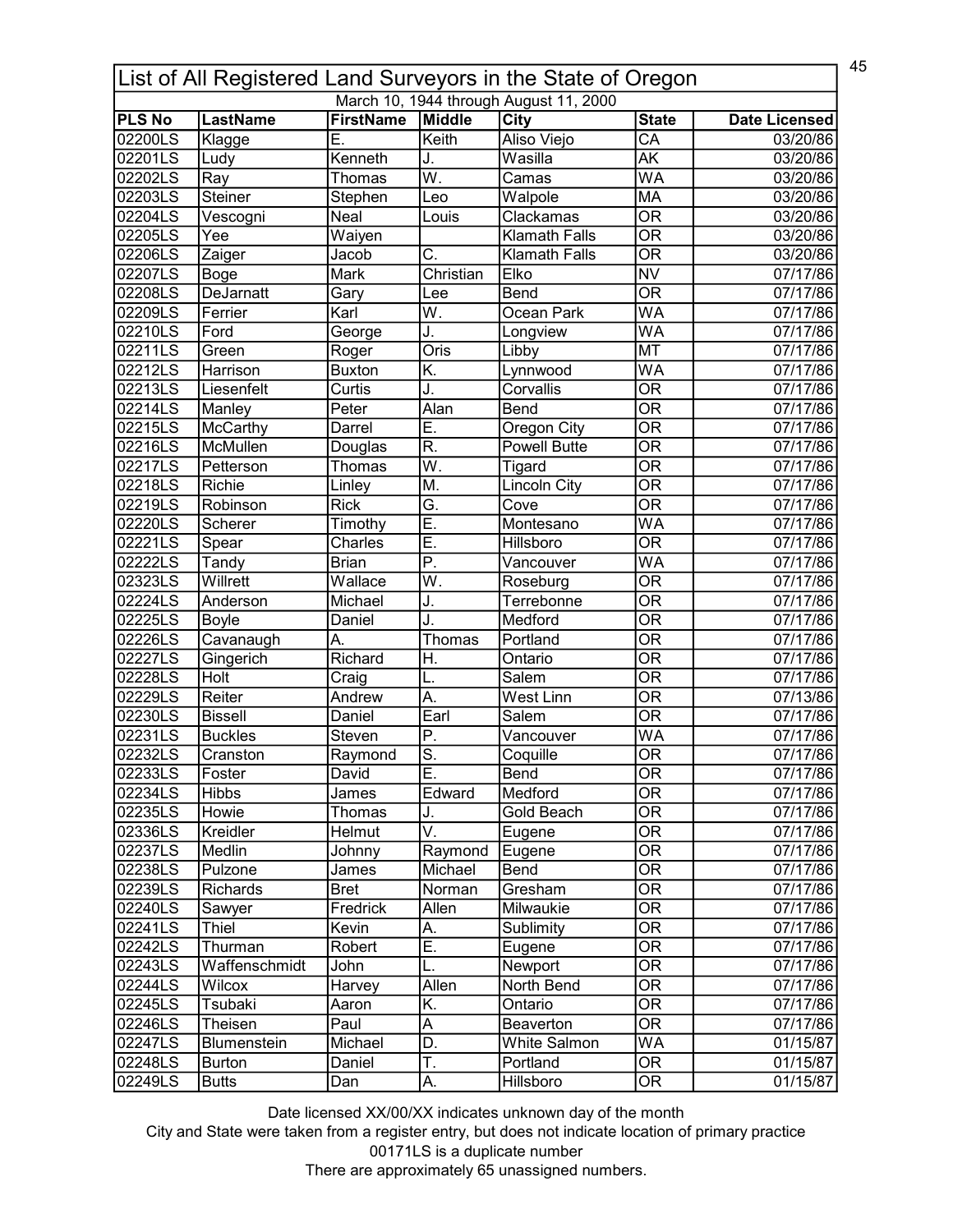| 46<br>List of All Registered Land Surveyors in the State of Oregon |                 |                  |                           |                                        |                                |                       |  |
|--------------------------------------------------------------------|-----------------|------------------|---------------------------|----------------------------------------|--------------------------------|-----------------------|--|
|                                                                    |                 |                  |                           | March 10, 1944 through August 11, 2000 |                                |                       |  |
| <b>PLS No</b>                                                      | <b>LastName</b> | <b>FirstName</b> | Middle                    | City                                   | <b>State</b>                   | <b>Date Licensed</b>  |  |
| 02250LS                                                            | <b>DelSanto</b> | Thomas           |                           | <b>Klamath Falls</b>                   | $\overline{\mathsf{OR}}$       | 01/15/87              |  |
| 02251LS                                                            | Elting          | D.               | Ralph                     | Aloha                                  | $\overline{\mathsf{OR}}$       | 01/15/87              |  |
| 02252LS                                                            | Feigion         | Jon              | Т.                        | Aloha                                  | $\overline{\mathsf{OR}}$       | 01/15/87              |  |
| 02253LS                                                            | Freshwaters     | <b>Scott</b>     | $\overline{\mathsf{C}}$ . | Sunriver                               | $\overline{\overline{\rm OR}}$ | 01/15/87              |  |
| 02254LS                                                            | Greenberg       | David            | William                   | Salem                                  | $\overline{\text{OR}}$         | 01/15/87              |  |
| 02255LS                                                            | Gross           | Leslie           | J.                        | Kremmling                              | $\overline{\text{co}}$         | $\overline{01/1}5/87$ |  |
| 02256LS                                                            | Juneau          | Gregory          | Thomas                    | Woodinville                            | WA                             | 01/15/87              |  |
| 02257LS                                                            | Karl            | Russell          | M.                        | <b>Bend</b>                            | $\overline{\mathsf{OR}}$       | 01/15/87              |  |
| 02258LS                                                            | Main            | Wayne            | Ē.                        | Mercer Island                          | WA                             | 01/15/87              |  |
| 02259LS                                                            | Mead            | Mark             | M.                        | Warrenton                              | $\overline{\mathsf{OR}}$       | 01/15/87              |  |
| 02260LS                                                            | Miluski         | Paul             | Ē.                        | Redmond                                | WA                             | 01/15/87              |  |
| 02261LS                                                            | Osterback       | Gustav           |                           | Kirkland                               | WA                             | 01/15/87              |  |
| 02262LS                                                            | Pagter          | Peter            | R.                        | Eugene                                 | $\overline{\overline{\rm OR}}$ | 01/15/87              |  |
| 02263LS                                                            | Paul            | Robert           | Ğ.                        | Roseburg                               | $\overline{\mathsf{OR}}$       | 01/15/87              |  |
| 02264LS                                                            | Salo            | Harold           | Paul                      | Lake Oswego                            | $\overline{\overline{\rm OR}}$ | 01/15/87              |  |
| 02265LS                                                            | Scott           | Randy            | R.                        | Sheridan                               | $\overline{\mathsf{OR}}$       | 01/15/87              |  |
| 02266LS                                                            | Sporer          | Daniel           | Alfred                    | Amity                                  | <b>OR</b>                      | 01/15/87              |  |
| 02267LS                                                            | Tacchini        | John             | Ρ.                        | Corvallis                              | $\overline{\mathsf{OR}}$       | 01/15/87              |  |
|                                                                    |                 |                  | D.                        |                                        | <b>OR</b>                      |                       |  |
| 02268LS                                                            | Artman          | James            |                           | Lyons                                  |                                | 07/16/87              |  |
| 02269LS                                                            | Beeson          | <b>Mark</b>      | Raymond                   | Portland                               | $\overline{\mathsf{OR}}$       | 07/16/87              |  |
| 02270LS                                                            | Boyer           | Robert           | J.                        | Portland                               | $\overline{\mathsf{OR}}$       | 07/16/87              |  |
| 02271LS                                                            | <b>Bradshaw</b> | Kerry            | K.                        | <b>Central Point</b>                   | $\overline{\mathsf{OR}}$       | 07/16/87              |  |
| 02272LS                                                            | <b>Buchholz</b> | David            | $\overline{B}$ .          | Tillamook                              | $\overline{\mathsf{OR}}$       | 07/16/87              |  |
| 02273LS                                                            | Chappel         | Robert           | J.                        | Brightwood                             | $\overline{\mathsf{OR}}$       | 07/16/87              |  |
| 02274LS                                                            | Curtis          | Charles          | David                     | Astoria                                | $\overline{\mathsf{OR}}$       | 07/16/87              |  |
| 02275LS                                                            | Dixon           | Mark             | D.                        | <b>Thompson Falls</b>                  | <b>MT</b>                      | 07/16/87              |  |
| 02276LS                                                            | Donovan         | Wade             | Garfield                  | Milwaukie                              | OR                             | 07/16/87              |  |
| 02277LS                                                            | Dowell          | James            | Ε.                        | Bend                                   | $\overline{\mathsf{OR}}$       | 07/16/87              |  |
| 02278LS                                                            | Edgerly         | Michael          | James                     | Vancouver                              | WA                             | 07/16/87              |  |
| 02279LS                                                            | Ferguson        | Darius           | K.                        | Lincoln City                           | $\overline{\mathsf{OR}}$       | 07/16/87              |  |
| 02280LS                                                            | Goebel          | Scott            | James                     | Elmira                                 | $\overline{\mathsf{OR}}$       | 07/16/87              |  |
| 02281LS                                                            | Gorman          | John             |                           | Sublimity                              | <b>OR</b>                      | 07/16/87              |  |
| 02282LS                                                            | Grantham        | Kenneth          |                           | Bend                                   | $\overline{OR}$                | 07/16/87              |  |
| 02283LS                                                            | Handyside       | Neil             | A.                        | Gresham                                | 0R                             | 07/16/87              |  |
| 02284LS                                                            | Hanson          | Richard          | L.                        | Newberg                                | $\overline{\overline{\rm OR}}$ | 07/16/87              |  |
| 02285LS                                                            | Hart            | Lawrence         | D.                        | Troutdale                              | 0R                             | 07/16/87              |  |
| 02286LS                                                            | Haydon          | Randall          | C.                        | Federal Way                            | <b>WA</b>                      | 07/16/87              |  |
| 02287LS                                                            | Heimburger      | Mark             | Α.                        | Roseburg                               | $\overline{\overline{\rm OR}}$ | 07/16/87              |  |
| 02288LS                                                            | Hill            | Merle            | Edwin                     | Gresham                                | $\overline{\mathsf{OR}}$       | 07/16/87              |  |
| 02289LS                                                            | Hill            | Royce            | Walter                    | Salem                                  | $\overline{\mathsf{OR}}$       | 07/16/87              |  |
| 02290LS                                                            | Hoekstra        | Eline            |                           | Oregon City                            | OR                             | 07/16/87              |  |
| 02291LS                                                            | Hoffine         | Ken              | William                   | Roseburg                               | OR                             | 07/16/87              |  |
| 02292LS                                                            | Ingrahm         | Daniel           | <b>Brian</b>              | Eugene                                 | $\overline{\mathsf{OR}}$       | 07/16/87              |  |
| 02293LS                                                            |                 |                  | F.                        |                                        | OR                             |                       |  |
|                                                                    | Jay             | Loren            |                           | Stayton                                | 0R                             | 07/16/87              |  |
| 02294LS                                                            | Lambert         | Theodore         | G.                        | Portland                               |                                | 07/16/87              |  |
| 02295LS                                                            | Lang            | Gregory          | Dean                      | Winston                                | <b>OR</b>                      | 07/16/87              |  |
| 02296LS                                                            | Larson          | Gilbert          | A.                        | Gilbert                                | $\overline{AZ}$                | 07/16/87              |  |
| 02297LS                                                            | Letourneux      | Robert           | $\overline{\mathsf{s}}$ . | Salem                                  | $\overline{\mathsf{OR}}$       | 07/16/87              |  |
| 02298LS                                                            | Markus          | Michael          | $\overline{\mathsf{R}}$ . | <b>Klamath Falls</b>                   | $\overline{\mathsf{OR}}$       | 07/16/87              |  |
| 02299LS                                                            | Mechem          | <b>Dick</b>      | <b>Niles</b>              | Roy                                    | $\overline{\mathsf{UT}}$       | 07/16/87              |  |

City and State were taken from a register entry, but does not indicate location of primary practice 00171LS is a duplicate number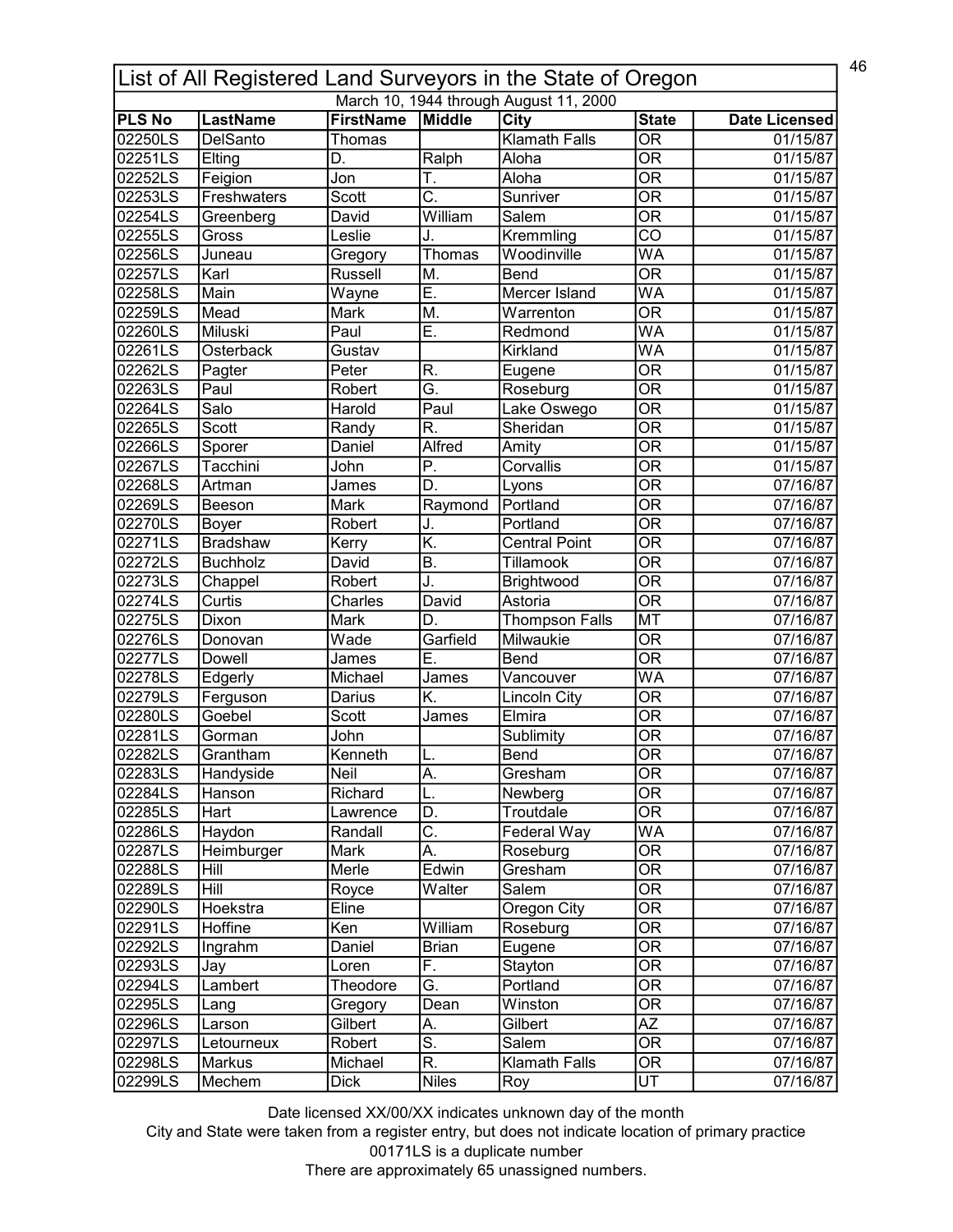| 47<br>List of All Registered Land Surveyors in the State of Oregon |                      |                                                |                           |                                        |                                        |                      |  |
|--------------------------------------------------------------------|----------------------|------------------------------------------------|---------------------------|----------------------------------------|----------------------------------------|----------------------|--|
|                                                                    |                      |                                                |                           | March 10, 1944 through August 11, 2000 |                                        |                      |  |
| <b>PLS No</b><br>02300LS                                           | <b>LastName</b>      | <b>FirstName</b><br>$\overline{\mathsf{Paul}}$ | Middle<br>William         | <b>City</b><br>Covallis                | <b>State</b><br>$\overline{\text{OR}}$ | <b>Date Licensed</b> |  |
|                                                                    | <b>Meyers</b>        |                                                |                           |                                        | $\overline{\mathsf{OR}}$               | 07/16/87             |  |
| 02301LS                                                            | <b>Mills</b>         | Ronald                                         | Ē.                        | <b>Tigard</b>                          |                                        | 07/16/87             |  |
| 02302LS                                                            | Porter               | Wade                                           | K.                        | <b>Boise</b>                           | ID                                     | 07/16/87             |  |
| 02303LS                                                            | Rademacher           | Michael                                        | A.                        | Milwaukie                              | $\overline{\overline{\rm OR}}$         | 07/16/87             |  |
| 02304LS                                                            | Rager                | Ronald                                         | William                   | Eugene                                 | $\overline{\mathsf{OR}}$               | 07/16/87             |  |
| 02305                                                              | Ramp                 | <b>Mark</b>                                    | А.                        | Roseburg                               | $\overline{\text{OR}}$                 | 07/16/87             |  |
| 02306LS                                                            | <b>Rudisil</b>       | Keith                                          | $\overline{\mathsf{R}}$ . | Salem                                  | $\overline{\text{OR}}$                 | 07/16/87             |  |
| 02307LS                                                            | Schiele              | Terry                                          | Joseph                    | Springfield                            | $\overline{\overline{\rm OR}}$         | 07/16/87             |  |
| 02308LS                                                            | Schlaich             | David                                          | Arnold                    | Pendleton                              | $\overline{\overline{\rm OR}}$         | 07/16/87             |  |
| 02309LS                                                            | Spero                | Jonathan                                       | Clifford                  | Williams                               | $\overline{\mathsf{OR}}$               | 07/16/87             |  |
| 02310LS                                                            | <b>Stonex</b>        | Kurt                                           | F.                        | Ridgefield                             | <b>WA</b>                              | 07/16/87             |  |
| 02311LS                                                            | Svennungsen          | Jon                                            | D.                        | Polson                                 | <b>MT</b>                              | 07/16/87             |  |
| 02312LS                                                            | Swart                | Thomas                                         | $\overline{P}$ .          | Vancouver                              | <b>WA</b>                              | 07/16/87             |  |
| 02313LS                                                            | $\overline{W}$ arren | Thompson                                       | M.                        | Salem                                  | $\overline{\mathsf{OR}}$               | 07/16/87             |  |
| 02314LS                                                            | Wickert              | Dale                                           | R.                        | Ontario                                | <b>OR</b>                              | 07/16/87             |  |
| 02315LS                                                            | Caputo               | John                                           | $\overline{P}$ .          | Newberg                                | $\overline{\overline{\rm OR}}$         | 01/21/88             |  |
| 02316LS                                                            | Cummings             | Danny                                          | K.                        | Ontario                                | $\overline{\mathsf{OR}}$               | 01/21/88             |  |
| 02317LS                                                            | Fisk                 | Dennis                                         | $\overline{\mathsf{R}}$ . | Portland                               | $\overline{\mathsf{OR}}$               | 01/21/88             |  |
| 02318LS                                                            | Gardner              | Michael                                        | J.                        | Tigard                                 | $\overline{\overline{\text{OR}}}$      | 01/21/88             |  |
| 02319LS                                                            | Haylock              | Charles                                        | Η.                        | <b>Oregon City</b>                     | $\overline{\mathsf{OR}}$               | 01/21/88             |  |
| 02320LS                                                            | Jones                | Phil                                           | $\overline{\mathsf{R}}$ . | Salem                                  | $\overline{\mathsf{OR}}$               | 01/21/88             |  |
| 02321LS                                                            | Krier                | George                                         | Ē.                        | Sheridan                               | $\overline{\mathsf{OR}}$               | 01/21/88             |  |
| 02322LS                                                            | Marshik              | Lawrence                                       | Frank                     | N Vancouver BC                         | $\overline{BC}$                        | 01/21/88             |  |
| 02323LS                                                            | Martin               |                                                | G.                        | Vancouver                              | WA                                     | 01/21/88             |  |
|                                                                    |                      | Stephen                                        |                           |                                        | $\overline{\text{OR}}$                 |                      |  |
| 02324LS                                                            | McGhee               | David                                          | J.<br>R.                  | La Grande                              |                                        | 01/21/88             |  |
| 02325LS                                                            | Peoples              | Dennis                                         |                           | <b>White Salmon</b>                    | $\overline{\mathsf{WA}}$               | 01/21/88             |  |
| 02326LS                                                            | Perry                | Kenneth                                        | A.                        | Castle Rock                            | $\overline{\text{co}}$                 | 01/21/88             |  |
| 02327LS                                                            | <b>Staffel</b>       | Herman                                         | M.                        | Potlatch                               | ID                                     | 01/21/88             |  |
| 02328LS                                                            | VanGompel            | Gerald                                         |                           | Phoenix                                | $\overline{AZ}$                        | 01/21/88             |  |
| 02329LS                                                            | White                | Robert                                         | James                     | Portland                               | $\overline{\overline{\rm OR}}$         | 01/21/88             |  |
| 02330LS                                                            | Wilson               | Dennis                                         | Ned                       | Talent                                 | $\overline{\text{OR}}$                 | 01/21/88             |  |
| 02331LS                                                            | Young                | Alan                                           | George                    | Aloha                                  | <b>OR</b>                              | 01/21/88             |  |
| l02332LS                                                           | <b>Barott</b>        | Stephan                                        |                           | Medford                                | $\overline{OR}$                        | 07/26/88             |  |
| 02333LS                                                            | Bell                 | Steven                                         | Noel                      | Reno                                   | <b>NV</b>                              | 07/26/88             |  |
| 02334LS                                                            | <b>Bowling</b>       | Gary                                           | L.                        | Salem                                  | $\overline{OR}$                        | 07/26/88             |  |
| 02335LS                                                            | <b>Bruno</b>         | Lynn                                           | J.                        | Klamath Falls                          | <b>OR</b>                              | 07/26/88             |  |
| 02336LS                                                            | Cook                 | Robert                                         | Alan                      | Corvallis                              | <b>OR</b>                              | 07/26/88             |  |
| 02337LS                                                            | Dunaway              | Michael                                        | L.                        | Eugene                                 | $\overline{\overline{\rm OR}}$         | 07/26/88             |  |
| 02338LS                                                            | Edgar                | Lauren                                         | Η.                        | Tillamook                              | $\overline{\overline{\rm OR}}$         | 07/26/88             |  |
| 02339LS                                                            | Edwards              | David                                          | А.                        | Oakland                                | $\overline{\mathsf{OR}}$               | 07/26/88             |  |
| 02340LS                                                            | Erickson             | Michael                                        | Ward                      | Coos Bay                               | $\overline{\text{OR}}$                 | 07/26/88             |  |
| 02341LS                                                            | Hitchen              | John                                           | <b>Stuart</b>             | Wilsonville                            | 0R                                     | 07/26/88             |  |
| 02342LS                                                            | Johnson              | Mark                                           | Daniel                    | Salem                                  | $\overline{\text{OR}}$                 | 07/26/88             |  |
| 02343LS                                                            | Keasey               | Theodore                                       | William                   | La Grande                              | 0R                                     | 07/26/88             |  |
| 02344LS                                                            |                      | William                                        |                           | Gresham                                | <b>OR</b>                              | 07/26/88             |  |
|                                                                    | Kenney               |                                                | А.                        |                                        |                                        |                      |  |
| 02345LS                                                            | Kirby                | Duane                                          | W.                        | Roseburg                               | <b>OR</b>                              | 07/26/88             |  |
| 02346LS                                                            | Lemley               | Carol                                          | Anne                      | Manzanita                              | $\overline{\text{OR}}$                 | 07/26/88             |  |
| 02347LS                                                            | Mahoney              | Timothy                                        | David                     | Gresham                                | $\overline{\overline{\text{OR}}}$      | 07/26/88             |  |
| 02348LS                                                            | Martini              | Mary                                           | А.                        | La Grande                              | OR                                     | 07/26/88             |  |
| 02349LS                                                            | Minneci              | David                                          | Michael                   | Medford                                | OR                                     | 07/26/88             |  |

City and State were taken from a register entry, but does not indicate location of primary practice 00171LS is a duplicate number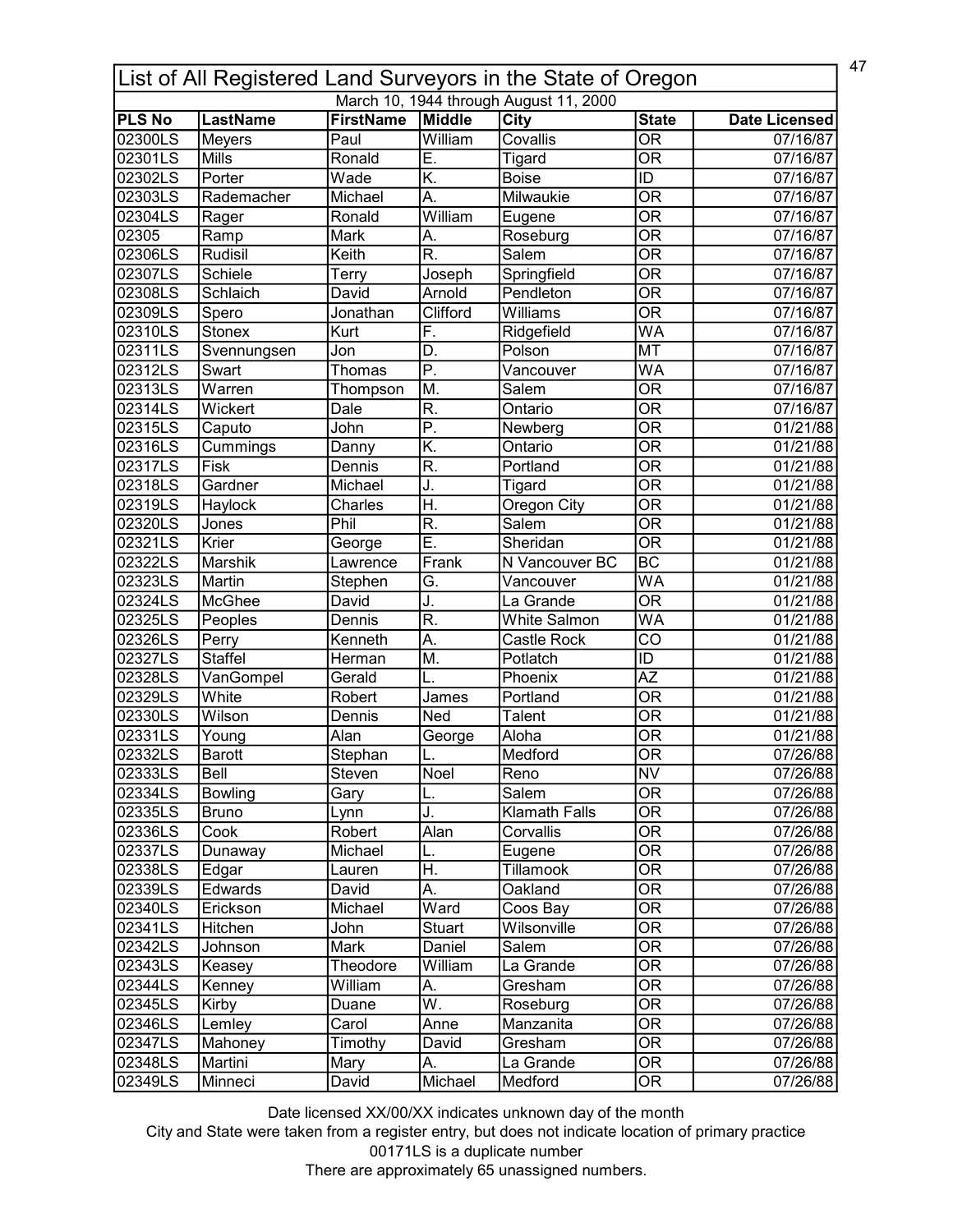| 48<br>List of All Registered Land Surveyors in the State of Oregon |                 |                  |                           |                                        |                                   |                      |  |
|--------------------------------------------------------------------|-----------------|------------------|---------------------------|----------------------------------------|-----------------------------------|----------------------|--|
|                                                                    |                 |                  |                           | March 10, 1944 through August 11, 2000 |                                   |                      |  |
| <b>PLS No</b>                                                      | <b>LastName</b> | <b>FirstName</b> | Middle                    | <b>City</b>                            | <b>State</b>                      | <b>Date Licensed</b> |  |
| 02350LS                                                            | Mucken          | Robert           | $\overline{G}$            | Portland                               | $\overline{\mathsf{OR}}$          | 07/26/88             |  |
| 02351LS                                                            | Nelson          | Thomas           | Gordon                    | Vancouver                              | <b>WA</b>                         | 07/26/88             |  |
| 02352LS                                                            | Quinn           | Douglas          | A                         | Portland                               | $\overline{\overline{\rm OR}}$    | 07/26/88             |  |
| 02353LS                                                            | Roberts         | Wilton           | A.                        | Portland                               | $\overline{\overline{\rm OR}}$    | 07/26/88             |  |
| 02354LS                                                            | Smalley         | Mark             | F.                        | Roseburg                               | $\overline{\mathsf{OR}}$          | 07/26/88             |  |
| 02355LS                                                            | Smith           | Joel             | George                    | Redmond                                | $\overline{\mathsf{OR}}$          | 07/26/88             |  |
| 02356LS                                                            | Sprague         | David            | Ē.                        | Ashland                                | $\overline{\text{OR}}$            | 07/26/88             |  |
| 02357LS                                                            | <b>Steele</b>   | Arthur           | А.                        | Bend                                   | $\overline{\overline{\rm OR}}$    | 07/26/88             |  |
| 02358LS                                                            | Taylor          | Ross             | H.                        | Bend                                   | $\overline{\mathsf{OR}}$          | 07/26/88             |  |
| 02359LS                                                            | Templin         | Richard          | $\overline{G}$            | Jacksonville                           | $\overline{\mathsf{OR}}$          | 07/26/88             |  |
| 02360LS                                                            | <b>Tomkins</b>  | Paul             | $\overline{W}$ P          | Walla Walla                            | WA                                | 07/26/88             |  |
| 02361LS                                                            | Whitson         | Jeffery          | $\overline{\mathsf{S}}$ . | Milwaukie                              | $\overline{\overline{\rm OR}}$    | 07/26/88             |  |
| 02362LS                                                            | DeHarpport      | David            | Jeffrey                   | Beaverton                              | $\overline{\mathsf{OR}}$          | 07/26/88             |  |
| 02363LS                                                            | Singh           | Ranvir           |                           | Portland                               | $\overline{\text{OR}}$            | 07/26/88             |  |
| 02364LS                                                            | Smith           | Thomas           | WR                        | Adams                                  | <b>OR</b>                         | 07/26/88             |  |
| 02365LS                                                            | Woods           | Steven           | Ē.                        | Junction City                          | $\overline{\overline{\rm OR}}$    | 07/26/88             |  |
| 02366LS                                                            | Buckenmeyer     | Frederick        | A                         | Mt Vernon                              | <b>WA</b>                         | 07/26/88             |  |
| 02367LS                                                            | Lamburth        | Robert           | Charles                   | <b>Clark Fork</b>                      | ID                                | 07/26/88             |  |
| 02368LS                                                            | Leong           | Andrew           | <b>KF</b>                 | Littleton                              | $\overline{CO}$                   | 07/26/88             |  |
| 02369LS                                                            | Schlumpberger   | Larry            | Dale                      | Yreka                                  | $\overline{CA}$                   | 07/26/88             |  |
| 02370LS                                                            | Spurlock        | Gregory          | D.                        | Longview                               | $\overline{\mathsf{WA}}$          | 07/26/88             |  |
| 02371LS                                                            | Carns           | Kenneth          | A.                        | Belgrade                               | <b>MT</b>                         | 07/26/88             |  |
| 02372LS                                                            | Clark           | Andrew           |                           |                                        | $\overline{\text{co}}$            | 07/01/88             |  |
| 02373LS                                                            | Boeh            | Gregory          | A.                        | <b>Gig Harbor</b>                      | WA                                | 01/20/89             |  |
| 02374LS                                                            | <b>Bunn</b>     | Kenneth          | $\overline{D}$ .          | Vancouver                              | WA                                | 01/20/89             |  |
| 02375LS                                                            | Carnegie        | J.               | Trevor                    | Spring                                 | $\overline{\text{TX}}$            | 01/20/89             |  |
| 02376LS                                                            | Caswell         | Matthew          | Cole                      | Keizer                                 | $\overline{\overline{\rm OR}}$    | 01/20/89             |  |
| 02377LS                                                            | Christerson     |                  | Paul                      | <b>Forest Grove</b>                    | $\overline{\overline{\rm OR}}$    | 01/20/89             |  |
| 02378LS                                                            |                 | Gary             |                           | Keizer                                 | $\overline{\overline{\rm OR}}$    |                      |  |
| 02379LS                                                            | Cronemiller     | Lee              | M.                        |                                        |                                   | 01/20/89             |  |
|                                                                    | Evans           | William          | J.                        | Salem                                  | $\overline{\overline{\rm OR}}$    | 01/20/89             |  |
| 02380LS                                                            | Hamburg         | James            | D.                        | Troutdale                              | $\overline{\overline{\text{OR}}}$ | 01/20/89             |  |
| 02381LS                                                            | Kuhlman         | Thomas           | Allen                     | $\overline{\mathsf{Value}}$            | $\overline{\overline{\rm OR}}$    | 01/20/89             |  |
| 02382LS                                                            | Marquis         | Pat              |                           | Canby                                  | $\overline{OR}$                   | 01/20/89             |  |
| 02383LS                                                            | Matthews Jr     | John             | L.                        | Eugene                                 | <b>OR</b>                         | 01/20/89             |  |
| 02384LS                                                            | Neary           | Todd             | Franklin                  | Olympia                                | <b>WA</b>                         | 01/20/89             |  |
| 02385LS                                                            | Petersen        | Gregory          | Lee                       | Canby                                  | <b>OR</b>                         | 01/20/89             |  |
| 02386LS                                                            | <b>Starnes</b>  | Michael          | Stephen                   | Ashland                                | <b>OR</b>                         | 01/20/89             |  |
| 02387LS                                                            | Zelmer          | Barry            | William                   | Bend                                   | $\overline{\overline{\rm OR}}$    | 01/20/89             |  |
| 02388LS                                                            | Larson          | Norman           | Ε.                        | Sumner                                 | <b>WA</b>                         | 03/28/89             |  |
| 02389LS                                                            | Ash             | Ron              | J.                        | Astoria                                | $\overline{\text{OR}}$            | 07/26/89             |  |
| 02390LS                                                            | Berry           | Michael          | J.                        | Bend                                   | $\overline{\text{OR}}$            | 07/26/89             |  |
| 02391LS                                                            | <b>Brown</b>    | Raymond          | Frank                     | Canyonville                            | 0R                                | 07/26/89             |  |
| 02392LS                                                            | Daeda           | Craig            | D.                        | Arvada                                 | $\overline{\text{co}}$            | 07/26/89             |  |
| 02393LS                                                            | Dowd            | Kevin            |                           | Mt Hood                                | <b>OR</b>                         | 07/26/89             |  |
| 02394LS                                                            | Floyd           | Gerard           | J.                        | Gold Beach                             | <b>OR</b>                         | 07/26/89             |  |
| 02395LS                                                            | Foster          | Andrew           | Wayne                     | Monmouth                               | 0R                                | 07/26/89             |  |
| 02396LS                                                            | Ham             | William          | В.                        | <b>Bend</b>                            | $\overline{OR}$                   | 07/26/89             |  |
| 02397LS                                                            | <b>Hills</b>    | David            |                           | <b>Battle Ground</b>                   | WA                                | 07/26/89             |  |
| 02398LS                                                            | Hulderman       | John             | N.                        | Cave Junction                          | $\overline{\text{OR}}$            | 07/26/89             |  |
| 02399LS                                                            | Inman           | <b>Byron</b>     | G.                        | Jefferson                              | OR                                | 07/26/89             |  |

City and State were taken from a register entry, but does not indicate location of primary practice 00171LS is a duplicate number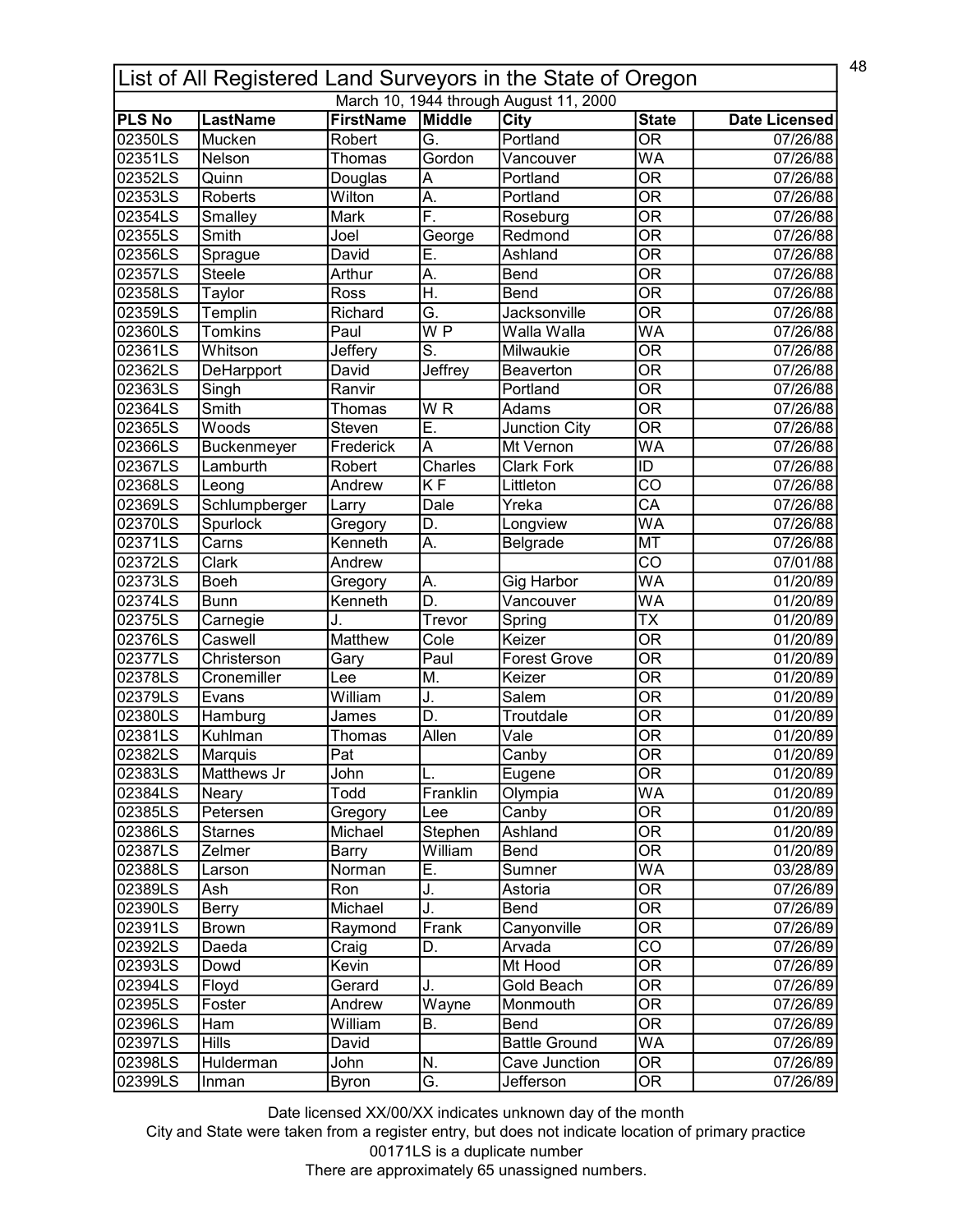|                      | 49<br>List of All Registered Land Surveyors in the State of Oregon |                  |                           |                                        |                                |                      |  |  |
|----------------------|--------------------------------------------------------------------|------------------|---------------------------|----------------------------------------|--------------------------------|----------------------|--|--|
|                      |                                                                    |                  |                           | March 10, 1944 through August 11, 2000 |                                |                      |  |  |
| <b>PLS No</b>        | <b>LastName</b>                                                    | <b>FirstName</b> | Middle                    | City                                   | <b>State</b>                   | <b>Date Licensed</b> |  |  |
| 02400LS              | Johnson                                                            | Russell          | Lee                       | Newport                                | $\overline{\mathsf{OR}}$       | 07/26/89             |  |  |
| 02401LS              | Lang                                                               | Richard          | J.                        | Stevenson                              | <b>WA</b>                      | 07/26/89             |  |  |
| 02402LS              | Martinson                                                          | Terry            | A.                        | Molalla                                | $\overline{\overline{\rm OR}}$ | 07/26/89             |  |  |
| 02403LS              | McDowell                                                           | Peter            | A.                        | Dallas                                 | $\overline{\overline{\rm OR}}$ | 07/26/89             |  |  |
| 02404LS              | Moore                                                              | Lee              | $\overline{\mathsf{W}}$ . | Portland                               | $\overline{\text{OR}}$         | 07/26/89             |  |  |
| 02405LS              | Newstetter                                                         | Susan            | Ē.                        | Mt Vernon                              | $\overline{\mathsf{OR}}$       | 07/26/89             |  |  |
| 02406LS              | Okell                                                              | Scott            | $\overline{\mathsf{R}}$   | Portland                               | $\overline{\mathsf{OR}}$       | 07/26/89             |  |  |
| 02407LS              | Perry                                                              | James            | D.                        | Bend                                   | $\overline{\overline{\rm OR}}$ | 07/26/89             |  |  |
| 02408LS              | Risley                                                             | James            | $\overline{\mathsf{C}}$ . | Coquille                               | $\overline{\overline{\rm OR}}$ | 07/26/89             |  |  |
| 02409LS              | Smith                                                              | <b>Bradley</b>   | $\overline{\mathsf{R}}$   | Fairview                               | $\overline{\mathsf{OR}}$       | 07/26/89             |  |  |
| 02410LS              | Smirnov                                                            | Mark             | I.                        | Meridian                               | $\overline{ID}$                | 07/26/89             |  |  |
| 02411LS              | $\overline{\mathsf{W}}$ allace                                     | Thomas           | Glen                      | LaGrande                               | $\overline{\overline{\rm OR}}$ | 07/26/89             |  |  |
| 02412LS              | Warrick                                                            | David            | Dean                      | Salem                                  | $\overline{\overline{\rm OR}}$ | 07/26/89             |  |  |
| 02413LS              | Wilhelm                                                            | George           | Η.                        | Brightwood                             | $\overline{\mathsf{OR}}$       | 07/26/89             |  |  |
| 02414LS              | Yeoman                                                             | Michael          | Garry                     | <b>Bothell</b>                         | <b>WA</b>                      | 07/26/89             |  |  |
| 02415LS              | Young                                                              | Richard          | А.                        | Payette                                | ID                             | 07/26/89             |  |  |
| 02416LS              | Anderson                                                           | Terry            | La Monte                  | Portland                               | <b>OR</b>                      | 01/23/90             |  |  |
| 02417LS              | Beckley                                                            | William          | O.                        | Gladstone                              | $\overline{\mathsf{OR}}$       | 01/23/90             |  |  |
| 02418LS              |                                                                    | Joseph           | Α.                        | Ashland                                | $\overline{\overline{\rm OR}}$ | 01/23/90             |  |  |
|                      | Bova                                                               |                  |                           |                                        |                                |                      |  |  |
| 02419LS              | <b>Buckel</b>                                                      | Raymond          | F.                        | Beaverton                              | $\overline{\mathsf{OR}}$       | 01/23/90             |  |  |
| 02420LS              | Dasler                                                             | Jon              | L.                        | Vancouver                              | <b>WA</b>                      | 01/23/90             |  |  |
| 02421LS              | Drummond                                                           | William          | <u>ਟ.</u>                 | Camas                                  | $\overline{\mathsf{WA}}$       | 01/23/90             |  |  |
| 02422LS              | Edmunson                                                           | William          | Eari                      | <b>Central Point</b>                   | $\overline{\mathsf{OR}}$       | 01/23/90             |  |  |
| 02423LS              | Engelgau                                                           | Randy            | W.                        | Gresham                                | $\overline{\mathsf{OR}}$       | 01/23/90             |  |  |
| 02424LS              | Findorff                                                           | Dennis           | D.                        | <b>Klamath Falls</b>                   | $\overline{\mathsf{OR}}$       | 01/23/90             |  |  |
| 02425LS              | Handforth                                                          | Peter            | John                      | Hillsboro                              | $\overline{\mathsf{OR}}$       | 01/23/90             |  |  |
| 02426LS              | Houston                                                            | James            | W.                        | Ontario                                | $\overline{\overline{\rm OR}}$ | 01/23/90             |  |  |
| 02427LS              | Hult                                                               | Dale             | L.                        | Sandy                                  | $\overline{\overline{\rm OR}}$ | 01/23/90             |  |  |
| 02428LS              | Huntington                                                         | R.               | Del                       | Salem                                  | $\overline{\overline{\rm OR}}$ | 01/23/90             |  |  |
| 02429LS              | Maakestad                                                          | Tallak           | Daniel                    | Anchorage                              | AK                             | 01/23/90             |  |  |
| 02430LS              | Maddux                                                             | Larry            | Dean                      | Vancouver                              | <b>WA</b>                      | 01/23/90             |  |  |
| 02431LS              | <b>McKinnis</b>                                                    | Ronald           | Vance                     | Hermiston                              | $\overline{\overline{\rm OR}}$ | 01/23/90             |  |  |
| 02432LS              | Neill                                                              | Robert           | Craig                     | lVancouver                             | <b>WA</b>                      | 01/23/90             |  |  |
| 02433LS              | Polly                                                              | David            | Joe                       | Salem                                  | <b>OR</b>                      | 01/23/90             |  |  |
| 02434LS              | Anderson                                                           | Gary             | Reid                      | Aloha                                  | $\overline{OR}$                | 07/25/90             |  |  |
| 02435LS              | Thurston                                                           | Rachael          | Е.                        | Lake Oswego                            | <b>OR</b>                      | 07/25/90             |  |  |
| 02436LS              | <b>Bradetich</b>                                                   | Michael          | <b>Stephen</b>            | Albany                                 | $\overline{\overline{\rm OR}}$ | 07/25/90             |  |  |
|                      |                                                                    |                  |                           |                                        | $\overline{\overline{\rm OR}}$ |                      |  |  |
| 02437LS              | <b>Bradsby</b>                                                     | Ronald           | Kermit                    | <b>Cottage Grove</b>                   |                                | 07/25/90             |  |  |
| 02438LS              | Chard                                                              | Robert           | Η.                        | <b>Grants Pass</b>                     | $\overline{\overline{\rm OR}}$ | 07/25/90             |  |  |
| 02439LS              | Cook                                                               | Fred             | W.                        | Redding                                | CA                             | 07/25/90             |  |  |
| 02440LS              | Dahne                                                              | John             | William                   | Portland                               | $\overline{\overline{\rm OR}}$ | 07/25/90             |  |  |
| 02441LS              | Ditgen                                                             | Mark             | А.                        | Eugene                                 | 0R                             | 07/25/90             |  |  |
| 02442LS              | Ensor                                                              | Dennis           | А.                        | Klamath Falls                          | $\overline{\text{OR}}$         | 07/25/90             |  |  |
| $02443L\overline{S}$ | Dunham                                                             | Ralph            | Edward                    | North Bend                             | OR                             | 07/25/90             |  |  |
| 02444LS              |                                                                    |                  |                           |                                        |                                |                      |  |  |
| 02445LS              | Ferguson                                                           | Joe              | Η.                        | Portland                               | 0R                             | 07/25/90             |  |  |
| 02446LS              | Fisk                                                               | Thomas           | D.                        | <b>Baker City</b>                      | $\overline{\mathsf{OR}}$       | 07/25/90             |  |  |
| 02447LS              | Fleming                                                            | Glen             | Α.                        | Portland                               | $\overline{\mathsf{OR}}$       | 07/25/90             |  |  |
| 02448LS              | Garlinghouse                                                       | Keith            | D.                        | <b>Scotts Mills</b>                    | $\overline{\mathsf{OR}}$       | 07/25/90             |  |  |
| 02449LS              | Gates                                                              | Michael          | R.                        | Portland                               | OR                             | 07/25/90             |  |  |

City and State were taken from a register entry, but does not indicate location of primary practice 00171LS is a duplicate number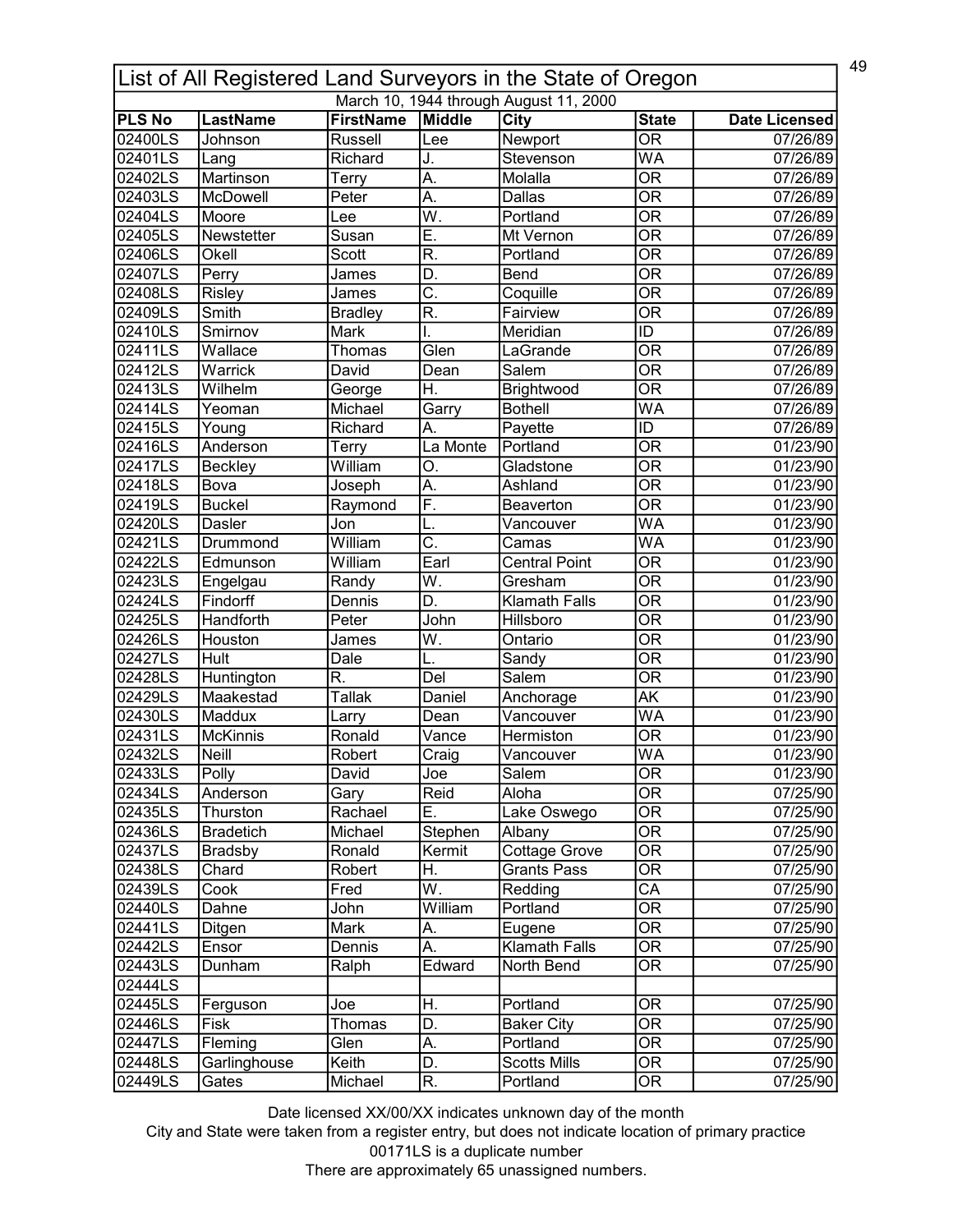| 50<br>List of All Registered Land Surveyors in the State of Oregon |                 |                  |                           |                                        |                                |                      |  |
|--------------------------------------------------------------------|-----------------|------------------|---------------------------|----------------------------------------|--------------------------------|----------------------|--|
|                                                                    |                 |                  |                           | March 10, 1944 through August 11, 2000 |                                |                      |  |
| <b>PLS No</b>                                                      | <b>LastName</b> | <b>FirstName</b> | Middle                    | <b>City</b>                            | <b>State</b>                   | <b>Date Licensed</b> |  |
| 02450LS                                                            | Hampson         | Richard          | Kirkley                   | Portland                               | $\overline{\mathsf{OR}}$       | 07/25/90             |  |
| 02451LS                                                            | Hepler          | James            | $\overline{\mathsf{S}}$ . | Hubbard                                | $\overline{\mathsf{OR}}$       | 07/25/90             |  |
| 02452LS                                                            | Holmes          | Lawrence         | D.                        | Portland                               | $\overline{\mathsf{OR}}$       | 07/25/90             |  |
| 02453LS                                                            | <b>Huff</b>     | Е.               | Scott                     | Portland                               | $\overline{\mathsf{OR}}$       | 07/25/90             |  |
| 02454LS                                                            | Johnson         | Richard          |                           | Tigard                                 | $\overline{\overline{\rm OR}}$ | 07/25/90             |  |
| 02455LS                                                            | Johnston        | Randal           | Blane                     | <b>Hood River</b>                      | $\overline{\mathsf{OR}}$       | 07/25/90             |  |
| 02456LS                                                            | Kalb            | Evelyn           | <b>Ruth</b>               | Mt. Angel                              | $\overline{\mathsf{OR}}$       | 07/25/90             |  |
| 02457LS                                                            | King            | Stanley          | Ē.                        | Eugene                                 | $\overline{\mathsf{OR}}$       | 07/25/90             |  |
| 02458LS                                                            | Lemos           | Charles          | Alan                      | Eugene                                 | $\overline{\mathsf{OR}}$       | 07/25/90             |  |
| 02459LS                                                            | Mardis          | Joseph           |                           | Corvallis                              | $\overline{\mathsf{OR}}$       | 07/25/90             |  |
| 02460LS                                                            | McMackin        | Patricia         | Ann                       | <b>Hot Springs</b>                     | $\overline{\mathsf{AR}}$       | 07/25/90             |  |
| 02461LS                                                            | Murto           | Kenneth          | J.                        | West Linn                              | $\overline{\overline{\rm OR}}$ | 07/25/90             |  |
| 02462LS                                                            | Nemecek         | John             | D.                        | Monmouth                               | $\overline{\overline{\rm OR}}$ | 07/25/90             |  |
| 02463LS                                                            | Olson           | Wayne            | Allen                     | Portland                               | $\overline{\mathsf{OR}}$       | 07/25/90             |  |
| 02464LS                                                            | Osmus           | <b>Stuart</b>    | Milton                    | Ashland                                | $\overline{\overline{\rm OR}}$ | 07/25/90             |  |
| 02465LS                                                            | Page            | Jerold           |                           | Prineville                             | $\overline{\text{OR}}$         | 07/25/90             |  |
| 02466LS                                                            | Patrick         | Thomas           | Wood                      | Corrales                               | <b>NM</b>                      | 07/25/90             |  |
| 02467LS                                                            | Schriever       | Timothy          | Leo                       | Woodinville                            | <b>WA</b>                      | 07/25/90             |  |
| 02468LS                                                            | Schwendiman     | Mark             | F.                        | <b>Brownsville</b>                     | <b>OR</b>                      | 07/25/90             |  |
| 02469LS                                                            | Smith           | Randall          | $\overline{\mathsf{W}}$ . | Roseburg                               | $\overline{\mathsf{OR}}$       | 07/25/90             |  |
| 02470LS                                                            | Waddill         | John             | Michael                   | Coos Bay                               | $\overline{\mathsf{OR}}$       | 07/25/90             |  |
| 02471LS                                                            | Walker          | Jack             | А.                        | <b>Klamath Falls</b>                   | $\overline{\mathsf{OR}}$       | 07/25/90             |  |
| 02472LS                                                            | Weller          | Daniel           | Edward                    | Eugene                                 | $\overline{\mathsf{OR}}$       | 07/25/90             |  |
| 02473LS                                                            | Wells           | Carl             | J.                        | <b>Cottage Grove</b>                   | $\overline{\mathsf{OR}}$       | 07/25/90             |  |
| 02474LS                                                            | Wiley           | Charles          | L.                        | Portland                               | $\overline{\mathsf{OR}}$       | 07/25/90             |  |
| 02475LS                                                            | Zimmer          | R.               | J.                        | <b>Helena</b>                          | <b>MT</b>                      | 07/25/90             |  |
| 02476LS                                                            | Artman          | David            | $\overline{\mathsf{R}}$ . | Salem                                  | OR                             | 01/29/91             |  |
| 02477LS                                                            | Chapman         | Timothy          | K.                        | Bend                                   | $\overline{\mathsf{OR}}$       | 01/29/91             |  |
| 02478LS                                                            | Conant          | Jay              | D.                        | Vancouver                              | WA                             | 01/29/91             |  |
| 02479LS                                                            | Findorff        | Robert           | Earl                      | Sutherlin                              | $\overline{\mathsf{OR}}$       | 01/29/91             |  |
| 02480LS                                                            | Galles          |                  | Lee                       | Portland                               | $\overline{\overline{\rm OR}}$ | 01/29/91             |  |
|                                                                    | Jackson         | Roger            |                           |                                        | <b>OR</b>                      |                      |  |
| 02481LS<br>02482LS                                                 |                 | D.<br>Daniel     | Michael                   | Eugene<br>Salem                        | $\overline{OR}$                | 01/29/91<br>01/29/91 |  |
|                                                                    | McMillen        |                  | John                      |                                        |                                |                      |  |
| 02483LS                                                            | Pappe           | Robert           | G.                        | Roseburg                               | OR                             | 01/29/91             |  |
| 02484LS                                                            | Perry           | Michael          | Wayne                     | Chiloquin                              | $\overline{\mathsf{OR}}$       | 01/29/91             |  |
| 02485LS                                                            | Smither         | Gary             | Τ.                        | North Bend                             | <b>OR</b>                      | 01/29/91             |  |
| 02486LS                                                            | Symons          | Joan             | $\overline{\mathsf{C}}$ . | <b>Grants Pass</b>                     | $\overline{\overline{\rm OR}}$ | 01/29/91             |  |
| 02487LS                                                            | VanWeel         | Dornelis         | M                         |                                        | <b>AK</b>                      |                      |  |
| 02488LS                                                            | Baker           | Theodore         | Colin                     | Eugene                                 | $\overline{\mathsf{OR}}$       | 07/25/91             |  |
| 02489LS                                                            | <b>Baldner</b>  | Philip           | R.                        | Bend                                   | $\overline{\mathsf{OR}}$       | 07/25/91             |  |
| 02490LS                                                            | <b>Beecroft</b> | Donald           | Ğ.                        | Roseburg                               | $\overline{\mathsf{OR}}$       | 07/25/91             |  |
| 02491LS                                                            | <b>Bolner</b>   | John             | W.                        | Portland                               | OR                             | 07/25/91             |  |
| 02492LS                                                            | Caldwell        | Clifford         | $\overline{\mathsf{P}}.$  | Salem                                  | $\overline{\mathsf{OR}}$       | 07/25/91             |  |
| 02493LS                                                            | Christensen     | Gary             | T.                        | Seattle                                | WA                             | 07/25/91             |  |
| 02494LS                                                            | Dixon           | Glen             | R.                        | Norco                                  | $\overline{\mathsf{CA}}$       | 07/25/91             |  |
| 02495LS                                                            | Ebner           | Martin           | J.                        | Clackamas                              | $\overline{\mathsf{OR}}$       | 07/25/91             |  |
| 02496LS                                                            | Elam            | James            | Henry                     | Hillsboro                              | $\overline{\text{OR}}$         | 07/25/91             |  |
| 02497LS                                                            | Ernst           | Dennis           | Paul                      | Springfeild                            | $\overline{\mathsf{OR}}$       | 07/25/91             |  |
| 02498LS                                                            | Frasier         | Jody             | $\overline{\mathsf{S}}$ . | Lakeview                               | $\overline{\text{OR}}$         | 07/25/91             |  |
| 02499LS                                                            | Fullerton       | Darrell          | L                         |                                        | CA                             |                      |  |
|                                                                    |                 |                  |                           |                                        |                                |                      |  |

City and State were taken from a register entry, but does not indicate location of primary practice 00171LS is a duplicate number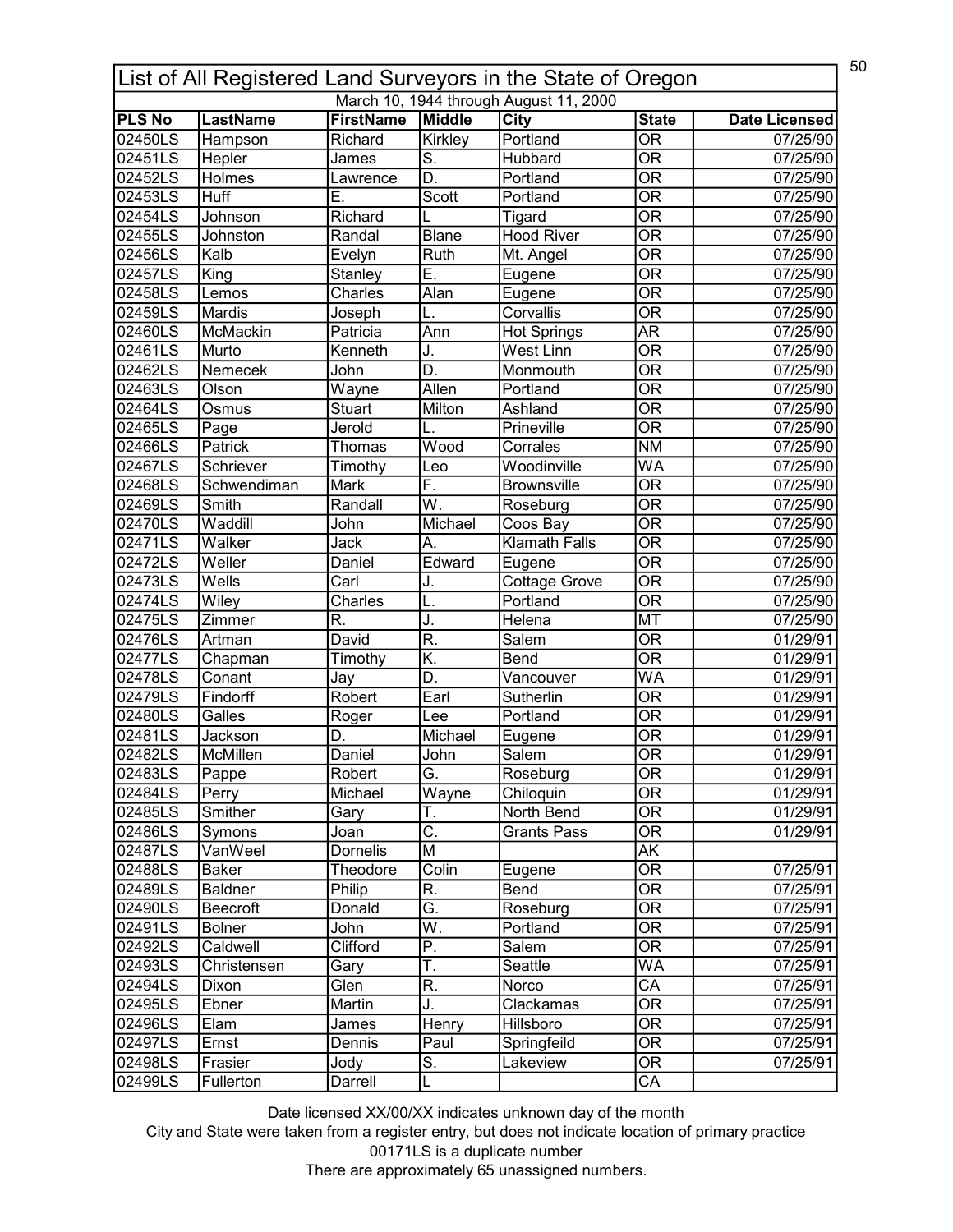|               | 51<br>List of All Registered Land Surveyors in the State of Oregon<br>March 10, 1944 through August 11, 2000 |                  |                           |                             |                                |                                  |  |  |
|---------------|--------------------------------------------------------------------------------------------------------------|------------------|---------------------------|-----------------------------|--------------------------------|----------------------------------|--|--|
| <b>PLS No</b> | <b>LastName</b>                                                                                              | <b>FirstName</b> | <b>Middle</b>             |                             | <b>State</b>                   |                                  |  |  |
| 02500LS       | Griffin                                                                                                      | Charles          | Ray                       | City                        | $\overline{\mathsf{OR}}$       | <b>Date Licensed</b><br>07/25/91 |  |  |
| 02501LS       | Harer                                                                                                        |                  | G.                        | Tigard<br><b>Moses Lake</b> | <b>WA</b>                      | 07/25/91                         |  |  |
|               |                                                                                                              | Gary             | Ē.                        |                             | $\overline{\mathsf{OR}}$       |                                  |  |  |
| 02502LS       | Hartzell                                                                                                     | Karl             |                           | Eugene                      |                                | 07/25/91                         |  |  |
| 02503LS       | Hawkins                                                                                                      | Mark             | Andrew                    | Lake Oswego                 | $\overline{\mathsf{OR}}$       | 07/25/91                         |  |  |
| 02504LS       | Heigh                                                                                                        | Wes              | Ġ                         |                             | WA                             |                                  |  |  |
| 02505LS       |                                                                                                              |                  |                           |                             |                                |                                  |  |  |
| 02506LS       | Hickey                                                                                                       | Michael          | J.                        | <b>Boring</b>               | <b>OR</b>                      | 07/25/91                         |  |  |
| 02507LS       | Jones                                                                                                        | Terry            | L.                        | Tillamook                   | $\overline{\mathsf{OR}}$       | 07/25/91                         |  |  |
| 02508LS       | Joyer                                                                                                        | Michael          | V.                        | Portland                    | $\overline{\mathsf{OR}}$       | 07/25/91                         |  |  |
| 02509LS       | Kent                                                                                                         | Timothy          | А.                        | Vancouver                   | WA                             | 07/25/91                         |  |  |
| 02510LS       | Lattin                                                                                                       | Dana             | <b>B.</b>                 | Toledo                      | $\overline{\mathsf{OR}}$       | 07/25/91                         |  |  |
| 02511LS       | McAllister                                                                                                   | Troy             |                           | Eugene                      | $\overline{\overline{\rm OR}}$ | 07/25/91                         |  |  |
| 02512LS       | McHarg                                                                                                       | Don              | M.                        | Reno                        | $\overline{\text{NV}}$         | 07/25/91                         |  |  |
| 02513LS       | Miller                                                                                                       | Linda            | Lee                       | Las Vegas                   | <b>NV</b>                      | 07/25/91                         |  |  |
| 02514LS       | <b>Myers</b>                                                                                                 | Alan             | R.                        | Warrenton                   | $\overline{\mathsf{OR}}$       | 07/25/91                         |  |  |
| 02515LS       | <b>Nyhus</b>                                                                                                 | Gary             | Keith                     | <b>Tidewater</b>            | $\overline{\overline{\rm OR}}$ | 07/25/91                         |  |  |
| 02516LS       | Ottmar                                                                                                       | Steven           | Е.                        | Silverdale                  | <b>WA</b>                      | 07/25/91                         |  |  |
| 02517LS       | Peterson                                                                                                     | Boyd             | $\overline{W}$ .          | Myrtle Point                | $\overline{\mathsf{OR}}$       | 07/25/91                         |  |  |
| 02518LS       | Roundtree                                                                                                    | Jay              | M.                        | <b>Island City</b>          | <b>OR</b>                      | 07/25/91                         |  |  |
| 02519LS       | Rowe                                                                                                         | Donn             |                           | Springfield                 | $\overline{\mathsf{OR}}$       | 07/25/91                         |  |  |
| 02520LS       | Schlack                                                                                                      | Raymond          | Eugene                    | Crescent City               | $\overline{\mathsf{CA}}$       | 07/25/91                         |  |  |
| 02521LS       | Schwartz                                                                                                     | Clayton          | $\overline{\mathsf{W}}.$  | <b>Billings</b>             | <b>MT</b>                      | 07/25/91                         |  |  |
| 02522LS       | Seibold                                                                                                      | <b>Bryan</b>     | Scott                     | Pendleton                   | $\overline{\mathsf{OR}}$       | 07/25/91                         |  |  |
| 02523LS       | Shuman                                                                                                       | Thomas           | Clifford                  | Madras                      | $\overline{\mathsf{OR}}$       | 07/25/91                         |  |  |
| 02524LS       | Smith                                                                                                        | John             | D                         | Roseburg                    | $\overline{\mathsf{OR}}$       | 07/25/91                         |  |  |
| 02525LS       | Smith                                                                                                        | Morgan           |                           | Kingston                    | $\overline{\mathsf{WA}}$       | 07/25/91                         |  |  |
| 02526LS       | Smith                                                                                                        | Patrick          | N.                        | <b>West Linn</b>            | $\overline{\mathsf{OR}}$       | 07/25/91                         |  |  |
| 02527LS       | <b>Stichler</b>                                                                                              | Jerry            | D.                        | Redmond                     | $\overline{\mathsf{OR}}$       | 07/25/91                         |  |  |
| 02528LS       | Thompson                                                                                                     | Jack             | $\overline{\mathsf{R}}$ . | Mosier                      | $\overline{\mathsf{OR}}$       | 07/25/91                         |  |  |
| 02529LS       | Ward                                                                                                         | Norman           | Gene                      | Carson                      | WA                             | 07/25/91                         |  |  |
| 02530LS       | Glassford                                                                                                    | Alicia           |                           | Enterprise                  | $\overline{\mathsf{OR}}$       | 01/21/92                         |  |  |
| 02531LS       | Baierski                                                                                                     | William          | L.                        | Tigard                      | <b>OR</b>                      | 01/21/92                         |  |  |
| 02532LS       | Bowen                                                                                                        | Michael          | $\overline{\mathsf{R}}$   |                             |                                | 01/21/92                         |  |  |
| 02533LS       | Hargrave                                                                                                     | Michael          | A.                        | Lake Oswego                 | OR                             | 01/21/92                         |  |  |
| 02534LS       | Harless                                                                                                      | Karl             | Leon                      | <b>Klamath Falls</b>        | $\overline{\overline{\rm OR}}$ | 01/21/92                         |  |  |
| 02535LS       | LeJeune                                                                                                      | Michael          | Ρ.                        | Missoula                    | MT                             | 01/21/92                         |  |  |
| 02536LS       | Martinez                                                                                                     | Ruben            | Michael                   | Portland                    | $\overline{\overline{\rm OR}}$ | 01/21/92                         |  |  |
| 02537LS       | McLendon                                                                                                     | Harmon           | Eugene                    | Cove                        | $\overline{\overline{\rm OR}}$ | 01/21/92                         |  |  |
| 02538LS       | Miles                                                                                                        | Jeffrey          | Randal                    | Redmond                     | WA                             | 01/21/92                         |  |  |
| 02539LS       |                                                                                                              |                  | V.                        | Auburn                      | WA                             |                                  |  |  |
|               | Petersen                                                                                                     | Ben              |                           | Salem                       | $\overline{\mathsf{OR}}$       | 01/21/92                         |  |  |
| 02540LS       | Reisdorf                                                                                                     | Ronald           | Alan                      |                             |                                | 01/21/92                         |  |  |
| 02541LS       | Seibert                                                                                                      | Daniel           | Lynn                      | Eagle Point                 | OR                             | 01/21/92                         |  |  |
| 02542LS       | Smith                                                                                                        | Reily            | Herbert                   | Woodland                    | $\overline{\mathsf{CA}}$       | 01/21/92                         |  |  |
| 02543LS       | Swain                                                                                                        | Jerry            |                           | Portland                    | OR                             | 01/21/92                         |  |  |
| 02544LS       | Warren                                                                                                       | Gregory          | F.                        |                             | $\overline{\text{CT}}$         | 01/21/92                         |  |  |
| 02545LS       | Anderson                                                                                                     | Daniel           | Arthur                    | Keizer                      | $\overline{\mathsf{OR}}$       | 01/21/92                         |  |  |
| 02546LS       | Anderson                                                                                                     | Le Roy           | A.                        |                             | $\overline{SD}$                | 01/21/92                         |  |  |
| 02547LS       | Bell                                                                                                         | Edward           | Esco                      | St Helens                   | $\overline{\text{OR}}$         | 07/21/92                         |  |  |
| 02548LS       | Beseda                                                                                                       | Nin              | J.                        | Ridgefield                  | WA                             | 07/21/92                         |  |  |
| 02549LS       | <b>Bothel</b>                                                                                                | <b>Bruce</b>     | J.                        | Veneta                      | $\overline{\text{OR}}$         | 07/21/92                         |  |  |

City and State were taken from a register entry, but does not indicate location of primary practice 00171LS is a duplicate number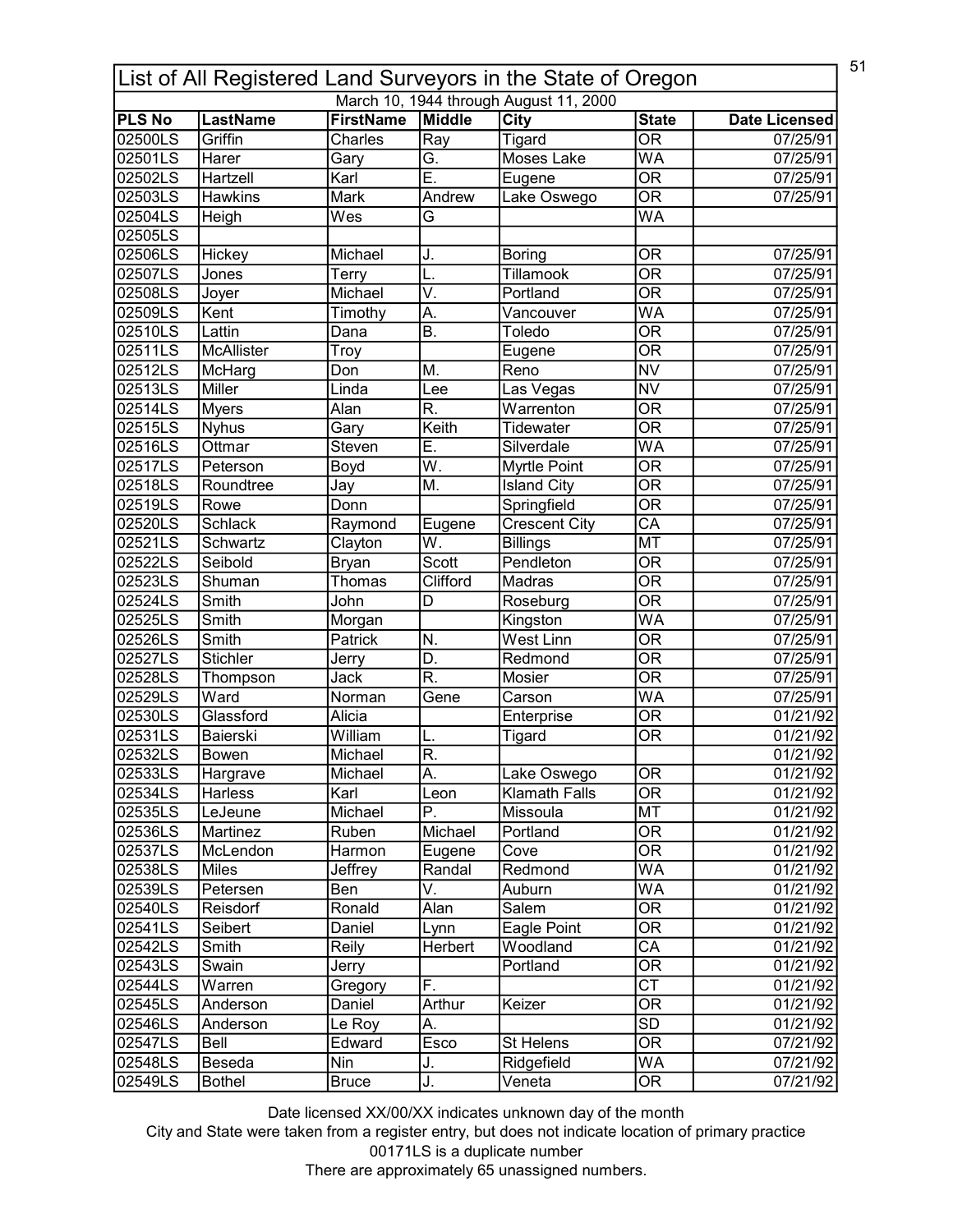|               | 52<br>List of All Registered Land Surveyors in the State of Oregon |                  |                                   |                                        |                                |                      |  |  |
|---------------|--------------------------------------------------------------------|------------------|-----------------------------------|----------------------------------------|--------------------------------|----------------------|--|--|
|               |                                                                    |                  |                                   | March 10, 1944 through August 11, 2000 |                                |                      |  |  |
| <b>PLS No</b> | <b>LastName</b>                                                    | <b>FirstName</b> | Middle                            | <b>City</b>                            | <b>State</b>                   | <b>Date Licensed</b> |  |  |
| 02550LS       | <b>Butler</b>                                                      | Jack             | IA.                               | Portland                               | $\overline{\mathsf{OR}}$       | 07/21/92             |  |  |
| 02551LS       | Callaghan                                                          | Rodney           | Floyd                             | Lakeview                               | $\overline{\mathsf{OR}}$       | 07/21/92             |  |  |
| 02552LS       | Collier                                                            | David            | James                             | Eugene                                 | $\overline{\mathsf{OR}}$       | 07/21/92             |  |  |
| 02553LS       | Donovan                                                            | Wayne            | R.                                | Elmira                                 | $\overline{\mathsf{OR}}$       | 07/21/92             |  |  |
| 02554LS       | Grove                                                              | Monte            | J.                                | Rogue River                            | $\overline{\mathsf{OR}}$       | 07/21/92             |  |  |
| 02555LS       | Hines                                                              | Robert           | C.                                | Eugene                                 | $\overline{\mathsf{OR}}$       | 07/21/92             |  |  |
| 02556LS       | Hyman                                                              | Harris           |                                   | Portland                               | $\overline{\mathsf{OR}}$       | 07/21/92             |  |  |
| 02557LS       | Jared                                                              | <b>Brian</b>     | L.                                |                                        | $\overline{\mathsf{CA}}$       |                      |  |  |
| 02558LS       | Lauer                                                              | William          | L.                                | Corvallis                              | $\overline{\mathsf{OR}}$       | 07/21/92             |  |  |
| 02559LS       | Luttrell                                                           | Kenneth          | $\overline{\mathsf{M}\mathsf{G}}$ | Roseburg                               | $\overline{\mathsf{OR}}$       | 07/21/92             |  |  |
| 02560LS       | Mursell                                                            | Marc             | R.                                | Vancouver                              | WA                             | 07/21/92             |  |  |
| 02561LS       | Ransom                                                             | John             | $\overline{\mathsf{C}}$ .         | Vida                                   | $\overline{\mathsf{OR}}$       | 07/21/92             |  |  |
| 02562LS       | Russell                                                            | John             | Earl                              | Mc Call                                | ID                             | 07/21/92             |  |  |
| 02563LS       | <b>Shenk</b>                                                       | William          | Η.                                | Astoria                                | $\overline{\text{OR}}$         | 07/21/92             |  |  |
| 02564LS       | Thomas                                                             | David            | Myron                             | Oregon City                            | $\overline{\mathsf{OR}}$       | 07/21/92             |  |  |
| 02565LS       | Thompson                                                           | Richard          | W.                                | Summerville                            | $\overline{\overline{\rm OR}}$ | 07/21/92             |  |  |
| 02566LS       | Albertson                                                          | Ρ.               | Arne                              | Eugene                                 | <b>OR</b>                      | 01/19/93             |  |  |
| 02567LS       | Anderson                                                           | Doyle            |                                   | Beaverton                              | $\overline{\mathsf{OR}}$       | 01/19/93             |  |  |
| 02568LS       | Austin                                                             | John             | S.                                | <b>Boise</b>                           | ID                             | 01/19/93             |  |  |
| 02569LS       | Ball                                                               | Gary             |                                   | Salem                                  | $\overline{\mathsf{OR}}$       | 01/19/93             |  |  |
| 02570LS       | Bell                                                               | Douglas          | $\overline{\mathsf{s}}$ .         | Diamond Bar                            | $\overline{\mathsf{CA}}$       | 01/19/93             |  |  |
| 02571LS       | <b>Bradford</b>                                                    | George           | H.                                | Longview                               | $\overline{\mathsf{WA}}$       | 01/19/93             |  |  |
| 02572LS       | Davis                                                              | Leland           | Ē                                 |                                        | $\overline{\mathsf{WA}}$       |                      |  |  |
| 02573LS       | DeRenzis                                                           | Alfonso          | J.                                |                                        | $\overline{\text{CA}}$         |                      |  |  |
| 02574LS       | Dolan                                                              | Michael          | Ē.                                | Eugene                                 | $\overline{\mathsf{OR}}$       | 01/19/93             |  |  |
| 02575LS       | Eastman                                                            | Glenn            | J.                                | $\overline{O}$ tis                     | $\overline{\mathsf{OR}}$       | 01/19/93             |  |  |
| 02576LS       | Gibbs                                                              | Charles          | W.                                | Lebanon                                | $\overline{\mathsf{OR}}$       | 01/19/93             |  |  |
| 02577LS       | Goble                                                              | Larry            | <b>Bruce</b>                      | Amboy                                  | WA                             | 01/19/93             |  |  |
| 02578LS       | Griggs                                                             | Shelby           | Harmond                           | Bend                                   | $\overline{\mathsf{OR}}$       | 01/19/93             |  |  |
| 02579LS       | Harrison                                                           | Mark             | $\overline{\mathsf{S}}$ .         | Snohomish                              | WA                             | 01/19/93             |  |  |
| 02580LS       | Kightlinger                                                        | <b>Mark</b>      | J.                                | La Grande                              | $\overline{\text{OR}}$         | 01/19/93             |  |  |
| 02581LS       | Lehmann                                                            | Frank            | Robert                            | Redding                                | CA                             | 01/19/93             |  |  |
| 02582LS       | <b>McCaulev</b>                                                    | Wm               | Patrick                           | <b>Front Royal</b>                     | VA                             | 01/19/93             |  |  |
| 02583LS       | McLaughlin                                                         | James            | Τ.                                | Eugene                                 | <b>OR</b>                      | 01/19/93             |  |  |
| 02584LS       |                                                                    | Fredrick         | W.                                | <b>Hillsboro</b>                       | $\overline{\mathsf{OR}}$       | 01/19/93             |  |  |
|               | Nannenga                                                           | Donald           | G.                                |                                        | <b>OR</b>                      |                      |  |  |
| 02585LS       | Nickell                                                            |                  |                                   | Springfield                            | $\overline{\overline{\rm OR}}$ | 01/19/93             |  |  |
| 02586LS       | Phelps                                                             | Edward           | King                              | Portland                               |                                | 01/19/93             |  |  |
| 02587LS       | Potts                                                              | Andrew           | F.                                | Albuquerque                            | <b>NM</b>                      | 01/19/93             |  |  |
| 02588LS       | Ratliff                                                            | Kenneth          | $\overline{\mathsf{C}}$ .         | Cle Elum                               | <b>WA</b>                      | 01/19/93             |  |  |
| 02589LS       | Renaldo                                                            | Christopher      | J.                                | <b>St Maries</b>                       | ID                             | 01/19/93             |  |  |
| 02590LS       | Roberge                                                            | Richard          | А.                                |                                        | WA                             |                      |  |  |
| 02591LS       | Roslund                                                            | Drew             |                                   | Yachats                                | $\overline{\mathsf{OR}}$       | 01/19/93             |  |  |
| 02592LS       | Roupe                                                              | Daniel           | Keith                             | Monroe                                 | WA                             | 01/19/93             |  |  |
| 02593LS       | Simes                                                              | David            | L.                                | Vancouver                              | WA                             | 01/19/93             |  |  |
| 02594LS       | Simon                                                              | Francis          | J.                                | <b>Central Point</b>                   | $\overline{\mathsf{OR}}$       | 01/19/93             |  |  |
| 02595LS       | Stoughton                                                          | Scott            | A.                                | Portland                               | 0R                             | 01/19/93             |  |  |
| 02596LS       | Swenson                                                            | James            | Edward                            | Mcminnville                            | $\overline{\mathsf{OR}}$       | 01/19/93             |  |  |
| 02597LS       | Taylor                                                             | Ron              | W.                                | Portland                               | $\overline{\mathsf{OR}}$       | 01/19/93             |  |  |
| 02598LS       | Thomas                                                             | Joseph           | R.                                | Roseburg                               | $\overline{\text{OR}}$         | 01/19/93             |  |  |
| 02599LS       | Urstadt                                                            | Eric             | А.                                | Coos Bay                               | $\overline{\text{OR}}$         | 01/19/93             |  |  |

City and State were taken from a register entry, but does not indicate location of primary practice 00171LS is a duplicate number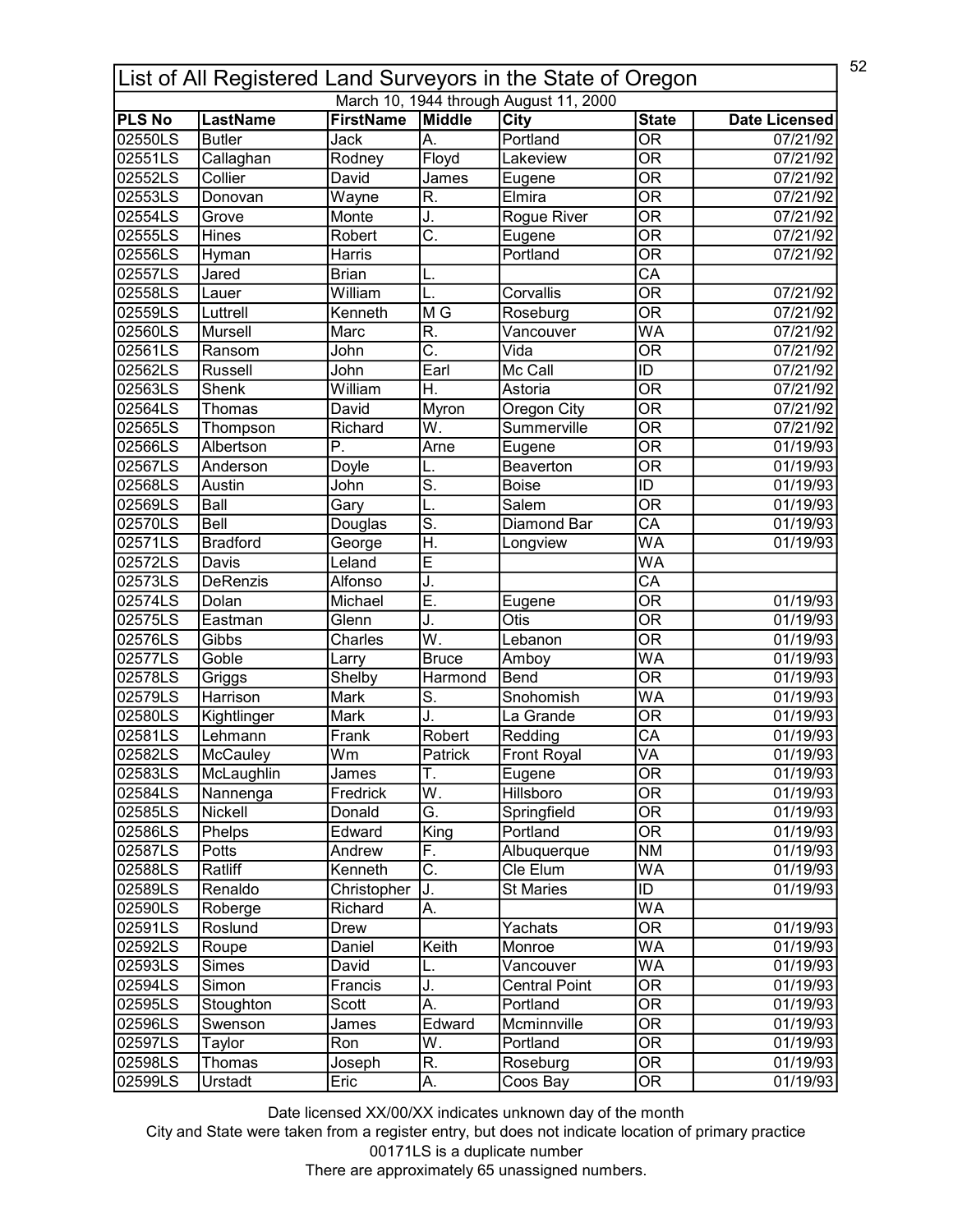|               | 53<br>List of All Registered Land Surveyors in the State of Oregon |                  |                                  |                                        |                                |                       |  |  |
|---------------|--------------------------------------------------------------------|------------------|----------------------------------|----------------------------------------|--------------------------------|-----------------------|--|--|
|               |                                                                    |                  |                                  | March 10, 1944 through August 11, 2000 |                                |                       |  |  |
| <b>PLS No</b> | <b>LastName</b>                                                    | <b>FirstName</b> | Middle                           | <b>City</b>                            | <b>State</b>                   | <b>Date Licensed</b>  |  |  |
| 02600LS       | Walker Jr                                                          | Marshall         | $\overline{\mathsf{P}}$          |                                        | Other                          |                       |  |  |
| 02601LS       | Wallace                                                            | Donald           | Dee                              | Vernonia                               | $\overline{\mathsf{OR}}$       | $\overline{01/19/93}$ |  |  |
| 02602LS       | Wolford                                                            | Donald           | Ε.                               | Florence                               | $\overline{\mathsf{OR}}$       | $\overline{01/19/93}$ |  |  |
| 02603LS       | Christensen                                                        | Harvey           | Martin                           | Eugene                                 | $\overline{\mathsf{OR}}$       | 03/16/93              |  |  |
| 02604LS       | <b>Beck</b>                                                        | Eric             | E                                | Vancouver                              | WA                             | 07/20/93              |  |  |
| 02605LS       | Beckstrand                                                         | Thomas           | <b>Broders</b>                   | Eugene                                 | $\overline{\mathsf{OR}}$       | 07/20/93              |  |  |
| 02606LS       | <b>Betz</b>                                                        | Rex              | А.                               | Eugene                                 | $\overline{\mathsf{OR}}$       | 07/20/93              |  |  |
| 02607LS       | Bodi                                                               | James            | Arthur                           | Conifer                                | $\overline{\text{co}}$         | 07/20/93              |  |  |
| 02608LS       | <b>Boschetti</b>                                                   | Dennis           | <b>Alvin</b>                     | Napa                                   | $\overline{\mathsf{CA}}$       | 07/20/93              |  |  |
| 02609LS       | <b>Brown</b>                                                       | David            |                                  | Springfield                            | $\overline{\mathsf{OR}}$       | 07/20/93              |  |  |
| 02610LS       | Buchanan                                                           | Michael          | Roy                              | Union                                  | $\overline{\mathsf{OR}}$       | 07/20/93              |  |  |
| 02611LS       | Cottrell                                                           | Gerald           | R.                               | Salem                                  | $\overline{\mathsf{OR}}$       | 07/20/93              |  |  |
| 02612LS       | Dudley                                                             | Wayde            | L.                               | Eugene                                 | $\overline{\overline{\rm OR}}$ | 07/20/93              |  |  |
| 02613LS       | Filsinger                                                          | Mark             | D.                               | Portland                               | $\overline{\mathsf{OR}}$       | 07/20/93              |  |  |
| 02614LS       | Flake                                                              | Robert           | J.                               | Corvallis                              | $\overline{\overline{\rm OR}}$ | 07/20/93              |  |  |
| 02615LS       | Flavin                                                             | Bryan            | M.                               | Gold Beach                             | $\overline{\mathsf{OR}}$       | 07/20/93              |  |  |
| 02616LS       | Franklin                                                           | Scott            | Gregory                          | Sherwood                               | <b>OR</b>                      | 07/20/93              |  |  |
| 02617LS       | Hale                                                               | Stephen          | Ċ.                               | Portland                               | $\overline{\mathsf{OR}}$       | 07/20/93              |  |  |
| 02618LS       | Humcke                                                             | Chris            | J.                               | Monmouth                               | <b>OR</b>                      | 07/20/93              |  |  |
| 02619LS       | Jehnke                                                             | Keith            | Richard                          | <b>Tigard</b>                          | $\overline{\mathsf{OR}}$       | 07/20/93              |  |  |
| 02620LS       | Kilpatrick Jr                                                      | Chas             | R.                               |                                        | $\overline{\mathsf{OR}}$       |                       |  |  |
| 02621LS       | Kool                                                               | Scott            | Douglas                          | <b>Tigard</b>                          | $\overline{\mathsf{OR}}$       | 07/20/93              |  |  |
| 02622LS       | <b>McKay</b>                                                       | David            | John                             | <b>Bend</b>                            | $\overline{\mathsf{OR}}$       | 07/20/93              |  |  |
| 02623LS       | <b>McMullen</b>                                                    | <b>Rick</b>      | A.                               | Eugene                                 | $\overline{\mathsf{OR}}$       | 07/20/93              |  |  |
| 02624LS       | Meng-Frecker Jr                                                    | Chas             | R.                               | Portland                               | $\overline{\mathsf{OR}}$       | 07/20/93              |  |  |
| 02625LS       | Petersen                                                           | Jeffery          | $\overline{P}$ .                 | La Grande                              | $\overline{\mathsf{OR}}$       | 07/20/93              |  |  |
| 02626LS       | Remont                                                             | Richard          |                                  | Eugene                                 | $\overline{\mathsf{OR}}$       | 07/20/93              |  |  |
| 02627LS       | Roberts                                                            | Gary             | Ray                              | Hermiston                              | $\overline{\mathsf{OR}}$       | 07/20/93              |  |  |
| 02628LS       | Rowe                                                               | John             | Joseph                           | Myrtle Point                           | $\overline{\mathsf{OR}}$       | 07/20/93              |  |  |
| 02629LS       | Sather                                                             | Dennis           | John                             | Eugene                                 | $\overline{\overline{\rm OR}}$ | 07/20/93              |  |  |
| 02630LS       | Saul                                                               | Mark             | А.                               | <b>Post Falls</b>                      | ID                             | 07/20/93              |  |  |
| 02631LS       | Remont                                                             | Richard          |                                  | Junction City                          | <b>OR</b>                      | 07/20/93              |  |  |
| 02632LS       | <b>Stout</b>                                                       | Carl             | . I                              | John Day                               | $\overline{OR}$                | 07/20/93              |  |  |
| 02633LS       | Tucker                                                             | Wayne            | R.                               | Eugene                                 | 0R                             | 07/20/93              |  |  |
| 02634LS       | Uzes                                                               | Francois         | D.                               | <b>Granite Bay</b>                     | $\overline{\mathsf{CA}}$       | 07/20/93              |  |  |
| 02635LS       | Voorheis                                                           | John             | Jeffery                          | <b>Grants Pass</b>                     | <b>OR</b>                      | 07/20/93              |  |  |
| 02636LS       | Chriss                                                             | David            | A                                | Union                                  | $\overline{\mathsf{OR}}$       | 07/20/93              |  |  |
| 02637LS       | Collins                                                            | Richard          | K.                               | Bend                                   | $\overline{\overline{\rm OR}}$ | 01/18/94              |  |  |
| 02638LS       | Cowell                                                             | William          | Allen                            | Los Angeles                            | $\overline{\mathsf{CA}}$       | 01/18/94              |  |  |
| 02639LS       | Nyfeler                                                            | George           |                                  | Richmond                               | VĀ                             | 01/18/94              |  |  |
| 02640LS       | Davis                                                              | Dennis           | Earls                            | <b>Citrus Heights</b>                  | $\overline{\mathsf{CA}}$       | 01/18/94              |  |  |
| 02641LS       | Godfrey                                                            | Charles          | Edward                           | Springfield                            | $\overline{\mathsf{OR}}$       | 01/18/94              |  |  |
| 02642LS       | Graether                                                           | Douglas          | A.                               | Anchorage                              | $\overline{\mathsf{AK}}$       | 01/18/94              |  |  |
| 02643LS       | Jones                                                              | Donald           | William                          | North Bend                             | OR                             | 01/18/94              |  |  |
| 02644LS       | Kindle                                                             | Michael          |                                  | Carmichael                             | СA                             | 01/18/94              |  |  |
| 02645LS       | Lichtenthaler                                                      | Mark             | А.                               | Beaverton                              | $\overline{\mathsf{OR}}$       | 01/18/94              |  |  |
| 02645LS       | Rodea                                                              |                  |                                  | Salem                                  | $\overline{\text{OR}}$         | 01/18/94              |  |  |
|               |                                                                    | Luis             |                                  |                                        | $\overline{\text{OR}}$         |                       |  |  |
| 02647LS       | Sieger                                                             | Randal           | Guy<br>$\overline{\mathsf{C}}$ . | Estacada                               | $\overline{\text{OR}}$         | $\overline{01/18/94}$ |  |  |
| 02648LS       | Walter                                                             | Ron              |                                  | Joseph                                 |                                | 01/18/94              |  |  |
| 02649LS       | Weller                                                             | Anthony          | Ray                              | Tualatin                               | $\overline{\text{OR}}$         | 01/18/94              |  |  |

City and State were taken from a register entry, but does not indicate location of primary practice 00171LS is a duplicate number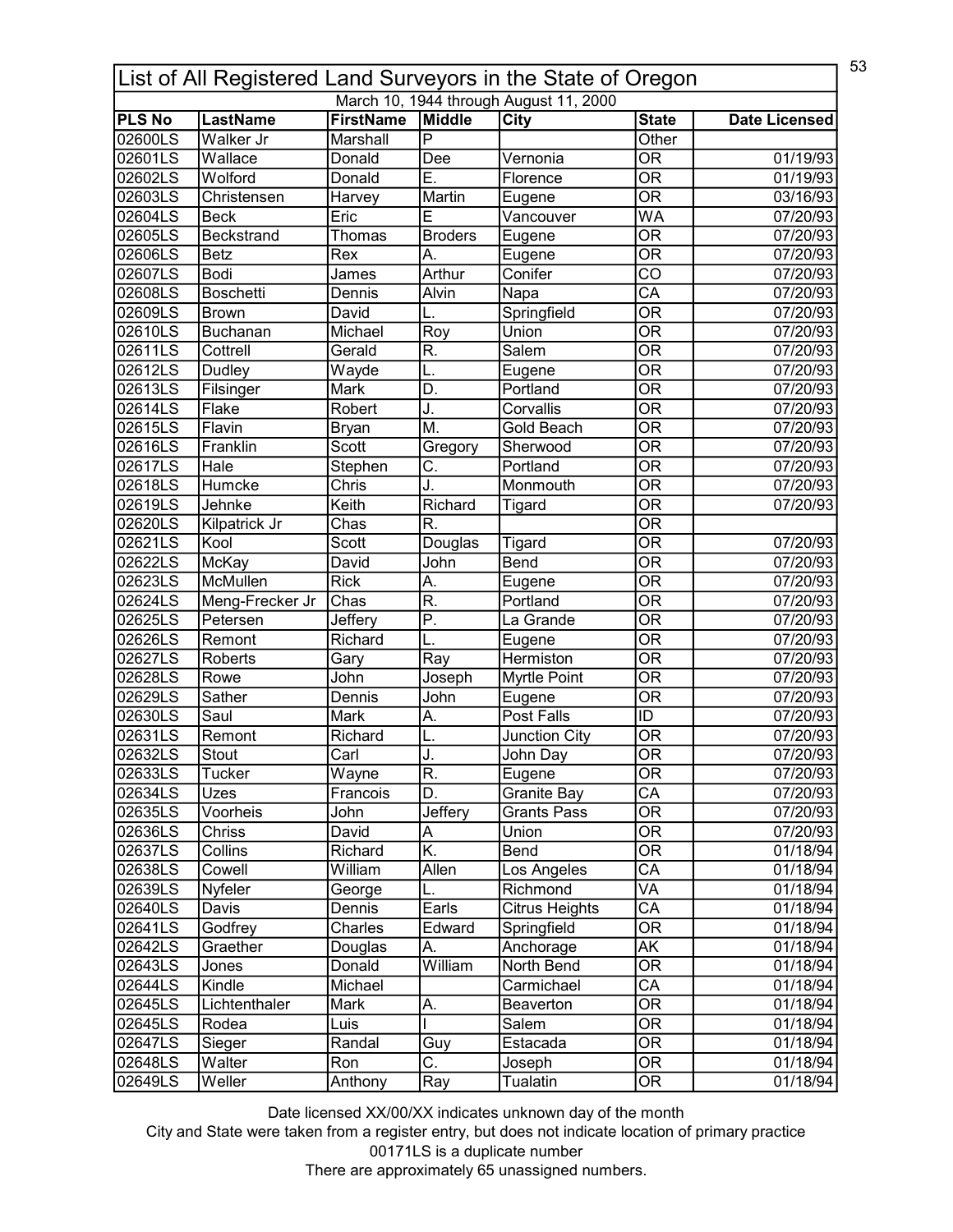|               | 54<br>List of All Registered Land Surveyors in the State of Oregon |                  |                           |                                        |                                |                      |  |  |
|---------------|--------------------------------------------------------------------|------------------|---------------------------|----------------------------------------|--------------------------------|----------------------|--|--|
|               |                                                                    |                  |                           | March 10, 1944 through August 11, 2000 |                                |                      |  |  |
| <b>PLS No</b> | <b>LastName</b>                                                    | <b>FirstName</b> | Middle                    | <b>City</b>                            | <b>State</b>                   | <b>Date Licensed</b> |  |  |
| 02650LS       | <b>Williams</b>                                                    | Kevin            | Lee                       | Carson                                 | <b>WA</b>                      | 01/18/94             |  |  |
| 02651LS       | Wiser                                                              | George           | Τ.                        | <b>Forest Grove</b>                    | $\overline{\mathsf{OR}}$       | 01/18/94             |  |  |
| 02652LS       | Ziebarth                                                           | Stanley          | W.                        | <b>Sparks</b>                          | <b>NV</b>                      | 01/18/94             |  |  |
| 02653LS       | Alspach                                                            | Richard          | Francis                   | Ashland                                | $\overline{\overline{\rm OR}}$ | 07/19/94             |  |  |
| 02654LS       | <b>Beinhauer</b>                                                   | Thomas           | P.                        | Gresham                                | $\overline{\overline{\rm OR}}$ | 07/19/94             |  |  |
| 02655LS       | <b>Benthin</b>                                                     | Anthony          | $\overline{\mathsf{C}}$ . | Sherwood                               | $\overline{\mathsf{OR}}$       | 07/19/94             |  |  |
| 02656LS       | <b>Bentley</b>                                                     | John             | C.                        | Chehalis                               | WA                             | 07/19/94             |  |  |
| 02657LS       | Braughton                                                          | Russell          | D.                        | Medford                                | $\overline{\mathsf{OR}}$       | 07/19/94             |  |  |
| 02658LS       | Cartier                                                            | Gary             | L.                        | Springfield                            | $\overline{\mathsf{OR}}$       | 07/19/94             |  |  |
| 02659LS       | Colisch                                                            | William          | Paul                      | Gold Hill                              | $\overline{\mathsf{OR}}$       | 07/19/94             |  |  |
| 02660LS       | Crane                                                              | Suzanne          | Townsen                   | Vancouver                              | WA                             | 07/19/94             |  |  |
| 02661LS       | Dado                                                               | Michael          | L.                        | North Bend                             | $\overline{\mathsf{OR}}$       | 07/19/94             |  |  |
| 02662LS       | Denny                                                              | Edward           | Jr.                       | $\overline{\mathsf{V}}$ ancouver       | $\overline{\mathsf{WA}}$       | 07/19/94             |  |  |
| 02663LS       | Edwards                                                            | James            | Thomas                    | Eddyville                              | $\overline{\mathsf{OR}}$       | 07/19/94             |  |  |
| 02664LS       | Fanning                                                            | Lester           |                           | <b>Myrtle Creek</b>                    | $\overline{\overline{\rm OR}}$ | 07/19/94             |  |  |
| 02665LS       | Ford                                                               | Frederic         | $\overline{\mathsf{C}}$ . | Portland                               | $\overline{\overline{\rm OR}}$ | 07/19/94             |  |  |
| 02666LS       | Gilliland                                                          | Doyle            | Ray                       | Medford                                | <b>OR</b>                      | 07/19/94             |  |  |
| 02667LS       | Grandstaff                                                         | Alan             | $\overline{\mathsf{H}}.$  | Milwaukie                              | $\overline{\mathsf{OR}}$       | 07/19/94             |  |  |
| 02668LS       | Grassel                                                            | David            | Louis                     | Oxnard                                 | CA                             | 07/19/94             |  |  |
| 02669LS       | <b>Blevins</b>                                                     | Christine        | V.                        | Roseburg                               | $\overline{\mathsf{OR}}$       | 07/19/94             |  |  |
| 02670LS       | Jacobsen                                                           | William          | $\overline{\mathsf{C}}$ . | Ontario                                | $\overline{\mathsf{OR}}$       | 07/19/94             |  |  |
| 02671LS       | Lathrop                                                            | Richard          | Ē.                        | Portland                               | $\overline{\mathsf{OR}}$       | 07/19/94             |  |  |
| 02672LS       | Lind                                                               | Kenneth          | A.                        | Wallowa                                | $\overline{\mathsf{OR}}$       | 07/19/94             |  |  |
| 02673LS       | Mickey                                                             | Kurt             | Robert                    | Portland                               | $\overline{\mathsf{OR}}$       | 07/19/94             |  |  |
| 02674LS       |                                                                    | Scott            |                           | Keizer                                 | $\overline{\mathsf{OR}}$       |                      |  |  |
| 02675LS       | Morrison                                                           | Robert           | Richard                   |                                        | $\overline{\mathsf{OR}}$       | 07/19/94             |  |  |
|               | Neathamer                                                          |                  | Vernon                    | Medford                                |                                | 07/19/94             |  |  |
| 02676LS       | Putnam                                                             | John             | David                     | <b>Forest Grove</b>                    | $\overline{\mathsf{OR}}$       | 07/19/94             |  |  |
| 02677LS       | Reeves                                                             | <b>Brian</b>     | Wayne                     | Bend                                   | $\overline{\mathsf{OR}}$       | 07/19/94             |  |  |
| 02678LS       | Rolph                                                              | Joe              | W.                        | Seattle                                | WA                             | 07/19/94             |  |  |
| 02679LS       | Stoddard                                                           | Steven           | Scott                     | <b>Boise</b>                           | ID                             | 07/19/94             |  |  |
| 02680LS       | <b>Teitzel</b>                                                     | Allen            | D.                        | Albany                                 | $\overline{\overline{\rm OR}}$ | 07/19/94             |  |  |
| 02681LS       | Thatcher                                                           | John             | Vincent                   | Gladstone                              | <b>OR</b>                      | 07/19/94             |  |  |
| 02682LS       | Walborn                                                            | Sallv            | Cora                      | Phoenix                                | $\overline{AZ}$                | 07/19/94             |  |  |
| 02683LS       | Wallace                                                            | Neal             | Е                         | Seaside                                | 0R                             | 07/19/94             |  |  |
| 02684LS       | Wearin                                                             | Jaime            | Everett                   | Kennewick                              | WA                             | 07/19/94             |  |  |
| 02685LS       | West                                                               | Marjorie         | Jean                      | Vancouver                              | WA                             | 07/19/94             |  |  |
| 02686LS       | Williams                                                           | David            | R.                        | Bend                                   | $\overline{\overline{\rm OR}}$ | 07/19/94             |  |  |
| 02687LS       | Wilson                                                             | Gregory          | L.                        | Silverton                              | <b>OR</b>                      | 07/19/94             |  |  |
| 02688LS       | Allen                                                              |                  | M.                        | <b>Lincoln City</b>                    | $\overline{\mathsf{OR}}$       | 01/17/95             |  |  |
| 02689LS       | Brumbaugh                                                          | John             | Wesley                    | Portland                               | $\overline{\mathsf{OR}}$       | 01/17/95             |  |  |
| 02690LS       | Davis                                                              | Douglas          | Т.                        | Portland                               | $\overline{\mathsf{OR}}$       | 01/17/95             |  |  |
| 02691LS       | Dickerson                                                          | James            | $\overline{P}$ .          | Jacksonville                           | OR                             | 01/17/95             |  |  |
| 02692LS       | Feyder                                                             | Joseph           | $\overline{A}$ .          | Tigard                                 | $\overline{\mathsf{OR}}$       | 01/17/95             |  |  |
| 02693LS       | Hagedorn                                                           | Timothy          | А.                        | <b>Battle Ground</b>                   | WA                             | 01/17/95             |  |  |
| 02694LS       | Jones                                                              | Michael          | Keith                     | Escalon                                | CA                             | 01/17/95             |  |  |
| 02695LS       | Kaiser                                                             | Richard          | Steven                    | Oregon City                            | 0R                             | 01/17/95             |  |  |
| 02696LS       | Knapp                                                              | Joanne           | Marie                     | <b>Buckley</b>                         | WA                             | 01/17/95             |  |  |
| 02697LS       | Nance                                                              | Darrell          | $\overline{\mathsf{C}}$ . | Seattle                                | WA                             | 01/17/95             |  |  |
| 02698LS       | Paul                                                               | Gary             | Edward                    | Tigard                                 | $\overline{\text{OR}}$         | 01/17/95             |  |  |
| 02699LS       | Perkins                                                            | Parneli          | J.                        | Redmond                                | $\overline{\text{OR}}$         | 01/17/95             |  |  |
|               |                                                                    |                  |                           |                                        |                                |                      |  |  |

City and State were taken from a register entry, but does not indicate location of primary practice 00171LS is a duplicate number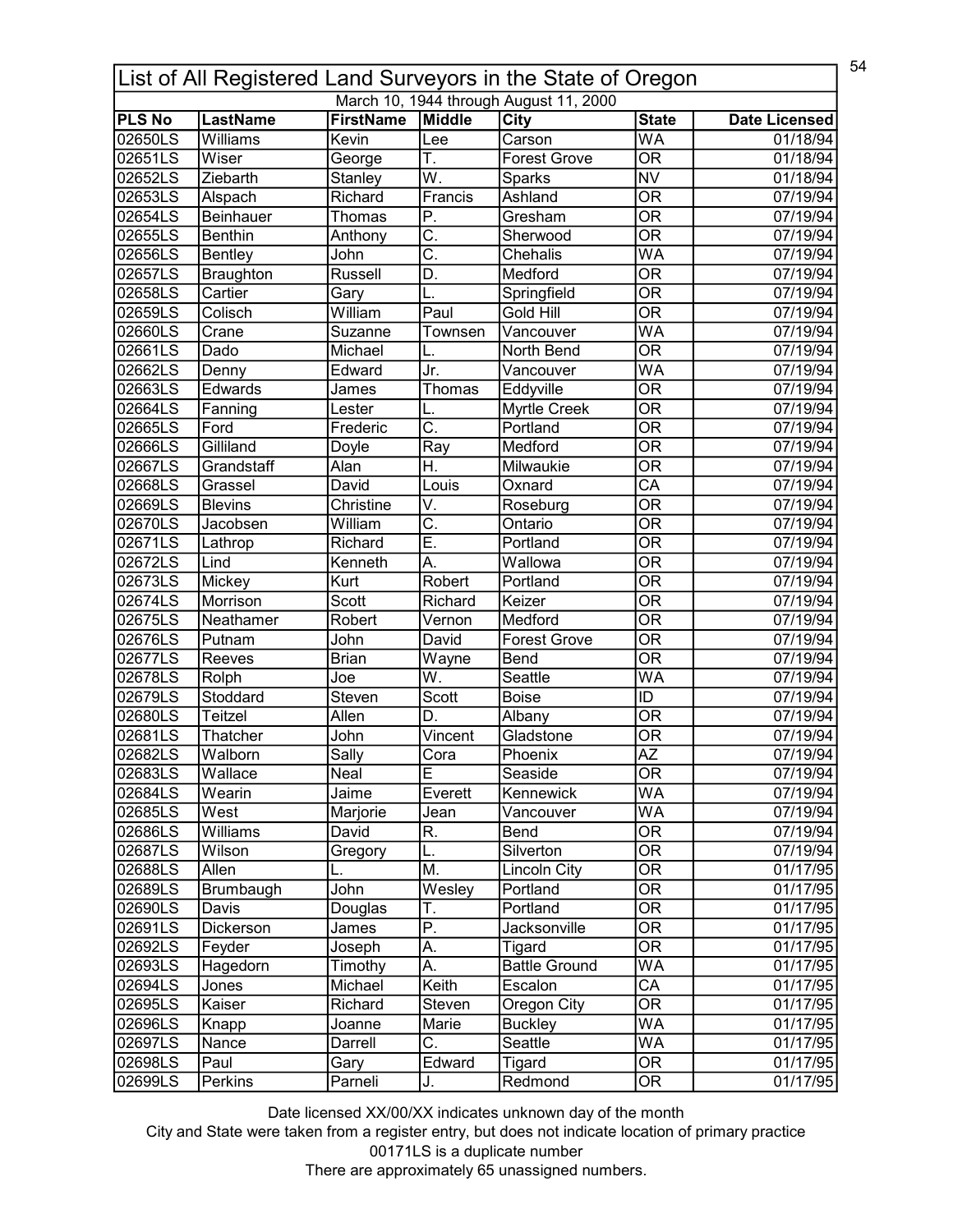|                          | 55<br>List of All Registered Land Surveyors in the State of Oregon |                             |                           |                                        |                                          |                       |  |  |
|--------------------------|--------------------------------------------------------------------|-----------------------------|---------------------------|----------------------------------------|------------------------------------------|-----------------------|--|--|
|                          |                                                                    |                             |                           | March 10, 1944 through August 11, 2000 |                                          |                       |  |  |
| <b>PLS No</b><br>02700LS | <b>LastName</b><br>Stanton                                         | <b>FirstName</b><br>Michael | Middle                    | City                                   | <b>State</b><br>$\overline{\mathsf{CA}}$ | <b>Date Licensed</b>  |  |  |
| 02701LS                  |                                                                    |                             | Bruce                     | Arroyo Grande<br>Redmond               | $\overline{\mathsf{WA}}$                 | 01/17/95              |  |  |
|                          | Sweet                                                              | Tyler                       | J                         |                                        |                                          | 01/17/95              |  |  |
| 02702LS                  | Taylor                                                             | Larry                       | Edward                    | Milwaukie                              | $\overline{\mathsf{OR}}$                 | 01/17/95              |  |  |
| 02703LS                  | Estabrook                                                          | Jerry                       | Lee                       | Lakeside                               | $\overline{\mathsf{OR}}$                 | 06/30/95              |  |  |
| 02704LS                  | Florent                                                            | Raymond                     | Ē.                        | Bellevue                               | WA                                       | 07/25/95              |  |  |
| 02705LS                  | Howard                                                             | Lawrence                    | Ē                         | Portland                               | $\overline{\mathsf{OR}}$                 | 07/25/95              |  |  |
| 02706LS                  | Frazee                                                             | Murray                      | B.                        | Eugene                                 | $\overline{\mathsf{OR}}$                 | 07/25/95              |  |  |
| 02707LS                  | Heniges                                                            | Carolyn                     | Ann                       | Camas                                  | WA                                       | 07/25/95              |  |  |
| 02708LS                  | Page                                                               | Evan                        | Α                         | Rancho Cordova                         | $\overline{CA7}$                         | 07/25/95              |  |  |
| 02709LS                  | Dickman                                                            | Richard                     | Alex                      | Bellevue                               | WA                                       | 07/25/95              |  |  |
| 02710LS                  | Jacobson                                                           | Douglas                     | J.                        | Hillsboro                              | $\overline{\overline{\rm OR}}$           | 07/25/95              |  |  |
| 02711LS                  | Peugh                                                              | D.                          | $\overline{T}$ erry       | <b>Boise</b>                           | ID                                       | 07/25/95              |  |  |
| 02712LS                  | Beseda                                                             | Carl                        | Andrew                    | Vancouver                              | $\overline{\mathsf{WA}}$                 | 07/25/95              |  |  |
| 02713LS                  | Freeman                                                            | Phillip                     | J.                        | Vancouver                              | $\overline{\mathsf{WA}}$                 | 07/25/95              |  |  |
| 02714LS                  | Koivula                                                            | Michael                     | Ğ.                        | Springfield                            | $\overline{\overline{\rm OR}}$           | 07/25/95              |  |  |
| 02715LS                  | Moore                                                              | David                       | $\overline{\text{Carl}}$  | Hillsboro                              | $\overline{\overline{\rm OR}}$           | 07/25/95              |  |  |
| 02716LS                  | Ebling                                                             | <b>Bruce</b>                | D.                        | Eugene                                 | <b>OR</b>                                | 07/25/95              |  |  |
| 02717LS                  | Farrier                                                            | William                     |                           | Milwaukie                              | $\overline{\mathsf{OR}}$                 | 07/25/95              |  |  |
| 02718LS                  | Rennick                                                            | Michael                     | Dean                      | Newberg                                | <b>OR</b>                                | 07/25/95              |  |  |
| 02719LS                  | Vanderwerf                                                         | Christopher                 | M.                        | Oregon City                            | $\overline{\mathsf{OR}}$                 | 07/25/95              |  |  |
| 02720LS                  | Stinson                                                            | Michael                     | James                     | <b>Klamath Falls</b>                   | $\overline{\mathsf{OR}}$                 | 07/25/95              |  |  |
| 02721LS                  | Dubb                                                               | Michael                     | $\overline{\mathsf{N}}$   | Tigard                                 | $\overline{\mathsf{OR}}$                 | 07/25/95              |  |  |
| 02722LS                  | Giglio                                                             | Gregory                     |                           | Stayton                                | $\overline{\mathsf{OR}}$                 | 07/25/95              |  |  |
| 02723LS                  | Hart                                                               | Allen                       | James                     | <b>Klamath Falls</b>                   | $\overline{\mathsf{OR}}$                 | 07/25/95              |  |  |
| 02724LS                  | Wytcherly                                                          | Raymond                     | $\overline{\mathsf{w}}$   | Sunny Valley                           | $\overline{\mathsf{OR}}$                 | 07/25/95              |  |  |
| 02725LS                  | Johnson                                                            | Robert                      | Alan                      | Tigard                                 | $\overline{\mathsf{OR}}$                 | 07/25/95              |  |  |
| 02726LS                  | Walker                                                             | Stephen                     | B.                        | Salem                                  | $\overline{\mathsf{OR}}$                 | 07/25/95              |  |  |
| 02727LS                  | Hoshall                                                            | Thomas                      | M.                        | Coos Bay                               | $\overline{\mathsf{OR}}$                 | 07/25/95              |  |  |
| 02728LS                  | McCauley                                                           | John                        | David                     | <b>Toppenish</b>                       | WA                                       | $\overline{07/25/95}$ |  |  |
| 02729LS                  | Gambini                                                            | Arthur                      | Lawrence                  | Windsor                                | $\overline{\mathsf{CA}}$                 | 07/25/95              |  |  |
| 02730LS                  | Roberts                                                            | Richard                     | Patrick                   | <b>Brookings</b>                       | $\overline{\mathsf{OR}}$                 | 07/25/95              |  |  |
| 02731LS                  | <b>TRUE</b>                                                        | Virgil                      | D.                        | Clatskanie                             | $\overline{\mathsf{OR}}$                 | 07/25/95              |  |  |
| 02732LS                  | Toll                                                               | Jav                         | Evan                      | Oregon City                            | $\overline{OR}$                          | 07/25/95              |  |  |
| 02733LS                  | <b>Butler</b>                                                      | Robert                      | Erich                     | La Grande                              | OR                                       | 07/25/95              |  |  |
| 02734LS                  | Watson                                                             | Jack                        |                           | John Day                               | $\overline{\overline{\rm OR}}$           | 09/19/95              |  |  |
| 02735LS                  | <b>Baalman</b>                                                     | John                        | Anthony                   | Richland                               | <b>WA</b>                                | 01/16/96              |  |  |
| 02736LS                  | <b>Brooks</b>                                                      | Tony                        | J.                        | Mulino                                 | $\overline{\overline{\rm OR}}$           | 01/16/96              |  |  |
| 02737LS                  | Cade                                                               | F.                          | Thomas                    | <b>Grass Valley</b>                    | CA                                       | 01/16/96              |  |  |
| 02738LS                  | Doherty                                                            | Kelly                       | David                     | Lebanon                                | $\overline{\mathsf{OR}}$                 | 01/16/96              |  |  |
| 02739LS                  | Forbes                                                             | Craig                       | William                   | Portland                               | $\overline{\mathsf{OR}}$                 | 01/16/96              |  |  |
| 02740LS                  | Griffin                                                            | Timothy                     | Allan                     | Seattle                                | WA                                       | 01/16/96              |  |  |
| 02741LS                  | Hall                                                               | Edward                      | K.                        | Coquille                               | OR                                       | 01/16/96              |  |  |
| 02742LS                  | Hoffman                                                            | Kenneth                     | $\overline{\mathsf{s}}$ . | Gresham                                | $\overline{\mathsf{OR}}$                 | 01/16/96              |  |  |
| 02743LS                  | Hotes                                                              | Frederick                   | Michael                   | Kent                                   | WA                                       | 01/16/96              |  |  |
| 02744LS                  | Jones                                                              | Thomas                      | R.                        | Oroville                               | WA                                       | 01/16/96              |  |  |
| 02745LS                  |                                                                    |                             | B.                        | O'brien                                | 0R                                       | 01/16/96              |  |  |
| 02746LS                  | Kleypas<br>Morin                                                   | Lawrence<br>Paul            | Joseph                    | Portland                               | $\overline{\text{OR}}$                   | 01/16/96              |  |  |
| 02747LS                  |                                                                    | Steven                      |                           |                                        | $\overline{\mathsf{OR}}$                 |                       |  |  |
|                          | Muma                                                               |                             |                           | Portland                               | $\overline{\text{OR}}$                   | 01/16/96              |  |  |
| 02748LS                  | Oaks                                                               | Steven                      | $\overline{\mathrm{C}}$ . | Portland                               |                                          | 01/16/96              |  |  |
| 02749LS                  | Olson                                                              | Peter                       | A.                        | Lakeview                               | OR                                       | 01/16/96              |  |  |

City and State were taken from a register entry, but does not indicate location of primary practice 00171LS is a duplicate number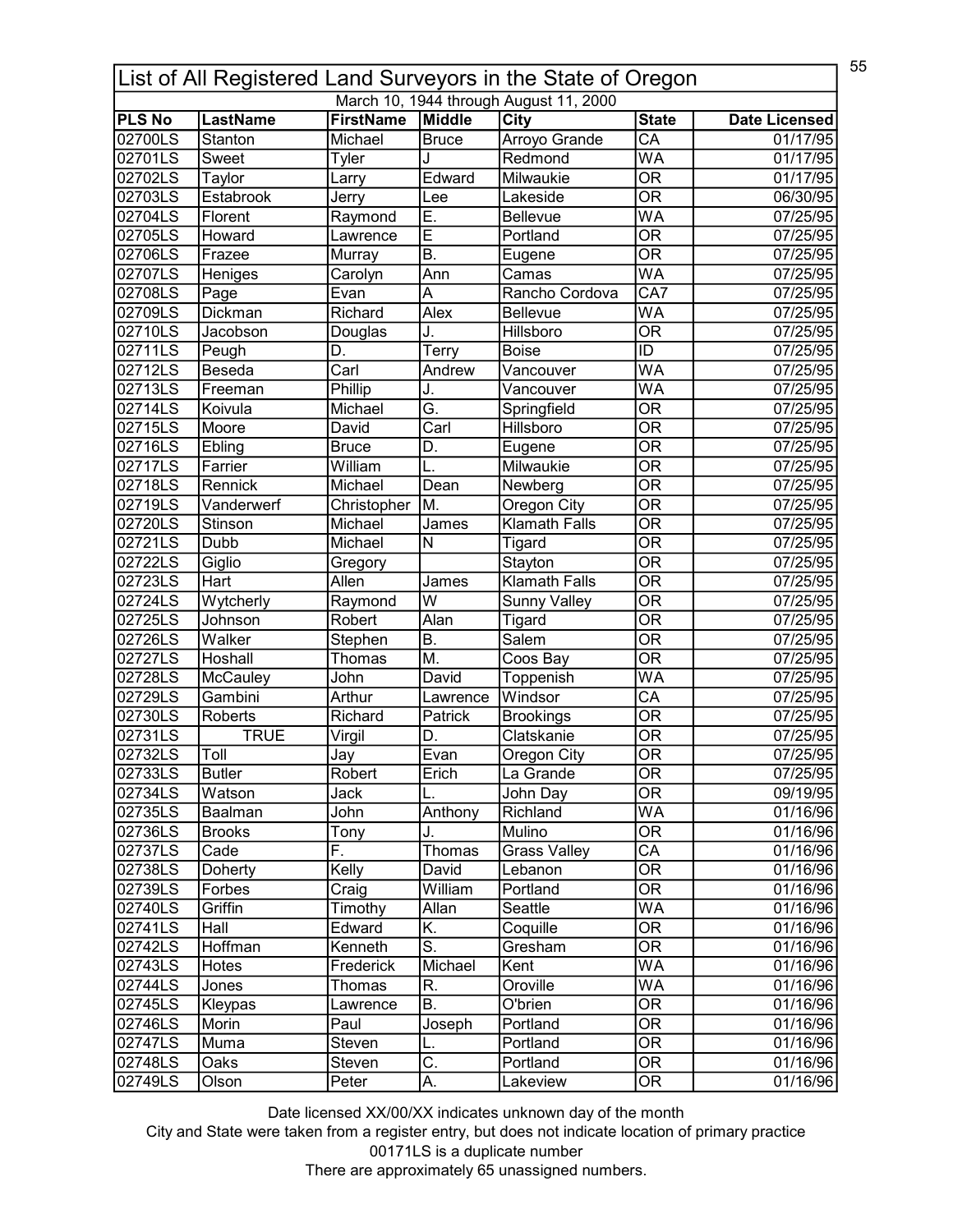|               | 56<br>List of All Registered Land Surveyors in the State of Oregon |                  |                           |                                        |                                |                      |  |  |
|---------------|--------------------------------------------------------------------|------------------|---------------------------|----------------------------------------|--------------------------------|----------------------|--|--|
|               |                                                                    |                  |                           | March 10, 1944 through August 11, 2000 |                                |                      |  |  |
| <b>PLS No</b> | <b>LastName</b>                                                    | <b>FirstName</b> | Middle                    | City                                   | <b>State</b>                   | <b>Date Licensed</b> |  |  |
| 02750LS       | Shefter                                                            | Edward           | D                         | San Lius Obispo                        | $\overline{\mathsf{CA}}$       | 01/16/96             |  |  |
| 02751LS       | Shea                                                               | John             | Joseph                    | Vancouver                              | $\overline{\mathsf{WA}}$       | 01/16/96             |  |  |
| 02752LS       | Sweeden                                                            | Carl             | А.                        | Oakland                                | $\overline{\mathsf{OR}}$       | 01/16/96             |  |  |
| 02753LS       | Turner                                                             | Gary             | D.                        | Lyle                                   | $\overline{\mathsf{WA}}$       | 01/16/96             |  |  |
| 02754LS       | Anderson                                                           | Edward           | D.                        | Woodinville                            | WA                             | 03/19/96             |  |  |
| 02755LS       | Coan                                                               | James            | A.                        | Renton                                 | WA                             | 03/19/96             |  |  |
| 02756LS       | Wisotsky                                                           | John             | $\overline{\mathsf{s}}$ . | Eugene                                 | $\overline{\mathsf{OR}}$       | 07/10/96             |  |  |
| 02757LS       | Allen                                                              | Peter            | Douglas                   | <b>Grants Pass</b>                     | $\overline{\mathsf{OR}}$       | 07/10/96             |  |  |
| 02758LS       | Filicky                                                            | Michael          |                           | Forest Grove                           | $\overline{\mathsf{OR}}$       | 07/10/96             |  |  |
| 02759LS       | Swindaman                                                          | Kenneth          | William                   | Bellevue                               | WA                             | 07/10/96             |  |  |
| 02760LS       | Warnicke                                                           | Nancy            | Η.                        | Willamina                              | $\overline{\mathsf{OR}}$       | 07/10/96             |  |  |
| 02761LS       | <b>McManus</b>                                                     | Jeffrey          | J.                        | Seattle                                | WA                             | 07/10/96             |  |  |
| 02762LS       |                                                                    |                  |                           |                                        |                                |                      |  |  |
| 02763LS       | Miller                                                             | Richard          | Allyn                     | <b>Beaverton</b>                       | <b>OR</b>                      | 07/10/96             |  |  |
| 02764LS       | Hamilton                                                           | Ronald           | D.                        | Lake Oswego                            | $\overline{\mathsf{OR}}$       | 07/10/96             |  |  |
| 02765LS       | <b>Stockhoff</b>                                                   | Curtis           | <b>B.</b>                 | La Grande                              | $\overline{\mathsf{OR}}$       | 07/10/96             |  |  |
| 02766LS       | <b>Tellhed</b>                                                     | Mark             | Η.                        | Nehalem                                | <b>OR</b>                      | 07/10/96             |  |  |
| 02767LS       | Gaylord                                                            | Patrick          | Μ.                        | Milwaukie                              | $\overline{\mathsf{OR}}$       | 07/10/96             |  |  |
| 02768LS       | Wright                                                             | Daniel           | Ε.                        | Salem                                  | <b>OR</b>                      | 07/10/96             |  |  |
| 02769LS       | Swanson                                                            | <b>Steve</b>     | Lee                       | Eugene                                 | $\overline{\mathsf{OR}}$       | 07/10/96             |  |  |
| 02770LS       | Ottosen                                                            | Shane            | D.                        | Molalla                                | $\overline{\mathsf{OR}}$       | 07/10/96             |  |  |
| 02771LS       | Mitchell                                                           | <b>Stuart</b>    | J.                        | <b>Bay City</b>                        | $\overline{\mathsf{OR}}$       | 07/10/96             |  |  |
| 02772LS       | Edwards                                                            | Dennis           |                           | <b>Salem</b>                           | $\overline{\mathsf{OR}}$       | 07/10/96             |  |  |
| 02773LS       | Thomas                                                             | John             | Lynn<br>Edward            | Vancouver                              | $\overline{\mathsf{WA}}$       | 07/10/96             |  |  |
| 02774LS       |                                                                    |                  |                           | Keizer                                 | $\overline{\mathsf{OR}}$       |                      |  |  |
| 02775LS       | Louden                                                             | David            | Frank                     |                                        | $\overline{\text{CA}}$         | 07/10/96<br>07/10/96 |  |  |
|               | Wallace                                                            | Daniel           | John                      | Folsom                                 |                                |                      |  |  |
| 02776LS       |                                                                    |                  |                           |                                        |                                |                      |  |  |
| 02777LS       | Petersen                                                           | James            | D.                        | Medford                                | <b>OR</b>                      | 07/10/96             |  |  |
| 02778LS       |                                                                    |                  |                           |                                        |                                |                      |  |  |
| 02779LS       | Costaggini                                                         | Phillip          | Α.                        | Harrisburg                             | OR                             | 07/10/96             |  |  |
| 02780LS       | Hogue                                                              | Robert           | Gary                      | Tehachapi                              | $\overline{CA}$                | 07/10/96             |  |  |
| 02781LS       | Goodwin                                                            | William          | Dean                      | La Mesa                                | $\overline{\mathsf{CA}}$       | 09/20/96             |  |  |
| 02782LS       | Hoge                                                               | Michael          | Ray                       | Silverton                              | $\overline{OR}$                | 09/20/96             |  |  |
| 02783LS       | Maley                                                              | Michael          | R.                        | Union                                  | OR                             | 01/21/97             |  |  |
| 02784LS       | McClelland                                                         | Duane            |                           | Salem                                  | $\overline{\overline{\rm OR}}$ | 01/21/97             |  |  |
| 02785LS       | Irwin                                                              | Terry            | Phillip                   | Anchorage                              | <b>AK</b>                      | 01/21/97             |  |  |
| 02786LS       | Huffmon                                                            | <b>Bradley</b>   | Ray                       | <b>Trout Lake</b>                      | WA                             | 01/21/97             |  |  |
| 02787LS       | Marks                                                              | Michael          | Edward                    | <b>Boise</b>                           | ID                             | 01/21/97             |  |  |
| 02788LS       | Jensen                                                             | Stanley          | Paul                      | Hillsboro                              | $\overline{\text{OR}}$         | 01/21/97             |  |  |
| 02789LS       | Hixson                                                             | Robert           | Lee                       | <b>Yuba City</b>                       | $\overline{\mathsf{CA}}$       | 01/21/97             |  |  |
| 02790LS       |                                                                    |                  |                           |                                        |                                |                      |  |  |
| 02791LS       | Hale                                                               | Tim              | L.                        | Troutdale                              | OR                             | 01/21/97             |  |  |
| 02792LS       | Root                                                               | Michael          | Cyril                     | North Bend                             | <b>WA</b>                      | 01/21/97             |  |  |
| 02793LS       | Timmerman                                                          | Dean             | А.                        | Sweet Home                             | OR                             | 01/21/97             |  |  |
| 02794LS       | Woodworth                                                          | Paul             | Douglas                   | Payette                                | ID                             | 01/21/97             |  |  |
| 02795LS       | Anderson                                                           | Roger            | Wayne                     | Aloha                                  | <b>OR</b>                      | 01/21/97             |  |  |
| 02796LS       | Kelso                                                              | Gregory          | R.                        | Prineville                             | $\overline{\mathsf{OR}}$       | 01/21/97             |  |  |
| 02797LS       | McCaffrey                                                          | John             | W.                        | Portland                               | $\overline{\mathsf{OR}}$       | 01/21/97             |  |  |
| 02798LS       | Beedle                                                             | David            | J.                        | Riddle                                 | $\overline{\text{OR}}$         | 01/21/97             |  |  |
| 02799LS       | Rouse                                                              | Timothy          | Patrick                   | Vancouver                              | <b>WA</b>                      | 01/21/97             |  |  |
|               |                                                                    |                  |                           |                                        |                                |                      |  |  |

City and State were taken from a register entry, but does not indicate location of primary practice 00171LS is a duplicate number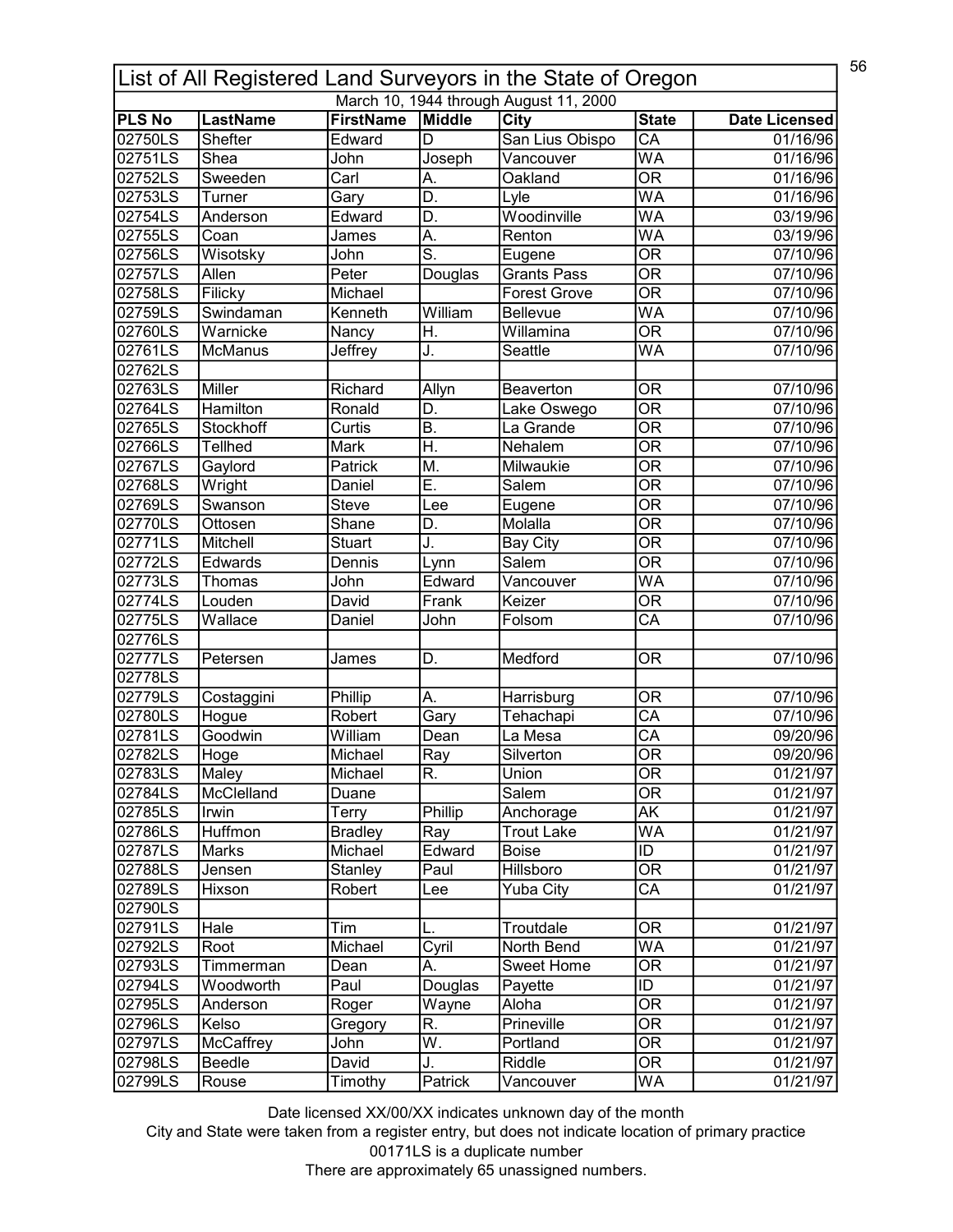| 57<br>List of All Registered Land Surveyors in the State of Oregon |                 |                  |                  |                                        |                                |                      |  |
|--------------------------------------------------------------------|-----------------|------------------|------------------|----------------------------------------|--------------------------------|----------------------|--|
|                                                                    |                 |                  |                  | March 10, 1944 through August 11, 2000 |                                |                      |  |
| <b>PLS No</b><br>02800LS                                           | <b>LastName</b> | <b>FirstName</b> | <b>Middle</b>    | <b>City</b>                            | <b>State</b>                   | <b>Date Licensed</b> |  |
| 02801LS                                                            | Pelser          | Charles          | R.               | Beaverton                              | <b>OR</b>                      | 01/21/97             |  |
| 02802LS                                                            | Fisher          | Kenneth          | Alan             | Redding                                | $\overline{CA}$                | 01/21/97             |  |
| 02803LS                                                            | Pike            | Richard          |                  |                                        | $\overline{\mathsf{OR}}$       |                      |  |
|                                                                    |                 |                  | Thomas           | <b>Grants Pass</b>                     |                                | 01/21/97             |  |
| 02804LS                                                            | Denny           | David            | Allen            | <b>Battle Ground</b>                   | WA                             | 01/21/97             |  |
| 02805LS                                                            | Fielding        | Joseph           | Pierce           | <b>Dallas</b>                          | $\overline{\mathsf{OR}}$       | 01/21/97             |  |
| 02806LS                                                            | Barber          | <b>Bradley</b>   | F.               | Medford                                | $\overline{\mathsf{OR}}$       | 03/18/97             |  |
| 02807LS<br>02808LS                                                 | Houston         | Marc             | Todd             | Escondido                              | $\overline{\mathsf{CA}}$       | 03/18/97             |  |
| 02809LS                                                            | Matlock         |                  | Nathan           | <b>Brookings</b>                       | $\overline{\mathsf{OR}}$       | 03/18/97             |  |
|                                                                    | Smith           | Lloyd            |                  | Wilsonville                            | $\overline{\mathsf{OR}}$       |                      |  |
| 02810LS                                                            |                 | Bernard          | R.               |                                        |                                | 06/30/97             |  |
| 02811LS                                                            | Champlain       | Malcolm          |                  | Roseburg                               | $\overline{\mathsf{OR}}$       | 06/30/97             |  |
| 02812LS                                                            | Caccavano       | Michael          | $\overline{P}$ . | Astoria                                | $\overline{\overline{\rm OR}}$ | 06/30/97             |  |
| 02813LS                                                            | Tolbert         | Lloyd            | L.               | Springfield                            | $\overline{\mathsf{OR}}$       | 06/30/97             |  |
| 02814LS                                                            | <b>Adkins</b>   | <b>Kirk</b>      | F.               | Eugene                                 | $\overline{\overline{\rm OR}}$ | 06/30/97             |  |
| 02815LS                                                            | Surckla         | Adam             |                  | Salem                                  | $\overline{\mathsf{OR}}$       | 06/30/97             |  |
| 02816LS                                                            |                 |                  |                  |                                        |                                |                      |  |
| 02817LS                                                            | Wagner          | Gary             | B.               | <b>W</b> Richland                      | <b>WA</b>                      | 06/30/97             |  |
| 02818LS                                                            | Cooper          | <b>Barbara</b>   | <b>Brewer</b>    | Astoria                                | $\overline{\overline{\rm OR}}$ | 06/30/97             |  |
| 02819LS                                                            | Jensen          | Richard          | L.               | Weiser                                 | ID                             | 06/30/97             |  |
| 02820LS                                                            | <b>Flowers</b>  | Greg             | Ē.               | Walla Walla                            | $\overline{\mathsf{WA}}$       | 06/30/97             |  |
| 02821LS                                                            | Hill            | <b>Bryan</b>     | L.               | Portland                               | $\overline{\mathsf{OR}}$       | 06/30/97             |  |
| 02822LS                                                            | Reynolds        | Thomas           | Patrick          | Portland                               | $\overline{\mathsf{OR}}$       | 06/30/97             |  |
| 02823LS                                                            | <b>Scott</b>    | Patrick          | J.               | Vancouver                              | $\overline{\mathsf{WA}}$       | 06/30/97             |  |
| 02824LS                                                            | Simons          | Timothy          | M.               | Milwaukie                              | $\overline{\mathsf{OR}}$       | 06/30/97             |  |
| 02825LS                                                            | Wobbe           | Daniel           | Ē.               | Springfield                            | $\overline{\mathsf{OR}}$       | 06/30/97             |  |
| 02826LS                                                            | Lamberson       | Phillip          | $\overline{B}$ . | Toledo                                 | $\overline{\mathsf{OR}}$       | 06/30/97             |  |
| 02827LS                                                            | Rigutto         | Linda            | Kay              | Hillsboro                              | $\overline{\mathsf{OR}}$       | 06/30/97             |  |
| 02828LS                                                            | <b>McComb</b>   | Matt             | Logan            | Portland                               | $\overline{\mathsf{OR}}$       | 06/30/97             |  |
| 02829LS                                                            | Cooter          | Scott            |                  | Portland                               | $\overline{\overline{\rm OR}}$ | 06/30/97             |  |
| 02830LS                                                            | Renton          | Daniel           | Adolph           | Vancouver                              | <b>WA</b>                      | 06/30/97             |  |
| 02831LS                                                            | Graeper         | James            | Michael          | Beaverton                              | $\overline{\overline{\rm OR}}$ | 06/30/97             |  |
| 02832LS                                                            | Clayton         | James            | $\overline{S}$   | Gresham                                | $\overline{OR}$                | 06/30/97             |  |
| 02833LS                                                            | Johnson         | Jeffrey          | H.               | Lebanon                                | OR                             | 06/30/97             |  |
| 02834LS                                                            | Lucas           | John             | О.               | Salem                                  | $\overline{\overline{\rm OR}}$ | 06/30/97             |  |
| 02835LS                                                            | Moore           | David            | <b>Clark</b>     | Albany                                 | <b>OR</b>                      | 06/30/97             |  |
| 02836LS                                                            | Danielson       | Jeffrey          | Lynn             | Newberg                                | <b>OR</b>                      | 06/30/97             |  |
| 02837LS                                                            | Ansell          | Wade             | <b>B.</b>        | Salem                                  | <b>OR</b>                      | 06/30/97             |  |
| 02838LS                                                            | Newberg         | John             | Gordon           | Mc Minnville                           | $\overline{\overline{\rm OR}}$ | 06/30/97             |  |
| 02839LS                                                            | Kelsay          | Nicholas         | Verne            | <b>Forest Grove</b>                    | OR                             | 06/30/97             |  |
| 02840LS                                                            | Ray             | Gary             | D.               | Salem                                  | OR                             | 06/30/97             |  |
| 02841LS                                                            | Tetsuka         | Troy             | T.               | Portland                               | OR                             | 06/30/97             |  |
| 02842LS                                                            | Hysell          | Kent             | Allen            | Oakdale                                | $\overline{\mathsf{CA}}$       | 06/30/97             |  |
| 02843LS                                                            | Perkins         |                  |                  | Beaverton                              | OR                             | 06/30/97             |  |
| 02844LS                                                            | Field           | Gary<br>Scott    | Joseph<br>F      | <b>Tualatin</b>                        | $\overline{\mathsf{OR}}$       |                      |  |
|                                                                    |                 |                  | Addison          | Salem                                  | <b>OR</b>                      | 06/30/97             |  |
| 02845LS<br>02846LS                                                 | <b>Brown</b>    | Mark             |                  |                                        | $\overline{\mathsf{CA}}$       | 06/30/97             |  |
|                                                                    | Morris          | Alfred           | Doyle            | Grenada                                |                                | 06/30/97             |  |
| 02847LS                                                            | Parsons         | John             | Keith            | Corvallis                              | $\overline{\mathsf{OR}}$       | 06/30/97             |  |
| 02848LS                                                            | Scott           | Matthew          | B.               | Lodi                                   | $\overline{CA}$                | 10/15/97             |  |
| 02849LS                                                            | Posada          | Michael          | Blanchard        | Cove                                   | $\overline{\mathsf{OR}}$       | 01/20/98             |  |

City and State were taken from a register entry, but does not indicate location of primary practice 00171LS is a duplicate number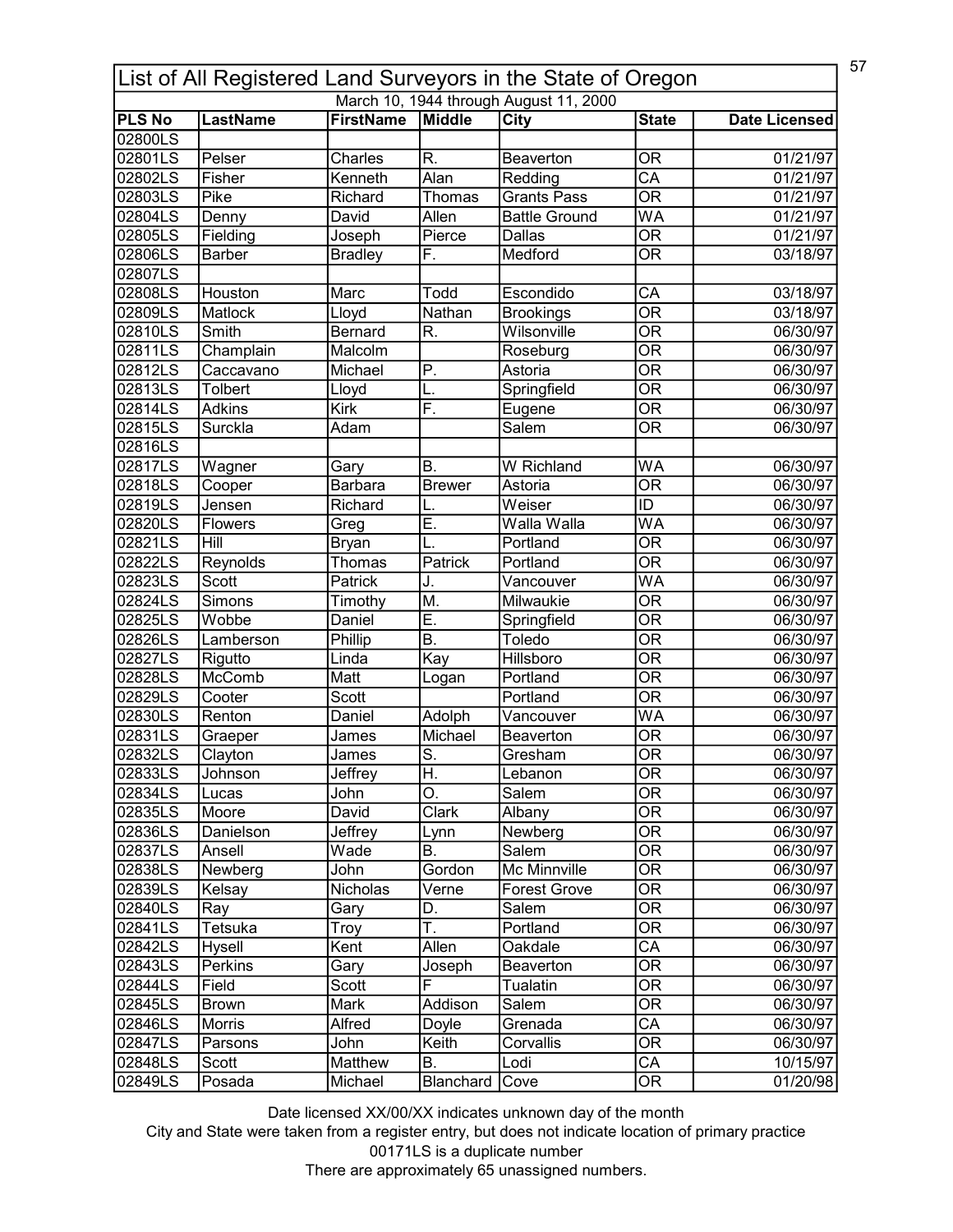|               | 58<br>List of All Registered Land Surveyors in the State of Oregon |                        |                           |                                        |                                |                      |  |  |
|---------------|--------------------------------------------------------------------|------------------------|---------------------------|----------------------------------------|--------------------------------|----------------------|--|--|
|               |                                                                    |                        |                           | March 10, 1944 through August 11, 2000 |                                |                      |  |  |
| <b>PLS No</b> | <b>LastName</b>                                                    | <b>FirstName</b>       | Middle                    | City                                   | <b>State</b>                   | <b>Date Licensed</b> |  |  |
| 02850LS       | Coppock                                                            | Judson                 | L.                        | Hermiston                              | $\overline{\mathsf{OR}}$       | 01/20/98             |  |  |
| 02851LS       | <b>Bigby</b>                                                       | Gregory                | A.                        | Reno                                   | $\overline{\text{NV}}$         | 01/20/98             |  |  |
| 02852LS       | Obijiofor                                                          | Festus                 | I.                        | Portland                               | $\overline{\overline{\rm OR}}$ | 01/20/98             |  |  |
| 02853LS       | <b>Bowne</b>                                                       | Robert                 | William                   | Roseburg                               | $\overline{\overline{\rm OR}}$ | 01/20/98             |  |  |
| 02854LS       | Smith                                                              | Charles                | Reily                     | <b>Brookings</b>                       | $\overline{\text{OR}}$         | 01/20/98             |  |  |
| 02855LS       | Henson                                                             | <b>Brian</b>           | K.                        | Newberg                                | $\overline{\mathsf{OR}}$       | 01/20/98             |  |  |
| 02856LS       | Lauteren                                                           | Melvin                 | <b>Dwight</b>             | Prosser                                | WA                             | 01/20/98             |  |  |
| 02857LS       | Landau                                                             | Paul                   | G.                        | Portland                               | $\overline{\mathsf{OR}}$       | 07/14/98             |  |  |
| 02858LS       | Ejgird                                                             | Paul                   | R.                        | Portland                               | $\overline{\mathsf{OR}}$       | 07/14/98             |  |  |
| 02859LS       | Steffensmeier                                                      | Gordon                 | $\overline{\mathsf{P}}$ . | Corvallis                              | $\overline{\mathsf{OR}}$       | 07/14/98             |  |  |
| 02860LS       | Cox                                                                | Douglas                | Dale                      | <b>Boise</b>                           | $\overline{ID}$                | 07/14/98             |  |  |
| 02861LS       | Liles                                                              | Douglas                | D.                        | Beaverton                              | $\overline{\mathsf{OR}}$       | 07/14/98             |  |  |
| 02862LS       | O'connell                                                          | Jerry                  | Patrick                   | Woodinville                            | <b>WA</b>                      | 07/14/98             |  |  |
| 02863LS       | Johnson                                                            | Gary                   | Michael                   | Yelm                                   | WA                             | 07/14/98             |  |  |
| 02864LS       |                                                                    |                        |                           |                                        |                                |                      |  |  |
| 02865LS       | Rambo                                                              | Troy                   | J.                        | Coos Bay                               | <b>OR</b>                      | 07/14/98             |  |  |
| 02866LS       |                                                                    |                        |                           |                                        |                                |                      |  |  |
| 02867LS       | Fitch                                                              | Randy                  | Lynn                      | Gold Hill                              | $\overline{\mathsf{OR}}$       | 07/14/98             |  |  |
| 02868LS       | Hendryx                                                            | Terry                  | Lee                       | Warrenton                              | $\overline{\overline{\rm OR}}$ | 07/14/98             |  |  |
| 02869LS       | Bacon                                                              | <b>Brent</b>           | W.                        | North Bend                             | $\overline{\mathsf{OR}}$       | 07/14/98             |  |  |
| 02870LS       | Wheeler                                                            | Jeffrey                | Lawrence                  | Lebanon                                | $\overline{\mathsf{OR}}$       | 07/14/98             |  |  |
| 02871LS       | Reedy                                                              | Marcus                 | T.                        | Stayton                                | $\overline{\mathsf{OR}}$       | 07/14/98             |  |  |
| 02872LS       | Lewis                                                              | Rodney                 | J.                        | La Grande                              | $\overline{\mathsf{OR}}$       | 07/14/98             |  |  |
| 02873LS       | Farrow                                                             |                        | D.                        | <b>Mc Minnville</b>                    | $\overline{\mathsf{OR}}$       | 07/14/98             |  |  |
|               |                                                                    | Gary<br><b>Matthew</b> |                           |                                        | $\overline{\mathsf{OR}}$       |                      |  |  |
| 02874LS       | Whitty<br>Dalrymple-Feigion Jean                                   |                        | J.<br>M.                  | North Bend<br>Aloha                    | $\overline{\mathsf{OR}}$       | 07/14/98             |  |  |
| 02875LS       |                                                                    |                        |                           |                                        |                                | 07/14/98             |  |  |
| 02876LS       | <b>Edkins</b>                                                      | <b>Brandon</b>         | Scott                     | Cannon Beach                           | $\overline{\mathsf{OR}}$       | 07/14/98             |  |  |
| 02877LS       | Popham                                                             | Douglas                | А.                        | Eagle River                            | $\overline{\mathsf{AK}}$       | 07/14/98             |  |  |
| 02878LS       | Romio                                                              | Roberta                | D.                        | Appleton                               | WA                             | 07/14/98             |  |  |
| 02879LS       |                                                                    |                        |                           |                                        |                                |                      |  |  |
| 02880LS       | Thomas                                                             | John                   | Richard                   | Gaston                                 | <b>OR</b>                      | 07/14/98             |  |  |
| 02881LS       |                                                                    |                        |                           |                                        |                                |                      |  |  |
| 02882LS       | Wojtasiak                                                          | Tom                    |                           | Creswell                               | <b>OR</b>                      | 07/14/98             |  |  |
| 02883LS       | Kampmann                                                           | Shawn                  | E.                        | Ashland                                | OR                             | 07/14/98             |  |  |
| 02884LS       | Long                                                               | Michael                | Ε.                        | Fresno                                 | $\overline{CA}$                | 07/14/98             |  |  |
| 02885LS       | Dagostino                                                          | Keith                  | Stephen                   | Bend                                   | <b>OR</b>                      | 07/14/98             |  |  |
| 02886LS       | Lennox                                                             | Robert                 | С.                        | Portland                               | <b>OR</b>                      | 07/14/98             |  |  |
| 02887LS       | Mayer                                                              | Mark                   | J.                        | <b>Beaverton</b>                       | <b>OR</b>                      | 07/14/98             |  |  |
| 02288LS       |                                                                    |                        |                           |                                        |                                |                      |  |  |
| 38843LS       | Harper                                                             | William                | M.                        | Astoria                                | 0R                             | 07/13/99             |  |  |
| 41486LS       | <b>Bush</b>                                                        | Ronald                 | Alvin                     | Sandy                                  | $\overline{\mathsf{OR}}$       | 07/13/99             |  |  |
| 42649LS       | Cheel                                                              | Gary                   | Walter                    | Portland                               | OR                             | 07/11/00             |  |  |
| 43097LS       | <b>Bradley</b>                                                     | Todd                   | M.                        | Vancouver                              | WA                             | 07/11/00             |  |  |
| 43595LS       | Johnson Jr.                                                        | Robert                 | Allen                     | Portland                               | 0R                             | 07/13/99             |  |  |
| 45884LS       | <b>Boldt</b>                                                       | Daniel                 | Paul                      | The Dalles                             | <b>OR</b>                      | 07/13/99             |  |  |
| 46151LS       | <b>Skeesick</b>                                                    | А.                     | Bert                      | Roseburg                               | 0R                             | 06/13/00             |  |  |
| 46347LS       | Smith                                                              | Richard                | Dean                      | <b>Battle Ground</b>                   | $\overline{\mathsf{WA}}$       | 07/13/99             |  |  |
| 46454LS       | Keck                                                               | Timothy                | J.                        | Gold Beach                             | $\overline{\mathsf{OR}}$       | 07/13/99             |  |  |
| 46905LS       | Patton                                                             | Eddie                  | James                     | Lebanon                                | $\overline{\text{OR}}$         | 07/11/00             |  |  |
| 47021LS       | Hannas                                                             | Steven                 | Ray                       | Bend                                   | $\overline{\text{OR}}$         | 07/11/00             |  |  |
|               |                                                                    |                        |                           |                                        |                                |                      |  |  |

City and State were taken from a register entry, but does not indicate location of primary practice 00171LS is a duplicate number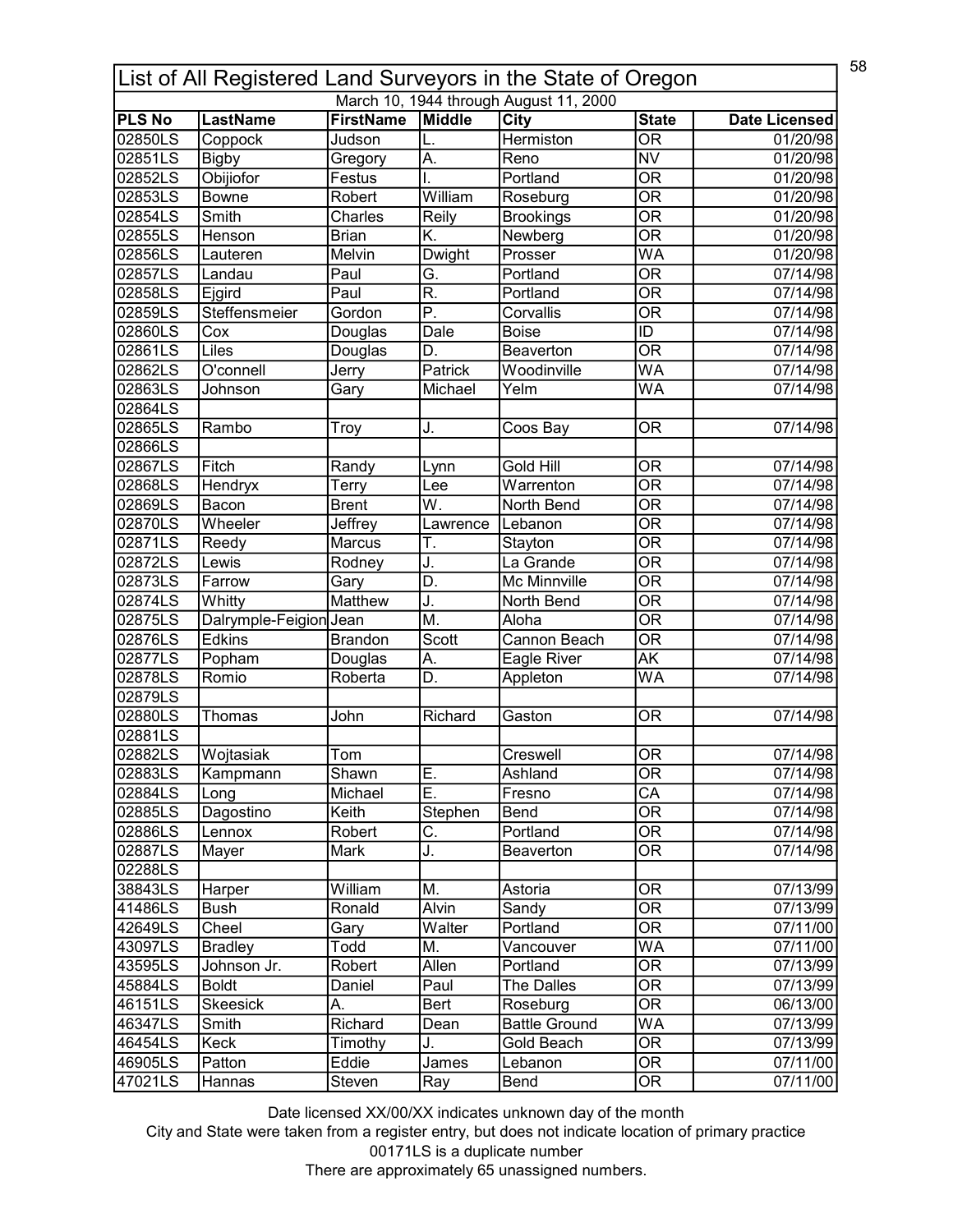|               | 59<br>List of All Registered Land Surveyors in the State of Oregon |                  |                           |                                        |                                |                      |  |  |
|---------------|--------------------------------------------------------------------|------------------|---------------------------|----------------------------------------|--------------------------------|----------------------|--|--|
|               |                                                                    |                  |                           | March 10, 1944 through August 11, 2000 |                                |                      |  |  |
| <b>PLS No</b> | <b>LastName</b>                                                    | <b>FirstName</b> | Middle                    | <b>City</b>                            | <b>State</b>                   | <b>Date Licensed</b> |  |  |
| 48471LS       | <b>Baird</b>                                                       | Gregory          | P.                        | Amboy                                  | $\overline{\mathsf{WA}}$       | 07/11/00             |  |  |
| 48509LS       | Primm                                                              | <b>Brit</b>      | Lindsey                   | <b>Hermiston</b>                       | $\overline{\mathsf{OR}}$       | 07/13/99             |  |  |
| 49220LS       | Thompson                                                           | John             | P.                        | Bend                                   | $\overline{\overline{\rm OR}}$ | 02/16/99             |  |  |
| 49230LS       | <b>McNutt</b>                                                      | Danny            | R.                        | Tillamook                              | $\overline{\overline{\rm OR}}$ | 07/11/00             |  |  |
| 49593LS       | <b>Stein</b>                                                       | Richard          | Ē.                        | Minden                                 | $\overline{\text{NV}}$         | 02/08/00             |  |  |
| 49695LS       | <b>McAllister</b>                                                  | Joseph           | $\overline{\text{Carl}}$  | Beaverton                              | $\overline{\mathsf{OR}}$       | 02/08/00             |  |  |
| 49863LS       | Stanley                                                            | James            | M.                        | Coos Bay                               | $\overline{\mathsf{OR}}$       | 07/11/00             |  |  |
| 49865LS       | Delano                                                             | Kenneth          | $\overline{\mathsf{H}}.$  | John Day                               | $\overline{\mathsf{OR}}$       | 07/13/99             |  |  |
| 50140LS       | Radinovich                                                         | Gregory          | Scott                     | Clackmas                               | $\overline{\text{OR}}$         | 01/12/99             |  |  |
| 50692LS       | Morris                                                             | Michael          | Layne                     | Bend                                   | $\overline{\mathsf{OR}}$       | 02/16/99             |  |  |
| 50800LS       | Beseda                                                             | Benjamin         | B.                        | <b>Trout Lake</b>                      | WA                             | 07/13/99             |  |  |
| 51041LS       | Vandetta                                                           | <b>Brian</b>     | Scott                     | Lebanon                                | $\overline{\mathsf{OR}}$       | 07/13/99             |  |  |
| 51277LS       | Elder                                                              | Peter            | Cortlan                   | La Grande                              | $\overline{\overline{\rm OR}}$ | 07/13/99             |  |  |
| 51382LS       | Pariani                                                            | John             | R.                        | <b>Shady Cove</b>                      | $\overline{\mathsf{OR}}$       | 07/13/99             |  |  |
| 51385LS       | Weigart                                                            | Darren           |                           | Vancouver                              | <b>WA</b>                      | 07/11/00             |  |  |
| 51455LS       | Marker                                                             | Mason            | Kent                      | Albany                                 | $\overline{\mathsf{OR}}$       | 07/13/99             |  |  |
| 51523LS       | Malone                                                             | David            |                           | Corvallis                              | <b>OR</b>                      | 02/16/99             |  |  |
| 52638LS       | Clifford                                                           | <b>Brock</b>     | $\overline{\mathsf{R}}$ . | Gresham                                | $\overline{\mathsf{OR}}$       | 07/11/00             |  |  |
| 52735LS       | Coate                                                              | Daven            | Ε.                        | <b>Boring</b>                          | <b>OR</b>                      | 07/11/00             |  |  |
| 52989LS       | <b>Hibbs</b>                                                       | Freddie          | "neil"                    | Roseburg                               | $\overline{\mathsf{OR}}$       | 02/16/99             |  |  |
| 53006LS       | Forster                                                            | Eric             | S.                        | Bend                                   | $\overline{\mathsf{OR}}$       | 07/11/00             |  |  |
| 53081LS       | LaVerdure                                                          | Kevin            | $\overline{A}$ .          | Salem                                  | $\overline{\mathsf{OR}}$       | 07/11/00             |  |  |
| 53212LS       | Graham                                                             | Aaron            | M.                        | Coquille                               | $\overline{\mathsf{OR}}$       | 07/11/00             |  |  |
| 53218LS       | Williams                                                           | Kerry            | D.                        | Salem                                  | $\overline{\mathsf{OR}}$       | 02/08/00             |  |  |
| 53220LS       | Malarkey                                                           | Charles          | M.                        | Newport                                | $\overline{\mathsf{OR}}$       | 02/16/99             |  |  |
| 53305LS       | Cooley                                                             | Steven           | <b>Bruce</b>              | <b>Dallas</b>                          | $\overline{\mathsf{OR}}$       | 07/13/99             |  |  |
|               |                                                                    |                  | W.                        | Salem                                  | $\overline{\mathsf{OR}}$       |                      |  |  |
| 53762LS       | Taylor                                                             | David            |                           |                                        | $\overline{\mathsf{OR}}$       | 02/08/00             |  |  |
| 53854LS       | Frank                                                              | Michael          | D.                        | Portland                               |                                | 01/12/99             |  |  |
| 54725LS       | Nicley                                                             | Eathan           | D.                        | Astoria                                | $\overline{\mathsf{OR}}$       | 02/08/00             |  |  |
| 54857LS       | McCoy                                                              | John             | Α.                        | Bend                                   | $\overline{\mathsf{OR}}$       | 07/13/99             |  |  |
| 54868LS       | Hessel                                                             | John             | $\overline{\mathsf{C}}$ . | Albany                                 | $\overline{\mathsf{OR}}$       | 07/11/00             |  |  |
| 54871LS       | Frost                                                              | Thomas           | $\overline{\mathsf{s}}$ . | Pendleton                              | $\overline{\mathsf{OR}}$       | 02/16/99             |  |  |
| 54882LS       | Claus                                                              | Scott            | Covey                     | <b>Klamath Falls</b>                   | $\overline{OR}$                | 07/11/00             |  |  |
| 56124LS       | Kumma                                                              | Alan             | D.                        | Vancouver                              | WA                             | 07/11/00             |  |  |
| 56282LS       | Eickhoff                                                           | Dennis           | J.                        | Corvallis                              | $\overline{\text{OR}}$         | 02/08/00             |  |  |
| 56296LS       | Swanson                                                            | Michael          | S.                        | Springfield                            | <b>OR</b>                      | 07/13/99             |  |  |
| 56547LS       | Case                                                               | Pamela           |                           | Portland                               | $\overline{\overline{\rm OR}}$ | 02/16/99             |  |  |
| 57148LS       | Manwell                                                            | Michael          | L.                        | Prineville                             | $\overline{\overline{\rm OR}}$ | 02/08/00             |  |  |
| 57173LS       | Sparks                                                             | Jerald           | $\overline{\mathsf{C}}$ . | Philomath                              | $\overline{\mathsf{OR}}$       | 07/13/99             |  |  |
| 57847LS       | Hoffmann                                                           | Michael          | Andrew                    | Bend                                   | $\overline{\mathsf{OR}}$       | 01/12/99             |  |  |
| 57863LS       | Harris                                                             | Michael          | Н.                        | Aurora                                 | $\overline{\mathsf{OR}}$       | 07/11/00             |  |  |
| 57880LS       | Follweiler                                                         | Steven           | Dennis                    | John Day                               | OR                             | 07/13/99             |  |  |
| 58347LS       | Pearia                                                             | Timothy          | L.                        | tukwila                                | WA                             | 07/13/99             |  |  |
| 58543LS       | Gabriel                                                            | <b>Bradley</b>   | J                         | Portland                               | OR                             | 07/13/99             |  |  |
| 58544LS       | Daily                                                              | Vern             | $\overline{\mathsf{s}}$ . | Salem                                  | $\overline{\mathsf{OR}}$       | 07/11/00             |  |  |
| 58587LS       | Perry                                                              | Paul             | W.                        | Beaverton                              | 0R                             | 02/16/99             |  |  |
| 58609LS       | Mcguire                                                            | Kevin            | М.                        | <b>Dublin</b>                          | $\overline{\mathsf{CA}}$       | 07/13/99             |  |  |
| 58756LS       | Colton                                                             | James            | William                   | Eugene                                 | $\overline{\mathsf{OR}}$       | 01/12/99             |  |  |
| 58902LS       | McGee                                                              | John             | David                     | <b>Falls City</b>                      | $\overline{\text{OR}}$         | 02/08/00             |  |  |
| 58928LS       | Halcumb                                                            | Cindy            | Ann                       | Camas                                  | WA                             | 07/11/00             |  |  |
|               |                                                                    |                  |                           |                                        |                                |                      |  |  |

City and State were taken from a register entry, but does not indicate location of primary practice 00171LS is a duplicate number